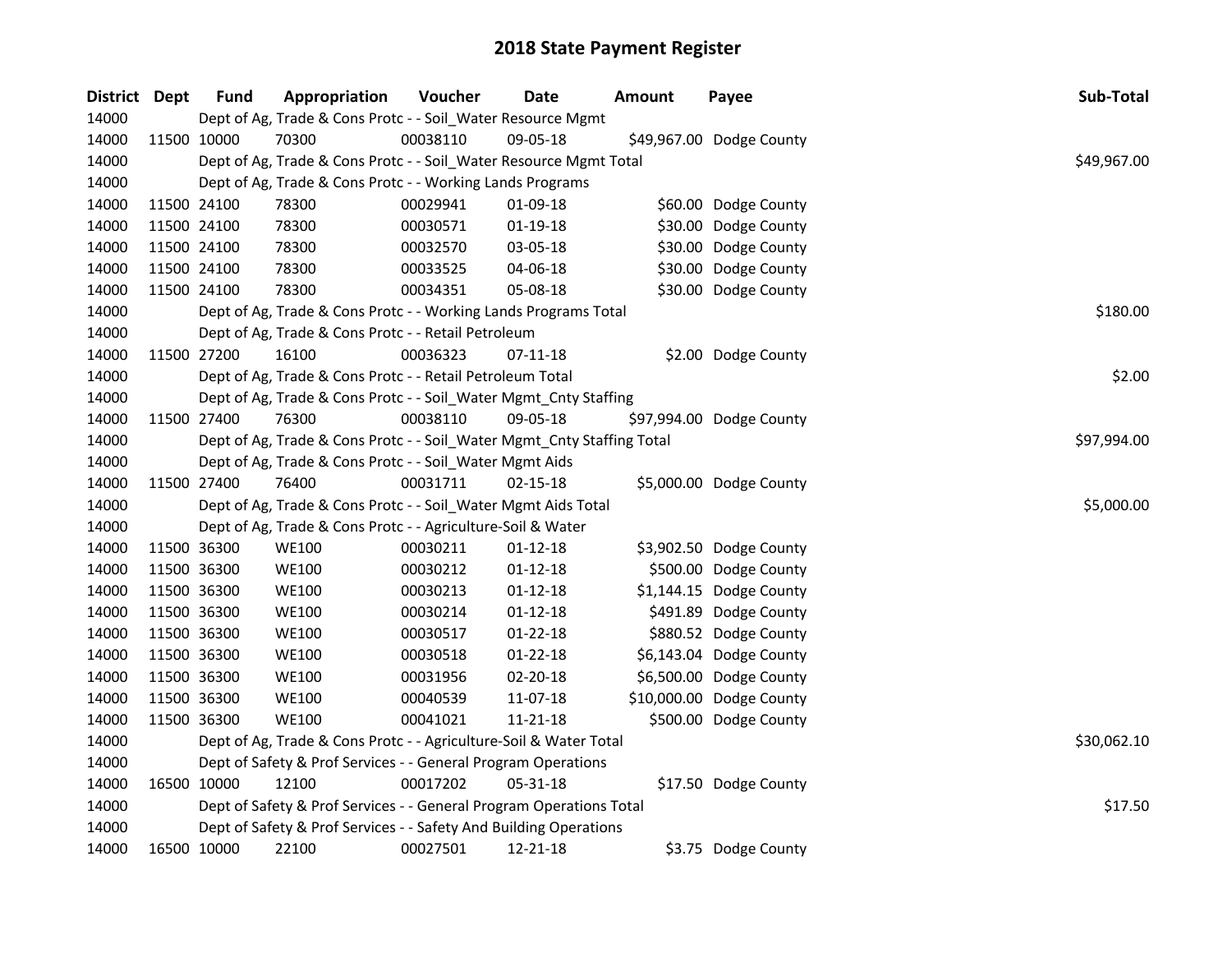| District Dept | <b>Fund</b> | Appropriation                                                           | Voucher  | <b>Date</b> | Amount      | Payee                    | Sub-Total   |
|---------------|-------------|-------------------------------------------------------------------------|----------|-------------|-------------|--------------------------|-------------|
| 14000         |             | Dept of Safety & Prof Services - - Safety And Building Operations Total |          |             |             |                          | \$3.75      |
| 14000         |             | Wisconsin Historical Society - - General Program Operations-Prf         |          |             |             |                          |             |
| 14000         | 24500 10000 | 14100                                                                   | 00019130 | 09-28-18    |             | \$60.00 Dodge County     |             |
| 14000         |             | Wisconsin Historical Society - - General Program Operations-Prf Total   |          |             |             |                          | \$60.00     |
| 14000         |             | Dept of Natural Resources - - Gpo - Federal Funds                       |          |             |             |                          |             |
| 14000         | 37000 10000 | 94100                                                                   | 00223296 | 03-30-18    |             | \$21,226.41 Dodge County |             |
| 14000         | 37000 10000 | 94100                                                                   | 00272928 | 10-19-18    |             | \$18,000.00 Dodge County |             |
| 14000         |             | Dept of Natural Resources - - Gpo - Federal Funds Total                 |          |             | \$39,226.41 |                          |             |
| 14000         |             | Dept of Natural Resources - - Gen Program Ops-State Funds               |          |             |             |                          |             |
| 14000         | 37000 21200 | 16100                                                                   | 00219994 | 03-14-18    |             | \$350.00 Dodge County    |             |
| 14000         |             | Dept of Natural Resources - - Gen Program Ops-State Funds Total         |          | \$350.00    |             |                          |             |
| 14000         |             | Dept of Natural Resources - - General Program Operations --             |          |             |             |                          |             |
| 14000         | 37000 21200 | 25400                                                                   | 00217059 | 03-16-18    |             | \$3.00 Dodge County      |             |
| 14000         | 37000 21200 | 25400                                                                   | 00218699 | 03-07-18    |             | \$120.00 Dodge County    |             |
| 14000         | 37000 21200 | 25400                                                                   | 00250773 | 07-11-18    |             | \$30.00 Dodge County     |             |
| 14000         | 37000 21200 | 25400                                                                   | 00282621 | 12-03-18    |             | \$90.00 Dodge County     |             |
| 14000         | 37000 21200 | 25400                                                                   | 00286090 | 12-19-18    |             | \$60.00 Dodge County     |             |
| 14000         |             | Dept of Natural Resources - - General Program Operations -- Total       |          |             |             |                          | \$303.00    |
| 14000         |             | Dept of Natural Resources - - Gpo -Federal Funds                        |          |             |             |                          |             |
| 14000         | 37000 21200 | 38100                                                                   | 00222199 | 03-23-18    |             | \$3,129.87 Dodge County  |             |
| 14000         |             | Dept of Natural Resources - - Gpo -Federal Funds Total                  |          |             |             |                          | \$3,129.87  |
| 14000         |             | Dept of Natural Resources - - Venison Processing                        |          |             |             |                          |             |
| 14000         | 37000 21200 | 54900                                                                   | 00222605 | 04-20-18    |             | \$225.00 Dodge County    |             |
| 14000         | 37000 21200 | 54900                                                                   | 00225199 | 04-05-18    |             | \$1,560.00 Dodge County  |             |
| 14000         | 37000 21200 | 54900                                                                   | 00246971 | 06-29-18    |             | \$240.00 Dodge County    |             |
| 14000         |             | Dept of Natural Resources - - Venison Processing Total                  |          |             |             |                          | \$2,025.00  |
| 14000         |             | Dept of Natural Resources - - Enf A - Boating Enforcement               |          |             |             |                          |             |
| 14000         | 37000 21200 | 55000                                                                   | 00222199 | 03-23-18    |             | \$6,867.18 Dodge County  |             |
| 14000         |             | Dept of Natural Resources - - Enf A - Boating Enforcement Total         |          |             |             |                          | \$6,867.18  |
| 14000         |             | Dept of Natural Resources - - Wildlife Damage Claims & Abat             |          |             |             |                          |             |
| 14000         | 37000 21200 | 55300                                                                   | 00222605 | 04-20-18    |             | \$4,030.31 Dodge County  |             |
| 14000         | 37000 21200 | 55300                                                                   | 00246971 | 06-29-18    |             | \$10,683.21 Dodge County |             |
| 14000         | 37000 21200 | 55300                                                                   | 00269008 | 09-27-18    |             | \$9,153.79 Dodge County  |             |
| 14000         | 37000 21200 | 55300                                                                   | 00280841 | 11-28-18    |             | \$5,535.34 Dodge County  |             |
| 14000         |             | Dept of Natural Resources - - Wildlife Damage Claims & Abat Total       |          |             |             |                          | \$29,402.65 |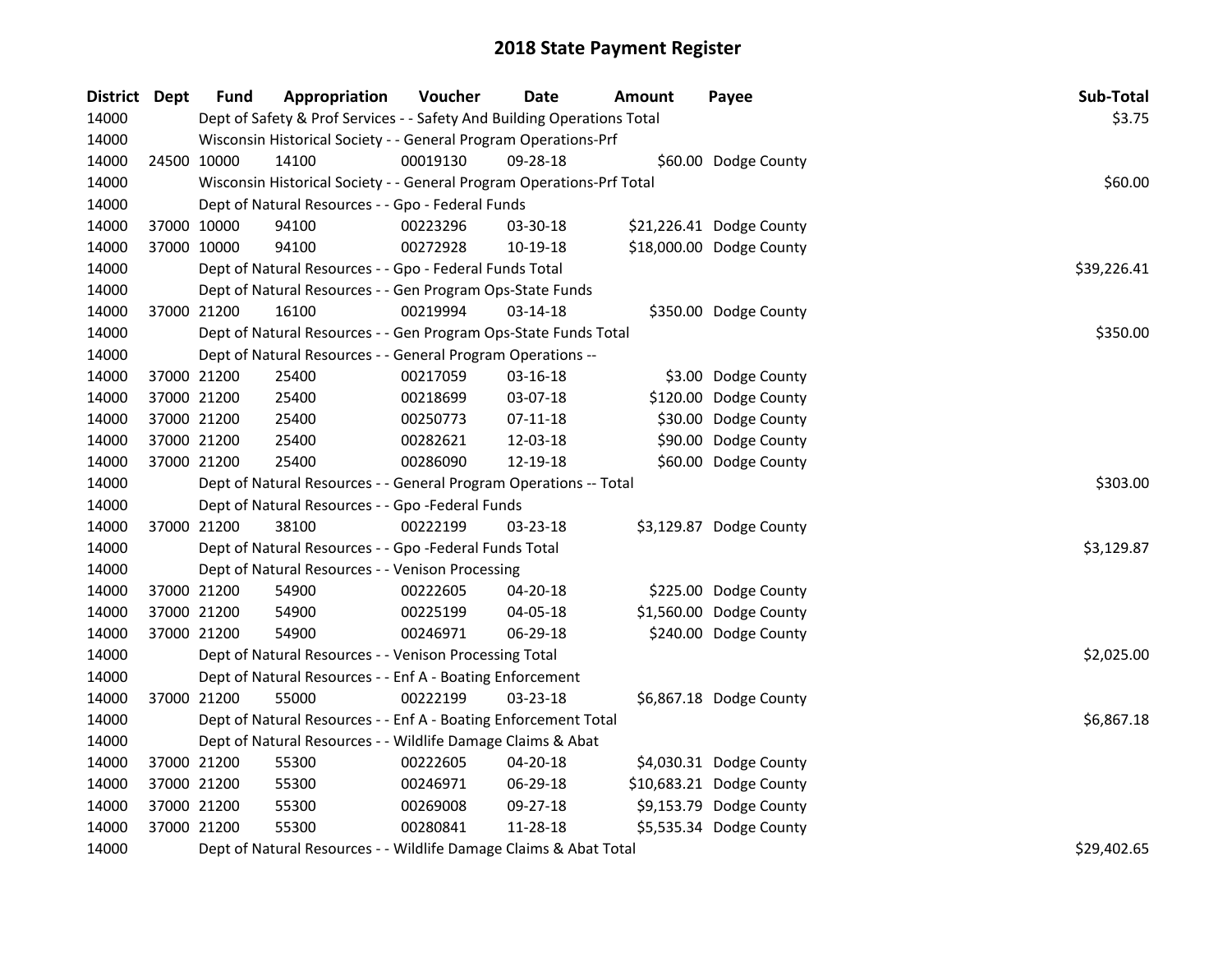| District Dept | <b>Fund</b> | Appropriation                                                      | Voucher  | <b>Date</b>    | <b>Amount</b> | Payee                    | Sub-Total   |
|---------------|-------------|--------------------------------------------------------------------|----------|----------------|---------------|--------------------------|-------------|
| 14000         |             | Dept of Natural Resources - - Resaids - County Cons Aids           |          |                |               |                          |             |
| 14000         | 37000 21200 | 56300                                                              | 00237932 | 06-04-18       |               | \$2,635.50 Dodge County  |             |
| 14000         | 37000 21200 | 56300                                                              | 00272174 | $10 - 12 - 18$ |               | \$2,612.00 Dodge County  |             |
| 14000         |             | Dept of Natural Resources - - Resaids - County Cons Aids Total     |          |                |               |                          | \$5,247.50  |
| 14000         |             | Dept of Natural Resources - - Ra- Snowmobile Trail Areas           |          |                |               |                          |             |
| 14000         | 37000 21200 | 57500                                                              | 00206445 | $01 - 10 - 18$ |               | \$40,062.50 Dodge County |             |
| 14000         |             | Dept of Natural Resources - - Ra- Snowmobile Trail Areas Total     |          |                |               |                          | \$40,062.50 |
| 14000         |             | Dept of Natural Resources - - Ra- Atv Prj Aids, Gas Tax Pymt       |          |                |               |                          |             |
| 14000         | 37000 21200 | 57600                                                              | 00209809 | 01-24-18       |               | \$2,000.00 Dodge County  |             |
| 14000         |             | Dept of Natural Resources - - Ra- Atv Prj Aids, Gas Tax Pymt Total |          |                |               |                          | \$2,000.00  |
| 14000         |             | Dept of Natural Resources - - Resaids - Urban Forestry Grant       |          |                |               |                          |             |
| 14000         | 37000 21200 | 58700                                                              | 00223065 | 03-29-18       |               | \$5,000.00 Dodge County  |             |
| 14000         |             | Dept of Natural Resources - - Resaids - Urban Forestry Grant Total |          |                |               |                          | \$5,000.00  |
| 14000         |             | Dept of Natural Resources - - Petrostorage Envr Remd Awards        |          |                |               |                          |             |
| 14000         | 37000 27200 | 66700                                                              | 00241396 | 06-07-18       |               | \$5,924.23 Dodge County  |             |
| 14000         |             | Dept of Natural Resources - - Petrostorage Envr Remd Awards Total  |          |                |               |                          | \$5,924.23  |
| 14000         |             | Dept of Natural Resources - - Gpo-Environmental Fund               |          |                |               |                          |             |
| 14000         | 37000 27400 | 46100                                                              | 00260101 | 08-21-18       |               | \$30.00 Dodge County     |             |
| 14000         |             | Dept of Natural Resources - - Gpo-Environmental Fund Total         |          |                |               |                          | \$30.00     |
| 14000         |             | Dept of Natural Resources - - Land Acquisition                     |          |                |               |                          |             |
| 14000         | 37000 36300 | <b>TA100</b>                                                       | 00226262 | $04 - 12 - 18$ |               | \$60.00 Dodge County     |             |
| 14000         |             | Dept of Natural Resources - - Land Acquisition Total               |          |                |               |                          | \$60.00     |
| 14000         |             | Department of Corrections - - General Program Operations           |          |                |               |                          |             |
| 14000         | 41000 10000 | 10100                                                              | 00157379 | 01-05-18       |               | \$23.00 Dodge County     |             |
| 14000         | 41000 10000 | 10100                                                              | 00181789 | $01 - 18 - 18$ |               | \$23.00 Dodge County     |             |
| 14000         | 41000 10000 | 10100                                                              | 00181793 | $01 - 18 - 18$ |               | \$23.00 Dodge County     |             |
| 14000         | 41000 10000 | 10100                                                              | 00181798 | $01 - 18 - 18$ |               | \$23.00 Dodge County     |             |
| 14000         | 41000 10000 | 10100                                                              | 00184824 | 01-29-18       |               | \$21,611.49 Dodge County |             |
| 14000         | 41000 10000 | 10100                                                              | 00185516 | $01 - 31 - 18$ |               | \$2,150.04 Dodge County  |             |
| 14000         | 41000 10000 | 10100                                                              | 00187386 | 02-09-18       |               | \$4,575.10 Dodge County  |             |
| 14000         | 41000 10000 | 10100                                                              | 00189379 | 02-21-18       |               | \$23.00 Dodge County     |             |
| 14000         | 41000 10000 | 10100                                                              | 00189383 | $02 - 21 - 18$ |               | \$23.00 Dodge County     |             |
| 14000         | 41000 10000 | 10100                                                              | 00191093 | 02-26-18       |               | \$23.00 Dodge County     |             |
| 14000         | 41000 10000 | 10100                                                              | 00192101 | 03-01-18       |               | \$23.00 Dodge County     |             |
| 14000         | 41000 10000 | 10100                                                              | 00194623 | 03-12-18       |               | \$57.10 Dodge County     |             |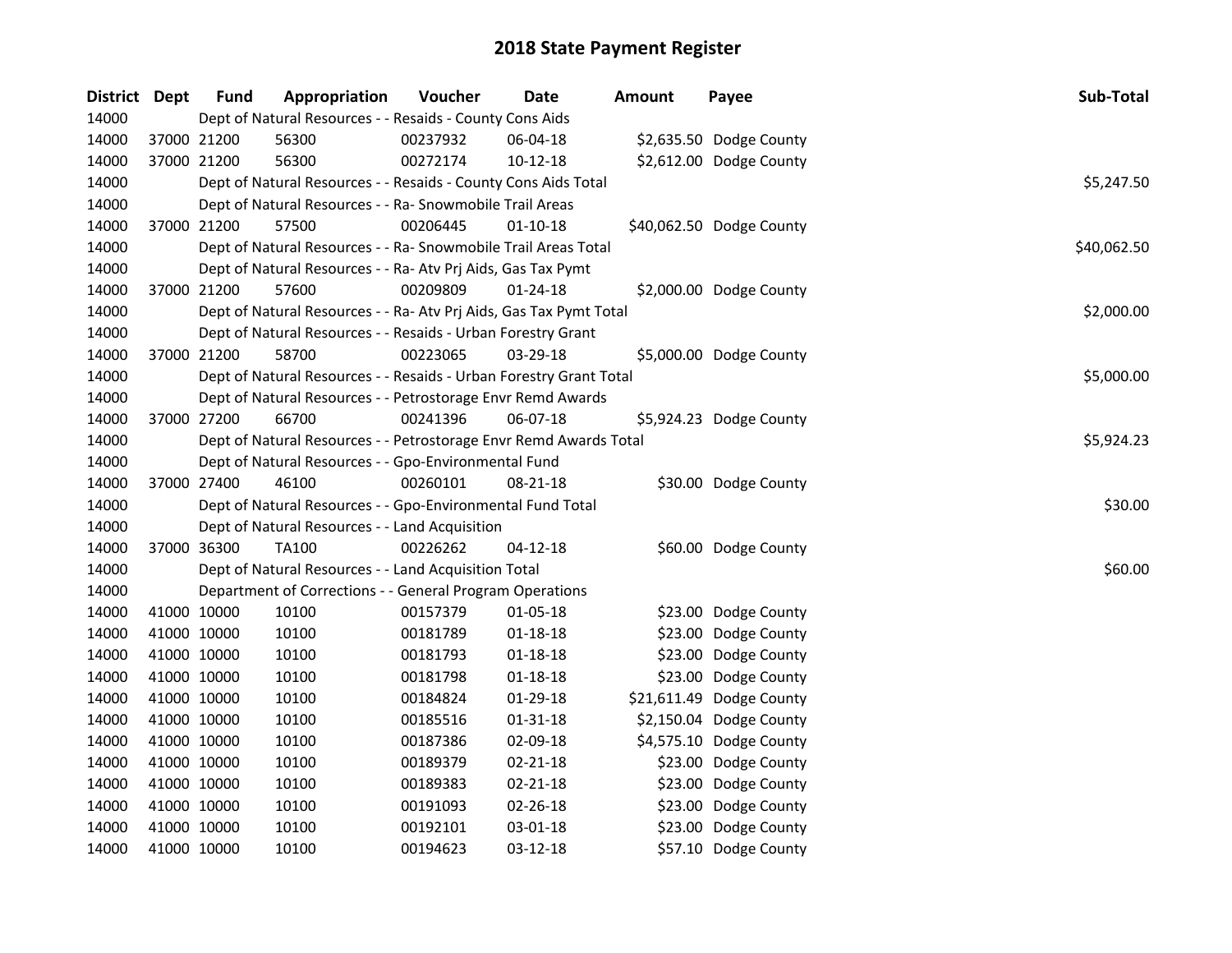| <b>District</b> | Dept        | <b>Fund</b> | Appropriation | Voucher  | <b>Date</b> | <b>Amount</b> | Payee                    | Sub-Total |
|-----------------|-------------|-------------|---------------|----------|-------------|---------------|--------------------------|-----------|
| 14000           |             | 41000 10000 | 10100         | 00194889 | 03-14-18    |               | \$23.00 Dodge County     |           |
| 14000           |             | 41000 10000 | 10100         | 00194904 | 03-14-18    |               | \$23.00 Dodge County     |           |
| 14000           | 41000 10000 |             | 10100         | 00195288 | 03-15-18    |               | \$10,123.00 Dodge County |           |
| 14000           |             | 41000 10000 | 10100         | 00195298 | 03-15-18    |               | \$23.00 Dodge County     |           |
| 14000           |             | 41000 10000 | 10100         | 00195624 | 03-16-18    |               | \$1,925.00 Dodge County  |           |
| 14000           |             | 41000 10000 | 10100         | 00195905 | 03-19-18    |               | \$1,925.00 Dodge County  |           |
| 14000           | 41000 10000 |             | 10100         | 00198425 | 04-02-18    |               | \$4,795.08 Dodge County  |           |
| 14000           |             | 41000 10000 | 10100         | 00201717 | 05-10-18    |               | \$1,925.00 Dodge County  |           |
| 14000           | 41000 10000 |             | 10100         | 00203462 | 04-23-18    |               | \$23.00 Dodge County     |           |
| 14000           | 41000 10000 |             | 10100         | 00206672 | 05-04-18    |               | \$1,925.00 Dodge County  |           |
| 14000           | 41000 10000 |             | 10100         | 00208053 | 05-11-18    |               | \$23.00 Dodge County     |           |
| 14000           | 41000 10000 |             | 10100         | 00213214 | 06-13-18    |               | \$23.00 Dodge County     |           |
| 14000           | 41000 10000 |             | 10100         | 00213221 | 06-06-18    |               | \$23.00 Dodge County     |           |
| 14000           | 41000 10000 |             | 10100         | 00213996 | 06-11-18    |               | \$23.00 Dodge County     |           |
| 14000           | 41000 10000 |             | 10100         | 00217114 | 06-22-18    |               | \$23.00 Dodge County     |           |
| 14000           | 41000 10000 |             | 10100         | 00217118 | 06-22-18    |               | \$23.00 Dodge County     |           |
| 14000           |             | 41000 10000 | 10100         | 00220229 | $07-10-18$  |               | \$7,700.00 Dodge County  |           |
| 14000           |             | 41000 10000 | 10100         | 00224997 | 07-27-18    |               | \$1,925.00 Dodge County  |           |
| 14000           |             | 41000 10000 | 10100         | 00229047 | 08-16-18    |               | \$1,925.00 Dodge County  |           |
| 14000           |             | 41000 10000 | 10100         | 00229049 | 08-16-18    |               | \$23.00 Dodge County     |           |
| 14000           | 41000 10000 |             | 10100         | 00230108 | 08-22-18    |               | \$23.00 Dodge County     |           |
| 14000           |             | 41000 10000 | 10100         | 00231641 | 08-29-18    |               | \$17,002.36 Dodge County |           |
| 14000           | 41000 10000 |             | 10100         | 00231644 | 08-29-18    |               | \$20,418.74 Dodge County |           |
| 14000           |             | 41000 10000 | 10100         | 00232714 | 09-05-18    |               | \$23.00 Dodge County     |           |
| 14000           |             | 41000 10000 | 10100         | 00232717 | 09-05-18    |               | \$23.00 Dodge County     |           |
| 14000           | 41000 10000 |             | 10100         | 00232719 | 09-05-18    |               | \$23.00 Dodge County     |           |
| 14000           | 41000 10000 |             | 10100         | 00233439 | 09-21-18    |               | \$335.97 Dodge County    |           |
| 14000           |             | 41000 10000 | 10100         | 00233848 | 09-10-18    |               | \$23.00 Dodge County     |           |
| 14000           |             | 41000 10000 | 10100         | 00234178 | 09-12-18    |               | \$23.00 Dodge County     |           |
| 14000           |             | 41000 10000 | 10100         | 00236694 | 09-20-18    |               | \$1,925.00 Dodge County  |           |
| 14000           |             | 41000 10000 | 10100         | 00237725 | 10-12-18    |               | \$1,925.00 Dodge County  |           |
| 14000           |             | 41000 10000 | 10100         | 00245713 | 10-31-18    |               | \$23.00 Dodge County     |           |
| 14000           | 41000 10000 |             | 10100         | 00247058 | 11-30-18    |               | \$23.00 Dodge County     |           |
| 14000           | 41000 10000 |             | 10100         | 00249405 | 11-19-18    |               | \$23.00 Dodge County     |           |
| 14000           | 41000 10000 |             | 10100         | 00254792 | 12-17-18    |               | \$7,700.00 Dodge County  |           |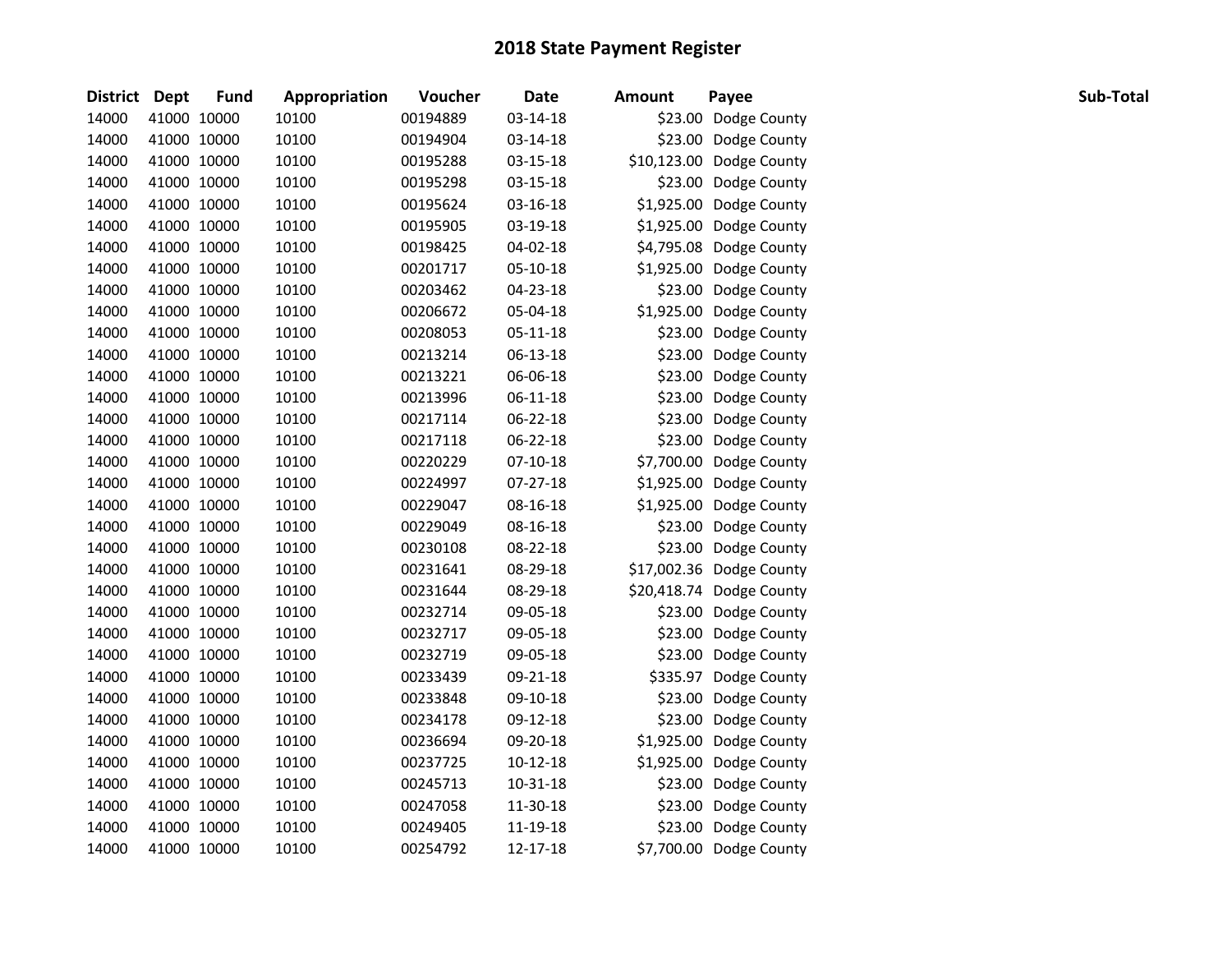| District Dept | <b>Fund</b> | Appropriation                                                      | Voucher  | <b>Date</b>    | <b>Amount</b> | Payee                    | Sub-Total    |
|---------------|-------------|--------------------------------------------------------------------|----------|----------------|---------------|--------------------------|--------------|
| 14000         |             | Department of Corrections - - General Program Operations Total     |          |                |               |                          | \$112,512.88 |
| 14000         |             | Department of Corrections - - Services For Drunken Driving O       |          |                |               |                          |              |
| 14000         | 41000 10000 | 10300                                                              | 00207189 | 05-08-18       |               | \$250.00 Dodge County    |              |
| 14000         | 41000 10000 | 10300                                                              | 00249227 | 11-16-18       |               | \$250.00 Dodge County    |              |
| 14000         |             | Department of Corrections - - Services For Drunken Driving O Total |          |                |               |                          | \$500.00     |
| 14000         |             | Department of Corrections - - Reimbursement Claims Of Counti       |          |                |               |                          |              |
| 14000         | 41000 10000 | 10400                                                              | 00186880 | 02-05-18       |               | \$3,820.85 Dodge County  |              |
| 14000         | 41000 10000 | 10400                                                              | 00206814 | 05-14-18       |               | \$6,377.58 Dodge County  |              |
| 14000         | 41000 10000 | 10400                                                              | 00231649 | 09-07-18       |               | \$10,143.82 Dodge County |              |
| 14000         | 41000 10000 | 10400                                                              | 00246328 | 11-29-18       |               | \$21,978.95 Dodge County |              |
| 14000         | 41000 10000 | 10400                                                              | 00246779 | 11-23-18       |               | \$9,064.82 Dodge County  |              |
| 14000         |             | Department of Corrections - - Reimbursement Claims Of Counti Total |          |                |               |                          | \$51,386.02  |
| 14000         |             | Department of Corrections - - Institutional Repair And Maint       |          |                |               |                          |              |
| 14000         | 41000 10000 | 11000                                                              | 00179252 | $01 - 04 - 18$ |               | \$762.95 Dodge County    |              |
| 14000         | 41000 10000 | 11000                                                              | 00187354 | 02-09-18       |               | \$1,239.65 Dodge County  |              |
| 14000         | 41000 10000 | 11000                                                              | 00193152 | 03-06-18       |               | \$3,745.21 Dodge County  |              |
| 14000         | 41000 10000 | 11000                                                              | 00194177 | 03-12-18       |               | \$2,494.85 Dodge County  |              |
| 14000         | 41000 10000 | 11000                                                              | 00206664 | 05-04-18       |               | \$389.96 Dodge County    |              |
| 14000         | 41000 10000 | 11000                                                              | 00213350 | 06-08-18       |               | \$1,375.44 Dodge County  |              |
| 14000         | 41000 10000 | 11000                                                              | 00225548 | 08-17-18       |               | \$642.04 Dodge County    |              |
| 14000         | 41000 10000 | 11000                                                              | 00226193 | 08-03-18       |               | \$335.91 Dodge County    |              |
| 14000         | 41000 10000 | 11000                                                              | 00252837 | 12-26-18       |               | \$29.85 Dodge County     |              |
| 14000         |             | Department of Corrections - - Institutional Repair And Maint Total |          |                |               |                          | \$11,015.86  |
| 14000         |             | Department of Corrections - - Corrections Contracts And Agre       |          |                |               |                          |              |
| 14000         | 41000 10000 | 11400                                                              | 00181317 | $01 - 12 - 18$ |               | \$16,311.18 Dodge County |              |
| 14000         | 41000 10000 | 11400                                                              | 00188309 | 02-13-18       |               | \$15,072.20 Dodge County |              |
| 14000         | 41000 10000 | 11400                                                              | 00195129 | 03-14-18       |               | \$9,511.78 Dodge County  |              |
| 14000         | 41000 10000 | 11400                                                              | 00201879 | $04 - 16 - 18$ |               | \$12,644.82 Dodge County |              |
| 14000         | 41000 10000 | 11400                                                              | 00206932 | 05-08-18       |               | \$8,697.62 Dodge County  |              |
| 14000         | 41000 10000 | 11400                                                              | 00215288 | 06-14-18       |               | \$9,797.66 Dodge County  |              |
| 14000         | 41000 10000 | 11400                                                              | 00223029 | 07-19-18       |               | \$11,075.62 Dodge County |              |
| 14000         | 41000 10000 | 11400                                                              | 00227906 | 08-10-18       |               | \$12,777.30 Dodge County |              |
| 14000         | 41000 10000 | 11400                                                              | 00235204 | 09-17-18       |               | \$15,959.72 Dodge County |              |
| 14000         | 41000 10000 | 11400                                                              | 00240891 | 10-10-18       |               | \$15,614.72 Dodge County |              |
| 14000         | 41000 10000 | 11400                                                              | 00248431 | 11-13-18       |               | \$11,092.04 Dodge County |              |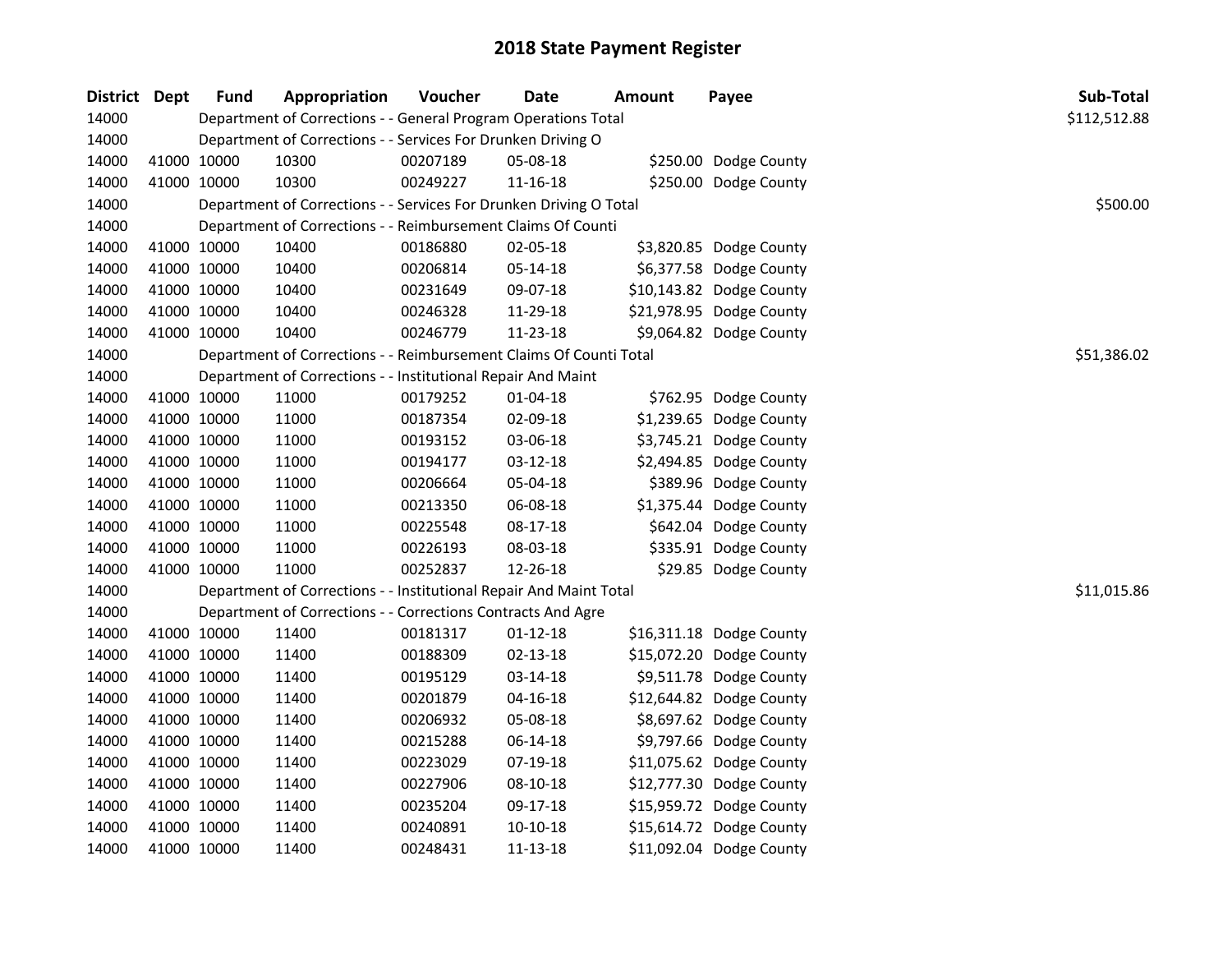| <b>District Dept</b> | <b>Fund</b> | Appropriation                                                       | Voucher  | Date           | <b>Amount</b> | Payee                                                                                                         | Sub-Total      |
|----------------------|-------------|---------------------------------------------------------------------|----------|----------------|---------------|---------------------------------------------------------------------------------------------------------------|----------------|
| 14000                | 41000 10000 | 11400                                                               | 00254549 | 12-14-18       |               | \$8,273.02 Dodge County                                                                                       |                |
| 14000                |             | Department of Corrections - - Corrections Contracts And Agre Total  |          |                |               |                                                                                                               | \$146,827.68   |
| 14000                |             |                                                                     |          |                |               | Department of Corrections - - Reimbursing Counties For Probation, Extended Supervision And Parole Holds       |                |
| 14000                | 41000 10000 | 11600                                                               | 00246226 | 11-02-18       |               | \$99,286.80 Dodge County                                                                                      |                |
| 14000                |             |                                                                     |          |                |               | Department of Corrections - - Reimbursing Counties For Probation, Extended Supervision And Parole Holds Total | \$99,286.80    |
| 14000                |             | Department of Corrections - - Probation, Parole And Extended        |          |                |               |                                                                                                               |                |
| 14000                | 41000 10000 | 18700                                                               | 00246226 | $11 - 02 - 18$ |               | \$7,473.20 Dodge County                                                                                       |                |
| 14000                |             | Department of Corrections - - Probation, Parole And Extended Total  |          |                |               |                                                                                                               | \$7,473.20     |
| 14000                |             | Department of Health Services - - State/Federal Aids                |          |                |               |                                                                                                               |                |
| 14000                | 43500 10000 | 00000                                                               | 90808    | 01-02-18       |               | \$169,994.00 Dodge County                                                                                     |                |
| 14000                | 43500 10000 | 00000                                                               | 90809    | 02-01-18       |               | \$101,419.00 Dodge County                                                                                     |                |
| 14000                | 43500 10000 | 00000                                                               | 90810    | 03-01-18       |               | \$136,548.00 Dodge County                                                                                     |                |
| 14000                | 43500 10000 | 00000                                                               | 90811    | 03-02-18       |               | \$21,793.00 Dodge County                                                                                      |                |
| 14000                | 43500 10000 | 00000                                                               | 90812    | 04-02-18       |               | \$590,675.00 Dodge County                                                                                     |                |
| 14000                | 43500 10000 | 00000                                                               | 90813    | 05-01-18       |               | \$69,726.00 Dodge County                                                                                      |                |
| 14000                | 43500 10000 | 00000                                                               | 90814    | 06-01-18       |               | \$99,209.00 Dodge County                                                                                      |                |
| 14000                | 43500 10000 | 00000                                                               | 90815    | 06-12-18       |               | \$23,890.00 Dodge County                                                                                      |                |
| 14000                | 43500 10000 | 00000                                                               | 90900    | 07-02-18       |               | \$1,837,854.00 Dodge County                                                                                   |                |
| 14000                | 43500 10000 | 00000                                                               | 90901    | 08-01-18       |               | \$197,501.00 Dodge County                                                                                     |                |
| 14000                | 43500 10000 | 00000                                                               | 90902    | 09-04-18       |               | \$306,001.00 Dodge County                                                                                     |                |
| 14000                | 43500 10000 | 00000                                                               | 90903    | $10 - 01 - 18$ |               | \$151,339.00 Dodge County                                                                                     |                |
| 14000                | 43500 10000 | 00000                                                               | 90904    | $11 - 01 - 18$ |               | \$299,775.00 Dodge County                                                                                     |                |
| 14000                | 43500 10000 | 00000                                                               | 90905    | 12-03-18       |               | \$193,491.00 Dodge County                                                                                     |                |
| 14000                |             | Department of Health Services - - State/Federal Aids Total          |          |                |               |                                                                                                               | \$4,199,215.00 |
| 14000                |             | Department of Health Services - - Federal Projects Operations       |          |                |               |                                                                                                               |                |
| 14000                | 43500 10000 | 14900                                                               | 00212174 | 06-14-18       |               | \$810.34 Dodge County                                                                                         |                |
| 14000                | 43500 10000 | 14900                                                               | 00215494 | $07-13-18$     |               | \$1,515.00 Dodge County                                                                                       |                |
| 14000                | 43500 10000 | 14900                                                               | 00231104 | 09-07-18       |               | \$1,381.12 Dodge County                                                                                       |                |
| 14000                | 43500 10000 | 14900                                                               | 00231113 | 09-07-18       |               | \$381.51 Dodge County                                                                                         |                |
| 14000                |             | Department of Health Services - - Federal Projects Operations Total |          |                |               |                                                                                                               | \$4,087.97     |
| 14000                |             | Department of Health Services - - General Program Operations        |          |                |               |                                                                                                               |                |
| 14000                | 43500 10000 | 40100                                                               | 00187952 | $02 - 21 - 18$ |               | \$15.00 Dodge County                                                                                          |                |
| 14000                | 43500 10000 | 40100                                                               | 00199171 | 04-13-18       |               | \$1.50 Dodge County                                                                                           |                |
| 14000                | 43500 10000 | 40100                                                               | 00200385 | 04-18-18       |               | \$1.00 Dodge County                                                                                           |                |
| 14000                | 43500 10000 | 40100                                                               | 00200386 | $04 - 18 - 18$ |               | \$15.00 Dodge County                                                                                          |                |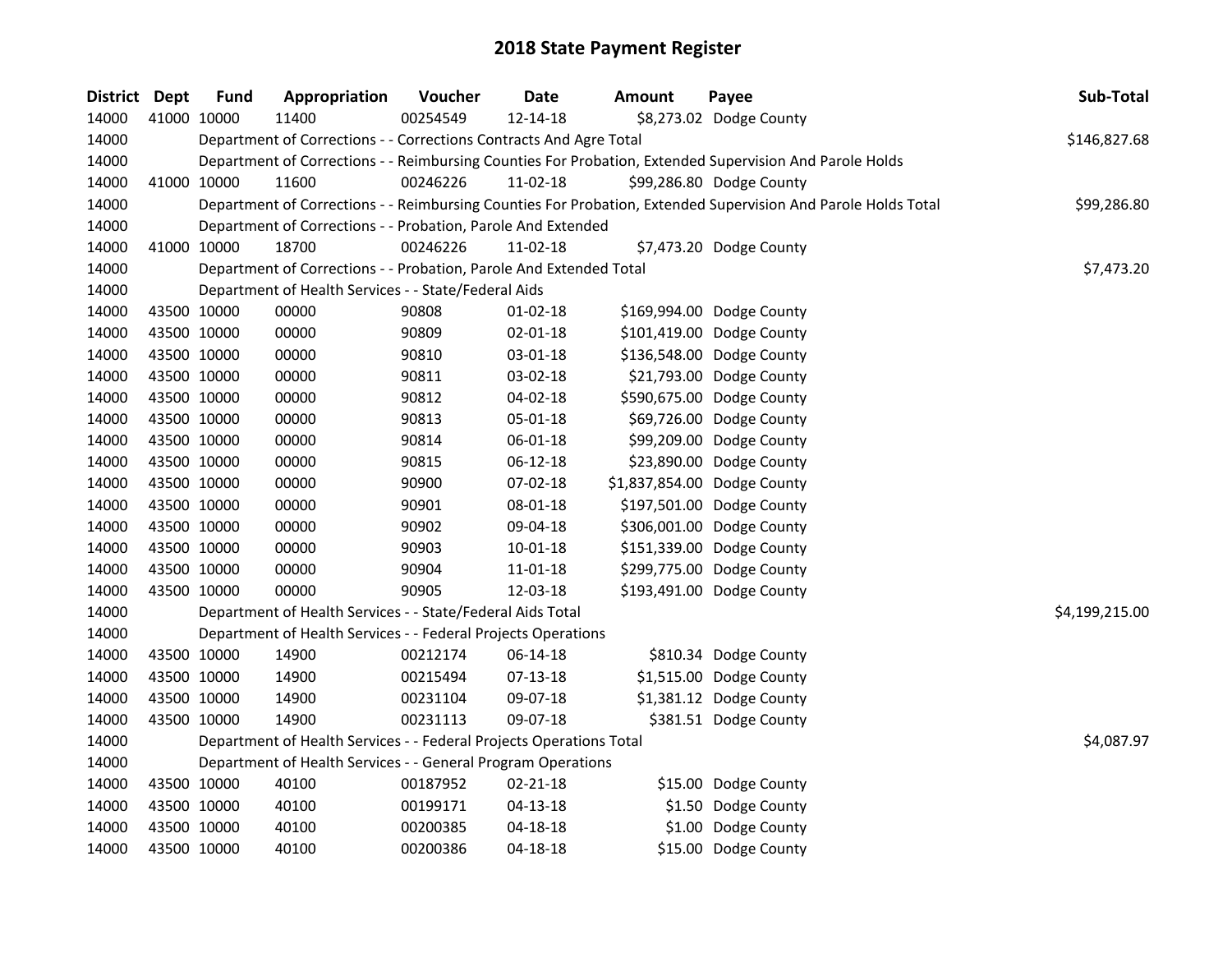| District Dept | <b>Fund</b> | Appropriation                                                          | Voucher  | <b>Date</b>    | <b>Amount</b> | Payee                     | Sub-Total |
|---------------|-------------|------------------------------------------------------------------------|----------|----------------|---------------|---------------------------|-----------|
| 14000         | 43500 10000 | 40100                                                                  | 00206472 | 05-16-18       |               | \$1.50 Dodge County       |           |
| 14000         | 43500 10000 | 40100                                                                  | 00207770 | 05-23-18       |               | \$1.50 Dodge County       |           |
| 14000         | 43500 10000 | 40100                                                                  | 00227993 | 08-23-18       |               | \$15.00 Dodge County      |           |
| 14000         | 43500 10000 | 40100                                                                  | 00228000 | 08-23-18       |               | \$3.00 Dodge County       |           |
| 14000         | 43500 10000 | 40100                                                                  | 00249637 | 12-06-18       |               | \$1.50 Dodge County       |           |
| 14000         |             | Department of Health Services - - General Program Operations Total     |          |                |               |                           | \$55.00   |
| 14000         |             | Department of Health Services - - Medical Assistance State Admin       |          |                |               |                           |           |
| 14000         | 43500 10000 | 44000                                                                  | 00187952 | $02 - 21 - 18$ |               | \$15.00 Dodge County      |           |
| 14000         | 43500 10000 | 44000                                                                  | 00199171 | 04-13-18       |               | \$1.50 Dodge County       |           |
| 14000         | 43500 10000 | 44000                                                                  | 00200385 | 04-18-18       |               | \$1.00 Dodge County       |           |
| 14000         | 43500 10000 | 44000                                                                  | 00200386 | 04-18-18       |               | \$15.00 Dodge County      |           |
| 14000         | 43500 10000 | 44000                                                                  | 00206472 | 05-16-18       |               | \$1.50 Dodge County       |           |
| 14000         | 43500 10000 | 44000                                                                  | 00207770 | 05-23-18       |               | \$1.50 Dodge County       |           |
| 14000         | 43500 10000 | 44000                                                                  | 00227993 | 08-23-18       |               | \$15.00 Dodge County      |           |
| 14000         | 43500 10000 | 44000                                                                  | 00249637 | 12-06-18       |               | \$1.50 Dodge County       |           |
| 14000         |             | Department of Health Services - - Medical Assistance State Admin Total |          |                |               |                           | \$52.00   |
| 14000         |             | Department of Health Services - - Administrative And Support-Fis       |          |                |               |                           |           |
| 14000         | 43500 10000 | 82100                                                                  | 00189717 | 03-02-18       |               | \$5.00 Dodge County       |           |
| 14000         | 43500 10000 | 82100                                                                  | 00191968 | 03-13-18       |               | \$5.00 Dodge County       |           |
| 14000         | 43500 10000 | 82100                                                                  | 00227295 | 08-20-18       |               | \$5.00 Dodge County       |           |
| 14000         |             | Department of Health Services - - Administrative And Support-Fis Total |          |                |               |                           | \$15.00   |
| 14000         |             | Dept of Children and Families - - Milw Child Welfare Svc Collect       |          |                |               |                           |           |
| 14000         | 43700 10000 | 12200                                                                  | 00035069 | 03-09-18       |               | \$71.25 Dodge County      |           |
| 14000         | 43700 10000 | 12200                                                                  | 00035070 | 03-09-18       |               | \$28.75 Dodge County      |           |
| 14000         | 43700 10000 | 12200                                                                  | 00036680 | $04 - 11 - 18$ |               | \$25.00 Dodge County      |           |
| 14000         |             | Dept of Children and Families - - Milw Child Welfare Svc Collect Total |          |                |               |                           | \$125.00  |
| 14000         |             | Dept of Children and Families - - Fees For Administrative Servic       |          |                |               |                           |           |
| 14000         | 43700 10000 | 23100                                                                  | 00033781 | $01-19-18$     |               | \$90.00 Dodge County      |           |
| 14000         | 43700 10000 | 23100                                                                  | 00038240 | $04 - 18 - 18$ |               | \$70.00 Dodge County      |           |
| 14000         | 43700 10000 | 23100                                                                  | 00042302 | 07-17-18       |               | \$110.00 Dodge County     |           |
| 14000         | 43700 10000 | 23100                                                                  | 00045769 | 10-18-18       |               | \$85.00 Dodge County      |           |
| 14000         |             | Dept of Children and Families - - Fees For Administrative Servic Total |          |                |               |                           | \$355.00  |
| 14000         |             | Dept of Children and Families - - General Aids                         |          |                |               |                           |           |
| 14000         | 43700 10000 | 99000                                                                  | 00033281 | 01-03-18       |               | \$32,004.14 Dodge County  |           |
| 14000         | 43700 10000 | 99000                                                                  | 00034094 | 01-30-18       |               | \$238,935.77 Dodge County |           |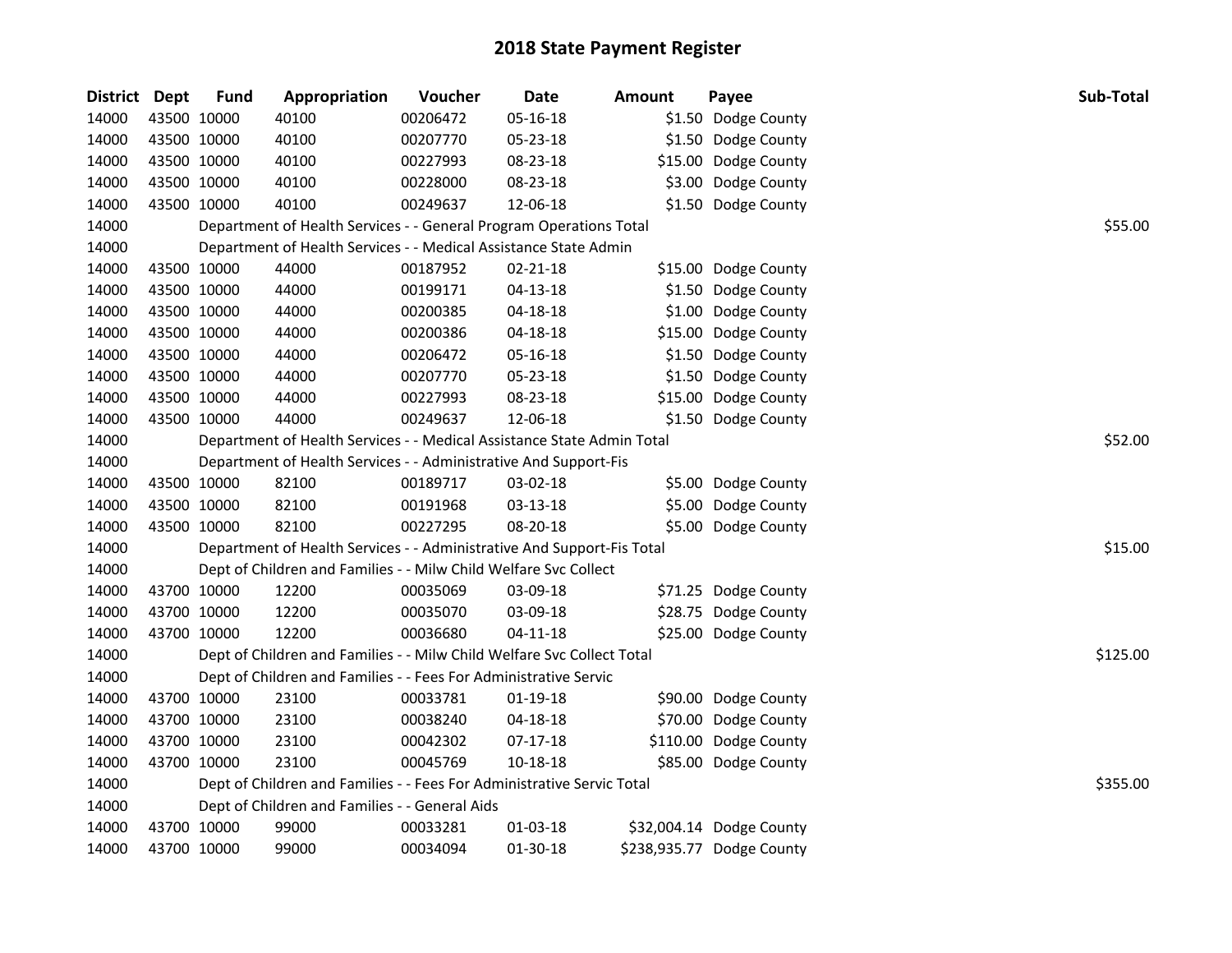| District Dept |             | <b>Fund</b> | Appropriation                                        | Voucher  | Date           | <b>Amount</b> | Payee                     | Sub-Total      |
|---------------|-------------|-------------|------------------------------------------------------|----------|----------------|---------------|---------------------------|----------------|
| 14000         | 43700 10000 |             | 99000                                                | 00034295 | 02-05-18       |               | \$21,956.81 Dodge County  |                |
| 14000         | 43700 10000 |             | 99000                                                | 00034837 | 02-20-18       |               | \$262.50 Dodge County     |                |
| 14000         | 43700 10000 |             | 99000                                                | 00034990 | $02 - 21 - 18$ |               | \$269.76 Dodge County     |                |
| 14000         |             | 43700 10000 | 99000                                                | 00035093 | $02 - 21 - 18$ |               | \$554.45 Dodge County     |                |
| 14000         |             | 43700 10000 | 99000                                                | 00035223 | 02-22-18       |               | \$654.23 Dodge County     |                |
| 14000         | 43700 10000 |             | 99000                                                | 00035627 | 03-05-18       |               | \$348,264.00 Dodge County |                |
| 14000         |             | 43700 10000 | 99000                                                | 00037553 | 04-05-18       |               | \$67,637.00 Dodge County  |                |
| 14000         |             | 43700 10000 | 99000                                                | 00038789 | 04-30-18       |               | \$341,895.30 Dodge County |                |
| 14000         |             | 43700 10000 | 99000                                                | 00039165 | 05-07-18       |               | \$30,245.96 Dodge County  |                |
| 14000         |             | 43700 10000 | 99000                                                | 00040584 | 06-05-18       |               | \$59,003.82 Dodge County  |                |
| 14000         |             | 43700 10000 | 99000                                                | 00041613 | 06-29-18       |               | \$8,806.00 Dodge County   |                |
| 14000         |             | 43700 10000 | 99000                                                | 00041765 | 07-05-18       |               | \$64,583.73 Dodge County  |                |
| 14000         | 43700 10000 |             | 99000                                                | 00042779 | 07-30-18       |               | \$249,965.26 Dodge County |                |
| 14000         | 43700 10000 |             | 99000                                                | 00042986 | 08-02-18       |               | \$6,602.00 Dodge County   |                |
| 14000         | 43700 10000 |             | 99000                                                | 00043075 | 08-06-18       |               | \$82,055.90 Dodge County  |                |
| 14000         |             | 43700 10000 | 99000                                                | 00043953 | 08-29-18       |               | \$724,919.00 Dodge County |                |
| 14000         |             | 43700 10000 | 99000                                                | 00044038 | 08-30-18       |               | \$51,624.00 Dodge County  |                |
| 14000         | 43700 10000 |             | 99000                                                | 00044149 | 09-05-18       |               | \$138,978.38 Dodge County |                |
| 14000         |             | 43700 10000 | 99000                                                | 00045357 | 10-05-18       |               | \$204,639.97 Dodge County |                |
| 14000         |             | 43700 10000 | 99000                                                | 00046176 | 10-30-18       |               | \$246,766.17 Dodge County |                |
| 14000         |             | 43700 10000 | 99000                                                | 00046490 | 11-05-18       |               | \$157,178.81 Dodge County |                |
| 14000         |             | 43700 10000 | 99000                                                | 00047547 | 12-05-18       |               | \$141,262.86 Dodge County |                |
| 14000         |             | 43700 10000 | 99000                                                | 00048152 | 12-27-18       |               | \$2,490.84 Dodge County   |                |
| 14000         |             |             | Dept of Children and Families - - General Aids Total |          |                |               |                           | \$3,221,556.66 |
| 14000         |             |             | Dept of Workforce Development - - Ui Admin Fed       |          |                |               |                           |                |
| 14000         |             | 44500 10000 | 15100                                                | 00142121 | 01-03-18       |               | \$45.00 Dodge County      |                |
| 14000         | 44500 10000 |             | 15100                                                | 00146799 | $02 - 02 - 18$ |               | \$60.00 Dodge County      |                |
| 14000         |             | 44500 10000 | 15100                                                | 00152386 | 03-02-18       |               | \$100.00 Dodge County     |                |
| 14000         |             | 44500 10000 | 15100                                                | 00157696 | 04-03-18       |               | \$140.00 Dodge County     |                |
| 14000         | 44500 10000 |             | 15100                                                | 00163015 | 05-02-18       |               | \$85.00 Dodge County      |                |
| 14000         |             | 44500 10000 | 15100                                                | 00168093 | 06-04-18       |               | \$55.00 Dodge County      |                |
| 14000         |             | 44500 10000 | 15100                                                | 00173094 | 07-03-18       |               | \$80.00 Dodge County      |                |
| 14000         |             | 44500 10000 | 15100                                                | 00174573 | $07 - 11 - 18$ |               | \$5.00 Dodge County       |                |
| 14000         |             | 44500 10000 | 15100                                                | 00178340 | 08-02-18       |               | \$50.00 Dodge County      |                |
| 14000         | 44500 10000 |             | 15100                                                | 00183398 | 09-05-18       |               | \$55.00 Dodge County      |                |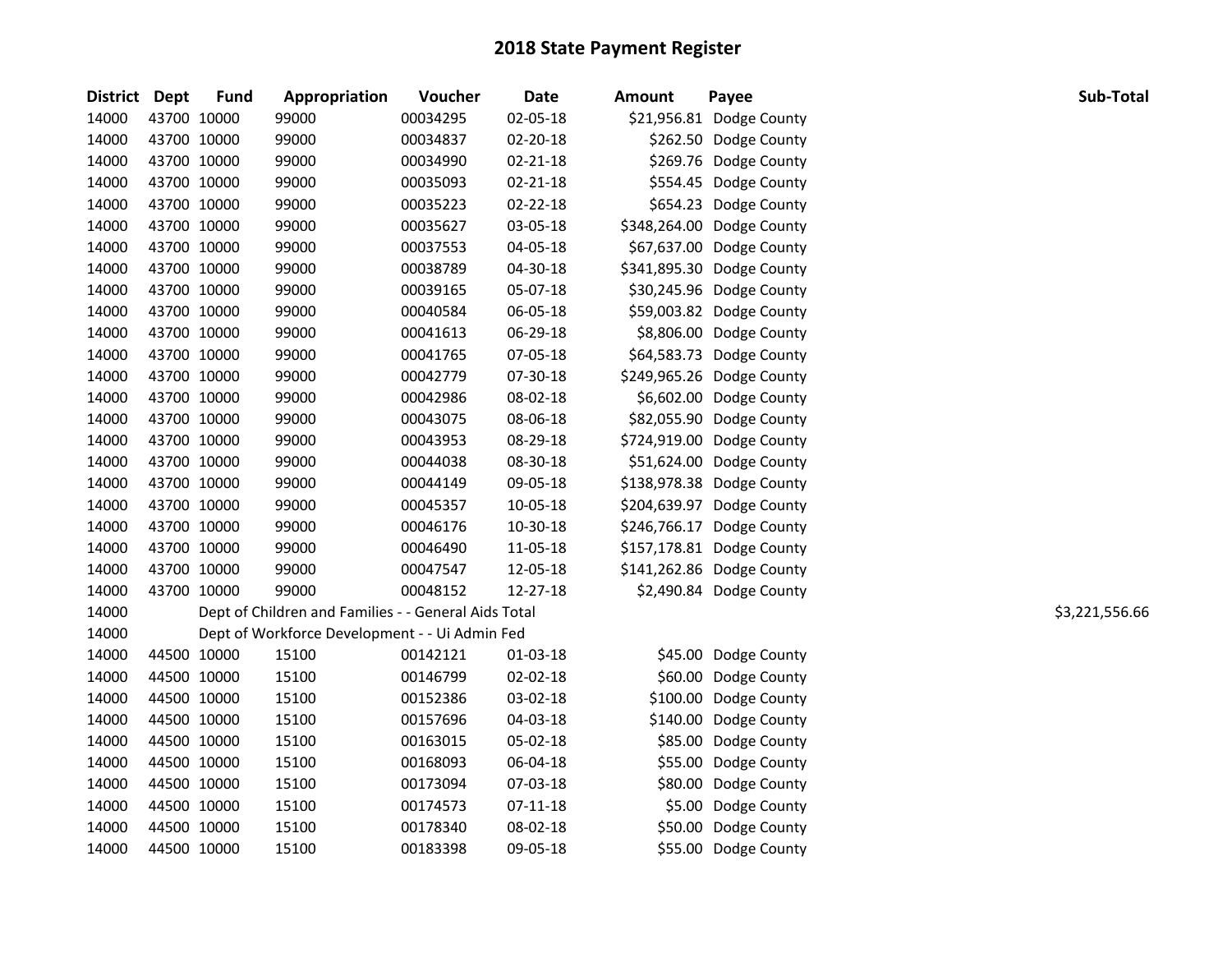| <b>District</b> | <b>Dept</b> | <b>Fund</b> | Appropriation                                                         | Voucher  | <b>Date</b>    | <b>Amount</b> | Payee                    | Sub-Total    |
|-----------------|-------------|-------------|-----------------------------------------------------------------------|----------|----------------|---------------|--------------------------|--------------|
| 14000           |             | 44500 10000 | 15100                                                                 | 00187809 | $10 - 01 - 18$ |               | \$5.00 Dodge County      |              |
| 14000           |             | 44500 10000 | 15100                                                                 | 00188543 | 10-02-18       |               | \$75.00 Dodge County     |              |
| 14000           |             | 44500 10000 | 15100                                                                 | 00194607 | 11-02-18       |               | \$85.00 Dodge County     |              |
| 14000           | 44500 10000 |             | 15100                                                                 | 00199588 | 12-04-18       |               | \$45.00 Dodge County     |              |
| 14000           |             |             | Dept of Workforce Development - - Ui Admin Fed Total                  |          |                |               |                          | \$885.00     |
| 14000           |             |             | Dept of Workforce Development - - Wc Ops Uninsured Emplyr Admin       |          |                |               |                          |              |
| 14000           |             | 44500 22700 | 17700                                                                 | 00148643 | $02 - 12 - 18$ |               | \$15.00 Dodge County     |              |
| 14000           |             | 44500 22700 | 17700                                                                 | 00148645 | 02-12-18       |               | \$55.00 Dodge County     |              |
| 14000           |             | 44500 22700 | 17700                                                                 | 00193929 | 11-01-18       |               | \$70.00 Dodge County     |              |
| 14000           |             | 44500 22700 | 17700                                                                 | 00196750 | $11 - 15 - 18$ |               | \$5.00 Dodge County      |              |
| 14000           |             | 44500 22700 | 17700                                                                 | 00196752 | 11-15-18       |               | \$25.00 Dodge County     |              |
| 14000           |             |             | Dept of Workforce Development - - Wc Ops Uninsured Emplyr Admin Total |          |                |               |                          | \$170.00     |
| 14000           |             |             | Department of Justice - - Officer Training Reimbursement              |          |                |               |                          |              |
| 14000           |             | 45500 10000 | 20200                                                                 | 00040584 | $01 - 18 - 18$ |               | \$3,169.01 Dodge County  |              |
| 14000           |             |             | Department of Justice - - Officer Training Reimbursement Total        |          |                |               |                          | \$3,169.01   |
| 14000           |             |             | Department of Justice - - Crime Laboratories, Dna                     |          |                |               |                          |              |
| 14000           |             | 45500 10000 | 22100                                                                 | 00048966 | 07-19-18       |               | \$4,040.00 Dodge County  |              |
| 14000           |             |             | Department of Justice - - Crime Laboratories, Dna Total               |          |                |               |                          | \$4,040.00   |
| 14000           |             |             | Department of Justice - - Law Enforcement Train, Local                |          |                |               |                          |              |
| 14000           |             | 45500 10000 | 23100                                                                 | 00041357 | 02-01-18       |               | \$6,936.83 Dodge County  |              |
| 14000           |             | 45500 10000 | 23100                                                                 | 00050030 | 08-03-18       |               | \$6,142.20 Dodge County  |              |
| 14000           |             | 45500 10000 | 23100                                                                 | 00052242 | 09-25-18       |               | \$6,269.66 Dodge County  |              |
| 14000           |             | 45500 10000 | 23100                                                                 | 00052419 | $10 - 01 - 18$ |               | \$21,120.00 Dodge County |              |
| 14000           |             |             | Department of Justice - - Law Enforcement Train, Local Total          |          |                |               |                          | \$40,468.69  |
| 14000           |             |             | Department of Justice - - Alt Prosecution Alcohol Drugs               |          |                |               |                          |              |
| 14000           |             | 45500 10000 | 27100                                                                 | 00043147 | 03-08-18       |               | \$61,897.70 Dodge County |              |
| 14000           |             | 45500 10000 | 27100                                                                 | 00045433 | 05-04-18       |               | \$56,466.00 Dodge County |              |
| 14000           |             | 45500 10000 | 27100                                                                 | 00052393 | $10 - 01 - 18$ |               | \$55,859.25 Dodge County |              |
| 14000           | 45500 10000 |             | 27100                                                                 | 00054169 | 10-26-18       |               | \$47,000.25 Dodge County |              |
| 14000           |             |             | Department of Justice - - Alt Prosecution Alcohol Drugs Total         |          |                |               |                          | \$221,223.20 |
| 14000           |             |             | Department of Justice - - Gifts, Grants And Proceeds                  |          |                |               |                          |              |
| 14000           |             | 45500 10000 | 32100                                                                 | 00044319 | $04 - 10 - 18$ |               | \$1,520.00 Dodge County  |              |
| 14000           |             | 45500 10000 | 32100                                                                 | 00044494 | 04-20-18       |               | \$1,490.00 Dodge County  |              |
| 14000           |             | 45500 10000 | 32100                                                                 | 00045394 | 05-18-18       |               | \$1,520.00 Dodge County  |              |
| 14000           |             |             | Department of Justice - - Gifts, Grants And Proceeds Total            |          |                |               |                          | \$4,530.00   |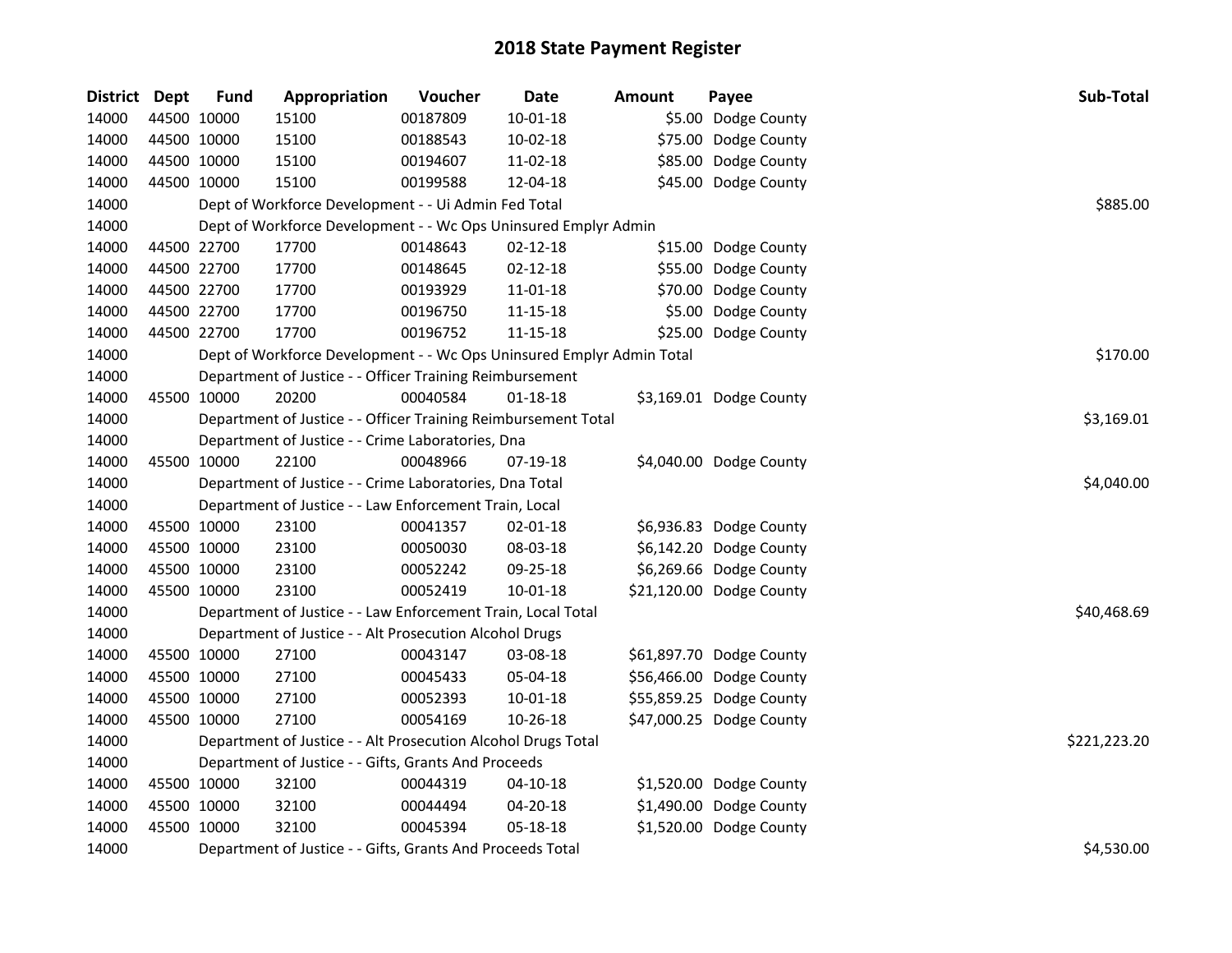| District Dept |             | <b>Fund</b> | Appropriation                                                           | Voucher  | Date           | Amount | Payee                    | Sub-Total   |
|---------------|-------------|-------------|-------------------------------------------------------------------------|----------|----------------|--------|--------------------------|-------------|
| 14000         |             |             | Department of Justice - - Crime Victim Witness Assist                   |          |                |        |                          |             |
| 14000         | 45500 10000 |             | 53200                                                                   | 00049094 | $07-19-18$     |        | \$28,941.11 Dodge County |             |
| 14000         |             |             | Department of Justice - - Crime Victim Witness Assist Total             |          |                |        |                          | \$28,941.11 |
| 14000         |             |             | Department of Justice - - County Reimb Victim-Witness                   |          |                |        |                          |             |
| 14000         |             | 45500 10000 | 53900                                                                   | 00043036 | $03 - 06 - 18$ |        | \$45,306.23 Dodge County |             |
| 14000         |             |             | Department of Justice - - County Reimb Victim-Witness Total             |          |                |        |                          | \$45,306.23 |
| 14000         |             |             | Department of Military Affairs - - Emergency Response Equipment         |          |                |        |                          |             |
| 14000         |             | 46500 10000 | 30800                                                                   | 00037282 | $01 - 18 - 18$ |        | \$6,488.53 Dodge County  |             |
| 14000         |             |             | Department of Military Affairs - - Emergency Response Equipment Total   |          |                |        |                          | \$6,488.53  |
| 14000         |             |             | Department of Military Affairs - - Local Emer Planning Grants           |          |                |        |                          |             |
| 14000         |             | 46500 10000 | 33700                                                                   | 00045701 | 07-02-18       |        | \$14,765.29 Dodge County |             |
| 14000         |             |             | Department of Military Affairs - - Local Emer Planning Grants Total     |          |                |        |                          | \$14,765.29 |
| 14000         |             |             | Department of Military Affairs - - Federal Aid, Local Assistance        |          |                |        |                          |             |
| 14000         |             | 46500 10000 | 34200                                                                   | 00038064 | 01-30-18       |        | \$31,541.78 Dodge County |             |
| 14000         |             | 46500 10000 | 34200                                                                   | 00043658 | 05-31-18       |        | \$1,600.00 Dodge County  |             |
| 14000         |             | 46500 10000 | 34200                                                                   | 00046364 | $07-13-18$     |        | \$7,725.60 Dodge County  |             |
| 14000         |             | 46500 10000 | 34200                                                                   | 00048175 | 08-29-18       |        | \$31,411.38 Dodge County |             |
| 14000         |             |             | Department of Military Affairs - - Federal Aid, Local Assistance Total  |          |                |        |                          | \$72,278.76 |
| 14000         |             |             | Department of Military Affairs - - Federal Aid, Homeland Security       |          |                |        |                          |             |
| 14000         |             | 46500 10000 | 35000                                                                   | 00042130 | 04-23-18       |        | \$15,755.06 Dodge County |             |
| 14000         |             |             | Department of Military Affairs - - Federal Aid, Homeland Security Total |          |                |        |                          | \$15,755.06 |
| 14000         |             |             | Department of Military Affairs - - St Emerg Response Bd Grant Pif       |          |                |        |                          |             |
| 14000         |             | 46500 27200 | 36400                                                                   | 00038415 | 01-30-18       |        | \$15,222.06 Dodge County |             |
| 14000         |             |             | Department of Military Affairs - - St Emerg Response Bd Grant Pif Total |          |                |        |                          | \$15,222.06 |
| 14000         |             |             | Department of Veterans Affairs - - Grants To Counties                   |          |                |        |                          |             |
| 14000         | 48500 15200 |             | 12700                                                                   | 00043022 | $02 - 16 - 18$ |        | \$1,300.00 Dodge County  |             |
| 14000         |             |             | Department of Veterans Affairs - - Grants To Counties Total             |          |                |        |                          | \$1,300.00  |
| 14000         |             |             | Department of Veterans Affairs - - County Grants                        |          |                |        |                          |             |
| 14000         |             | 48500 58200 | 26700                                                                   | 00043022 | $02 - 16 - 18$ |        | \$5,850.00 Dodge County  |             |
| 14000         |             |             | Department of Veterans Affairs - - County Grants Total                  |          |                |        |                          | \$5,850.00  |
| 14000         |             |             | Department of Veterans Affairs - - County Grants                        |          |                |        |                          |             |
| 14000         |             | 48500 58300 | 37000                                                                   | 00043022 | $02 - 16 - 18$ |        | \$5,850.00 Dodge County  |             |
| 14000         |             |             | Department of Veterans Affairs - - County Grants Total                  |          |                |        |                          | \$5,850.00  |
| 14000         |             |             | Department of Administration - - Federal Aid, Local Assistance          |          |                |        |                          |             |
| 14000         |             | 50500 10000 | 15500                                                                   | 00071349 | 01-29-18       |        | \$5,774.25 Dodge County  |             |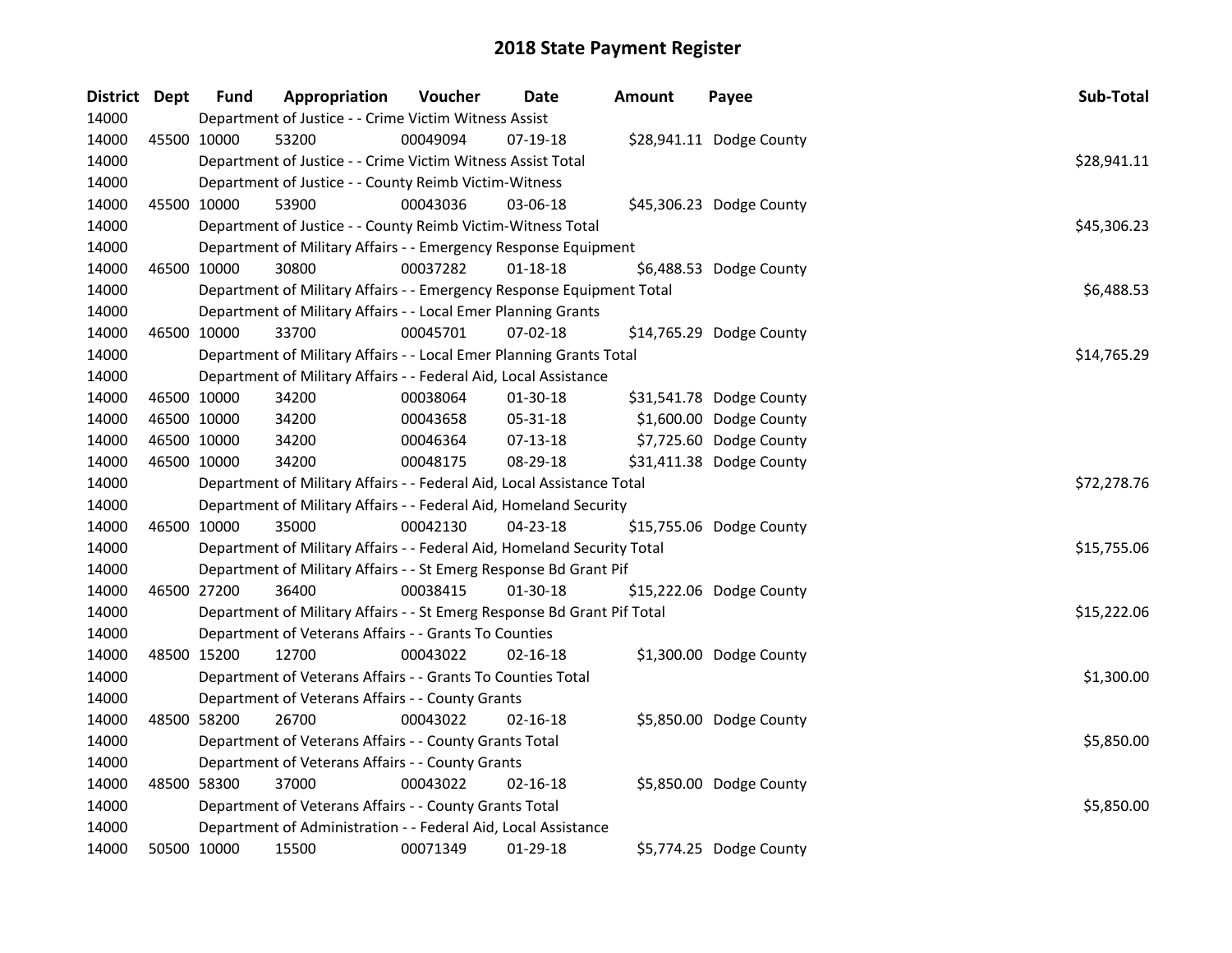| District Dept | <b>Fund</b> | Appropriation                                                         | Voucher  | <b>Date</b> | <b>Amount</b> | Payee                    | Sub-Total   |
|---------------|-------------|-----------------------------------------------------------------------|----------|-------------|---------------|--------------------------|-------------|
| 14000         | 50500 10000 | 15500                                                                 | 00073933 | 02-28-18    |               | \$7,340.10 Dodge County  |             |
| 14000         | 50500 10000 | 15500                                                                 | 00076267 | 03-28-18    |               | \$9,674.23 Dodge County  |             |
| 14000         | 50500 10000 | 15500                                                                 | 00079088 | 04-30-18    |               | \$9,318.66 Dodge County  |             |
| 14000         | 50500 10000 | 15500                                                                 | 00082704 | 06-14-18    |               | \$9,629.55 Dodge County  |             |
| 14000         | 50500 10000 | 15500                                                                 | 00085821 | 07-30-18    |               | \$6,420.13 Dodge County  |             |
| 14000         | 50500 10000 | 15500                                                                 | 00087450 | 08-28-18    |               | \$12,428.53 Dodge County |             |
| 14000         | 50500 10000 | 15500                                                                 | 00089321 | 09-28-18    |               | \$7,054.97 Dodge County  |             |
| 14000         | 50500 10000 | 15500                                                                 | 00091247 | 10-29-18    |               | \$2,590.40 Dodge County  |             |
| 14000         | 50500 10000 | 15500                                                                 | 00093748 | 12-14-18    |               | \$6,623.16 Dodge County  |             |
| 14000         |             | Department of Administration - - Federal Aid, Local Assistance Total  |          |             |               |                          | \$76,853.98 |
| 14000         |             | Department of Administration - - Low-Income Assistance Grants         |          |             |               |                          |             |
| 14000         | 50500 23500 | 37100                                                                 | 00071349 | 01-29-18    |               | \$5,335.01 Dodge County  |             |
| 14000         | 50500 23500 | 37100                                                                 | 00073933 | 02-28-18    |               | \$6,781.76 Dodge County  |             |
| 14000         | 50500 23500 | 37100                                                                 | 00076267 | 03-28-18    |               | \$6,048.38 Dodge County  |             |
| 14000         | 50500 23500 | 37100                                                                 | 00079088 | 04-30-18    |               | \$6,689.98 Dodge County  |             |
| 14000         | 50500 23500 | 37100                                                                 | 00082704 | 06-14-18    |               | \$5,964.76 Dodge County  |             |
| 14000         | 50500 23500 | 37100                                                                 | 00085821 | 07-30-18    |               | \$4,303.36 Dodge County  |             |
| 14000         | 50500 23500 | 37100                                                                 | 00087450 | 08-28-18    |               | \$2,546.98 Dodge County  |             |
| 14000         | 50500 23500 | 37100                                                                 | 00089321 | 09-28-18    |               | \$4,368.34 Dodge County  |             |
| 14000         | 50500 23500 | 37100                                                                 | 00091247 | 10-29-18    |               | \$2,742.55 Dodge County  |             |
| 14000         | 50500 23500 | 37100                                                                 | 00093748 | 12-14-18    |               | \$6,520.19 Dodge County  |             |
| 14000         |             | Department of Administration - - Low-Income Assistance Grants Total   |          |             |               |                          | \$51,301.31 |
| 14000         |             | Department of Administration - - Land                                 |          |             |               |                          |             |
| 14000         | 50500 26900 | 16600                                                                 | 00089784 | 10-04-18    |               | \$25,000.00 Dodge County |             |
| 14000         |             | Department of Administration - - Land Total                           |          |             |               |                          | \$25,000.00 |
| 14000         |             | Department of Administration - - Land Information Program; Loca       |          |             |               |                          |             |
| 14000         | 50500 26900 | 17300                                                                 | 00072903 | 02-22-18    |               | \$1,000.00 Dodge County  |             |
| 14000         | 50500 26900 | 17300                                                                 | 00076877 | 04-06-18    |               | \$25,000.00 Dodge County |             |
| 14000         | 50500 26900 | 17300                                                                 | 00092279 | 11-20-18    |               | \$25,000.00 Dodge County |             |
| 14000         |             | Department of Administration - - Land Information Program; Loca Total |          |             |               |                          | \$51,000.00 |
| 14000         |             | Public Defender Board - - Trial Representation                        |          |             |               |                          |             |
| 14000         | 55000 10000 | 10300                                                                 | 00167236 | 11-06-18    |               | \$10.25 Dodge County     |             |
| 14000         |             | Public Defender Board - - Trial Representation Total                  |          |             |               |                          | \$10.25     |
| 14000         |             | Public Defender Board - - Transcript, Discovery And Int               |          |             |               |                          |             |
| 14000         | 55000 10000 | 10600                                                                 | 00123427 | 01-09-18    |               | \$1,699.72 Dodge County  |             |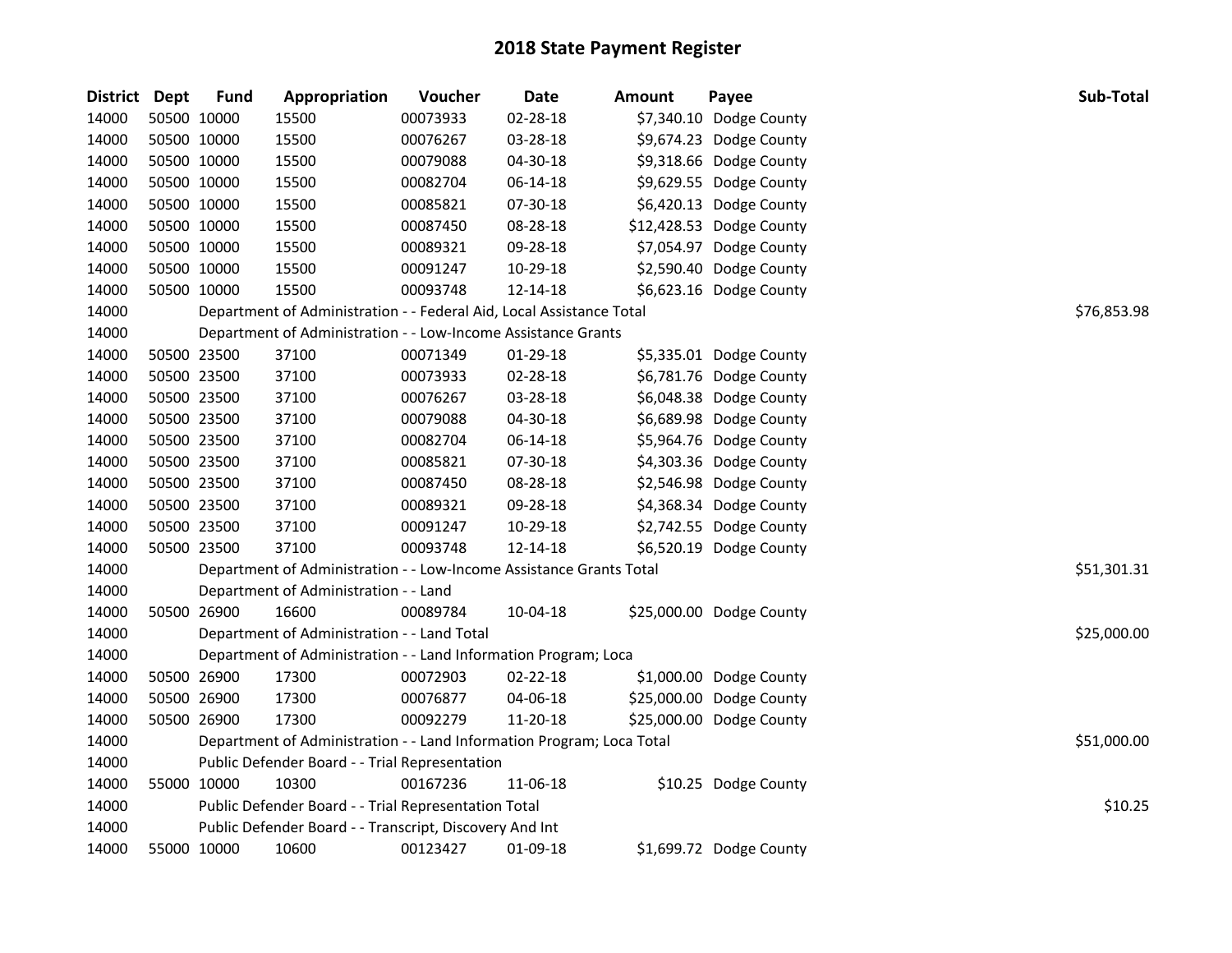| District Dept | <b>Fund</b> | Appropriation                                                 | Voucher  | <b>Date</b>    | <b>Amount</b> | Payee                   | Sub-Total   |
|---------------|-------------|---------------------------------------------------------------|----------|----------------|---------------|-------------------------|-------------|
| 14000         | 55000 10000 | 10600                                                         | 00126230 | 01-30-18       |               | \$24.00 Dodge County    |             |
| 14000         | 55000 10000 | 10600                                                         | 00126231 | 01-30-18       |               | \$1,116.20 Dodge County |             |
| 14000         | 55000 10000 | 10600                                                         | 00129499 | 02-21-18       |               | \$8.60 Dodge County     |             |
| 14000         | 55000 10000 | 10600                                                         | 00133995 | 03-26-18       |               | \$1,622.50 Dodge County |             |
| 14000         | 55000 10000 | 10600                                                         | 00135287 | 04-04-18       |               | \$5.00 Dodge County     |             |
| 14000         | 55000 10000 | 10600                                                         | 00135548 | 04-04-18       |               | \$1,318.70 Dodge County |             |
| 14000         | 55000 10000 | 10600                                                         | 00136755 | $04 - 11 - 18$ |               | \$6.80 Dodge County     |             |
| 14000         | 55000 10000 | 10600                                                         | 00138158 | 04-23-18       |               | \$1,619.60 Dodge County |             |
| 14000         | 55000 10000 | 10600                                                         | 00141054 | 05-08-18       |               | \$5.25 Dodge County     |             |
| 14000         | 55000 10000 | 10600                                                         | 00142402 | 05-18-18       |               | \$1.00 Dodge County     |             |
| 14000         | 55000 10000 | 10600                                                         | 00143525 | 05-23-18       |               | \$1,344.30 Dodge County |             |
| 14000         | 55000 10000 | 10600                                                         | 00144179 | 05-31-18       |               | \$30.00 Dodge County    |             |
| 14000         | 55000 10000 | 10600                                                         | 00147514 | 06-15-18       |               | \$7.40 Dodge County     |             |
| 14000         | 55000 10000 | 10600                                                         | 00148007 | 06-22-18       |               | \$945.40 Dodge County   |             |
| 14000         | 55000 10000 | 10600                                                         | 00150668 | $07-10-18$     |               | \$10.00 Dodge County    |             |
| 14000         | 55000 10000 | 10600                                                         | 00151454 | 07-17-18       |               | \$1,605.90 Dodge County |             |
| 14000         | 55000 10000 | 10600                                                         | 00155077 | 08-02-18       |               | \$4.20 Dodge County     |             |
| 14000         | 55000 10000 | 10600                                                         | 00155078 | 08-02-18       |               | \$10.00 Dodge County    |             |
| 14000         | 55000 10000 | 10600                                                         | 00157461 | 08-21-18       |               | \$732.80 Dodge County   |             |
| 14000         | 55000 10000 | 10600                                                         | 00160340 | 09-11-18       |               | \$16.60 Dodge County    |             |
| 14000         | 55000 10000 | 10600                                                         | 00162872 | 09-26-18       |               | \$1,741.90 Dodge County |             |
| 14000         | 55000 10000 | 10600                                                         | 00164741 | 10-15-18       |               | \$7.00 Dodge County     |             |
| 14000         | 55000 10000 | 10600                                                         | 00167442 | 11-07-18       |               | \$1,200.90 Dodge County |             |
| 14000         | 55000 10000 | 10600                                                         | 00168503 | 11-16-18       |               | \$8.80 Dodge County     |             |
| 14000         | 55000 10000 | 10600                                                         | 00171627 | 12-06-18       |               | \$1,177.70 Dodge County |             |
| 14000         |             | Public Defender Board - - Transcript, Discovery And Int Total |          |                |               |                         | \$16,270.27 |
| 14000         |             | Department of Revenue - - General Program Operations          |          |                |               |                         |             |
| 14000         | 56600 10000 | 10100                                                         | 00083232 | 02-08-18       |               | \$750.00 Dodge County   |             |
| 14000         | 56600 10000 | 10100                                                         | 00083298 | $01 - 26 - 18$ |               | \$210.50 Dodge County   |             |
| 14000         | 56600 10000 | 10100                                                         | 00083299 | 01-26-18       |               | \$92.50 Dodge County    |             |
| 14000         | 56600 10000 | 10100                                                         | 00096603 | 05-03-18       |               | \$455.00 Dodge County   |             |
| 14000         | 56600 10000 | 10100                                                         | 00106451 | 07-19-18       |               | \$675.00 Dodge County   |             |
| 14000         | 56600 10000 | 10100                                                         | 00107264 | 08-23-18       |               | \$92.50 Dodge County    |             |
| 14000         | 56600 10000 | 10100                                                         | 00110336 | 09-26-18       |               | \$210.50 Dodge County   |             |
| 14000         | 56600 10000 | 10100                                                         | 00114452 | 11-16-18       |               | \$515.00 Dodge County   |             |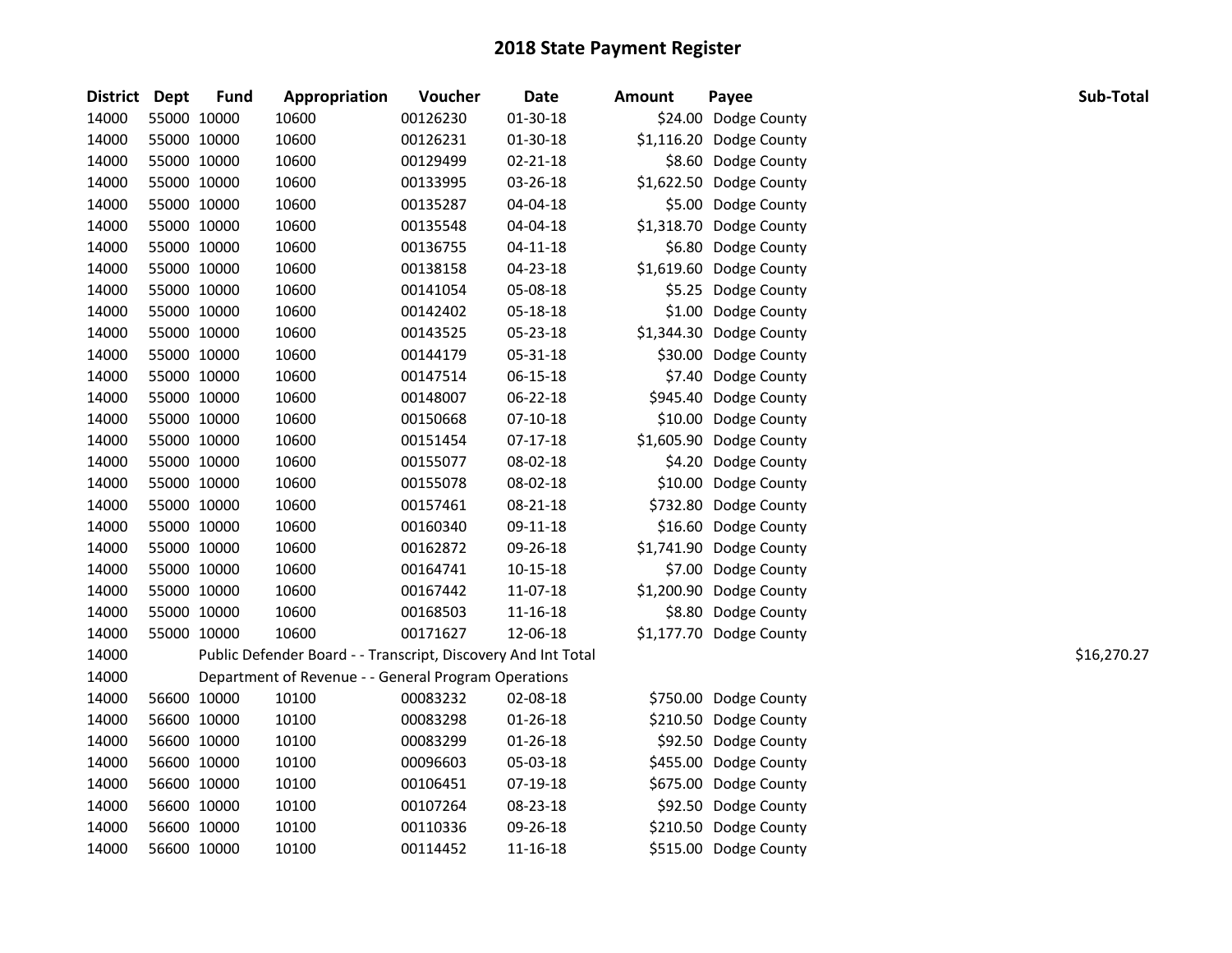| <b>District</b> | <b>Dept</b> | <b>Fund</b> | Appropriation                                                         | <b>Voucher</b> | Date           | <b>Amount</b>                | Payee                       | Sub-Total       |
|-----------------|-------------|-------------|-----------------------------------------------------------------------|----------------|----------------|------------------------------|-----------------------------|-----------------|
| 14000           |             |             | Department of Revenue - - General Program Operations Total            |                |                |                              |                             | \$3,001.00      |
| 14000           |             |             | Circuit Courts - - Circuit Court Costs                                |                |                |                              |                             |                 |
| 14000           |             | 62500 10000 | 10500                                                                 | 00000479       | 01-09-18       |                              | \$151,611.00 Dodge County   |                 |
| 14000           |             | 62500 10000 | 10500                                                                 | 00000598       | $02 - 15 - 18$ |                              | \$3,307.50 Dodge County     |                 |
| 14000           |             | 62500 10000 | 10500                                                                 | 00000787       | 05-24-18       |                              | \$2,764.60 Dodge County     |                 |
| 14000           |             | 62500 10000 | 10500                                                                 | 00000953       | 08-24-18       |                              | \$240,231.77 Dodge County   |                 |
| 14000           |             |             | Circuit Courts - - Circuit Court Costs Total                          | \$397,914.87   |                |                              |                             |                 |
| 14000           |             |             | Shared Revenue and Tax Relief - - County And Municipal Aid            |                |                |                              |                             |                 |
| 14000           | 83500 10000 |             | 10500                                                                 | 00033038       | $07 - 23 - 18$ |                              | \$356,805.94 Dodge County   |                 |
| 14000           | 83500 10000 |             | 10500                                                                 | 00035924       | 11-19-18       |                              | \$2,021,900.35 Dodge County |                 |
| 14000           |             |             | Shared Revenue and Tax Relief - - County And Municipal Aid Total      | \$2,378,706.29 |                |                              |                             |                 |
| 14000           |             |             | Shared Revenue and Tax Relief - - Exempt Computer Aid                 |                |                |                              |                             |                 |
| 14000           | 83500 10000 |             | 10900                                                                 | 00029883       | $07 - 23 - 18$ |                              | \$87,131.27 Dodge County    |                 |
| 14000           |             |             | Shared Revenue and Tax Relief - - Exempt Computer Aid Total           |                |                |                              |                             | \$87,131.27     |
| 14000           |             |             | Shared Revenue and Tax Relief - - Utility Aid                         |                |                |                              |                             |                 |
| 14000           |             | 83500 10000 | 11000                                                                 | 00033038       | $07 - 23 - 18$ |                              | \$67,794.80 Dodge County    |                 |
| 14000           |             | 83500 10000 | 11000                                                                 | 00035924       | 11-19-18       |                              | \$405,877.11 Dodge County   |                 |
| 14000           |             |             | Shared Revenue and Tax Relief - - Utility Aid Total                   |                |                |                              |                             | \$473,671.91    |
| 14000           |             |             | Shared Revenue and Tax Relief - - School Lvy Tx/First Dollar Cr       |                |                |                              |                             |                 |
| 14000           |             | 83500 10000 | 30200                                                                 | 00029596       | $07 - 23 - 18$ |                              | \$2,055,985.57 Dodge County |                 |
| 14000           | 83500 10000 |             | 30200                                                                 | 00029744       | $07 - 23 - 18$ | \$10,290,412.05 Dodge County |                             |                 |
| 14000           |             |             | Shared Revenue and Tax Relief - - School Lvy Tx/First Dollar Cr Total |                |                |                              |                             | \$12,346,397.62 |
| 14000           |             |             | Shared Revenue and Tax Relief - - Lottery & Gaming Credit             |                |                |                              |                             |                 |
| 14000           | 83500 52100 |             | 36300                                                                 | 00027111       | $03 - 26 - 18$ |                              | \$2,621,921.66 Dodge County |                 |
| 14000           |             |             | Shared Revenue and Tax Relief - - Lottery & Gaming Credit Total       |                |                |                              |                             | \$2,621,921.66  |
| 14000 Total     |             |             |                                                                       |                |                |                              |                             | \$27,192,802.13 |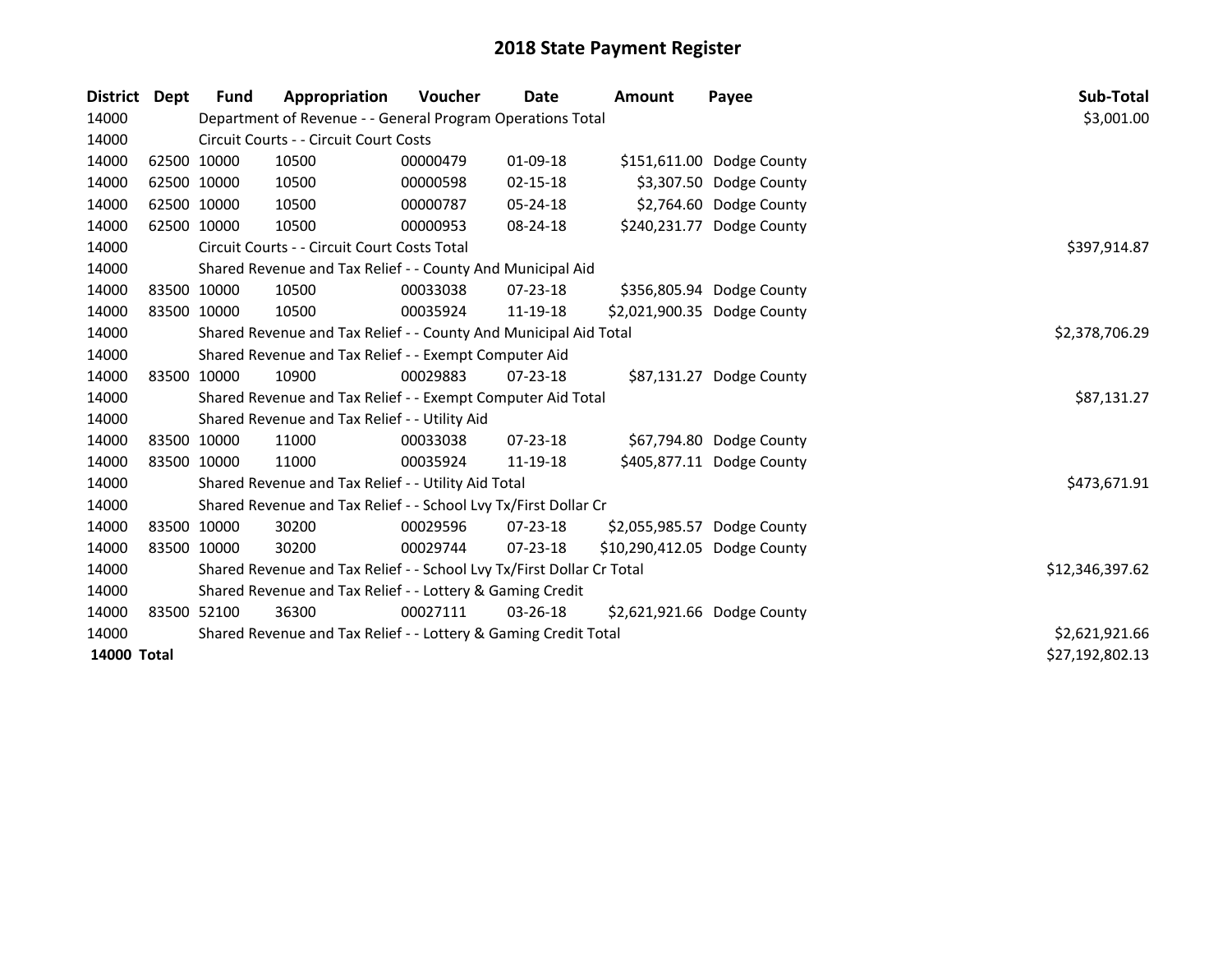| <b>District</b> | <b>Dept</b> | Fund        | Appropriation                                                      | <b>Voucher</b> | Date           | <b>Amount</b> | Payee                        | Sub-Total    |
|-----------------|-------------|-------------|--------------------------------------------------------------------|----------------|----------------|---------------|------------------------------|--------------|
| 14002           |             |             | Dept of Safety & Prof Services - - Fire Dues Distribution          |                |                |               |                              |              |
| 14002           |             | 16500 10000 | 22500                                                              | 00023932       | $07 - 25 - 18$ |               | \$9,599.82 Town Of Ashippun  |              |
| 14002           |             |             | Dept of Safety & Prof Services - - Fire Dues Distribution Total    |                |                |               |                              | \$9,599.82   |
| 14002           |             |             | Dept of Natural Resources - - Resaids - Cnty Forst, Cl & Mfl       |                |                |               |                              |              |
| 14002           |             | 37000 21200 | 57100                                                              | 00247337       | 06-28-18       |               | \$129.96 Town Of Ashippun    |              |
| 14002           |             |             | Dept of Natural Resources - - Resaids - Cnty Forst, Cl & Mfl Total |                |                |               |                              | \$129.96     |
| 14002           |             |             | Dept of Natural Resources - - Fin Asst For Responsible Units       |                |                |               |                              |              |
| 14002           |             | 37000 27400 | 67000                                                              | 00235238       | $05-11-18$     |               | \$11,733.78 Town Of Ashippun |              |
| 14002           |             |             | Dept of Natural Resources - - Fin Asst For Responsible Units Total | \$11,733.78    |                |               |                              |              |
| 14002           |             |             | WI Dept of Transportation - - Trns Aids To Mnc.-Sf                 |                |                |               |                              |              |
| 14002           |             | 39500 21100 | 19100                                                              | 00204060       | $01 - 02 - 18$ |               | \$34,730.08 Town Of Ashippun |              |
| 14002           |             | 39500 21100 | 19100                                                              | 00234569       | $04 - 02 - 18$ |               | \$34,730.08 Town Of Ashippun |              |
| 14002           |             | 39500 21100 | 19100                                                              | 00268268       | 07-02-18       |               | \$34,730.08 Town Of Ashippun |              |
| 14002           |             | 39500 21100 | 19100                                                              | 00302320       | $10 - 01 - 18$ |               | \$34,730.11 Town Of Ashippun |              |
| 14002           |             |             | WI Dept of Transportation - - Trns Aids To Mnc.-Sf Total           |                |                |               |                              | \$138,920.35 |
| 14002           |             |             | Shared Revenue and Tax Relief - - County And Municipal Aid         |                |                |               |                              |              |
| 14002           |             | 83500 10000 | 10500                                                              | 00032997       | $07 - 23 - 18$ |               | \$5,652.53 Town Of Ashippun  |              |
| 14002           |             | 83500 10000 | 10500                                                              | 00035883       | 11-19-18       |               | \$32,030.98 Town Of Ashippun |              |
| 14002           |             |             | Shared Revenue and Tax Relief - - County And Municipal Aid Total   |                |                |               |                              | \$37,683.51  |
| 14002           |             |             | Shared Revenue and Tax Relief - - Exempt Computer Aid              |                |                |               |                              |              |
| 14002           |             | 83500 10000 | 10900                                                              | 00030301       | $07 - 23 - 18$ |               | \$121.76 Town Of Ashippun    |              |
| 14002           |             |             | Shared Revenue and Tax Relief - - Exempt Computer Aid Total        |                |                |               |                              | \$121.76     |
| 14002           |             |             | Shared Revenue and Tax Relief - - Utility Aid                      |                |                |               |                              |              |
| 14002           |             | 83500 10000 | 11000                                                              | 00032997       | $07 - 23 - 18$ |               | \$162.07 Town Of Ashippun    |              |
| 14002           |             | 83500 10000 | 11000                                                              | 00035883       | 11-19-18       |               | \$940.51 Town Of Ashippun    |              |
| 14002           |             |             | Shared Revenue and Tax Relief - - Utility Aid Total                | \$1,102.58     |                |               |                              |              |
| 14002 Total     |             |             |                                                                    |                |                |               |                              | \$199,291.76 |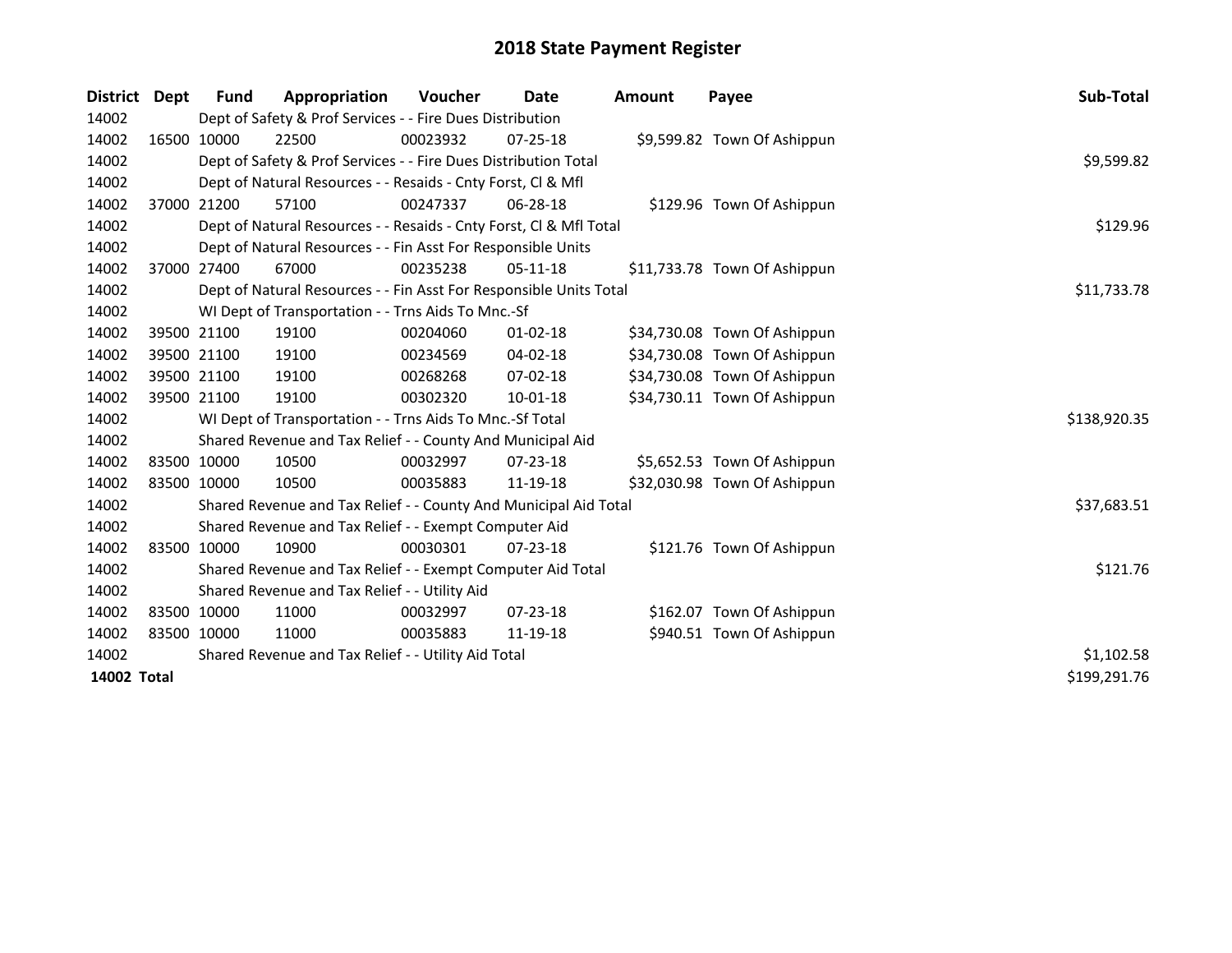| District Dept |             | <b>Fund</b> | Appropriation                                                      | Voucher  | Date           | Amount | Payee                          | Sub-Total    |
|---------------|-------------|-------------|--------------------------------------------------------------------|----------|----------------|--------|--------------------------------|--------------|
| 14004         |             |             | Dept of Safety & Prof Services - - Fire Dues Distribution          |          |                |        |                                |              |
| 14004         | 16500 10000 |             | 22500                                                              | 00023933 | 07-25-18       |        | \$12,965.09 Town Of Beaver Dam |              |
| 14004         |             |             | Dept of Safety & Prof Services - - Fire Dues Distribution Total    |          |                |        |                                | \$12,965.09  |
| 14004         |             |             | Dept of Natural Resources - - Aids In Lieu Of Taxes - Gener        |          |                |        |                                |              |
| 14004         |             | 37000 10000 | 50300                                                              | 00211644 | $02 - 02 - 18$ |        | \$3,954.64 Town Of Beaver Dam  |              |
| 14004         |             | 37000 10000 | 50300                                                              | 00229383 | $04 - 20 - 18$ |        | \$518.76 Town Of Beaver Dam    |              |
| 14004         |             |             | Dept of Natural Resources - - Aids In Lieu Of Taxes - Gener Total  |          |                |        |                                | \$4,473.40   |
| 14004         |             |             | Dept of Natural Resources - - Resaids - Cnty Forst, Cl & Mfl       |          |                |        |                                |              |
| 14004         |             | 37000 21200 | 57100                                                              | 00247338 | 06-28-18       |        | \$8.80 Town Of Beaver Dam      |              |
| 14004         |             |             | Dept of Natural Resources - - Resaids - Cnty Forst, Cl & Mfl Total |          |                |        |                                | \$8.80       |
| 14004         |             |             | Dept of Natural Resources - - Aids In Lieu Of Taxes - Sum S        |          |                |        |                                |              |
| 14004         |             | 37000 21200 | 57900                                                              | 00229382 | 04-20-18       |        | \$219.08 Town Of Beaver Dam    |              |
| 14004         |             |             | Dept of Natural Resources - - Aids In Lieu Of Taxes - Sum S Total  |          |                |        |                                | \$219.08     |
| 14004         |             |             | Dept of Natural Resources - - Fin Asst For Responsible Units       |          |                |        |                                |              |
| 14004         | 37000 27400 |             | 67000                                                              | 00235105 | 05-11-18       |        | \$4,938.66 Town Of Beaver Dam  |              |
| 14004         |             |             | Dept of Natural Resources - - Fin Asst For Responsible Units Total |          | \$4,938.66     |        |                                |              |
| 14004         |             |             | WI Dept of Transportation - - Trns Aids To Mnc.-Sf                 |          |                |        |                                |              |
| 14004         |             | 39500 21100 | 19100                                                              | 00204061 | $01-02-18$     |        | \$34,628.55 Town Of Beaver Dam |              |
| 14004         |             | 39500 21100 | 19100                                                              | 00234570 | $04 - 02 - 18$ |        | \$34,628.55 Town Of Beaver Dam |              |
| 14004         |             | 39500 21100 | 19100                                                              | 00268269 | 07-02-18       |        | \$34,628.55 Town Of Beaver Dam |              |
| 14004         |             | 39500 21100 | 19100                                                              | 00302321 | $10 - 01 - 18$ |        | \$34,628.57 Town Of Beaver Dam |              |
| 14004         |             |             | WI Dept of Transportation - - Trns Aids To Mnc.-Sf Total           |          |                |        |                                | \$138,514.22 |
| 14004         |             |             | Department of Revenue - - Payments For Municipal Svcs              |          |                |        |                                |              |
| 14004         | 56600 10000 |             | 50100                                                              | 00026739 | 01-31-18       |        | \$221.29 Town Of Beaver Dam    |              |
| 14004         |             |             | Department of Revenue - - Payments For Municipal Svcs Total        |          |                |        |                                | \$221.29     |
| 14004         |             |             | Shared Revenue and Tax Relief - - County And Municipal Aid         |          |                |        |                                |              |
| 14004         |             | 83500 10000 | 10500                                                              | 00032998 | 07-23-18       |        | \$8,628.51 Town Of Beaver Dam  |              |
| 14004         |             | 83500 10000 | 10500                                                              | 00035884 | 11-19-18       |        | \$48,894.92 Town Of Beaver Dam |              |
| 14004         |             |             | Shared Revenue and Tax Relief - - County And Municipal Aid Total   |          |                |        |                                | \$57,523.43  |
| 14004         |             |             | Shared Revenue and Tax Relief - - Exempt Computer Aid              |          |                |        |                                |              |
| 14004         |             | 83500 10000 | 10900                                                              | 00030302 | 07-23-18       |        | \$383.56 Town Of Beaver Dam    |              |
| 14004         |             |             | Shared Revenue and Tax Relief - - Exempt Computer Aid Total        |          |                |        |                                | \$383.56     |
| 14004         |             |             | Shared Revenue and Tax Relief - - Utility Aid                      |          |                |        |                                |              |
| 14004         |             | 83500 10000 | 11000                                                              | 00032998 | 07-23-18       |        | \$3,108.86 Town Of Beaver Dam  |              |
| 14004         | 83500 10000 |             | 11000                                                              | 00035884 | 11-19-18       |        | \$17,788.83 Town Of Beaver Dam |              |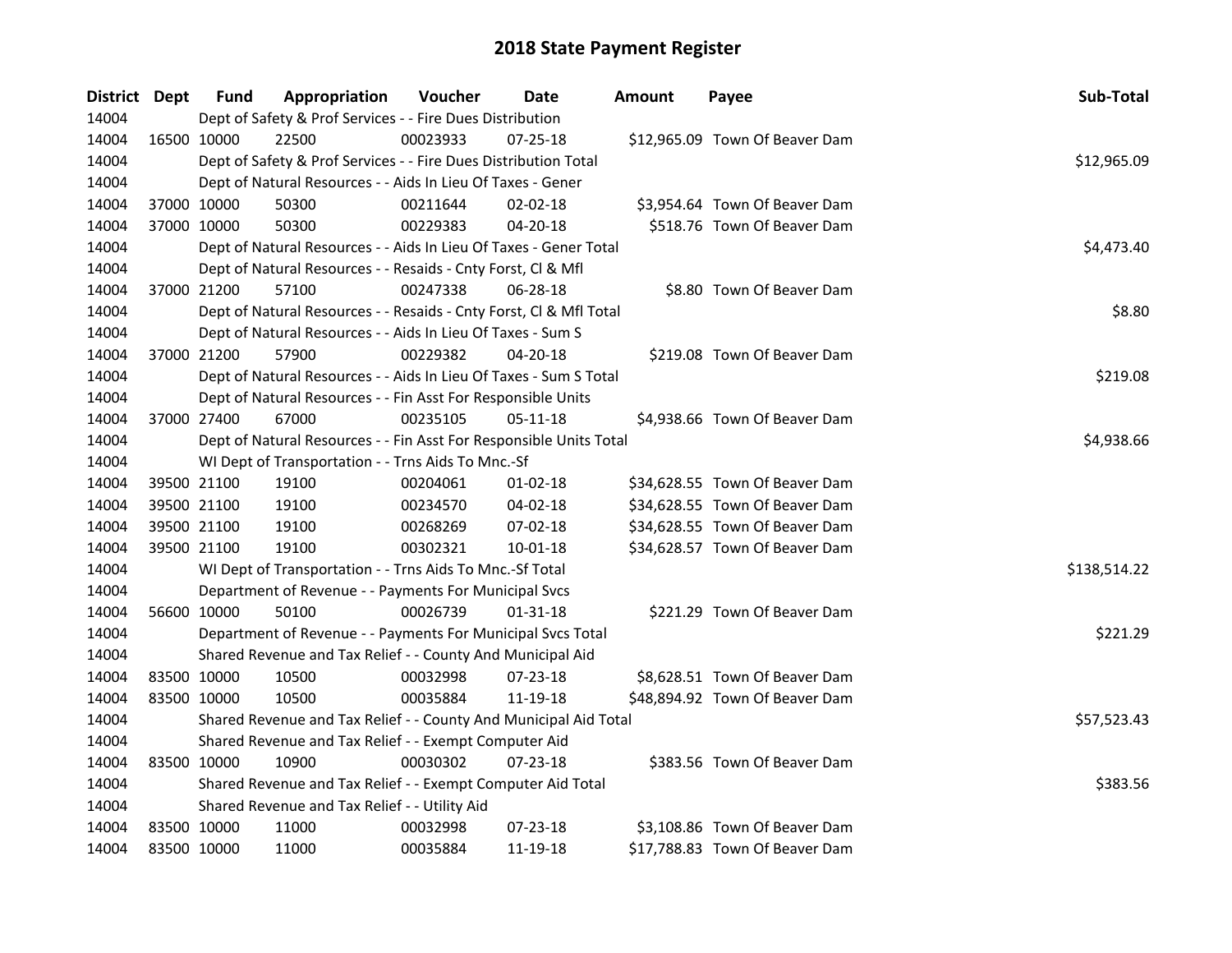| District Dept |                                                                 | <b>Fund</b>                                               | Appropriation                                       | Voucher  | Date           | Amount | Payee                          | Sub-Total    |
|---------------|-----------------------------------------------------------------|-----------------------------------------------------------|-----------------------------------------------------|----------|----------------|--------|--------------------------------|--------------|
| 14004         |                                                                 |                                                           | Shared Revenue and Tax Relief - - Utility Aid Total |          |                |        |                                | \$20,897.69  |
| 14004         |                                                                 | Shared Revenue and Tax Relief - - Lottery & Gaming Credit |                                                     |          |                |        |                                |              |
| 14004         |                                                                 | 83500 52100                                               | 36300                                               | 00027330 | $03 - 26 - 18$ |        | \$23,813.76 Town Of Beaver Dam |              |
| 14004         | Shared Revenue and Tax Relief - - Lottery & Gaming Credit Total |                                                           | \$23,813.76                                         |          |                |        |                                |              |
| 14004 Total   |                                                                 |                                                           |                                                     |          |                |        |                                | \$263,958.98 |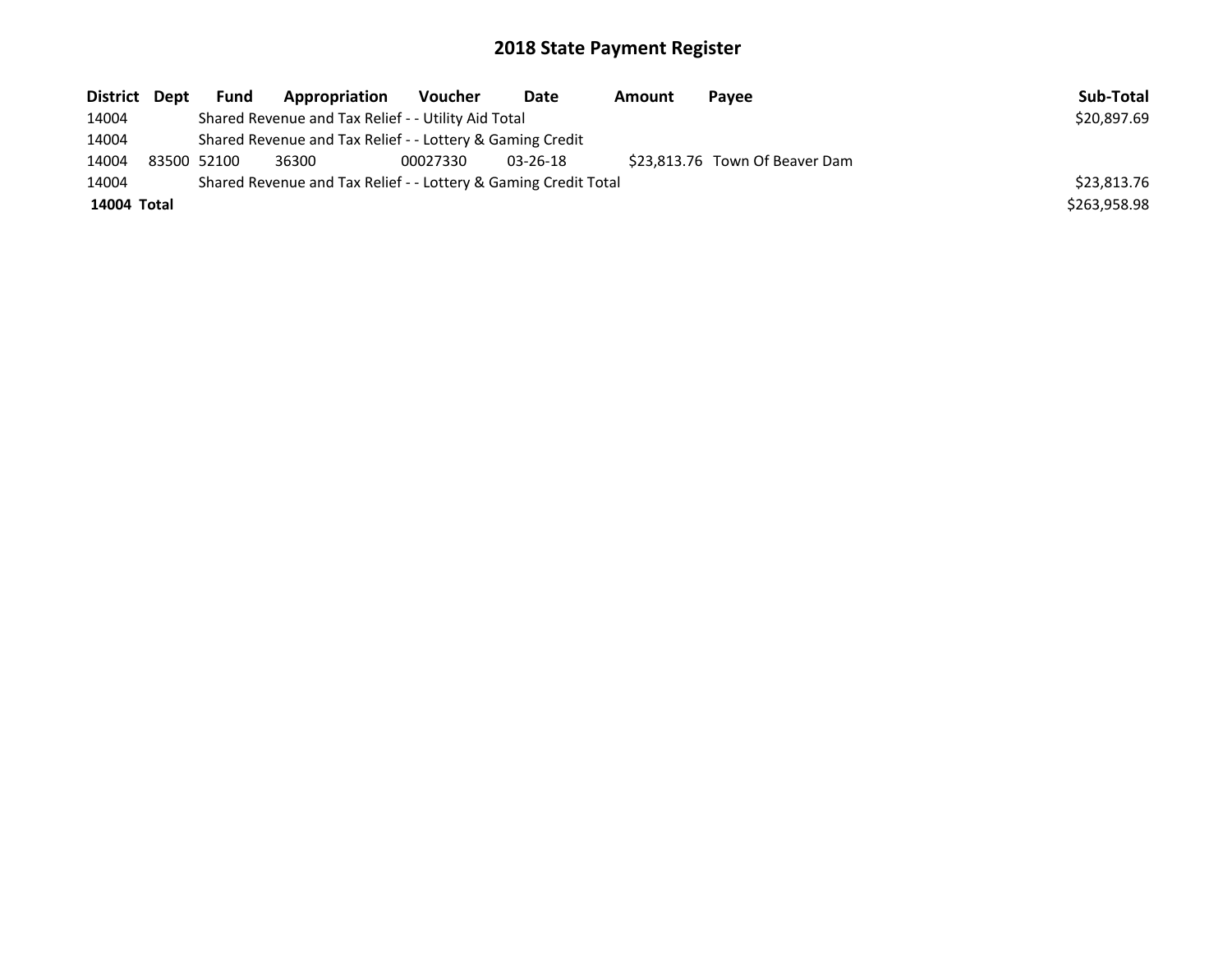| <b>District</b> | Dept         | <b>Fund</b> | Appropriation                                                      | Voucher     | <b>Date</b>    | <b>Amount</b> | Payee                       | Sub-Total   |
|-----------------|--------------|-------------|--------------------------------------------------------------------|-------------|----------------|---------------|-----------------------------|-------------|
| 14006           |              |             | Dept of Safety & Prof Services - - Fire Dues Distribution          |             |                |               |                             |             |
| 14006           |              | 16500 10000 | 22500                                                              | 00023934    | $07 - 24 - 18$ |               | \$2,868.68 Town Of Burnett  |             |
| 14006           |              |             | Dept of Safety & Prof Services - - Fire Dues Distribution Total    |             |                |               |                             | \$2,868.68  |
| 14006           |              |             | Dept of Natural Resources - - Aids In Lieu Of Taxes - Gener        |             |                |               |                             |             |
| 14006           |              | 37000 10000 | 50300                                                              | 00211933    | 02-02-18       |               | \$1,049.72 Town Of Burnett  |             |
| 14006           |              | 37000 10000 | 50300                                                              | 00211934    | 02-02-18       |               | \$7,050.93 Town Of Burnett  |             |
| 14006           |              | 37000 10000 | 50300                                                              | 00230543    | 04-20-18       |               | \$46.66 Town Of Burnett     |             |
| 14006           |              |             | Dept of Natural Resources - - Aids In Lieu Of Taxes - Gener Total  |             |                |               |                             | \$8,147.31  |
| 14006           |              |             | Dept of Natural Resources - - Resaids - Cnty Forst, Cl & Mfl       |             |                |               |                             |             |
| 14006           |              | 37000 21200 | 57100                                                              | 00247339    | 06-28-18       |               | \$18.80 Town Of Burnett     |             |
| 14006           |              |             | Dept of Natural Resources - - Resaids - Cnty Forst, Cl & Mfl Total | \$18.80     |                |               |                             |             |
| 14006           |              |             | Dept of Natural Resources - - Aids In Lieu Of Taxes - Sum S        |             |                |               |                             |             |
| 14006           |              | 37000 21200 | 57900                                                              | 00230544    | 04-20-18       |               | \$3,604.89 Town Of Burnett  |             |
| 14006           |              |             | Dept of Natural Resources - - Aids In Lieu Of Taxes - Sum S Total  | \$3,604.89  |                |               |                             |             |
| 14006           |              |             | Dept of Natural Resources - - Fin Asst For Responsible Units       |             |                |               |                             |             |
| 14006           |              | 37000 27400 | 67000                                                              | 00235283    | 05-11-18       |               | \$4,267.74 Town Of Burnett  |             |
| 14006           |              |             | Dept of Natural Resources - - Fin Asst For Responsible Units Total | \$4,267.74  |                |               |                             |             |
| 14006           |              |             | WI Dept of Transportation - - Trns Aids To Mnc.-Sf                 |             |                |               |                             |             |
| 14006           |              | 39500 21100 | 19100                                                              | 00204062    | $01 - 02 - 18$ |               | \$17,075.37 Town Of Burnett |             |
| 14006           |              | 39500 21100 | 19100                                                              | 00234571    | 04-02-18       |               | \$17,075.37 Town Of Burnett |             |
| 14006           |              | 39500 21100 | 19100                                                              | 00268270    | 07-02-18       |               | \$17,075.37 Town Of Burnett |             |
| 14006           |              | 39500 21100 | 19100                                                              | 00302322    | 10-01-18       |               | \$17,075.40 Town Of Burnett |             |
| 14006           |              |             | WI Dept of Transportation - - Trns Aids To Mnc.-Sf Total           |             |                |               |                             | \$68,301.51 |
| 14006           |              |             | Department of Revenue - - Payments For Municipal Svcs              |             |                |               |                             |             |
| 14006           |              | 56600 10000 | 50100                                                              | 00026740    | $01 - 31 - 18$ |               | \$41.02 Town Of Burnett     |             |
| 14006           |              |             | Department of Revenue - - Payments For Municipal Svcs Total        |             |                |               |                             | \$41.02     |
| 14006           |              |             | Shared Revenue and Tax Relief - - County And Municipal Aid         |             |                |               |                             |             |
| 14006           |              | 83500 10000 | 10500                                                              | 00032999    | 07-23-18       |               | \$3,696.01 Town Of Burnett  |             |
| 14006           |              | 83500 10000 | 10500                                                              | 00035885    | 11-19-18       |               | \$20,944.07 Town Of Burnett |             |
| 14006           |              |             | Shared Revenue and Tax Relief - - County And Municipal Aid Total   | \$24,640.08 |                |               |                             |             |
| 14006           |              |             | Shared Revenue and Tax Relief - - Exempt Computer Aid              |             |                |               |                             |             |
| 14006           |              | 83500 10000 | 10900                                                              | 00030303    | 07-23-18       |               | \$159.31 Town Of Burnett    |             |
| 14006           |              |             | Shared Revenue and Tax Relief - - Exempt Computer Aid Total        |             |                |               |                             | \$159.31    |
| 14006 Total     | \$112,049.34 |             |                                                                    |             |                |               |                             |             |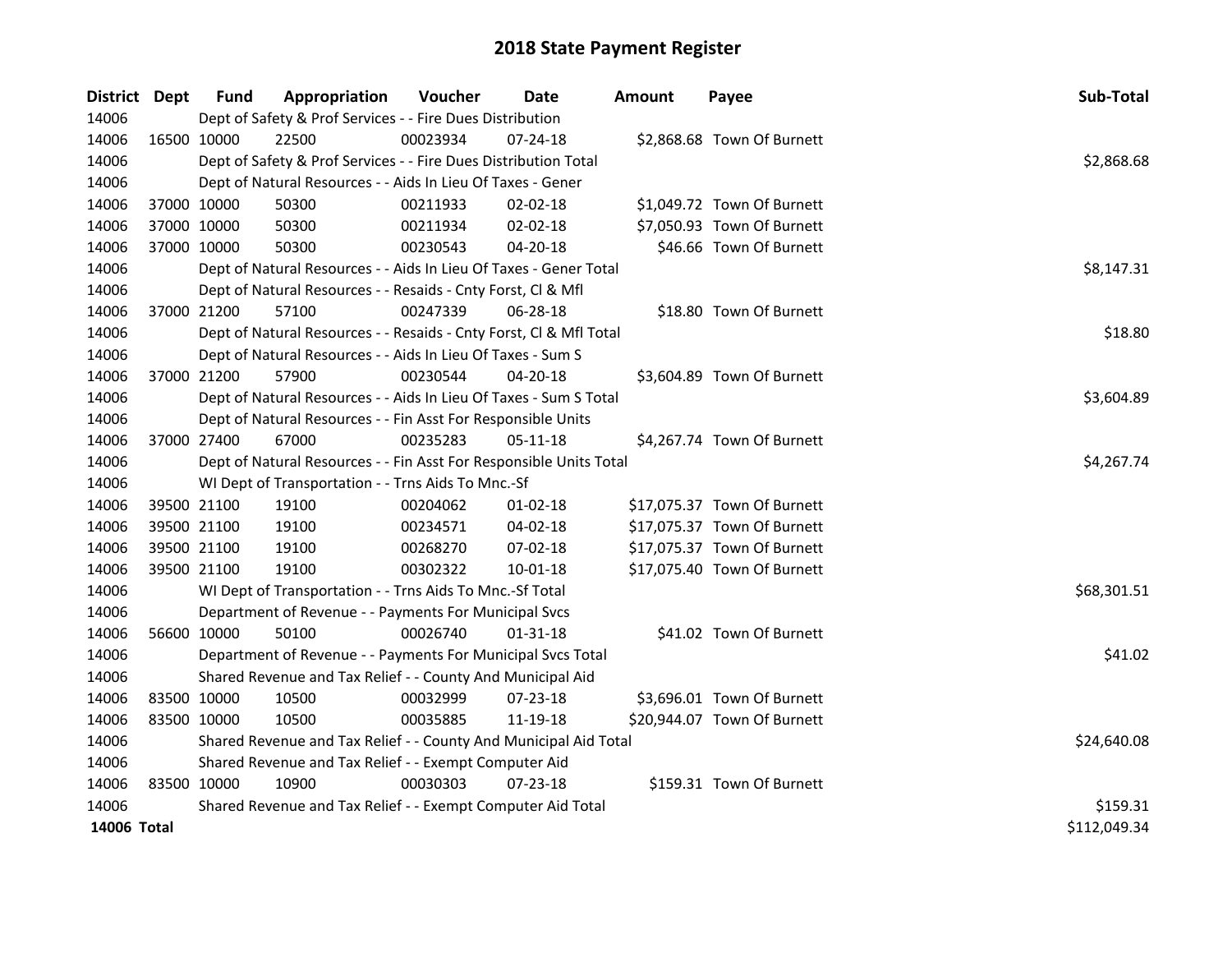| <b>District</b> | Dept        | <b>Fund</b> | Appropriation                                                      | Voucher  | Date           | Amount | Payee                       | Sub-Total    |
|-----------------|-------------|-------------|--------------------------------------------------------------------|----------|----------------|--------|-----------------------------|--------------|
| 14008           |             |             | Dept of Safety & Prof Services - - Fire Dues Distribution          |          |                |        |                             |              |
| 14008           |             | 16500 10000 | 22500                                                              | 00023935 | $07 - 24 - 18$ |        | \$3,663.63 Town Of Calamus  |              |
| 14008           |             |             | Dept of Safety & Prof Services - - Fire Dues Distribution Total    |          |                |        |                             | \$3,663.63   |
| 14008           |             |             | Dept of Natural Resources - - Aids In Lieu Of Taxes - Gener        |          |                |        |                             |              |
| 14008           |             | 37000 10000 | 50300                                                              | 00211678 | $02 - 02 - 18$ |        | \$3,543.07 Town Of Calamus  |              |
| 14008           |             | 37000 10000 | 50300                                                              | 00229581 | $04 - 20 - 18$ |        | \$66.12 Town Of Calamus     |              |
| 14008           |             |             | Dept of Natural Resources - - Aids In Lieu Of Taxes - Gener Total  |          |                |        |                             | \$3,609.19   |
| 14008           |             |             | Dept of Natural Resources - - Resaids - Cnty Forst, Cl & Mfl       |          |                |        |                             |              |
| 14008           |             | 37000 21200 | 57100                                                              | 00247340 | 06-28-18       |        | \$22.40 Town Of Calamus     |              |
| 14008           |             |             | Dept of Natural Resources - - Resaids - Cnty Forst, Cl & Mfl Total |          |                |        |                             | \$22.40      |
| 14008           |             |             | Dept of Natural Resources - - Fin Asst For Responsible Units       |          |                |        |                             |              |
| 14008           |             | 37000 27400 | 67000                                                              | 00235978 | 05-11-18       |        | \$510.44 Town Of Calamus    |              |
| 14008           |             |             | Dept of Natural Resources - - Fin Asst For Responsible Units Total | \$510.44 |                |        |                             |              |
| 14008           |             |             | WI Dept of Transportation - - Trns Aids To Mnc.-Sf                 |          |                |        |                             |              |
| 14008           |             | 39500 21100 | 19100                                                              | 00204063 | $01 - 02 - 18$ |        | \$23,943.75 Town Of Calamus |              |
| 14008           |             | 39500 21100 | 19100                                                              | 00234572 | 04-02-18       |        | \$23,943.75 Town Of Calamus |              |
| 14008           |             | 39500 21100 | 19100                                                              | 00268271 | 07-02-18       |        | \$23,943.75 Town Of Calamus |              |
| 14008           |             | 39500 21100 | 19100                                                              | 00302323 | 10-01-18       |        | \$23,943.76 Town Of Calamus |              |
| 14008           |             |             | WI Dept of Transportation - - Trns Aids To Mnc.-Sf Total           |          |                |        |                             | \$95,775.01  |
| 14008           |             |             | Shared Revenue and Tax Relief - - County And Municipal Aid         |          |                |        |                             |              |
| 14008           |             | 83500 10000 | 10500                                                              | 00033000 | 07-23-18       |        | \$4,557.69 Town Of Calamus  |              |
| 14008           | 83500 10000 |             | 10500                                                              | 00035886 | 11-19-18       |        | \$25,826.89 Town Of Calamus |              |
| 14008           |             |             | Shared Revenue and Tax Relief - - County And Municipal Aid Total   |          |                |        |                             | \$30,384.58  |
| 14008           |             |             | Shared Revenue and Tax Relief - - Exempt Computer Aid              |          |                |        |                             |              |
| 14008           |             | 83500 10000 | 10900                                                              | 00030304 | 07-23-18       |        | \$11.16 Town Of Calamus     |              |
| 14008           |             |             | Shared Revenue and Tax Relief - - Exempt Computer Aid Total        |          |                |        |                             | \$11.16      |
| 14008           |             |             | Shared Revenue and Tax Relief - - Utility Aid                      |          |                |        |                             |              |
| 14008           | 83500 10000 |             | 11000                                                              | 00033000 | 07-23-18       |        | \$105.82 Town Of Calamus    |              |
| 14008           | 83500 10000 |             | 11000                                                              | 00035886 | 11-19-18       |        | \$582.68 Town Of Calamus    |              |
| 14008           |             |             | Shared Revenue and Tax Relief - - Utility Aid Total                |          |                |        |                             | \$688.50     |
| 14008           |             |             | Shared Revenue and Tax Relief - - Lottery & Gaming Credit          |          |                |        |                             |              |
| 14008           | 83500 52100 |             | 36300                                                              | 00027331 | 03-26-18       |        | \$2,722.08 Town Of Calamus  |              |
| 14008           |             |             | Shared Revenue and Tax Relief - - Lottery & Gaming Credit Total    |          |                |        |                             | \$2,722.08   |
| 14008 Total     |             |             |                                                                    |          |                |        |                             | \$137,386.99 |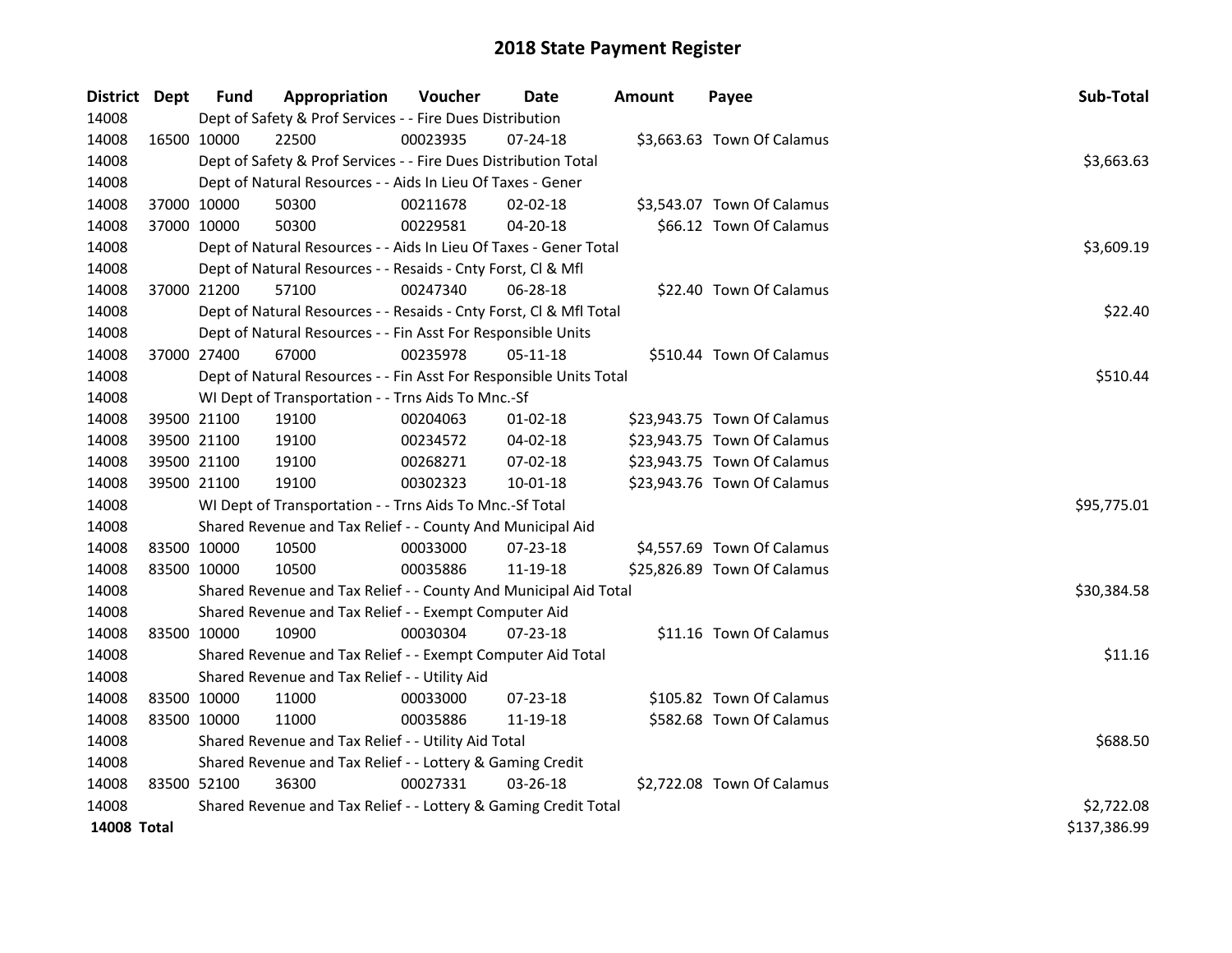| District    | <b>Dept</b> | <b>Fund</b>                                                     | Appropriation                                                      | <b>Voucher</b> | Date           | Amount | Payee                       | Sub-Total   |
|-------------|-------------|-----------------------------------------------------------------|--------------------------------------------------------------------|----------------|----------------|--------|-----------------------------|-------------|
| 14010       |             |                                                                 | Dept of Safety & Prof Services - - Fire Dues Distribution          |                |                |        |                             |             |
| 14010       | 16500 10000 |                                                                 | 22500                                                              | 00023936       | $07 - 25 - 18$ |        | \$2,078.12 Town Of Chester  |             |
| 14010       |             |                                                                 | Dept of Safety & Prof Services - - Fire Dues Distribution Total    |                |                |        |                             | \$2,078.12  |
| 14010       |             |                                                                 | Dept of Natural Resources - - Aids In Lieu Of Taxes - Gener        |                |                |        |                             |             |
| 14010       |             | 37000 10000                                                     | 50300                                                              | 00211949       | $02 - 02 - 18$ |        | \$679.96 Town Of Chester    |             |
| 14010       | 37000 10000 |                                                                 | 50300                                                              | 00230638       | 04-20-18       |        | \$61.64 Town Of Chester     |             |
| 14010       |             |                                                                 | Dept of Natural Resources - - Aids In Lieu Of Taxes - Gener Total  |                |                |        |                             | \$741.60    |
| 14010       |             |                                                                 | Dept of Natural Resources - - Fin Asst For Responsible Units       |                |                |        |                             |             |
| 14010       | 37000 27400 |                                                                 | 67000                                                              | 00235979       | 05-11-18       |        | \$499.89 Town Of Chester    |             |
| 14010       |             |                                                                 | Dept of Natural Resources - - Fin Asst For Responsible Units Total | \$499.89       |                |        |                             |             |
| 14010       |             |                                                                 | WI Dept of Transportation - - Trns Aids To Mnc.-Sf                 |                |                |        |                             |             |
| 14010       | 39500 21100 |                                                                 | 19100                                                              | 00204064       | $01 - 02 - 18$ |        | \$10,392.15 Town Of Chester |             |
| 14010       | 39500 21100 |                                                                 | 19100                                                              | 00234573       | $04 - 02 - 18$ |        | \$10,392.15 Town Of Chester |             |
| 14010       | 39500 21100 |                                                                 | 19100                                                              | 00268272       | 07-02-18       |        | \$10,392.15 Town Of Chester |             |
| 14010       | 39500 21100 |                                                                 | 19100                                                              | 00302324       | $10 - 01 - 18$ |        | \$10,392.15 Town Of Chester |             |
| 14010       |             |                                                                 | WI Dept of Transportation - - Trns Aids To Mnc.-Sf Total           |                |                |        |                             | \$41,568.60 |
| 14010       |             |                                                                 | Department of Revenue - - Payments For Municipal Svcs              |                |                |        |                             |             |
| 14010       | 56600 10000 |                                                                 | 50100                                                              | 00026741       | $01-31-18$     |        | \$969.39 Town Of Chester    |             |
| 14010       |             |                                                                 | Department of Revenue - - Payments For Municipal Svcs Total        |                |                |        |                             | \$969.39    |
| 14010       |             |                                                                 | Shared Revenue and Tax Relief - - County And Municipal Aid         |                |                |        |                             |             |
| 14010       |             | 83500 10000                                                     | 10500                                                              | 00033001       | 07-23-18       |        | \$2,117.27 Town Of Chester  |             |
| 14010       | 83500 10000 |                                                                 | 10500                                                              | 00035887       | 11-19-18       |        | \$11,997.84 Town Of Chester |             |
| 14010       |             |                                                                 | Shared Revenue and Tax Relief - - County And Municipal Aid Total   |                |                |        |                             | \$14,115.11 |
| 14010       |             |                                                                 | Shared Revenue and Tax Relief - - Exempt Computer Aid              |                |                |        |                             |             |
| 14010       | 83500 10000 |                                                                 | 10900                                                              | 00030305       | $07 - 23 - 18$ |        | \$93.35 Town Of Chester     |             |
| 14010       |             |                                                                 | Shared Revenue and Tax Relief - - Exempt Computer Aid Total        | \$93.35        |                |        |                             |             |
| 14010       |             | Shared Revenue and Tax Relief - - Lottery & Gaming Credit       |                                                                    |                |                |        |                             |             |
| 14010       |             | 83500 52100                                                     | 36300                                                              | 00027332       | 03-26-18       |        | \$1,326.12 Town Of Chester  |             |
| 14010       |             | Shared Revenue and Tax Relief - - Lottery & Gaming Credit Total | \$1,326.12                                                         |                |                |        |                             |             |
| 14010 Total |             |                                                                 |                                                                    |                |                |        |                             | \$61,392.18 |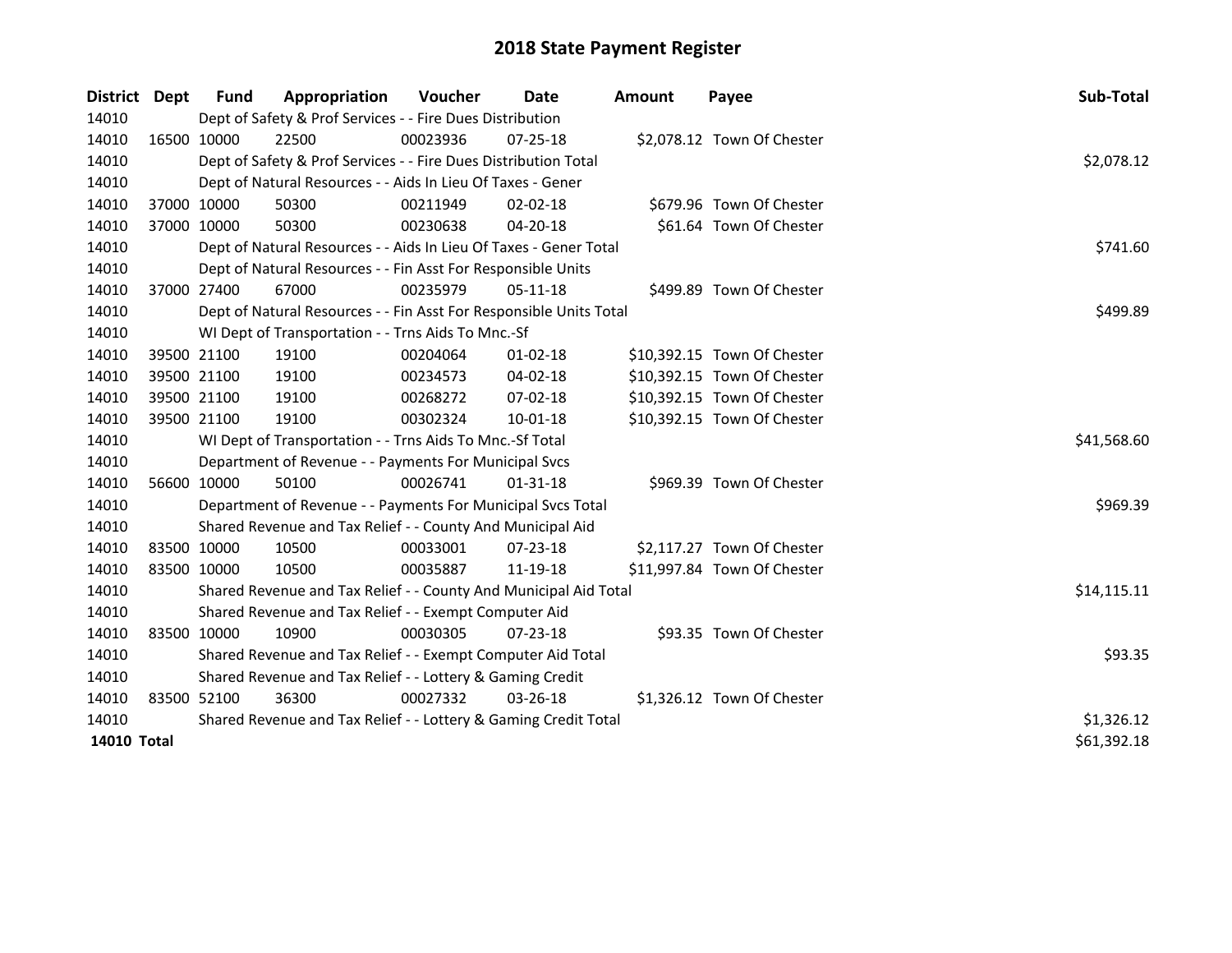| <b>District</b>    | Dept        | <b>Fund</b> | Appropriation                                                      | <b>Voucher</b> | Date           | <b>Amount</b> | Payee                      | Sub-Total    |
|--------------------|-------------|-------------|--------------------------------------------------------------------|----------------|----------------|---------------|----------------------------|--------------|
| 14012              |             |             | Dept of Safety & Prof Services - - Fire Dues Distribution          |                |                |               |                            |              |
| 14012              |             | 16500 10000 | 22500                                                              | 00023937       | $07 - 26 - 18$ |               | \$2,843.84 Town Of Clyman  |              |
| 14012              |             |             | Dept of Safety & Prof Services - - Fire Dues Distribution Total    |                |                |               |                            | \$2,843.84   |
| 14012              |             |             | Dept of Natural Resources - - Aids In Lieu Of Taxes - Gener        |                |                |               |                            |              |
| 14012              |             | 37000 10000 | 50300                                                              | 00211653       | $02 - 02 - 18$ |               | \$336.04 Town Of Clyman    |              |
| 14012              |             | 37000 10000 | 50300                                                              | 00229422       | 04-20-18       |               | \$19.75 Town Of Clyman     |              |
| 14012              |             |             | Dept of Natural Resources - - Aids In Lieu Of Taxes - Gener Total  |                |                |               |                            | \$355.79     |
| 14012              |             |             | Dept of Natural Resources - - Resaids - Cnty Forst, CI & Mfl       |                |                |               |                            |              |
| 14012              |             | 37000 21200 | 57100                                                              | 00247341       | 06-28-18       |               | \$15.91 Town Of Clyman     |              |
| 14012              |             |             | Dept of Natural Resources - - Resaids - Cnty Forst, Cl & Mfl Total | \$15.91        |                |               |                            |              |
| 14012              |             |             | WI Dept of Transportation - - Trns Aids To Mnc.-Sf                 |                |                |               |                            |              |
| 14012              |             | 39500 21100 | 19100                                                              | 00204065       | 01-02-18       |               | \$23,661.30 Town Of Clyman |              |
| 14012              |             | 39500 21100 | 19100                                                              | 00234574       | 04-02-18       |               | \$23,661.30 Town Of Clyman |              |
| 14012              |             | 39500 21100 | 19100                                                              | 00268273       | 07-02-18       |               | \$23,661.30 Town Of Clyman |              |
| 14012              | 39500 21100 |             | 19100                                                              | 00302325       | 10-01-18       |               | \$23,661.33 Town Of Clyman |              |
| 14012              |             |             | WI Dept of Transportation - - Trns Aids To Mnc.-Sf Total           |                |                |               |                            | \$94,645.23  |
| 14012              |             |             | Shared Revenue and Tax Relief - - County And Municipal Aid         |                |                |               |                            |              |
| 14012              |             | 83500 10000 | 10500                                                              | 00033002       | $07 - 23 - 18$ |               | \$2,362.12 Town Of Clyman  |              |
| 14012              |             | 83500 10000 | 10500                                                              | 00035888       | 11-19-18       |               | \$13,649.96 Town Of Clyman |              |
| 14012              |             |             | Shared Revenue and Tax Relief - - County And Municipal Aid Total   | \$16,012.08    |                |               |                            |              |
| 14012              |             |             | Shared Revenue and Tax Relief - - Exempt Computer Aid              |                |                |               |                            |              |
| 14012              |             | 83500 10000 | 10900                                                              | 00030306       | $07 - 23 - 18$ |               | \$8.12 Town Of Clyman      |              |
| 14012              |             |             | Shared Revenue and Tax Relief - - Exempt Computer Aid Total        | \$8.12         |                |               |                            |              |
| <b>14012 Total</b> |             |             |                                                                    |                |                |               |                            | \$113,880.97 |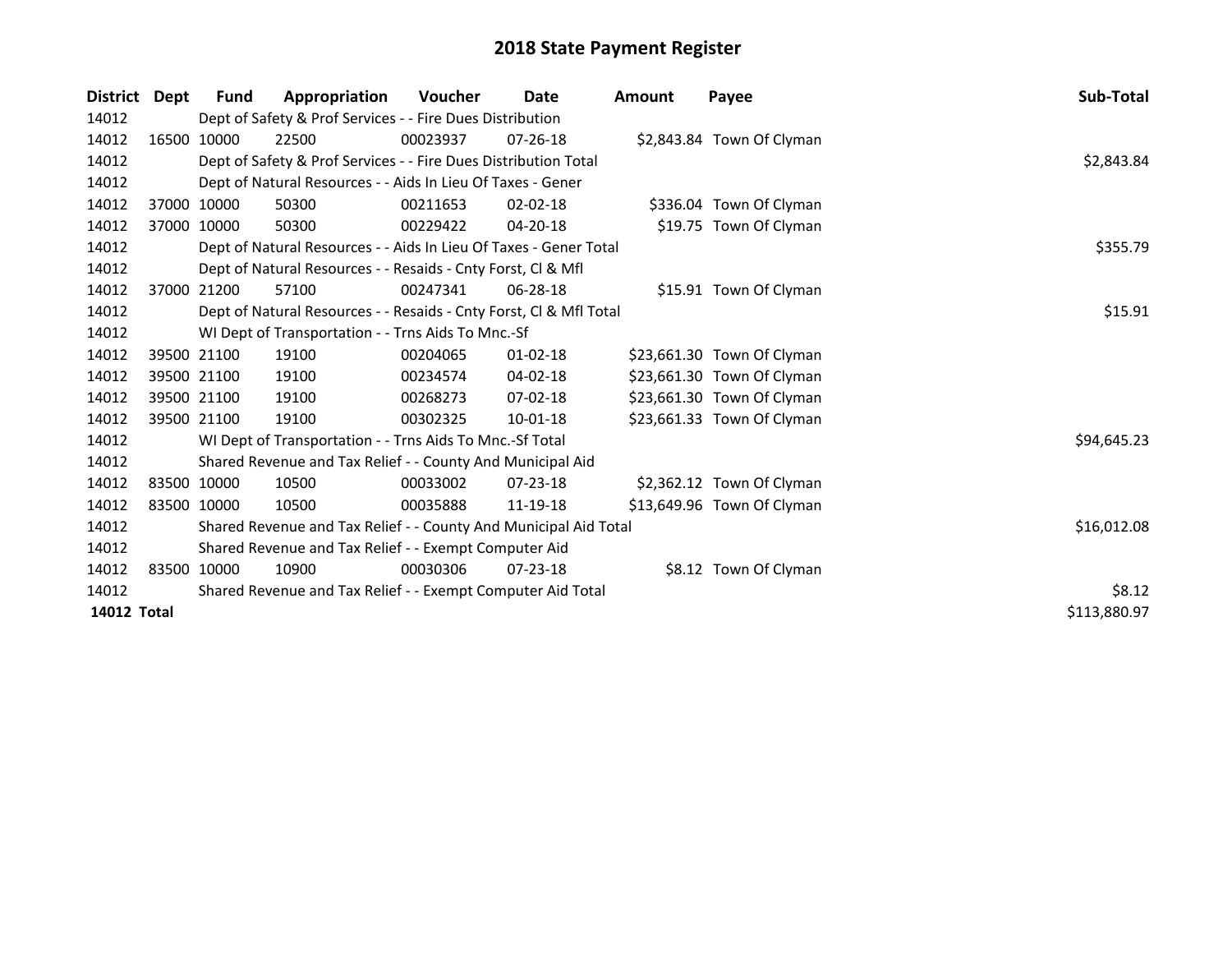| <b>District</b> | Dept | <b>Fund</b>                                                 | Appropriation                                                      | <b>Voucher</b> | Date           | <b>Amount</b> | Payee                    | Sub-Total    |
|-----------------|------|-------------------------------------------------------------|--------------------------------------------------------------------|----------------|----------------|---------------|--------------------------|--------------|
| 14014           |      |                                                             | Dept of Safety & Prof Services - - Fire Dues Distribution          |                |                |               |                          |              |
| 14014           |      | 16500 10000                                                 | 22500                                                              | 00023938       | 07-24-18       |               | \$4,206.22 Town Of Elba  |              |
| 14014           |      |                                                             | Dept of Safety & Prof Services - - Fire Dues Distribution Total    |                |                |               |                          | \$4,206.22   |
| 14014           |      |                                                             | Dept of Natural Resources - - Resaids - Cnty Forst, CI & Mfl       |                |                |               |                          |              |
| 14014           |      | 37000 21200                                                 | 57100                                                              | 00247342       | $06 - 28 - 18$ |               | \$29.60 Town Of Elba     |              |
| 14014           |      |                                                             | Dept of Natural Resources - - Resaids - Cnty Forst, Cl & Mfl Total |                |                |               |                          | \$29.60      |
| 14014           |      |                                                             | WI Dept of Transportation - - Trns Aids To Mnc.-Sf                 |                |                |               |                          |              |
| 14014           |      | 39500 21100                                                 | 19100                                                              | 00204066       | $01 - 02 - 18$ |               | \$27,437.66 Town Of Elba |              |
| 14014           |      | 39500 21100                                                 | 19100                                                              | 00234575       | 04-02-18       |               | \$27,437.66 Town Of Elba |              |
| 14014           |      | 39500 21100                                                 | 19100                                                              | 00268274       | 07-02-18       |               | \$27,437.66 Town Of Elba |              |
| 14014           |      | 39500 21100                                                 | 19100                                                              | 00302326       | $10-01-18$     |               | \$27,437.68 Town Of Elba |              |
| 14014           |      |                                                             | WI Dept of Transportation - - Trns Aids To Mnc.-Sf Total           | \$109,750.66   |                |               |                          |              |
| 14014           |      |                                                             | WI Dept of Transportation - - Loc Rd Imp Prg St Fd                 |                |                |               |                          |              |
| 14014           |      | 39500 21100                                                 | 27800                                                              | 00305566       | $10-02-18$     |               | \$35,000.00 Town Of Elba |              |
| 14014           |      |                                                             | WI Dept of Transportation - - Loc Rd Imp Prg St Fd Total           |                |                |               |                          | \$35,000.00  |
| 14014           |      |                                                             | Shared Revenue and Tax Relief - - County And Municipal Aid         |                |                |               |                          |              |
| 14014           |      | 83500 10000                                                 | 10500                                                              | 00033003       | $07 - 23 - 18$ |               | \$1,957.70 Town Of Elba  |              |
| 14014           |      | 83500 10000                                                 | 10500                                                              | 00035889       | 11-19-18       |               | \$11,093.64 Town Of Elba |              |
| 14014           |      |                                                             | Shared Revenue and Tax Relief - - County And Municipal Aid Total   |                |                |               |                          | \$13,051.34  |
| 14014           |      |                                                             | Shared Revenue and Tax Relief - - Exempt Computer Aid              |                |                |               |                          |              |
| 14014           |      | 83500 10000                                                 | 10900                                                              | 00030307       | 07-23-18       |               | \$633.17 Town Of Elba    |              |
| 14014           |      | 83500 10000                                                 | 10900                                                              | 00032295       | $07 - 23 - 18$ |               | \$362.65 Town Of Elba    |              |
| 14014           |      | Shared Revenue and Tax Relief - - Exempt Computer Aid Total | \$995.82                                                           |                |                |               |                          |              |
| 14014 Total     |      |                                                             |                                                                    |                |                |               |                          | \$163,033.64 |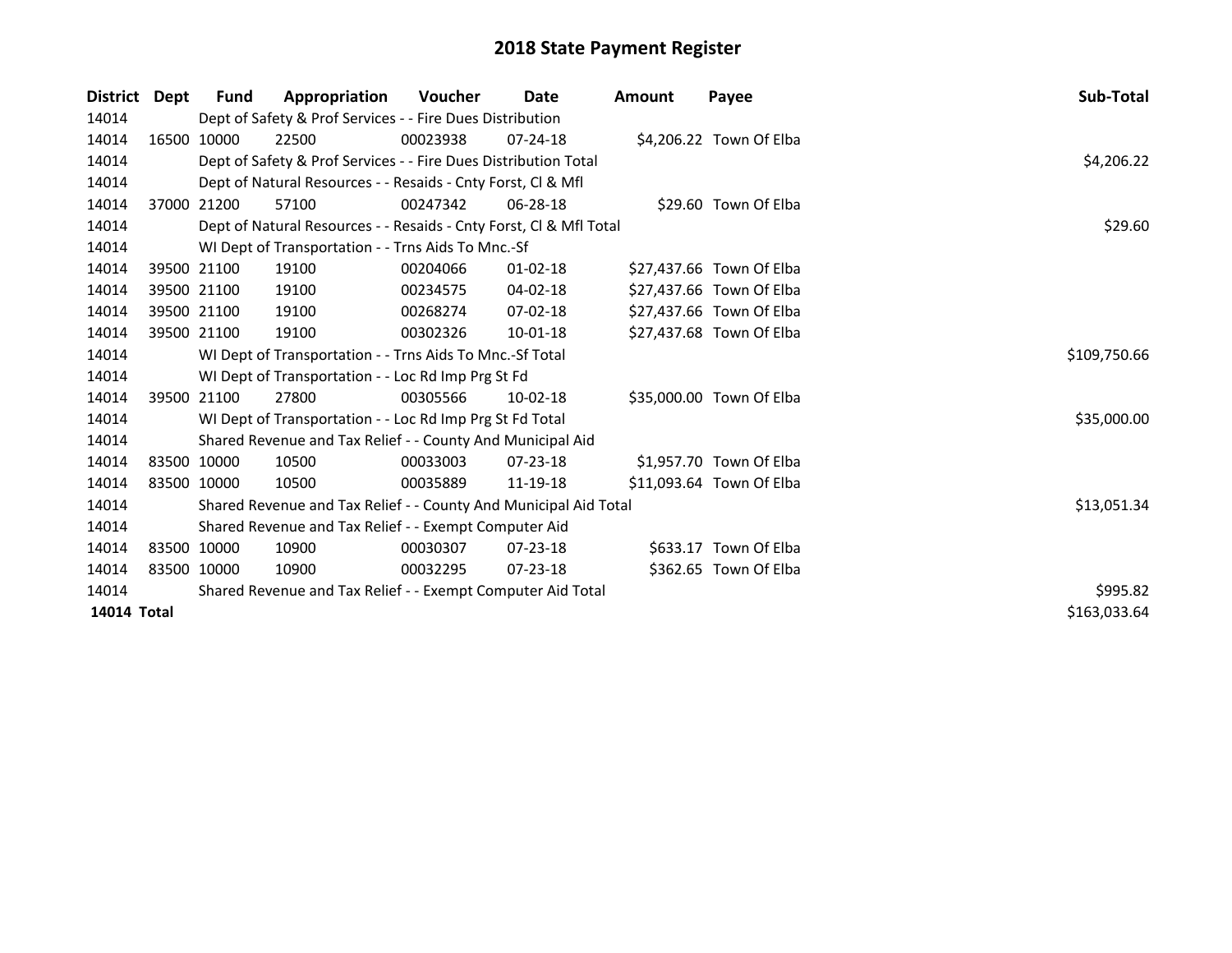| <b>District</b> | <b>Dept</b> | <b>Fund</b> | Appropriation                                                      | Voucher    | Date           | <b>Amount</b> | Payee                      | Sub-Total    |
|-----------------|-------------|-------------|--------------------------------------------------------------------|------------|----------------|---------------|----------------------------|--------------|
| 14016           |             |             | Dept of Safety & Prof Services - - Fire Dues Distribution          |            |                |               |                            |              |
| 14016           | 16500 10000 |             | 22500                                                              | 00023939   | $07 - 25 - 18$ |               | \$5,226.93 Emmet, Town Of  |              |
| 14016           |             |             | Dept of Safety & Prof Services - - Fire Dues Distribution Total    |            |                |               |                            | \$5,226.93   |
| 14016           |             |             | Dept of Natural Resources - - Resaids - Cnty Forst, Cl & Mfl       |            |                |               |                            |              |
| 14016           |             | 37000 21200 | 57100                                                              | 00247343   | 06-28-18       |               | \$29.40 Emmet, Town Of     |              |
| 14016           |             |             | Dept of Natural Resources - - Resaids - Cnty Forst, Cl & Mfl Total | \$29.40    |                |               |                            |              |
| 14016           |             |             | Dept of Natural Resources - - Fin Asst For Responsible Units       |            |                |               |                            |              |
| 14016           | 37000 27400 |             | 67000                                                              | 00235252   | 05-11-18       |               | \$4,639.05 Emmet, Town Of  |              |
| 14016           |             |             | Dept of Natural Resources - - Fin Asst For Responsible Units Total | \$4,639.05 |                |               |                            |              |
| 14016           |             |             | WI Dept of Transportation - - Trns Aids To Mnc.-Sf                 |            |                |               |                            |              |
| 14016           |             | 39500 21100 | 19100                                                              | 00204067   | 01-02-18       |               | \$23,680.96 Emmet, Town Of |              |
| 14016           | 39500 21100 |             | 19100                                                              | 00234576   | 04-02-18       |               | \$23,680.96 Emmet, Town Of |              |
| 14016           | 39500 21100 |             | 19100                                                              | 00268275   | $07 - 02 - 18$ |               | \$23,680.96 Emmet, Town Of |              |
| 14016           | 39500 21100 |             | 19100                                                              | 00302327   | $10 - 01 - 18$ |               | \$23,680.97 Emmet, Town Of |              |
| 14016           |             |             | WI Dept of Transportation - - Trns Aids To Mnc.-Sf Total           |            |                |               |                            | \$94,723.85  |
| 14016           |             |             | WI Dept of Transportation - - Loc Rd Imp Prg St Fd                 |            |                |               |                            |              |
| 14016           |             | 39500 21100 | 27800                                                              | 00321836   | 11-09-18       |               | \$41,850.00 Emmet, Town Of |              |
| 14016           |             |             | WI Dept of Transportation - - Loc Rd Imp Prg St Fd Total           |            |                |               |                            | \$41,850.00  |
| 14016           |             |             | Shared Revenue and Tax Relief - - County And Municipal Aid         |            |                |               |                            |              |
| 14016           | 83500 10000 |             | 10500                                                              | 00033004   | 07-23-18       |               | \$2,427.78 Emmet, Town Of  |              |
| 14016           | 83500 10000 |             | 10500                                                              | 00035890   | 11-19-18       |               | \$15,386.83 Emmet, Town Of |              |
| 14016           |             |             | Shared Revenue and Tax Relief - - County And Municipal Aid Total   |            |                |               |                            | \$17,814.61  |
| 14016           |             |             | Shared Revenue and Tax Relief - - Exempt Computer Aid              |            |                |               |                            |              |
| 14016           |             | 83500 10000 | 10900                                                              | 00030308   | $07 - 23 - 18$ |               | \$252.66 Emmet, Town Of    |              |
| 14016           |             |             | Shared Revenue and Tax Relief - - Exempt Computer Aid Total        |            |                |               |                            | \$252.66     |
| 14016           |             |             | Shared Revenue and Tax Relief - - Utility Aid                      |            |                |               |                            |              |
| 14016           |             | 83500 10000 | 11000                                                              | 00035890   | 11-19-18       |               | \$1,105.29 Emmet, Town Of  |              |
| 14016           |             |             | Shared Revenue and Tax Relief - - Utility Aid Total                | \$1,105.29 |                |               |                            |              |
| 14016 Total     |             |             |                                                                    |            |                |               |                            | \$165,641.79 |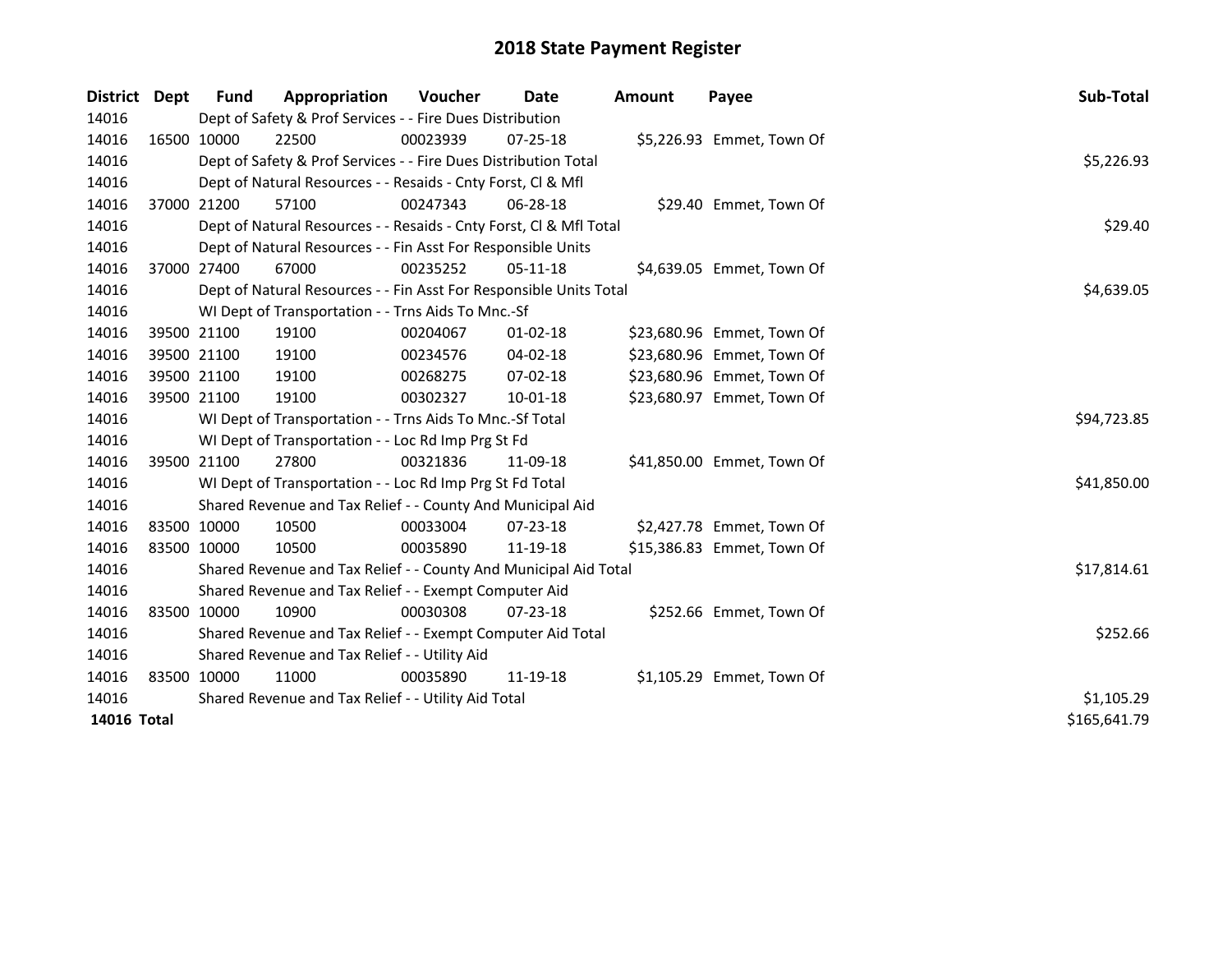| District Dept |             | <b>Fund</b> | Appropriation                                                      | Voucher    | Date           | Amount | Payee                        | Sub-Total   |
|---------------|-------------|-------------|--------------------------------------------------------------------|------------|----------------|--------|------------------------------|-------------|
| 14018         |             |             | Dept of Safety & Prof Services - - Fire Dues Distribution          |            |                |        |                              |             |
| 14018         |             | 16500 10000 | 22500                                                              | 00023940   | 07-25-18       |        | \$6,794.57 Town Of Fox Lake  |             |
| 14018         |             |             | Dept of Safety & Prof Services - - Fire Dues Distribution Total    |            |                |        |                              | \$6,794.57  |
| 14018         |             |             | Dept of Natural Resources - - Aids In Lieu Of Taxes - Gener        |            |                |        |                              |             |
| 14018         |             | 37000 10000 | 50300                                                              | 00211647   | 02-02-18       |        | \$7,544.27 Town Of Fox Lake  |             |
| 14018         |             | 37000 10000 | 50300                                                              | 00229404   | $04 - 20 - 18$ |        | \$332.71 Town Of Fox Lake    |             |
| 14018         | 37000 10000 |             | 50300                                                              | 00229405   | 04-20-18       |        | \$16.24 Town Of Fox Lake     |             |
| 14018         |             |             | Dept of Natural Resources - - Aids In Lieu Of Taxes - Gener Total  | \$7,893.22 |                |        |                              |             |
| 14018         |             |             | Dept of Natural Resources - - Gpo -Federal Funds                   |            |                |        |                              |             |
| 14018         |             | 37000 21200 | 38100                                                              | 00222209   | 03-23-18       |        | \$290.95 Town Of Fox Lake    |             |
| 14018         |             |             | Dept of Natural Resources - - Gpo -Federal Funds Total             |            |                |        |                              | \$290.95    |
| 14018         |             |             | Dept of Natural Resources - - Enf A - Boating Enforcement          |            |                |        |                              |             |
| 14018         | 37000 21200 |             | 55000                                                              | 00222209   | 03-23-18       |        | \$638.36 Town Of Fox Lake    |             |
| 14018         |             |             | Dept of Natural Resources - - Enf A - Boating Enforcement Total    |            |                |        |                              | \$638.36    |
| 14018         |             |             | Dept of Natural Resources - - Resaids - Cnty Forst, Cl & Mfl       |            |                |        |                              |             |
| 14018         |             | 37000 21200 | 57100                                                              | 00247344   | 06-28-18       |        | \$32.65 Town Of Fox Lake     |             |
| 14018         |             |             | Dept of Natural Resources - - Resaids - Cnty Forst, Cl & Mfl Total |            |                |        |                              | \$32.65     |
| 14018         |             |             | Dept of Natural Resources - - Aids In Lieu Of Taxes - Sum S        |            |                |        |                              |             |
| 14018         |             | 37000 21200 | 57900                                                              | 00229406   | 04-20-18       |        | \$4.71 Town Of Fox Lake      |             |
| 14018         | 37000 21200 |             | 57900                                                              | 00229407   | 04-20-18       |        | \$17.60 Town Of Fox Lake     |             |
| 14018         |             |             | Dept of Natural Resources - - Aids In Lieu Of Taxes - Sum S Total  |            |                |        |                              | \$22.31     |
| 14018         |             |             | Dept of Natural Resources - - Fin Asst For Responsible Units       |            |                |        |                              |             |
| 14018         | 37000 27400 |             | 67000                                                              | 00235648   | $05 - 11 - 18$ |        | \$6,079.81 Town Of Fox Lake  |             |
| 14018         |             |             | Dept of Natural Resources - - Fin Asst For Responsible Units Total |            |                |        |                              | \$6,079.81  |
| 14018         |             |             | WI Dept of Transportation - - Trns Aids To Mnc.-Sf                 |            |                |        |                              |             |
| 14018         |             | 39500 21100 | 19100                                                              | 00204068   | 01-02-18       |        | \$21,996.71 Town Of Fox Lake |             |
| 14018         |             | 39500 21100 | 19100                                                              | 00234577   | 04-02-18       |        | \$21,996.71 Town Of Fox Lake |             |
| 14018         |             | 39500 21100 | 19100                                                              | 00268276   | 07-02-18       |        | \$21,996.71 Town Of Fox Lake |             |
| 14018         | 39500 21100 |             | 19100                                                              | 00302328   | $10 - 01 - 18$ |        | \$21,996.74 Town Of Fox Lake |             |
| 14018         |             |             | WI Dept of Transportation - - Trns Aids To Mnc.-Sf Total           |            |                |        |                              | \$87,986.87 |
| 14018         |             |             | Department of Revenue - - Payments For Municipal Svcs              |            |                |        |                              |             |
| 14018         |             | 56600 10000 | 50100                                                              | 00026742   | $01 - 31 - 18$ |        | \$13,946.80 Town Of Fox Lake |             |
| 14018         |             |             | Department of Revenue - - Payments For Municipal Svcs Total        |            |                |        |                              | \$13,946.80 |
| 14018         |             |             | Shared Revenue and Tax Relief - - County And Municipal Aid         |            |                |        |                              |             |
| 14018         | 83500 10000 |             | 10500                                                              | 00033005   | 07-23-18       |        | \$5,470.83 Town Of Fox Lake  |             |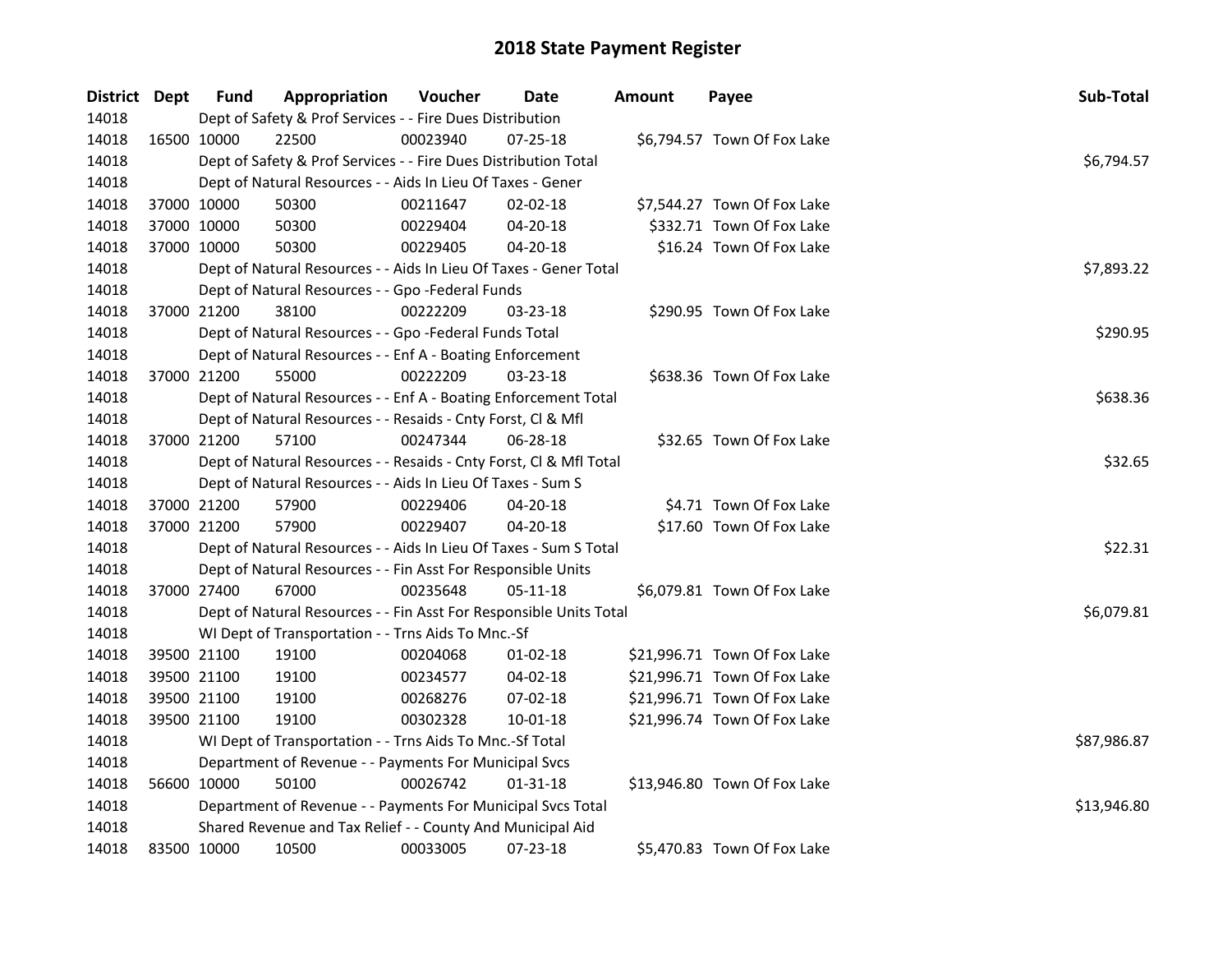| District           | Dept | Fund        | Appropriation                                                    | Voucher  | Date           | Amount | Payee                        | Sub-Total    |
|--------------------|------|-------------|------------------------------------------------------------------|----------|----------------|--------|------------------------------|--------------|
| 14018              |      | 83500 10000 | 10500                                                            | 00035891 | 11-19-18       |        | \$31,001.38 Town Of Fox Lake |              |
| 14018              |      |             | Shared Revenue and Tax Relief - - County And Municipal Aid Total |          |                |        |                              | \$36,472.21  |
| 14018              |      |             | Shared Revenue and Tax Relief - - Exempt Computer Aid            |          |                |        |                              |              |
| 14018              |      | 83500 10000 | 10900                                                            | 00030309 | 07-23-18       |        | \$21.31 Town Of Fox Lake     |              |
| 14018              |      |             | Shared Revenue and Tax Relief - - Exempt Computer Aid Total      |          |                |        |                              | \$21.31      |
| 14018              |      |             | Shared Revenue and Tax Relief - - Utility Aid                    |          |                |        |                              |              |
| 14018              |      | 83500 10000 | 11000                                                            | 00033005 | $07 - 23 - 18$ |        | \$83.35 Town Of Fox Lake     |              |
| 14018              |      | 83500 10000 | 11000                                                            | 00035891 | 11-19-18       |        | \$469.44 Town Of Fox Lake    |              |
| 14018              |      |             | Shared Revenue and Tax Relief - - Utility Aid Total              |          |                |        |                              | \$552.79     |
| <b>14018 Total</b> |      |             |                                                                  |          |                |        |                              | \$160,731.85 |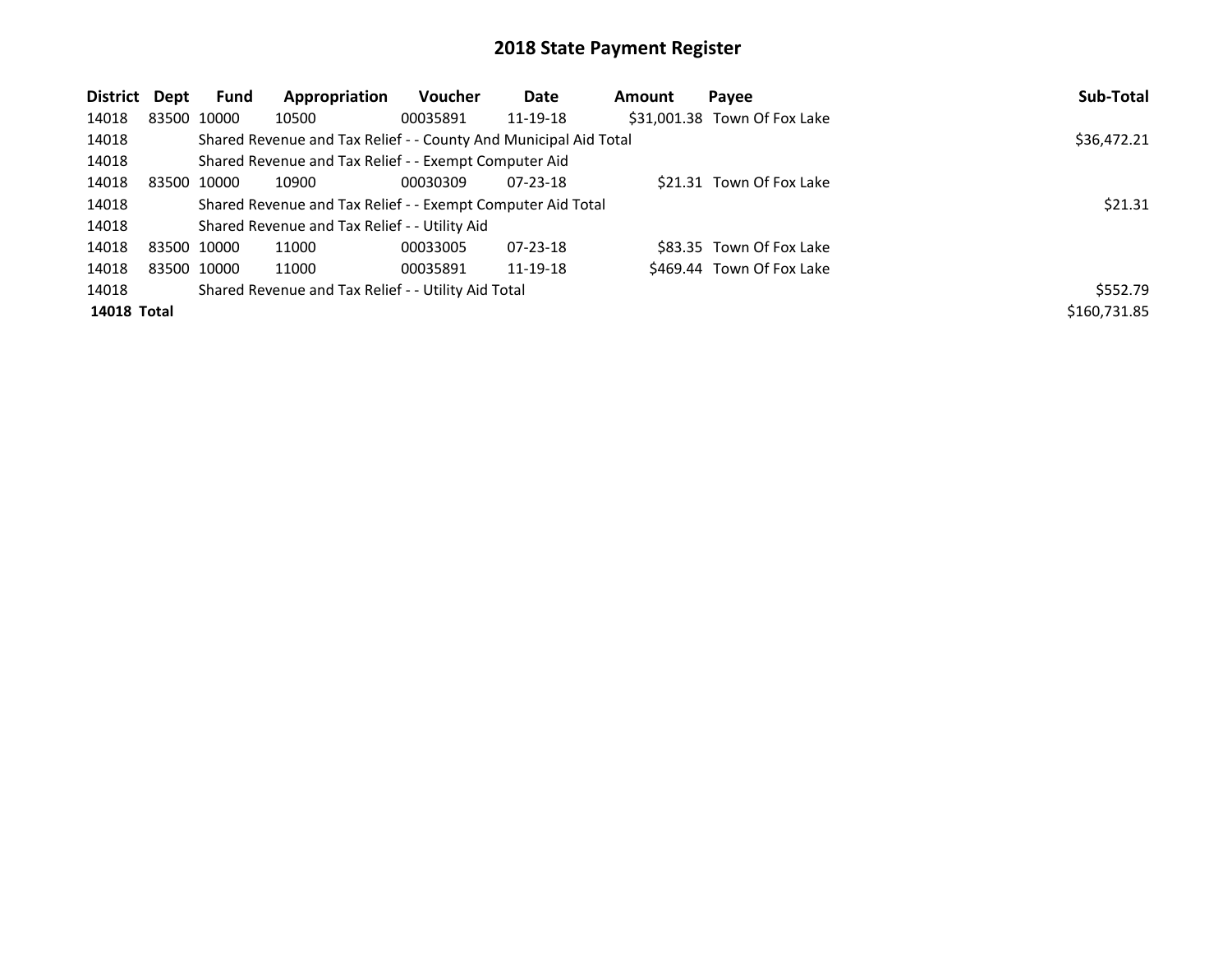| District Dept | <b>Fund</b>  | Appropriation                                                      | <b>Voucher</b> | Date           | <b>Amount</b> | Payee                       | <b>Sub-Total</b> |
|---------------|--------------|--------------------------------------------------------------------|----------------|----------------|---------------|-----------------------------|------------------|
| 14020         |              | Dept of Safety & Prof Services - - Fire Dues Distribution          |                |                |               |                             |                  |
| 14020         | 16500 10000  | 22500                                                              | 00023941       | $07 - 24 - 18$ |               | \$4,048.02 Herman, Town Of  |                  |
| 14020         |              | Dept of Safety & Prof Services - - Fire Dues Distribution Total    |                |                |               |                             | \$4,048.02       |
| 14020         |              | Dept of Natural Resources - - Resaids - Cnty Forst, CI & Mfl       |                |                |               |                             |                  |
| 14020         | 37000 21200  | 57100                                                              | 00247345       | 06-28-18       |               | \$40.63 Herman, Town Of     |                  |
| 14020         |              | Dept of Natural Resources - - Resaids - Cnty Forst, Cl & Mfl Total |                |                |               |                             | \$40.63          |
| 14020         |              | Dept of Natural Resources - - Fin Asst For Responsible Units       |                |                |               |                             |                  |
| 14020         | 37000 27400  | 67000                                                              | 00235427       | $05-11-18$     |               | \$4,970.28 Herman, Town Of  |                  |
| 14020         |              | Dept of Natural Resources - - Fin Asst For Responsible Units Total |                |                |               |                             | \$4,970.28       |
| 14020         |              | WI Dept of Transportation - - Trns Aids To Mnc.-Sf                 |                |                |               |                             |                  |
| 14020         | 39500 21100  | 19100                                                              | 00204069       | $01 - 02 - 18$ |               | \$29,402.61 Herman, Town Of |                  |
| 14020         | 39500 21100  | 19100                                                              | 00234578       | 04-02-18       |               | \$29,402.61 Herman, Town Of |                  |
| 14020         | 39500 21100  | 19100                                                              | 00268277       | 07-02-18       |               | \$29,402.61 Herman, Town Of |                  |
| 14020         | 39500 21100  | 19100                                                              | 00302329       | 10-01-18       |               | \$29,402.64 Herman, Town Of |                  |
| 14020         |              | WI Dept of Transportation - - Trns Aids To Mnc.-Sf Total           |                |                |               |                             | \$117,610.47     |
| 14020         |              | Shared Revenue and Tax Relief - - County And Municipal Aid         |                |                |               |                             |                  |
| 14020         | 83500 10000  | 10500                                                              | 00033006       | $07 - 23 - 18$ |               | \$3,586.12 Herman, Town Of  |                  |
| 14020         | 83500 10000  | 10500                                                              | 00035892       | 11-19-18       |               | \$20,321.34 Herman, Town Of |                  |
| 14020         |              | Shared Revenue and Tax Relief - - County And Municipal Aid Total   |                |                |               |                             | \$23,907.46      |
| 14020         |              | Shared Revenue and Tax Relief - - Exempt Computer Aid              |                |                |               |                             |                  |
| 14020         | 83500 10000  | 10900                                                              | 00030310       | $07 - 23 - 18$ |               | \$72.04 Herman, Town Of     |                  |
| 14020         |              | Shared Revenue and Tax Relief - - Exempt Computer Aid Total        |                |                |               |                             | \$72.04          |
| 14020         |              | Shared Revenue and Tax Relief - - Utility Aid                      |                |                |               |                             |                  |
| 14020         | 83500 10000  | 11000                                                              | 00033006       | $07 - 23 - 18$ |               | \$13,500.00 Herman, Town Of |                  |
| 14020         | 83500 10000  | 11000                                                              | 00035892       | 11-19-18       |               | \$76,500.00 Herman, Town Of |                  |
| 14020         |              | Shared Revenue and Tax Relief - - Utility Aid Total                |                |                |               |                             | \$90,000.00      |
| 14020 Total   | \$240,648.90 |                                                                    |                |                |               |                             |                  |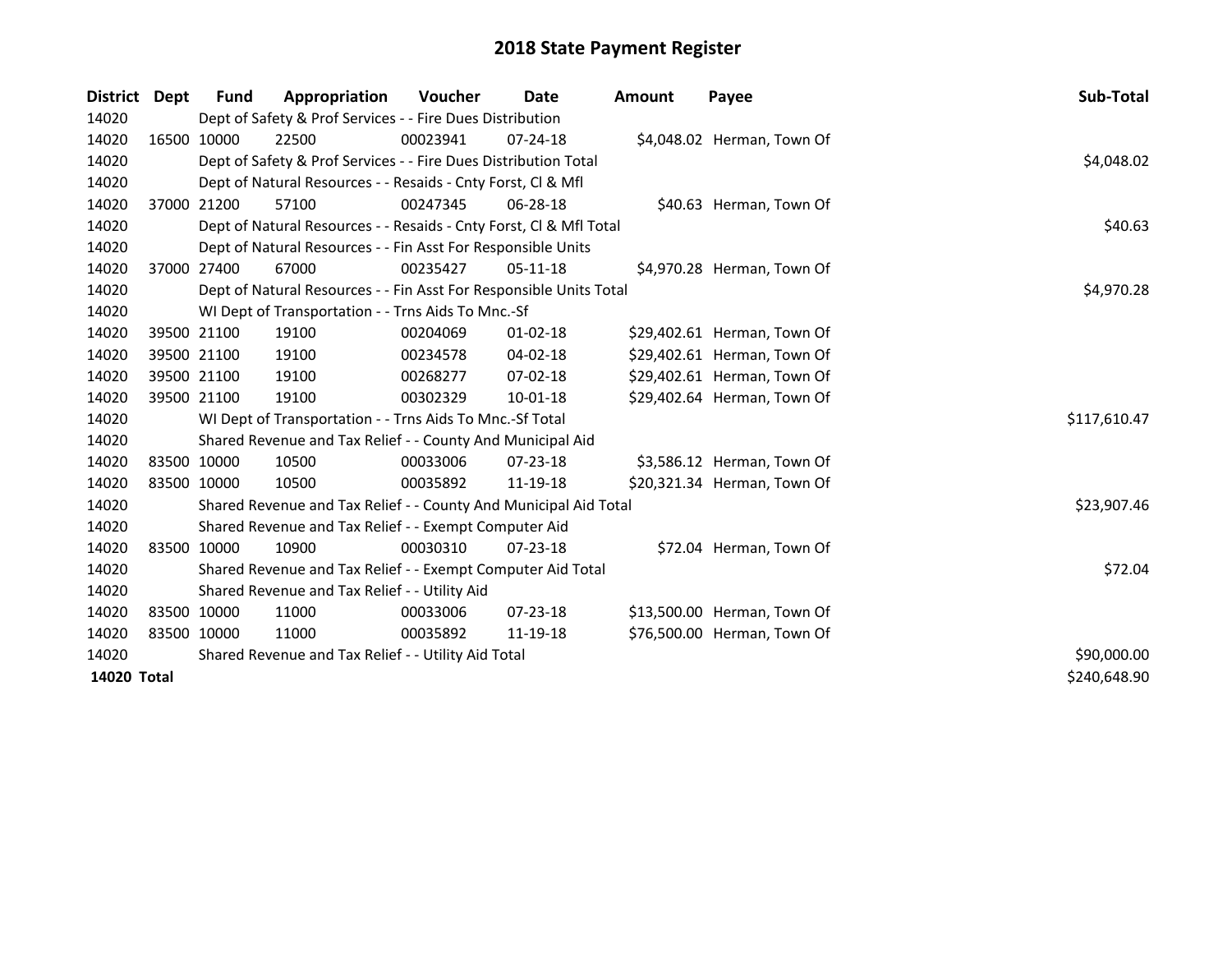| District Dept |             | <b>Fund</b> | Appropriation                                                      | Voucher  | Date           | Amount | Payee                       | Sub-Total    |
|---------------|-------------|-------------|--------------------------------------------------------------------|----------|----------------|--------|-----------------------------|--------------|
| 14022         |             |             | Dept of Safety & Prof Services - - Fire Dues Distribution          |          |                |        |                             |              |
| 14022         |             | 16500 10000 | 22500                                                              | 00023942 | $07 - 25 - 18$ |        | \$7,696.11 Town Of Hubbard  |              |
| 14022         |             |             | Dept of Safety & Prof Services - - Fire Dues Distribution Total    |          |                |        |                             | \$7,696.11   |
| 14022         |             |             | Dept of Natural Resources - - Aids In Lieu Of Taxes - Gener        |          |                |        |                             |              |
| 14022         | 37000 10000 |             | 50300                                                              | 00229510 | $04 - 20 - 18$ |        | \$202.79 Town Of Hubbard    |              |
| 14022         |             |             | Dept of Natural Resources - - Aids In Lieu Of Taxes - Gener Total  |          |                |        |                             | \$202.79     |
| 14022         |             |             | Dept of Natural Resources - - Resaids - Cnty Forst, Cl & Mfl       |          |                |        |                             |              |
| 14022         |             | 37000 21200 | 57100                                                              | 00247346 | 06-28-18       |        | \$30.80 Town Of Hubbard     |              |
| 14022         |             |             | Dept of Natural Resources - - Resaids - Cnty Forst, Cl & Mfl Total |          |                |        |                             | \$30.80      |
| 14022         |             |             | Dept of Natural Resources - - Aids In Lieu Of Taxes - Sum S        |          |                |        |                             |              |
| 14022         | 37000 21200 |             | 57900                                                              | 00229511 | 04-20-18       |        | \$1.24 Town Of Hubbard      |              |
| 14022         |             |             | Dept of Natural Resources - - Aids In Lieu Of Taxes - Sum S Total  |          |                |        |                             | \$1.24       |
| 14022         |             |             | Dept of Natural Resources - - Fin Asst For Responsible Units       |          |                |        |                             |              |
| 14022         |             | 37000 27400 | 67000                                                              | 00235190 | 05-11-18       |        | \$5,430.74 Town Of Hubbard  |              |
| 14022         |             |             | Dept of Natural Resources - - Fin Asst For Responsible Units Total |          |                |        |                             | \$5,430.74   |
| 14022         |             |             | WI Dept of Transportation - - Trns Aids To Mnc.-Sf                 |          |                |        |                             |              |
| 14022         |             | 39500 21100 | 19100                                                              | 00204070 | $01 - 02 - 18$ |        | \$26,619.43 Town Of Hubbard |              |
| 14022         |             | 39500 21100 | 19100                                                              | 00234579 | $04 - 02 - 18$ |        | \$26,619.43 Town Of Hubbard |              |
| 14022         |             | 39500 21100 | 19100                                                              | 00268278 | 07-02-18       |        | \$26,619.43 Town Of Hubbard |              |
| 14022         |             | 39500 21100 | 19100                                                              | 00302330 | $10 - 01 - 18$ |        | \$26,619.44 Town Of Hubbard |              |
| 14022         |             |             | WI Dept of Transportation - - Trns Aids To Mnc.-Sf Total           |          |                |        |                             | \$106,477.73 |
| 14022         |             |             | Shared Revenue and Tax Relief - - County And Municipal Aid         |          |                |        |                             |              |
| 14022         |             | 83500 10000 | 10500                                                              | 00033007 | 07-23-18       |        | \$3,067.60 Town Of Hubbard  |              |
| 14022         | 83500 10000 |             | 10500                                                              | 00035893 | 11-19-18       |        | \$17,383.04 Town Of Hubbard |              |
| 14022         |             |             | Shared Revenue and Tax Relief - - County And Municipal Aid Total   |          |                |        |                             | \$20,450.64  |
| 14022         |             |             | Shared Revenue and Tax Relief - - Exempt Computer Aid              |          |                |        |                             |              |
| 14022         |             | 83500 10000 | 10900                                                              | 00030311 | 07-23-18       |        | \$676.80 Town Of Hubbard    |              |
| 14022         |             |             | Shared Revenue and Tax Relief - - Exempt Computer Aid Total        |          |                |        |                             | \$676.80     |
| 14022         |             |             | Shared Revenue and Tax Relief - - Utility Aid                      |          |                |        |                             |              |
| 14022         | 83500 10000 |             | 11000                                                              | 00033007 | 07-23-18       |        | \$715.08 Town Of Hubbard    |              |
| 14022         | 83500 10000 |             | 11000                                                              | 00035893 | 11-19-18       |        | \$10,128.73 Town Of Hubbard |              |
| 14022         |             |             | Shared Revenue and Tax Relief - - Utility Aid Total                |          |                |        |                             | \$10,843.81  |
| 14022         |             |             | Shared Revenue and Tax Relief - - Lottery & Gaming Credit          |          |                |        |                             |              |
| 14022         | 83500 52100 |             | 36300                                                              | 00027333 | 03-26-18       |        | \$6,216.72 Town Of Hubbard  |              |
| 14022         |             |             | Shared Revenue and Tax Relief - - Lottery & Gaming Credit Total    |          |                |        |                             | \$6,216.72   |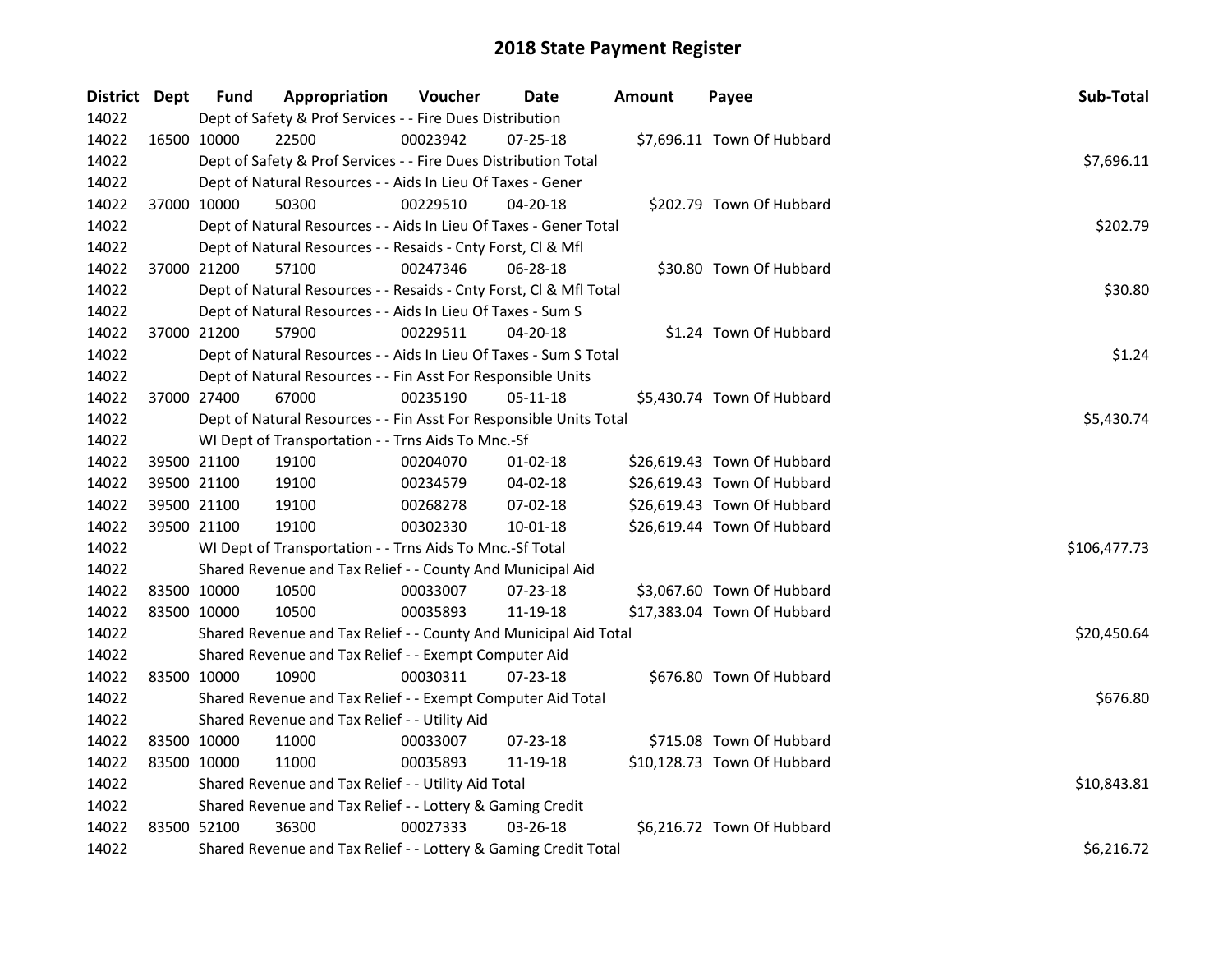| District Dept Fund | <b>Appropriation</b> | Voucher | Date | Amount | Payee | Sub-Total    |
|--------------------|----------------------|---------|------|--------|-------|--------------|
| 14022 Total        |                      |         |      |        |       | \$158,027.38 |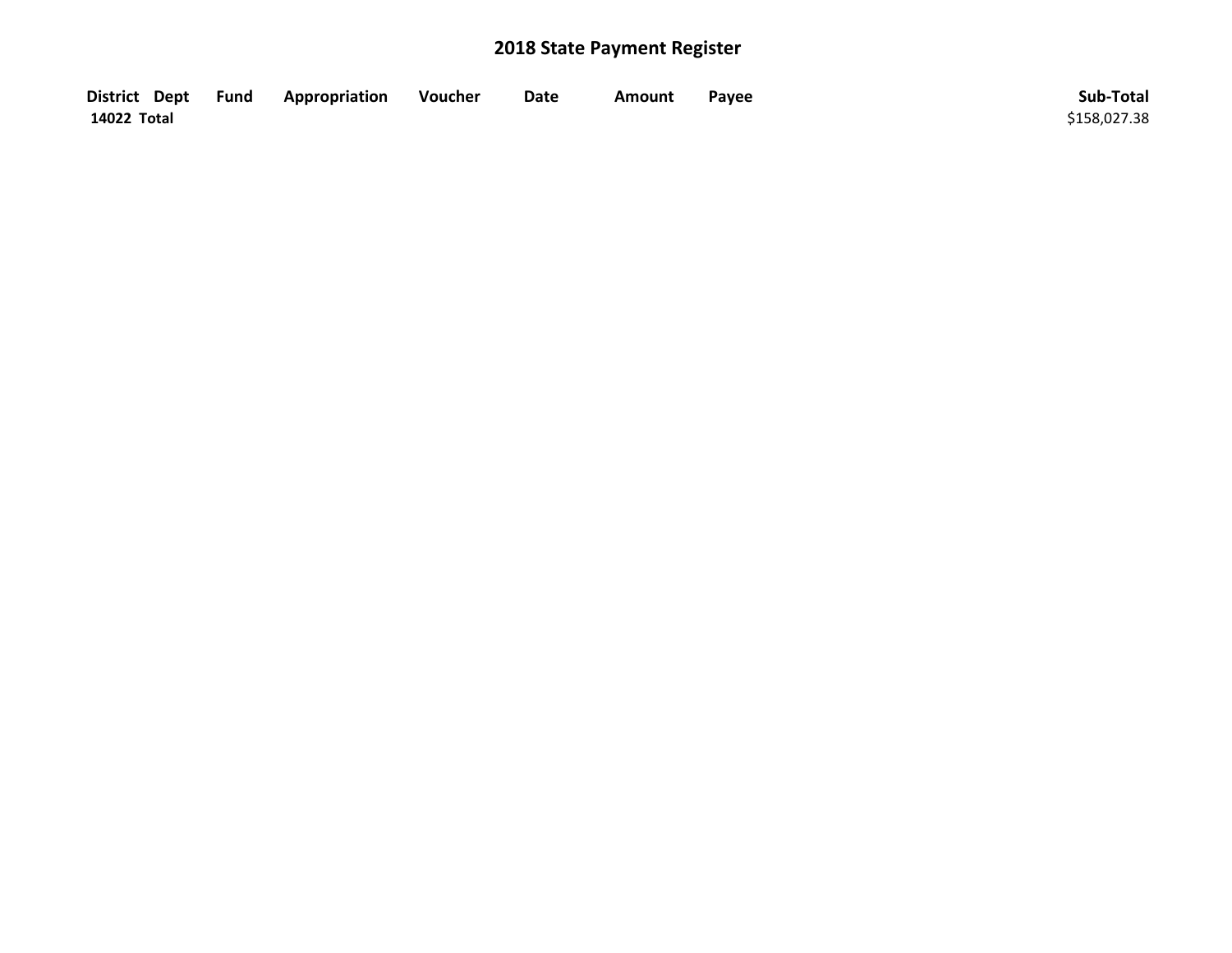| <b>District</b> | Dept | Fund        | Appropriation                                                      | Voucher  | Date           | <b>Amount</b> | Payee                          | Sub-Total    |
|-----------------|------|-------------|--------------------------------------------------------------------|----------|----------------|---------------|--------------------------------|--------------|
| 14024           |      |             | Dept of Safety & Prof Services - - Fire Dues Distribution          |          |                |               |                                |              |
| 14024           |      | 16500 10000 | 22500                                                              | 00023943 | $07 - 25 - 18$ |               | \$5,339.17 Town Of Hustisford  |              |
| 14024           |      |             | Dept of Safety & Prof Services - - Fire Dues Distribution Total    |          |                |               |                                | \$5,339.17   |
| 14024           |      |             | Dept of Natural Resources - - Resaids - Cnty Forst, CI & Mfl       |          |                |               |                                |              |
| 14024           |      | 37000 21200 | 57100                                                              | 00247347 | $06 - 28 - 18$ |               | \$38.95 Town Of Hustisford     |              |
| 14024           |      |             | Dept of Natural Resources - - Resaids - Cnty Forst, CI & Mfl Total | \$38.95  |                |               |                                |              |
| 14024           |      |             | WI Dept of Transportation - - Trns Aids To Mnc.-Sf                 |          |                |               |                                |              |
| 14024           |      | 39500 21100 | 19100                                                              | 00204071 | $01 - 02 - 18$ |               | \$26,613.46 Town Of Hustisford |              |
| 14024           |      | 39500 21100 | 19100                                                              | 00234580 | 04-02-18       |               | \$26,613.46 Town Of Hustisford |              |
| 14024           |      | 39500 21100 | 19100                                                              | 00268279 | $07 - 02 - 18$ |               | \$26,613.46 Town Of Hustisford |              |
| 14024           |      | 39500 21100 | 19100                                                              | 00302331 | $10-01-18$     |               | \$26,613.46 Town Of Hustisford |              |
| 14024           |      |             | WI Dept of Transportation - - Trns Aids To Mnc.-Sf Total           |          |                |               |                                | \$106,453.84 |
| 14024           |      |             | Shared Revenue and Tax Relief - - County And Municipal Aid         |          |                |               |                                |              |
| 14024           |      | 83500 10000 | 10500                                                              | 00033008 | 07-23-18       |               | \$2,887.99 Town Of Hustisford  |              |
| 14024           |      | 83500 10000 | 10500                                                              | 00035894 | 11-19-18       |               | \$16,365.30 Town Of Hustisford |              |
| 14024           |      |             | Shared Revenue and Tax Relief - - County And Municipal Aid Total   |          |                |               |                                | \$19,253.29  |
| 14024           |      |             | Shared Revenue and Tax Relief - - Exempt Computer Aid              |          |                |               |                                |              |
| 14024           |      | 83500 10000 | 10900                                                              | 00030312 | $07 - 23 - 18$ |               | \$469.81 Town Of Hustisford    |              |
| 14024           |      |             | Shared Revenue and Tax Relief - - Exempt Computer Aid Total        |          |                |               |                                | \$469.81     |
| 14024           |      |             | Shared Revenue and Tax Relief - - Utility Aid                      |          |                |               |                                |              |
| 14024           |      | 83500 10000 | 11000                                                              | 00033008 | $07 - 23 - 18$ |               | \$316.03 Town Of Hustisford    |              |
| 14024           |      | 83500 10000 | 11000                                                              | 00035894 | 11-19-18       |               | \$1,787.99 Town Of Hustisford  |              |
| 14024           |      |             | Shared Revenue and Tax Relief - - Utility Aid Total                |          |                |               |                                | \$2,104.02   |
| 14024 Total     |      |             |                                                                    |          |                |               |                                | \$133,659.08 |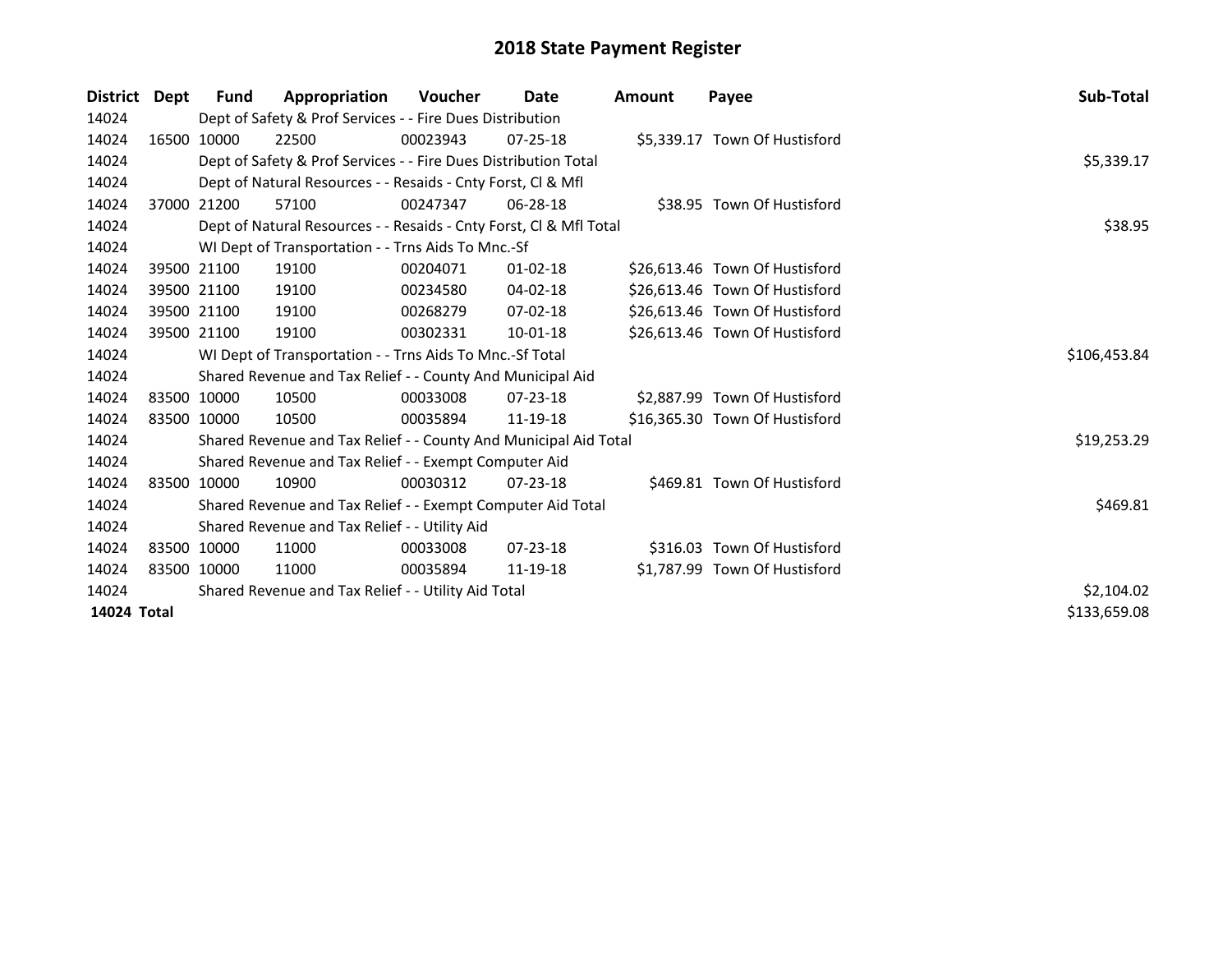| <b>District</b> | <b>Dept</b> | <b>Fund</b>  | Appropriation                                                                   | Voucher            | Date           | <b>Amount</b> | Payee                       | Sub-Total    |
|-----------------|-------------|--------------|---------------------------------------------------------------------------------|--------------------|----------------|---------------|-----------------------------|--------------|
| 14026           |             |              | Dept of Safety & Prof Services - - Fire Dues Distribution                       |                    |                |               |                             |              |
| 14026           |             | 16500 10000  | 22500                                                                           | 00023944           | 07-25-18       |               | \$4,924.71 Town Of Lebanon  |              |
| 14026           |             |              | Dept of Safety & Prof Services - - Fire Dues Distribution Total                 |                    |                |               |                             | \$4,924.71   |
| 14026           |             |              | Dept of Natural Resources - - Aids In Lieu Of Taxes - Gener                     |                    |                |               |                             |              |
| 14026           |             | 37000 10000  | 50300                                                                           | 00211916           | 02-02-18       |               | \$1,895.70 Town Of Lebanon  |              |
| 14026           |             |              | Dept of Natural Resources - - Aids In Lieu Of Taxes - Gener Total               |                    |                |               |                             | \$1,895.70   |
| 14026           |             |              | Dept of Natural Resources - - Resaids - Cnty Forst, Cl & Mfl                    |                    |                |               |                             |              |
| 14026           |             | 37000 21200  | 57100                                                                           | 00247348           | 06-28-18       |               | \$25.62 Town Of Lebanon     |              |
| 14026           |             |              | Dept of Natural Resources - - Resaids - Cnty Forst, Cl & Mfl Total              |                    |                |               |                             | \$25.62      |
| 14026           |             |              | Dept of Natural Resources - - Fin Asst For Responsible Units                    |                    |                |               |                             |              |
| 14026           |             | 37000 27400  | 67000                                                                           | 00235972           | 05-11-18       |               | \$4,943.75 Town Of Lebanon  |              |
| 14026           |             |              | Dept of Natural Resources - - Fin Asst For Responsible Units Total              |                    |                |               |                             | \$4,943.75   |
| 14026           |             |              | WI Dept of Transportation - - Trns Aids To Mnc.-Sf                              |                    |                |               |                             |              |
| 14026           |             | 39500 21100  | 19100                                                                           | 00204072           | $01-02-18$     |               | \$28,458.96 Town Of Lebanon |              |
| 14026           |             | 39500 21100  | 19100                                                                           | 00234581           | $04 - 02 - 18$ |               | \$28,458.96 Town Of Lebanon |              |
| 14026           |             | 39500 21100  | 19100                                                                           | 00268280           | $07 - 02 - 18$ |               | \$28,458.96 Town Of Lebanon |              |
| 14026           |             | 39500 21100  | 19100                                                                           | 00302332           | $10-01-18$     |               | \$28,458.97 Town Of Lebanon |              |
| 14026           |             |              | WI Dept of Transportation - - Trns Aids To Mnc.-Sf Total                        |                    |                |               |                             | \$113,835.85 |
| 14026           |             |              | Department of Health Services - - Prepaid Medical Transport Reimbursement       |                    |                |               |                             |              |
| 14026           |             | 43500 10000  | 16300                                                                           | AMBULANCE 11-08-18 |                |               | \$2,000.00 Town Of Lebanon  |              |
| 14026           |             |              | Department of Health Services - - Prepaid Medical Transport Reimbursement Total |                    |                |               |                             | \$2,000.00   |
| 14026           |             |              | Shared Revenue and Tax Relief - - County And Municipal Aid                      |                    |                |               |                             |              |
| 14026           | 83500 10000 |              | 10500                                                                           | 00033009           | $07 - 23 - 18$ |               | \$9,908.65 Town Of Lebanon  |              |
| 14026           | 83500 10000 |              | 10500                                                                           | 00035895           | 11-19-18       |               | \$54,195.37 Town Of Lebanon |              |
| 14026           |             |              | Shared Revenue and Tax Relief - - County And Municipal Aid Total                | \$64,104.02        |                |               |                             |              |
| 14026           |             |              | Shared Revenue and Tax Relief - - Exempt Computer Aid                           |                    |                |               |                             |              |
| 14026           | 83500 10000 |              | 10900                                                                           | 00030313           | $07 - 23 - 18$ |               | \$6.09 Town Of Lebanon      |              |
| 14026           |             |              | Shared Revenue and Tax Relief - - Exempt Computer Aid Total                     |                    |                |               |                             | \$6.09       |
| 14026 Total     |             | \$191,735.74 |                                                                                 |                    |                |               |                             |              |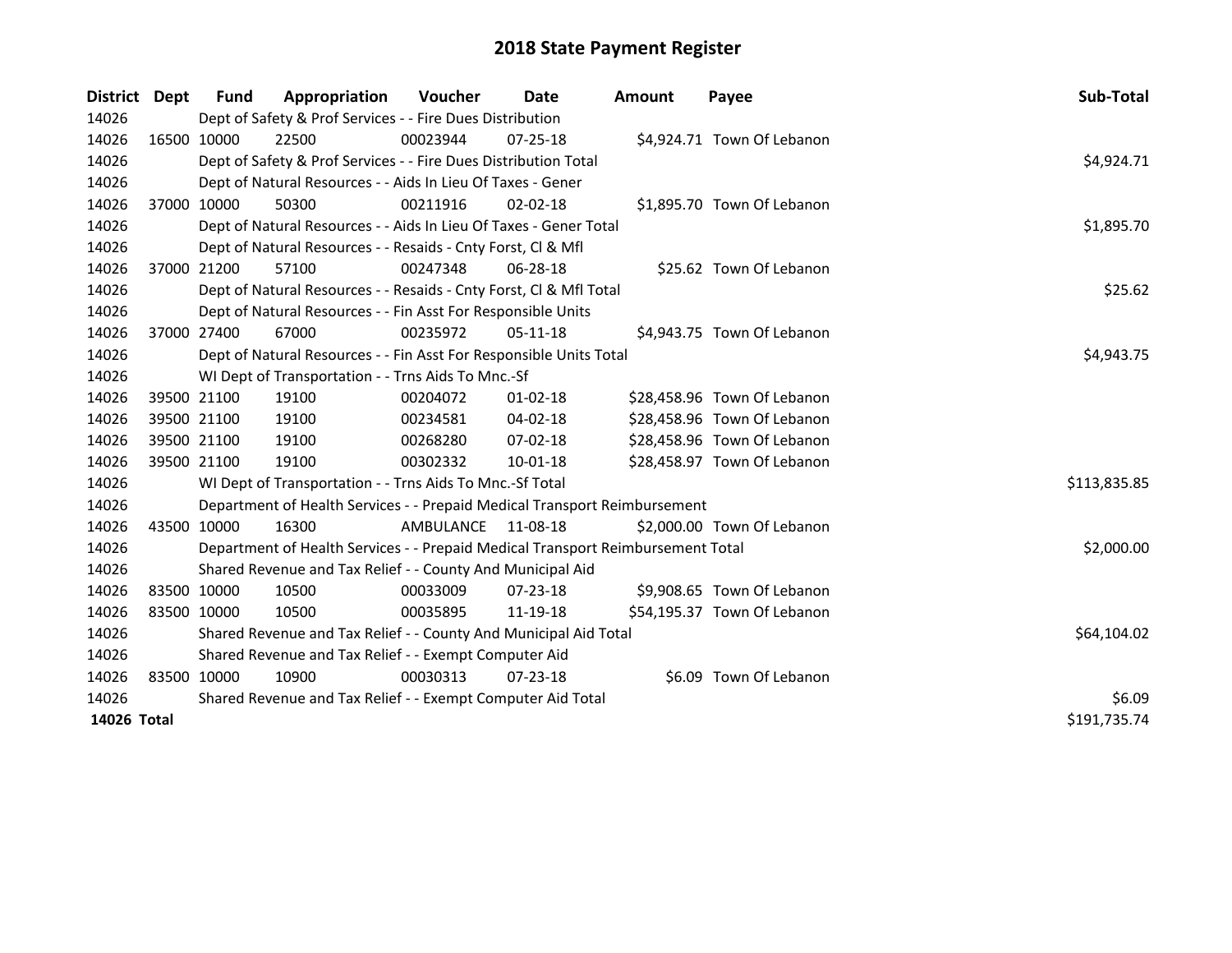| <b>District</b> | Dept        | <b>Fund</b> | Appropriation                                                      | Voucher     | Date           | <b>Amount</b> | Payee                     | Sub-Total    |
|-----------------|-------------|-------------|--------------------------------------------------------------------|-------------|----------------|---------------|---------------------------|--------------|
| 14028           |             |             | Dept of Safety & Prof Services - - Fire Dues Distribution          |             |                |               |                           |              |
| 14028           |             | 16500 10000 | 22500                                                              | 00023945    | $07 - 24 - 18$ |               | \$3,706.91 Town Of Leroy  |              |
| 14028           |             |             | Dept of Safety & Prof Services - - Fire Dues Distribution Total    |             |                |               |                           | \$3,706.91   |
| 14028           |             |             | Dept of Natural Resources - - Resaids - Cnty Forst, CI & Mfl       |             |                |               |                           |              |
| 14028           |             | 37000 21200 | 57100                                                              | 00247349    | 06-28-18       |               | \$11.20 Town Of Leroy     |              |
| 14028           |             |             | Dept of Natural Resources - - Resaids - Cnty Forst, Cl & Mfl Total |             |                |               |                           | \$11.20      |
| 14028           |             |             | Dept of Natural Resources - - Fin Asst For Responsible Units       |             |                |               |                           |              |
| 14028           |             | 37000 27400 | 67000                                                              | 00235641    | $05-11-18$     |               | \$2,190.49 Town Of Leroy  |              |
| 14028           |             |             | Dept of Natural Resources - - Fin Asst For Responsible Units Total |             |                |               |                           | \$2,190.49   |
| 14028           |             |             | WI Dept of Transportation - - Trns Aids To Mnc.-Sf                 |             |                |               |                           |              |
| 14028           |             | 39500 21100 | 19100                                                              | 00204073    | $01 - 02 - 18$ |               | \$22,558.13 Town Of Leroy |              |
| 14028           |             | 39500 21100 | 19100                                                              | 00234582    | $04 - 02 - 18$ |               | \$22,558.13 Town Of Leroy |              |
| 14028           |             | 39500 21100 | 19100                                                              | 00268281    | $07 - 02 - 18$ |               | \$22,558.13 Town Of Leroy |              |
| 14028           |             | 39500 21100 | 19100                                                              | 00302333    | 10-01-18       |               | \$22,558.14 Town Of Leroy |              |
| 14028           |             |             | WI Dept of Transportation - - Trns Aids To Mnc.-Sf Total           |             |                |               |                           | \$90,232.53  |
| 14028           |             |             | Shared Revenue and Tax Relief - - County And Municipal Aid         |             |                |               |                           |              |
| 14028           |             | 83500 10000 | 10500                                                              | 00033010    | 07-23-18       |               | \$3,509.04 Town Of Leroy  |              |
| 14028           |             | 83500 10000 | 10500                                                              | 00035896    | 11-19-18       |               | \$19,884.56 Town Of Leroy |              |
| 14028           |             |             | Shared Revenue and Tax Relief - - County And Municipal Aid Total   |             |                |               |                           | \$23,393.60  |
| 14028           |             |             | Shared Revenue and Tax Relief - - Exempt Computer Aid              |             |                |               |                           |              |
| 14028           |             | 83500 10000 | 10900                                                              | 00030314    | $07 - 23 - 18$ |               | \$557.07 Town Of Leroy    |              |
| 14028           |             |             | Shared Revenue and Tax Relief - - Exempt Computer Aid Total        |             |                |               |                           | \$557.07     |
| 14028           |             |             | Shared Revenue and Tax Relief - - Utility Aid                      |             |                |               |                           |              |
| 14028           | 83500 10000 |             | 11000                                                              | 00033010    | $07 - 23 - 18$ |               | \$13,875.00 Town Of Leroy |              |
| 14028           |             | 83500 10000 | 11000                                                              | 00035896    | 11-19-18       |               | \$78,625.00 Town Of Leroy |              |
| 14028           |             |             | Shared Revenue and Tax Relief - - Utility Aid Total                | \$92,500.00 |                |               |                           |              |
| 14028 Total     |             |             |                                                                    |             |                |               |                           | \$212,591.80 |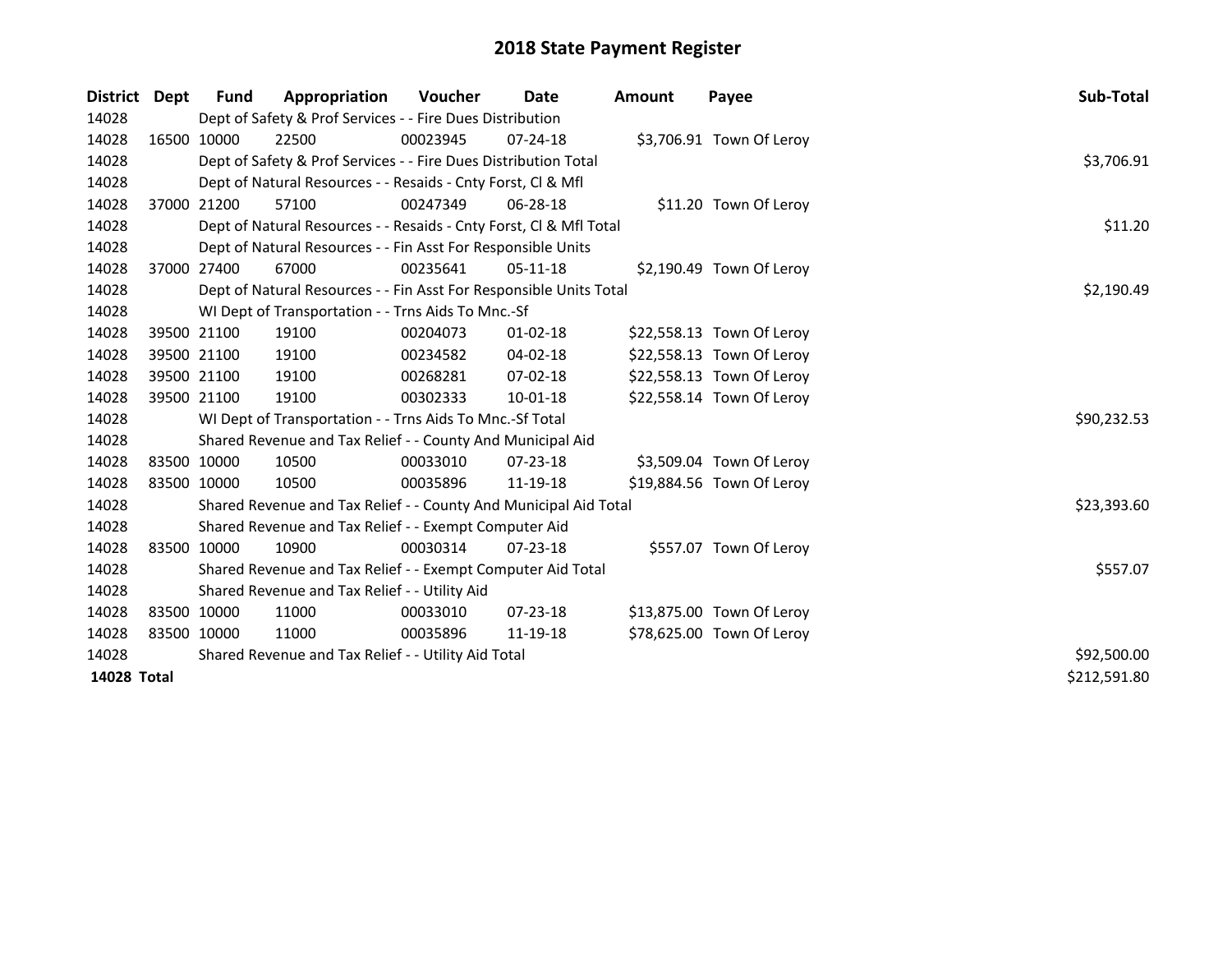| District Dept |             | <b>Fund</b> | Appropriation                                                      | Voucher  | Date           | <b>Amount</b> | Payee                      | Sub-Total   |
|---------------|-------------|-------------|--------------------------------------------------------------------|----------|----------------|---------------|----------------------------|-------------|
| 14030         |             |             | Dept of Safety & Prof Services - - Fire Dues Distribution          |          |                |               |                            |             |
| 14030         | 16500 10000 |             | 22500                                                              | 00023946 | $07 - 25 - 18$ |               | \$5,267.03 Town Of Lomira  |             |
| 14030         |             |             | Dept of Safety & Prof Services - - Fire Dues Distribution Total    |          |                |               |                            | \$5,267.03  |
| 14030         |             |             | Dept of Natural Resources - - Aids In Lieu Of Taxes - Gener        |          |                |               |                            |             |
| 14030         | 37000 10000 |             | 50300                                                              | 00230432 | $04 - 20 - 18$ |               | \$228.34 Town Of Lomira    |             |
| 14030         |             |             | Dept of Natural Resources - - Aids In Lieu Of Taxes - Gener Total  |          |                |               |                            | \$228.34    |
| 14030         |             |             | Dept of Natural Resources - - Resaids - Cnty Forst, Cl & Mfl       |          |                |               |                            |             |
| 14030         |             | 37000 21200 | 57100                                                              | 00247350 | 06-28-18       |               | \$18.58 Town Of Lomira     |             |
| 14030         |             |             | Dept of Natural Resources - - Resaids - Cnty Forst, Cl & Mfl Total |          |                |               |                            | \$18.58     |
| 14030         |             |             | Dept of Natural Resources - - Aids In Lieu Of Taxes - Sum S        |          |                |               |                            |             |
| 14030         | 37000 21200 |             | 57900                                                              | 00230431 | 04-20-18       |               | \$22.43 Town Of Lomira     |             |
| 14030         |             |             | Dept of Natural Resources - - Aids In Lieu Of Taxes - Sum S Total  |          |                |               |                            | \$22.43     |
| 14030         |             |             | Dept of Natural Resources - - Fin Asst For Responsible Units       |          |                |               |                            |             |
| 14030         | 37000 27400 |             | 67000                                                              | 00235607 | 05-11-18       |               | \$6,380.68 Town Of Lomira  |             |
| 14030         |             |             | Dept of Natural Resources - - Fin Asst For Responsible Units Total |          |                |               |                            | \$6,380.68  |
| 14030         |             |             | WI Dept of Transportation - - Trns Aids To Mnc.-Sf                 |          |                |               |                            |             |
| 14030         | 39500 21100 |             | 19100                                                              | 00204074 | $01 - 02 - 18$ |               | \$21,954.91 Town Of Lomira |             |
| 14030         | 39500 21100 |             | 19100                                                              | 00234583 | 04-02-18       |               | \$21,954.91 Town Of Lomira |             |
| 14030         |             | 39500 21100 | 19100                                                              | 00268282 | 07-02-18       |               | \$21,954.91 Town Of Lomira |             |
| 14030         | 39500 21100 |             | 19100                                                              | 00302334 | $10 - 01 - 18$ |               | \$21,954.91 Town Of Lomira |             |
| 14030         |             |             | WI Dept of Transportation - - Trns Aids To Mnc.-Sf Total           |          |                |               |                            | \$87,819.64 |
| 14030         |             |             | WI Dept of Transportation - - Loc Rd Imp Prg St Fd                 |          |                |               |                            |             |
| 14030         | 39500 21100 |             | 27800                                                              | 00333456 | 12-19-18       |               | \$10,461.94 Town Of Lomira |             |
| 14030         |             |             | WI Dept of Transportation - - Loc Rd Imp Prg St Fd Total           |          |                |               |                            | \$10,461.94 |
| 14030         |             |             | Shared Revenue and Tax Relief - - County And Municipal Aid         |          |                |               |                            |             |
| 14030         | 83500 10000 |             | 10500                                                              | 00033011 | 07-23-18       |               | \$3,979.81 Town Of Lomira  |             |
| 14030         | 83500 10000 |             | 10500                                                              | 00035897 | 11-19-18       |               | \$22,552.24 Town Of Lomira |             |
| 14030         |             |             | Shared Revenue and Tax Relief - - County And Municipal Aid Total   |          |                |               |                            | \$26,532.05 |
| 14030         |             |             | Shared Revenue and Tax Relief - - Exempt Computer Aid              |          |                |               |                            |             |
| 14030         | 83500 10000 |             | 10900                                                              | 00030315 | 07-23-18       |               | \$299.34 Town Of Lomira    |             |
| 14030         |             |             | Shared Revenue and Tax Relief - - Exempt Computer Aid Total        |          |                |               |                            | \$299.34    |
| 14030         |             |             | Shared Revenue and Tax Relief - - Utility Aid                      |          |                |               |                            |             |
| 14030         | 83500 10000 |             | 11000                                                              | 00033011 | 07-23-18       |               | \$5,509.10 Town Of Lomira  |             |
| 14030         | 83500 10000 |             | 11000                                                              | 00035897 | 11-19-18       |               | \$31,206.17 Town Of Lomira |             |
| 14030         |             |             | Shared Revenue and Tax Relief - - Utility Aid Total                |          |                |               |                            | \$36,715.27 |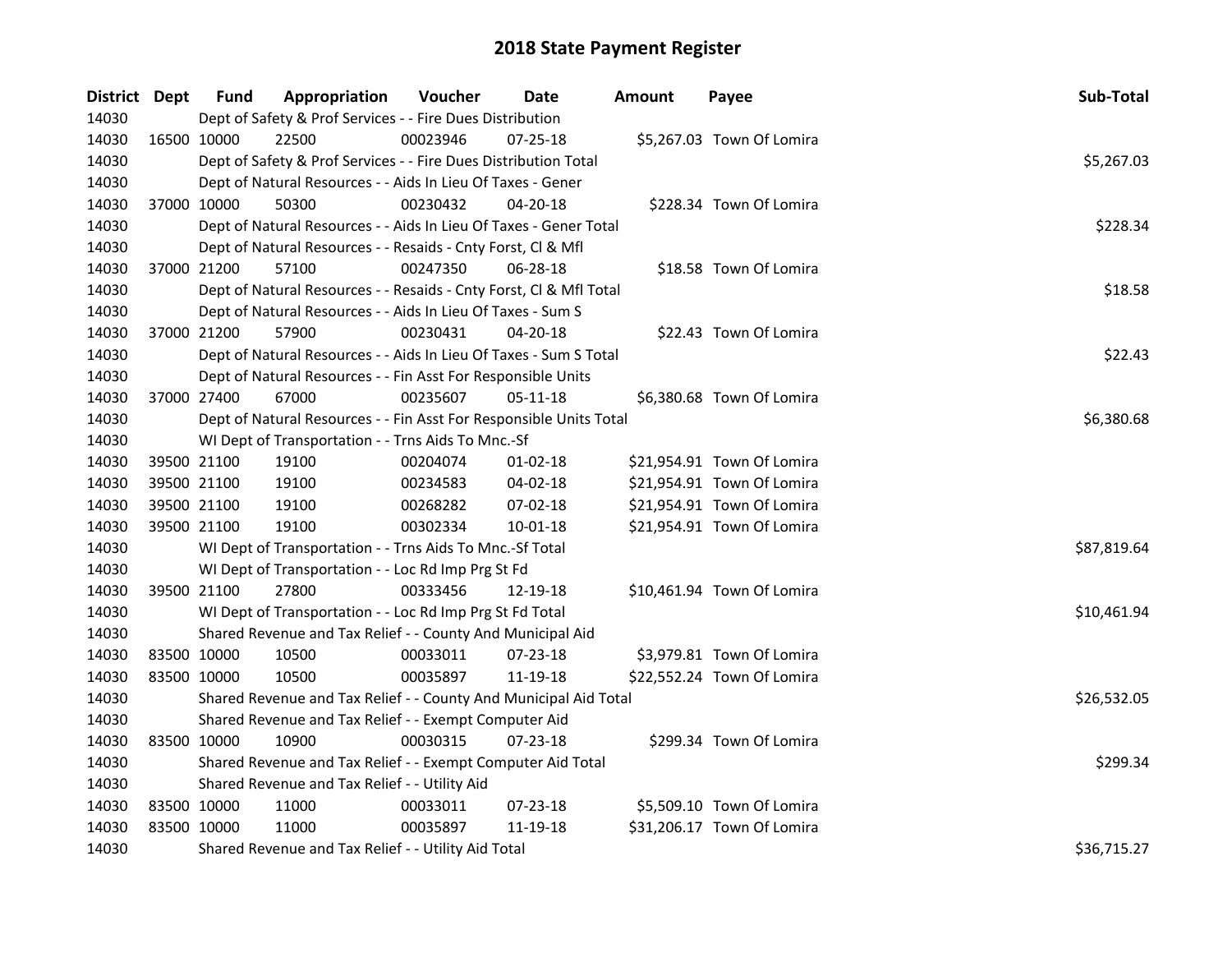| District Dept Fund | Appropriation | Voucher | Date | Amount | Payee | Sub-Total    |
|--------------------|---------------|---------|------|--------|-------|--------------|
| 14030 Total        |               |         |      |        |       | \$173,745.30 |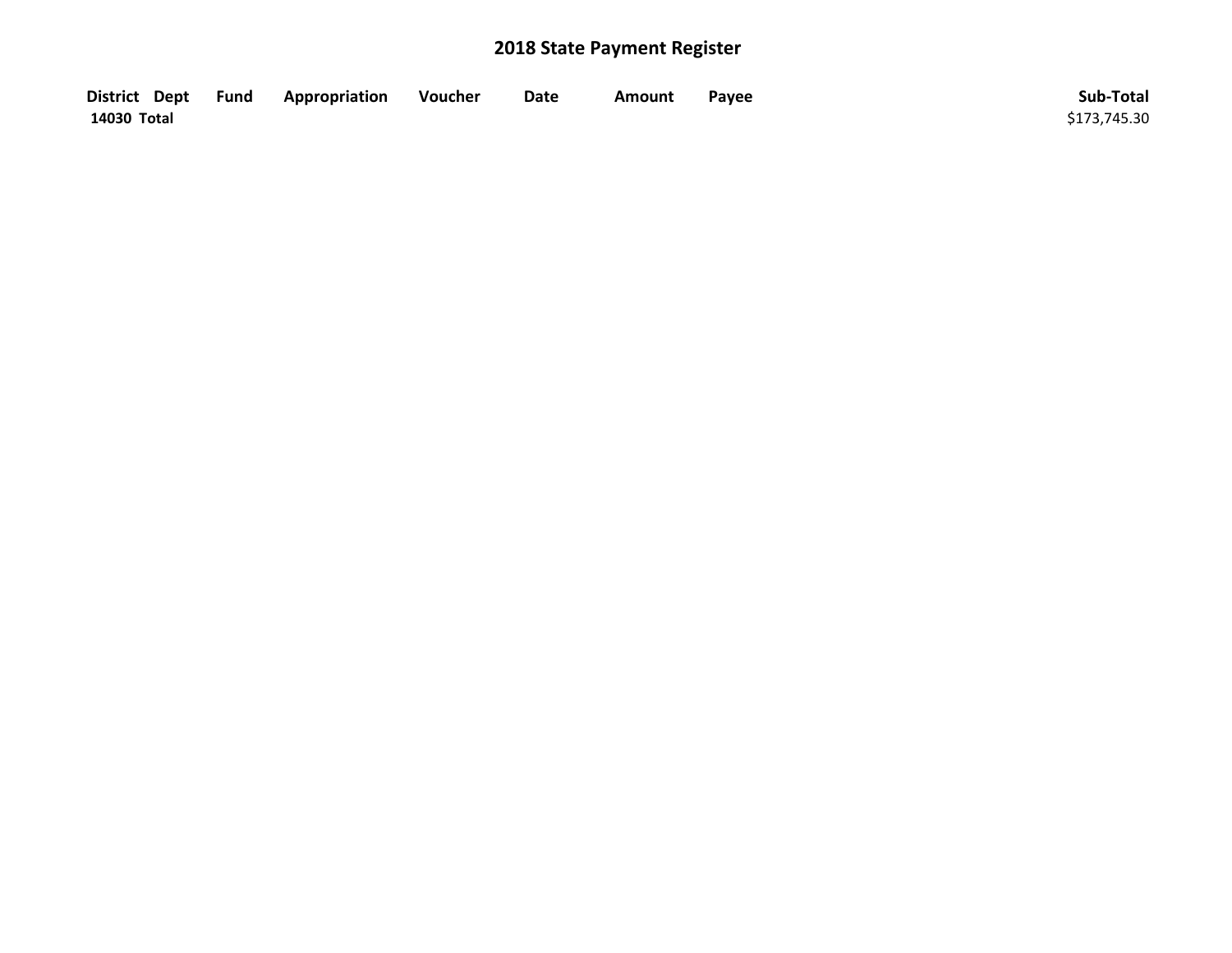| District    | Dept         | <b>Fund</b> | Appropriation                                                      | Voucher     | Date           | <b>Amount</b> | Payee                      | Sub-Total    |
|-------------|--------------|-------------|--------------------------------------------------------------------|-------------|----------------|---------------|----------------------------|--------------|
| 14032       |              |             | Dept of Safety & Prof Services - - Fire Dues Distribution          |             |                |               |                            |              |
| 14032       |              | 16500 10000 | 22500                                                              | 00023947    | $07 - 24 - 18$ |               | \$4,121.70 Town Of Lowell  |              |
| 14032       |              |             | Dept of Safety & Prof Services - - Fire Dues Distribution Total    |             |                |               |                            | \$4,121.70   |
| 14032       |              |             | Dept of Natural Resources - - Aids In Lieu Of Taxes - Gener        |             |                |               |                            |              |
| 14032       |              | 37000 10000 | 50300                                                              | 00211797    | $02 - 02 - 18$ |               | \$6,158.78 Town Of Lowell  |              |
| 14032       |              | 37000 10000 | 50300                                                              | 00230068    | 04-20-18       |               | \$462.69 Town Of Lowell    |              |
| 14032       |              |             | Dept of Natural Resources - - Aids In Lieu Of Taxes - Gener Total  |             |                |               |                            | \$6,621.47   |
| 14032       |              |             | Dept of Natural Resources - - Resaids - Cnty Forst, Cl & Mfl       |             |                |               |                            |              |
| 14032       |              | 37000 21200 | 57100                                                              | 00247351    | 06-28-18       |               | \$11.60 Town Of Lowell     |              |
| 14032       |              |             | Dept of Natural Resources - - Resaids - Cnty Forst, CI & Mfl Total |             |                |               |                            | \$11.60      |
| 14032       |              |             | Dept of Natural Resources - - Aids In Lieu Of Taxes - Sum S        |             |                |               |                            |              |
| 14032       |              | 37000 21200 | 57900                                                              | 00230069    | 04-20-18       |               | \$1,070.74 Town Of Lowell  |              |
| 14032       |              |             | Dept of Natural Resources - - Aids In Lieu Of Taxes - Sum S Total  |             |                |               |                            | \$1,070.74   |
| 14032       |              |             | Dept of Natural Resources - - Fin Asst For Responsible Units       |             |                |               |                            |              |
| 14032       |              | 37000 27400 | 67000                                                              | 00235222    | $05-11-18$     |               | \$2,474.61 Town Of Lowell  |              |
| 14032       |              |             | Dept of Natural Resources - - Fin Asst For Responsible Units Total |             |                |               |                            | \$2,474.61   |
| 14032       |              |             | WI Dept of Transportation - - Trns Aids To Mnc.-Sf                 |             |                |               |                            |              |
| 14032       |              | 39500 21100 | 19100                                                              | 00204075    | $01 - 02 - 18$ |               | \$29,671.38 Town Of Lowell |              |
| 14032       |              | 39500 21100 | 19100                                                              | 00234584    | 04-02-18       |               | \$29,671.38 Town Of Lowell |              |
| 14032       |              | 39500 21100 | 19100                                                              | 00268283    | 07-02-18       |               | \$29,671.38 Town Of Lowell |              |
| 14032       |              | 39500 21100 | 19100                                                              | 00302335    | $10 - 01 - 18$ |               | \$29,671.38 Town Of Lowell |              |
| 14032       |              |             | WI Dept of Transportation - - Trns Aids To Mnc.-Sf Total           |             |                |               |                            | \$118,685.52 |
| 14032       |              |             | Shared Revenue and Tax Relief - - County And Municipal Aid         |             |                |               |                            |              |
| 14032       |              | 83500 10000 | 10500                                                              | 00033012    | 07-23-18       |               | \$3,912.82 Town Of Lowell  |              |
| 14032       |              | 83500 10000 | 10500                                                              | 00035898    | 11-19-18       |               | \$22,172.64 Town Of Lowell |              |
| 14032       |              |             | Shared Revenue and Tax Relief - - County And Municipal Aid Total   | \$26,085.46 |                |               |                            |              |
| 14032       |              |             | Shared Revenue and Tax Relief - - Exempt Computer Aid              |             |                |               |                            |              |
| 14032       |              | 83500 10000 | 10900                                                              | 00030316    | 07-23-18       |               | \$22.32 Town Of Lowell     |              |
| 14032       |              |             | Shared Revenue and Tax Relief - - Exempt Computer Aid Total        |             |                |               |                            | \$22.32      |
| 14032 Total | \$159,093.42 |             |                                                                    |             |                |               |                            |              |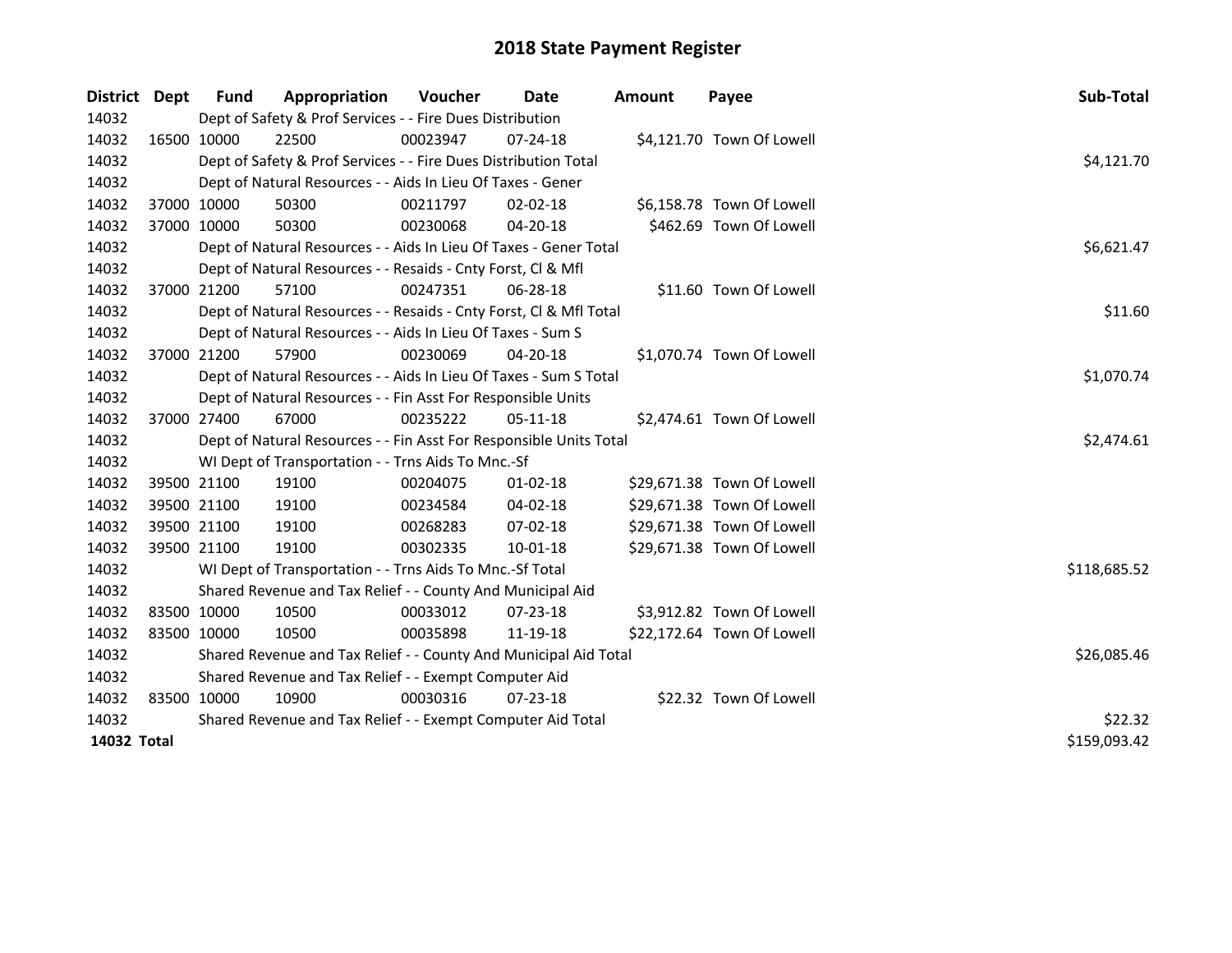| <b>District</b> | Dept        | Fund        | Appropriation                                                      | Voucher  | Date           | Amount   | Payee                          | Sub-Total    |
|-----------------|-------------|-------------|--------------------------------------------------------------------|----------|----------------|----------|--------------------------------|--------------|
| 14034           |             |             | Dept of Safety & Prof Services - - Fire Dues Distribution          |          |                |          |                                |              |
| 14034           |             | 16500 10000 | 22500                                                              | 00023948 | $07 - 24 - 18$ |          | \$3,827.49 Oak Grove, Town Of  |              |
| 14034           |             |             | Dept of Safety & Prof Services - - Fire Dues Distribution Total    |          |                |          |                                | \$3,827.49   |
| 14034           |             |             | Dept of Natural Resources - - Aids In Lieu Of Taxes - Gener        |          |                |          |                                |              |
| 14034           |             | 37000 10000 | 50300                                                              | 00211946 | $02 - 02 - 18$ |          | \$1,712.21 Oak Grove, Town Of  |              |
| 14034           |             | 37000 10000 | 50300                                                              | 00230622 | 04-20-18       |          | \$34.44 Oak Grove, Town Of     |              |
| 14034           |             |             | Dept of Natural Resources - - Aids In Lieu Of Taxes - Gener Total  |          |                |          |                                | \$1,746.65   |
| 14034           |             |             | Dept of Natural Resources - - Resaids - Cnty Forst, Cl & Mfl       |          |                |          |                                |              |
| 14034           |             | 37000 21200 | 57100                                                              | 00247352 | 06-28-18       |          | \$17.16 Oak Grove, Town Of     |              |
| 14034           |             |             | Dept of Natural Resources - - Resaids - Cnty Forst, Cl & Mfl Total |          |                |          |                                | \$17.16      |
| 14034           |             |             | Dept of Natural Resources - - Fin Asst For Responsible Units       |          |                |          |                                |              |
| 14034           |             | 37000 27400 | 67000                                                              | 00235468 | $05-11-18$     |          | \$505.59 Oak Grove, Town Of    |              |
| 14034           |             |             | Dept of Natural Resources - - Fin Asst For Responsible Units Total |          |                | \$505.59 |                                |              |
| 14034           |             |             | WI Dept of Transportation - - Trns Aids To Mnc.-Sf                 |          |                |          |                                |              |
| 14034           |             | 39500 21100 | 19100                                                              | 00204076 | $01 - 02 - 18$ |          | \$19,476.32 Oak Grove, Town Of |              |
| 14034           |             | 39500 21100 | 19100                                                              | 00234585 | 04-02-18       |          | \$19,476.32 Oak Grove, Town Of |              |
| 14034           |             | 39500 21100 | 19100                                                              | 00268284 | $07-02-18$     |          | \$19,476.32 Oak Grove, Town Of |              |
| 14034           |             | 39500 21100 | 19100                                                              | 00302336 | 10-01-18       |          | \$19,476.33 Oak Grove, Town Of |              |
| 14034           |             |             | WI Dept of Transportation - - Trns Aids To Mnc.-Sf Total           |          |                |          |                                | \$77,905.29  |
| 14034           |             |             | Shared Revenue and Tax Relief - - County And Municipal Aid         |          |                |          |                                |              |
| 14034           | 83500 10000 |             | 10500                                                              | 00033013 | 07-23-18       |          | \$3,550.38 Oak Grove, Town Of  |              |
| 14034           | 83500 10000 |             | 10500                                                              | 00035899 | 11-19-18       |          | \$20,118.81 Oak Grove, Town Of |              |
| 14034           |             |             | Shared Revenue and Tax Relief - - County And Municipal Aid Total   |          | \$23,669.19    |          |                                |              |
| 14034           |             |             | Shared Revenue and Tax Relief - - Exempt Computer Aid              |          |                |          |                                |              |
| 14034           |             | 83500 10000 | 10900                                                              | 00030317 | $07 - 23 - 18$ |          | \$156.26 Oak Grove, Town Of    |              |
| 14034           |             |             | Shared Revenue and Tax Relief - - Exempt Computer Aid Total        |          |                |          |                                | \$156.26     |
| 14034 Total     |             |             |                                                                    |          |                |          |                                | \$107,827.63 |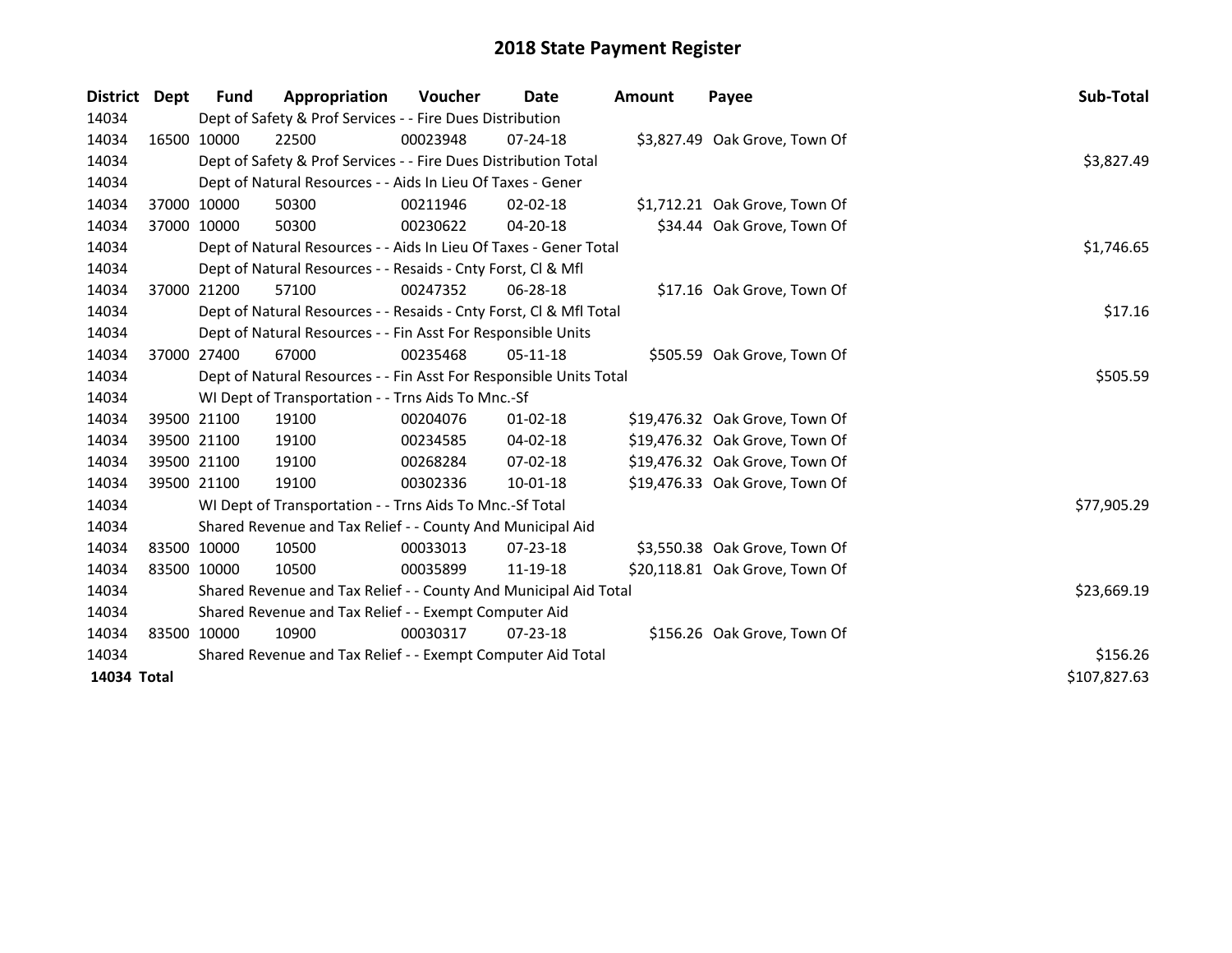| <b>District</b> | <b>Dept</b> | <b>Fund</b> | Appropriation                                                      | <b>Voucher</b> | Date           | <b>Amount</b> | Payee                        | Sub-Total    |  |  |  |  |
|-----------------|-------------|-------------|--------------------------------------------------------------------|----------------|----------------|---------------|------------------------------|--------------|--|--|--|--|
| 14036           |             |             | Dept of Safety & Prof Services - - Fire Dues Distribution          |                |                |               |                              |              |  |  |  |  |
| 14036           |             | 16500 10000 | 22500                                                              | 00023949       | $07 - 24 - 18$ |               | \$3,801.34 Town Of Portland  |              |  |  |  |  |
| 14036           |             |             | Dept of Safety & Prof Services - - Fire Dues Distribution Total    |                |                |               |                              | \$3,801.34   |  |  |  |  |
| 14036           |             |             | Dept of Natural Resources - - Aids In Lieu Of Taxes - Gener        |                |                |               |                              |              |  |  |  |  |
| 14036           |             | 37000 10000 | 50300                                                              | 00211619       | $02 - 02 - 18$ |               | \$7,707.46 Town Of Portland  |              |  |  |  |  |
| 14036           |             | 37000 10000 | 50300                                                              | 00229284       | 04-20-18       |               | \$828.76 Town Of Portland    |              |  |  |  |  |
| 14036           |             |             | Dept of Natural Resources - - Aids In Lieu Of Taxes - Gener Total  |                |                |               |                              | \$8,536.22   |  |  |  |  |
| 14036           |             |             | Dept of Natural Resources - - Resaids - Cnty Forst, Cl & Mfl       |                |                |               |                              |              |  |  |  |  |
| 14036           |             | 37000 21200 | 57100                                                              | 00247353       | 06-28-18       |               | \$56.45 Town Of Portland     |              |  |  |  |  |
| 14036           |             |             | Dept of Natural Resources - - Resaids - Cnty Forst, CI & Mfl Total |                |                |               |                              | \$56.45      |  |  |  |  |
| 14036           |             |             | Dept of Natural Resources - - Aids In Lieu Of Taxes - Sum S        |                |                |               |                              |              |  |  |  |  |
| 14036           |             | 37000 21200 | 57900                                                              | 00229285       | 04-20-18       |               | \$480.24 Town Of Portland    |              |  |  |  |  |
| 14036           |             |             | Dept of Natural Resources - - Aids In Lieu Of Taxes - Sum S Total  | \$480.24       |                |               |                              |              |  |  |  |  |
| 14036           |             |             | Dept of Natural Resources - - Fin Asst For Responsible Units       |                |                |               |                              |              |  |  |  |  |
| 14036           |             | 37000 27400 | 67000                                                              | 00235970       | $05-11-18$     |               | \$2,551.74 Town Of Portland  |              |  |  |  |  |
| 14036           |             |             | Dept of Natural Resources - - Fin Asst For Responsible Units Total |                |                |               |                              | \$2,551.74   |  |  |  |  |
| 14036           |             |             | WI Dept of Transportation - - Trns Aids To Mnc.-Sf                 |                |                |               |                              |              |  |  |  |  |
| 14036           |             | 39500 21100 | 19100                                                              | 00204077       | $01 - 02 - 18$ |               | \$25,705.64 Town Of Portland |              |  |  |  |  |
| 14036           |             | 39500 21100 | 19100                                                              | 00234586       | 04-02-18       |               | \$25,705.64 Town Of Portland |              |  |  |  |  |
| 14036           |             | 39500 21100 | 19100                                                              | 00268285       | 07-02-18       |               | \$25,705.64 Town Of Portland |              |  |  |  |  |
| 14036           |             | 39500 21100 | 19100                                                              | 00302337       | $10 - 01 - 18$ |               | \$25,705.64 Town Of Portland |              |  |  |  |  |
| 14036           |             |             | WI Dept of Transportation - - Trns Aids To Mnc.-Sf Total           |                |                |               |                              | \$102,822.56 |  |  |  |  |
| 14036           |             |             | Shared Revenue and Tax Relief - - County And Municipal Aid         |                |                |               |                              |              |  |  |  |  |
| 14036           |             | 83500 10000 | 10500                                                              | 00033014       | 07-23-18       |               | \$3,478.44 Town Of Portland  |              |  |  |  |  |
| 14036           | 83500 10000 |             | 10500                                                              | 00035900       | 11-19-18       |               | \$19,711.18 Town Of Portland |              |  |  |  |  |
| 14036           |             |             | Shared Revenue and Tax Relief - - County And Municipal Aid Total   | \$23,189.62    |                |               |                              |              |  |  |  |  |
| 14036           |             |             | Shared Revenue and Tax Relief - - Exempt Computer Aid              |                |                |               |                              |              |  |  |  |  |
| 14036           | 83500 10000 |             | 10900                                                              | 00030318       | 07-23-18       |               | \$35.51 Town Of Portland     |              |  |  |  |  |
| 14036           |             |             | Shared Revenue and Tax Relief - - Exempt Computer Aid Total        | \$35.51        |                |               |                              |              |  |  |  |  |
| 14036 Total     |             |             |                                                                    |                |                |               |                              | \$141,473.68 |  |  |  |  |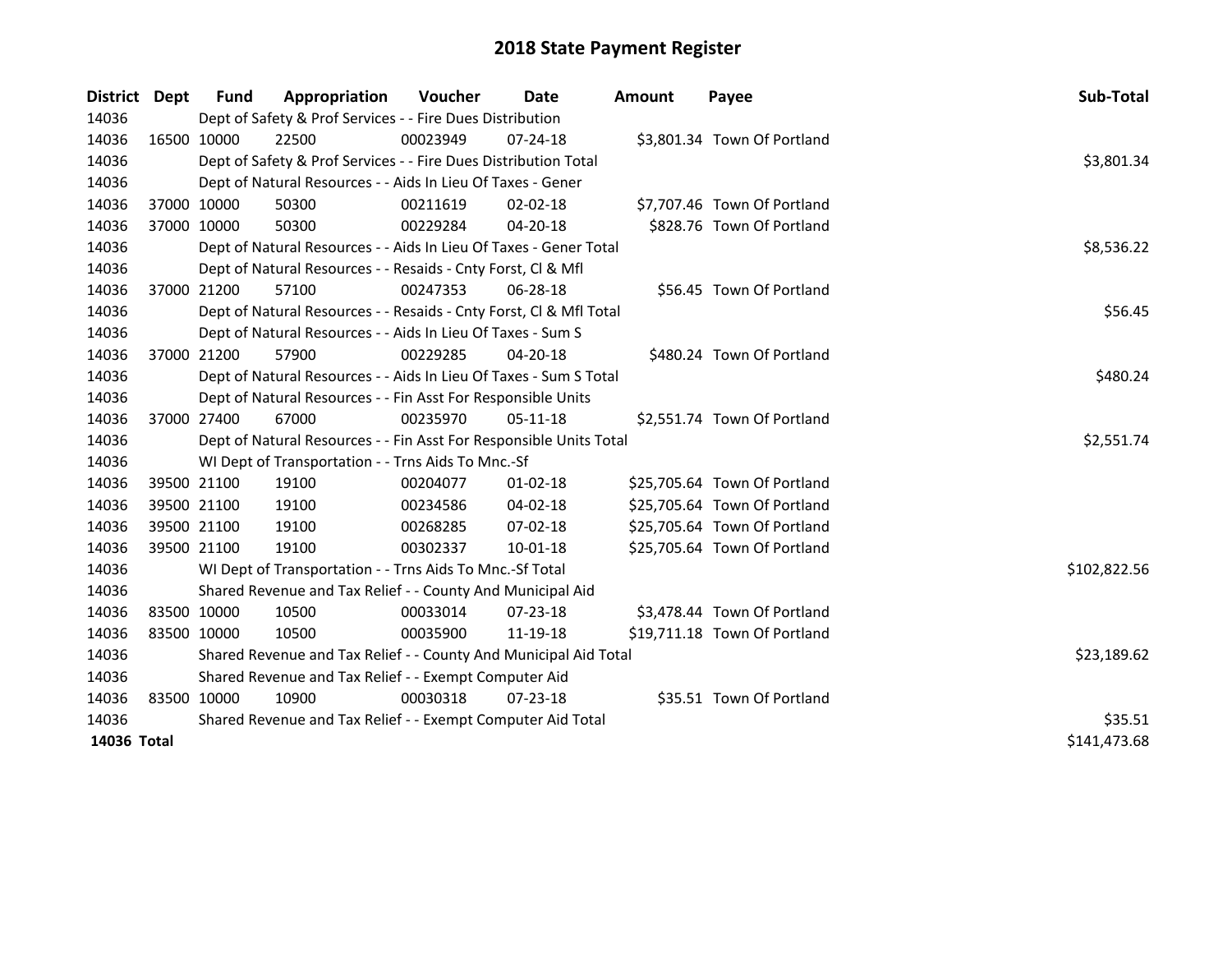| <b>District</b> | <b>Dept</b> | <b>Fund</b> | Appropriation                                                      | <b>Voucher</b> | Date           | <b>Amount</b> | Payee                       | Sub-Total    |
|-----------------|-------------|-------------|--------------------------------------------------------------------|----------------|----------------|---------------|-----------------------------|--------------|
| 14038           |             |             | Dept of Safety & Prof Services - - Fire Dues Distribution          |                |                |               |                             |              |
| 14038           |             | 16500 10000 | 22500                                                              | 00023950       | $07 - 25 - 18$ |               | \$7,734.30 Town Of Rubicon  |              |
| 14038           |             |             | Dept of Safety & Prof Services - - Fire Dues Distribution Total    |                |                |               |                             | \$7,734.30   |
| 14038           |             |             | Dept of Natural Resources - - Resaids - Cnty Forst, Cl & Mfl       |                |                |               |                             |              |
| 14038           |             | 37000 21200 | 57100                                                              | 00247354       | 06-28-18       |               | \$55.29 Town Of Rubicon     |              |
| 14038           |             |             | Dept of Natural Resources - - Resaids - Cnty Forst, Cl & Mfl Total |                |                |               |                             | \$55.29      |
| 14038           |             |             | Dept of Natural Resources - - Aids In Lieu Of Taxes - Sum S        |                |                |               |                             |              |
| 14038           |             | 37000 21200 | 57900                                                              | 00230198       | 04-20-18       |               | \$135.35 Town Of Rubicon    |              |
| 14038           |             |             | Dept of Natural Resources - - Aids In Lieu Of Taxes - Sum S Total  | \$135.35       |                |               |                             |              |
| 14038           |             |             | Dept of Natural Resources - - Fin Asst For Responsible Units       |                |                |               |                             |              |
| 14038           |             | 37000 27400 | 67000                                                              | 00235488       | 05-11-18       |               | \$9,036.25 Town Of Rubicon  |              |
| 14038           |             |             | Dept of Natural Resources - - Fin Asst For Responsible Units Total |                |                |               |                             | \$9,036.25   |
| 14038           |             |             | WI Dept of Transportation - - Trns Aids To Mnc.-Sf                 |                |                |               |                             |              |
| 14038           |             | 39500 21100 | 19100                                                              | 00204078       | 01-02-18       |               | \$30,943.52 Town Of Rubicon |              |
| 14038           |             | 39500 21100 | 19100                                                              | 00234587       | 04-02-18       |               | \$30,943.52 Town Of Rubicon |              |
| 14038           |             | 39500 21100 | 19100                                                              | 00268286       | 07-02-18       |               | \$30,943.52 Town Of Rubicon |              |
| 14038           | 39500 21100 |             | 19100                                                              | 00302338       | 10-01-18       |               | \$30,943.53 Town Of Rubicon |              |
| 14038           |             |             | WI Dept of Transportation - - Trns Aids To Mnc.-Sf Total           |                |                |               |                             | \$123,774.09 |
| 14038           |             |             | Shared Revenue and Tax Relief - - County And Municipal Aid         |                |                |               |                             |              |
| 14038           | 83500 10000 |             | 10500                                                              | 00033015       | 07-23-18       |               | \$3,826.41 Town Of Rubicon  |              |
| 14038           | 83500 10000 |             | 10500                                                              | 00035901       | 11-19-18       |               | \$21,683.01 Town Of Rubicon |              |
| 14038           |             |             | Shared Revenue and Tax Relief - - County And Municipal Aid Total   |                |                |               |                             | \$25,509.42  |
| 14038           |             |             | Shared Revenue and Tax Relief - - Exempt Computer Aid              |                |                |               |                             |              |
| 14038           | 83500 10000 |             | 10900                                                              | 00030319       | 07-23-18       |               | \$31.46 Town Of Rubicon     |              |
| 14038           |             |             | Shared Revenue and Tax Relief - - Exempt Computer Aid Total        |                |                |               |                             | \$31.46      |
| 14038           |             |             | Shared Revenue and Tax Relief - - Utility Aid                      |                |                |               |                             |              |
| 14038           | 83500 10000 |             | 11000                                                              | 00033015       | 07-23-18       |               | \$3,009.18 Town Of Rubicon  |              |
| 14038           | 83500 10000 |             | 11000                                                              | 00035901       | 11-19-18       |               | \$17,252.54 Town Of Rubicon |              |
| 14038           |             |             | Shared Revenue and Tax Relief - - Utility Aid Total                |                |                |               |                             | \$20,261.72  |
| 14038 Total     |             |             |                                                                    |                |                |               |                             | \$186,537.88 |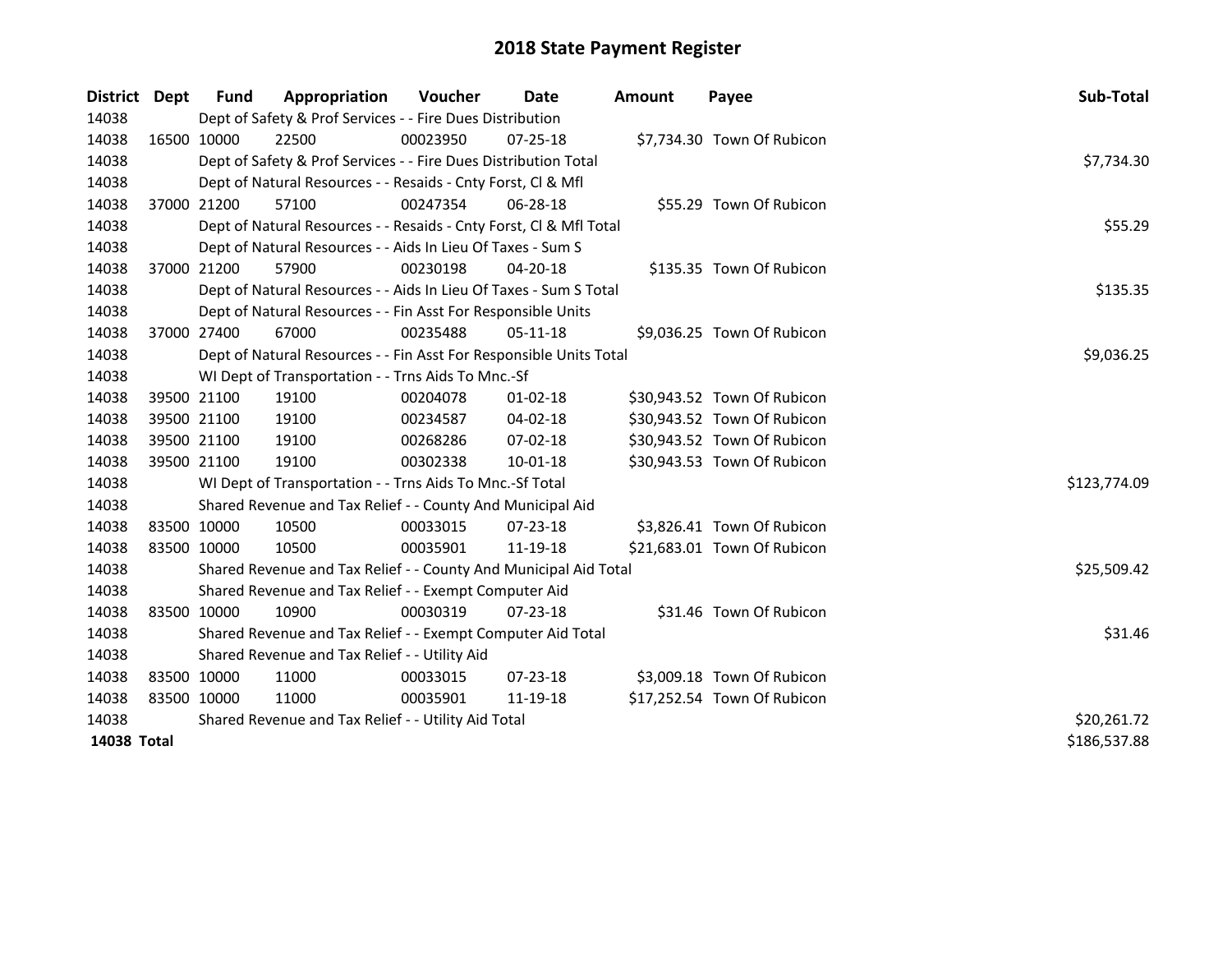| District    | Dept | <b>Fund</b>                                                 | Appropriation                                                      | Voucher  | Date           | <b>Amount</b> | Payee                       | Sub-Total   |
|-------------|------|-------------------------------------------------------------|--------------------------------------------------------------------|----------|----------------|---------------|-----------------------------|-------------|
| 14040       |      |                                                             | Dept of Safety & Prof Services - - Fire Dues Distribution          |          |                |               |                             |             |
| 14040       |      | 16500 10000                                                 | 22500                                                              | 00023951 | $07 - 25 - 18$ |               | \$1,963.38 Town Of Shields  |             |
| 14040       |      |                                                             | Dept of Safety & Prof Services - - Fire Dues Distribution Total    |          |                |               |                             | \$1,963.38  |
| 14040       |      |                                                             | Dept of Natural Resources - - Aids In Lieu Of Taxes - Gener        |          |                |               |                             |             |
| 14040       |      | 37000 10000                                                 | 50300                                                              | 00211694 | $02 - 02 - 18$ |               | \$104.72 Town Of Shields    |             |
| 14040       |      | 37000 10000                                                 | 50300                                                              | 00229655 | 04-20-18       |               | \$944.48 Town Of Shields    |             |
| 14040       |      |                                                             | Dept of Natural Resources - - Aids In Lieu Of Taxes - Gener Total  |          |                |               |                             | \$1,049.20  |
| 14040       |      |                                                             | Dept of Natural Resources - - Resaids - Cnty Forst, Cl & Mfl       |          |                |               |                             |             |
| 14040       |      | 37000 21200                                                 | 57100                                                              | 00247355 | 06-28-18       |               | \$32.55 Town Of Shields     |             |
| 14040       |      |                                                             | Dept of Natural Resources - - Resaids - Cnty Forst, Cl & Mfl Total |          |                |               |                             | \$32.55     |
| 14040       |      |                                                             | Dept of Natural Resources - - Aids In Lieu Of Taxes - Sum S        |          |                |               |                             |             |
| 14040       |      | 37000 21200                                                 | 57900                                                              | 00229654 | 04-20-18       |               | \$1,344.30 Town Of Shields  |             |
| 14040       |      |                                                             | Dept of Natural Resources - - Aids In Lieu Of Taxes - Sum S Total  |          |                |               |                             | \$1,344.30  |
| 14040       |      |                                                             | Dept of Natural Resources - - Fin Asst For Responsible Units       |          |                |               |                             |             |
| 14040       |      | 37000 27400                                                 | 67000                                                              | 00235174 | $05-11-18$     |               | \$1,303.61 Town Of Shields  |             |
| 14040       |      |                                                             | Dept of Natural Resources - - Fin Asst For Responsible Units Total |          |                |               |                             | \$1,303.61  |
| 14040       |      |                                                             | WI Dept of Transportation - - Trns Aids To Mnc.-Sf                 |          |                |               |                             |             |
| 14040       |      | 39500 21100                                                 | 19100                                                              | 00204079 | $01-02-18$     |               | \$17,111.21 Town Of Shields |             |
| 14040       |      | 39500 21100                                                 | 19100                                                              | 00234588 | 04-02-18       |               | \$17,111.21 Town Of Shields |             |
| 14040       |      | 39500 21100                                                 | 19100                                                              | 00268287 | 07-02-18       |               | \$17,111.21 Town Of Shields |             |
| 14040       |      | 39500 21100                                                 | 19100                                                              | 00302339 | 10-01-18       |               | \$17,111.22 Town Of Shields |             |
| 14040       |      |                                                             | WI Dept of Transportation - - Trns Aids To Mnc.-Sf Total           |          |                |               |                             | \$68,444.85 |
| 14040       |      |                                                             | Shared Revenue and Tax Relief - - County And Municipal Aid         |          |                |               |                             |             |
| 14040       |      | 83500 10000                                                 | 10500                                                              | 00033016 | 07-23-18       |               | \$155.96 Town Of Shields    |             |
| 14040       |      | 83500 10000                                                 | 10500                                                              | 00035902 | 11-19-18       |               | \$12,392.76 Town Of Shields |             |
| 14040       |      |                                                             | Shared Revenue and Tax Relief - - County And Municipal Aid Total   |          |                |               |                             | \$12,548.72 |
| 14040       |      | Shared Revenue and Tax Relief - - Exempt Computer Aid       |                                                                    |          |                |               |                             |             |
| 14040       |      | 83500 10000                                                 | 10900                                                              | 00030320 | $07 - 23 - 18$ |               | \$8.12 Town Of Shields      |             |
| 14040       |      | Shared Revenue and Tax Relief - - Exempt Computer Aid Total | \$8.12                                                             |          |                |               |                             |             |
| 14040 Total |      |                                                             |                                                                    |          |                |               |                             | \$86,694.73 |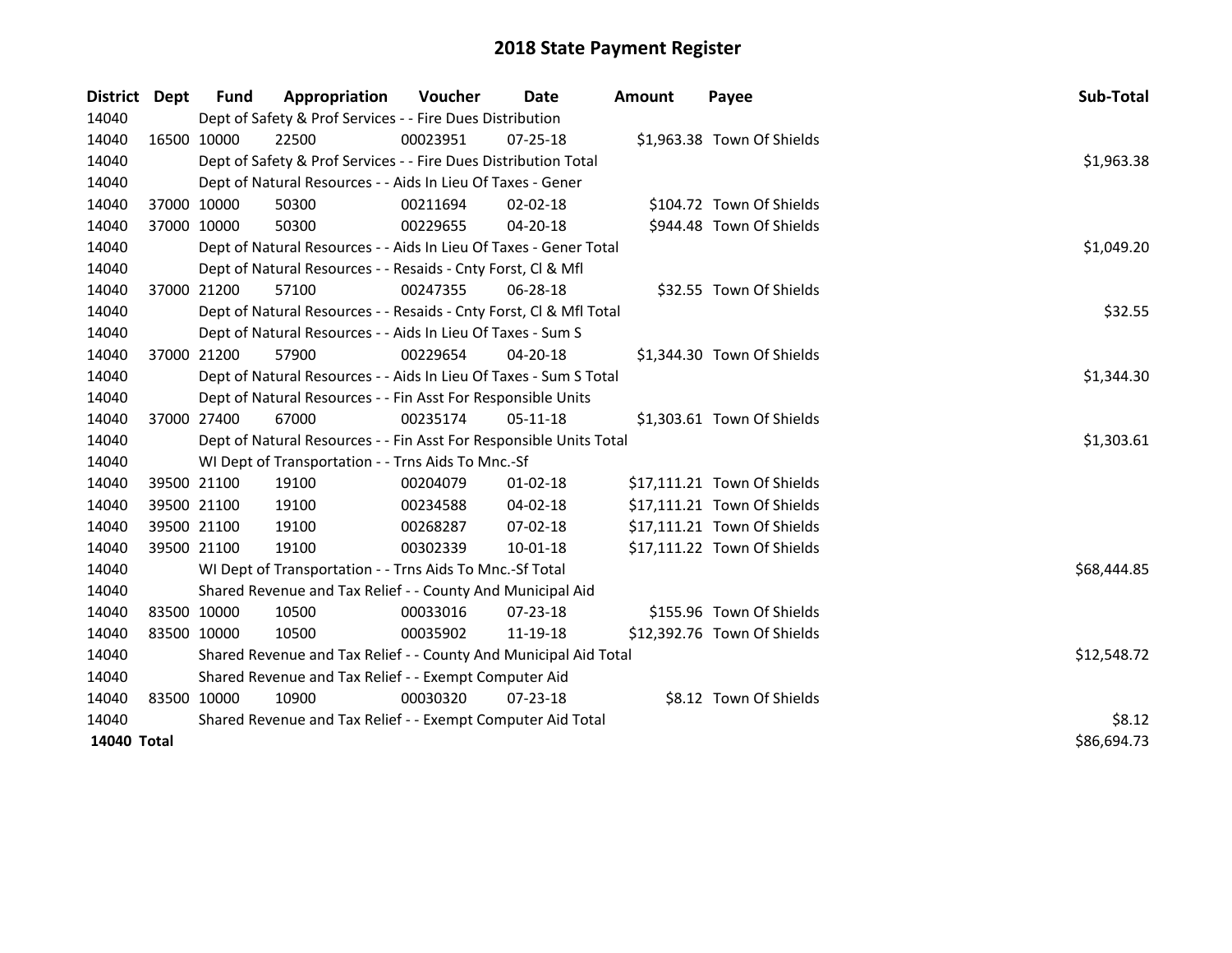| District Dept |             | Fund                                          | Appropriation                                                      | Voucher  | Date           | Amount | Payee                       | Sub-Total    |  |  |  |  |
|---------------|-------------|-----------------------------------------------|--------------------------------------------------------------------|----------|----------------|--------|-----------------------------|--------------|--|--|--|--|
| 14042         |             |                                               | Dept of Safety & Prof Services - - Fire Dues Distribution          |          |                |        |                             |              |  |  |  |  |
| 14042         | 16500 10000 |                                               | 22500                                                              | 00023952 | $07 - 24 - 18$ |        | \$3,611.21 Town Of Theresa  |              |  |  |  |  |
| 14042         |             |                                               | Dept of Safety & Prof Services - - Fire Dues Distribution Total    |          |                |        |                             | \$3,611.21   |  |  |  |  |
| 14042         |             |                                               | Dept of Natural Resources - - Aids In Lieu Of Taxes - Gener        |          |                |        |                             |              |  |  |  |  |
| 14042         |             | 37000 10000                                   | 50300                                                              | 00230494 | $04 - 20 - 18$ |        | \$577.77 Town Of Theresa    |              |  |  |  |  |
| 14042         |             |                                               | Dept of Natural Resources - - Aids In Lieu Of Taxes - Gener Total  |          |                |        |                             | \$577.77     |  |  |  |  |
| 14042         |             |                                               | Dept of Natural Resources - - Resaids - Cnty Forst, Cl & Mfl       |          |                |        |                             |              |  |  |  |  |
| 14042         |             | 37000 21200                                   | 57100                                                              | 00247356 | $06 - 28 - 18$ |        | \$34.14 Town Of Theresa     |              |  |  |  |  |
| 14042         |             |                                               | Dept of Natural Resources - - Resaids - Cnty Forst, Cl & Mfl Total |          |                |        |                             | \$34.14      |  |  |  |  |
| 14042         |             |                                               | Dept of Natural Resources - - Aids In Lieu Of Taxes - Sum S        |          |                |        |                             |              |  |  |  |  |
| 14042         |             | 37000 21200                                   | 57900                                                              | 00230495 | $04 - 20 - 18$ |        | \$1,157.56 Town Of Theresa  |              |  |  |  |  |
| 14042         |             |                                               | Dept of Natural Resources - - Aids In Lieu Of Taxes - Sum S Total  |          |                |        |                             | \$1,157.56   |  |  |  |  |
| 14042         |             |                                               | Dept of Natural Resources - - Fin Asst For Responsible Units       |          |                |        |                             |              |  |  |  |  |
| 14042         |             | 37000 27400                                   | 67000                                                              | 00235555 | 05-11-18       |        | \$3,009.50 Town Of Theresa  |              |  |  |  |  |
| 14042         |             |                                               | Dept of Natural Resources - - Fin Asst For Responsible Units Total |          |                |        |                             | \$3,009.50   |  |  |  |  |
| 14042         |             |                                               | WI Dept of Transportation - - Trns Aids To Mnc.-Sf                 |          |                |        |                             |              |  |  |  |  |
| 14042         |             | 39500 21100                                   | 19100                                                              | 00204080 | $01-02-18$     |        | \$27,903.52 Town Of Theresa |              |  |  |  |  |
| 14042         |             | 39500 21100                                   | 19100                                                              | 00234589 | 04-02-18       |        | \$27,903.52 Town Of Theresa |              |  |  |  |  |
| 14042         |             | 39500 21100                                   | 19100                                                              | 00268288 | 07-02-18       |        | \$27,903.52 Town Of Theresa |              |  |  |  |  |
| 14042         |             | 39500 21100                                   | 19100                                                              | 00302340 | $10 - 01 - 18$ |        | \$27,903.52 Town Of Theresa |              |  |  |  |  |
| 14042         |             |                                               | WI Dept of Transportation - - Trns Aids To Mnc.-Sf Total           |          |                |        |                             | \$111,614.08 |  |  |  |  |
| 14042         |             |                                               | Department of Revenue - - Payments For Municipal Svcs              |          |                |        |                             |              |  |  |  |  |
| 14042         |             | 56600 10000                                   | 50100                                                              | 00026743 | $01 - 31 - 18$ |        | \$131.55 Town Of Theresa    |              |  |  |  |  |
| 14042         |             |                                               | Department of Revenue - - Payments For Municipal Svcs Total        |          |                |        |                             | \$131.55     |  |  |  |  |
| 14042         |             |                                               | Shared Revenue and Tax Relief - - County And Municipal Aid         |          |                |        |                             |              |  |  |  |  |
| 14042         |             | 83500 10000                                   | 10500                                                              | 00033017 | 07-23-18       |        | \$4,463.25 Town Of Theresa  |              |  |  |  |  |
| 14042         |             | 83500 10000                                   | 10500                                                              | 00035903 | 11-19-18       |        | \$25,291.78 Town Of Theresa |              |  |  |  |  |
| 14042         |             |                                               | Shared Revenue and Tax Relief - - County And Municipal Aid Total   |          |                |        |                             | \$29,755.03  |  |  |  |  |
| 14042         |             |                                               | Shared Revenue and Tax Relief - - Exempt Computer Aid              |          |                |        |                             |              |  |  |  |  |
| 14042         |             | 83500 10000                                   | 10900                                                              | 00030321 | 07-23-18       |        | \$7.10 Town Of Theresa      |              |  |  |  |  |
| 14042         |             |                                               | Shared Revenue and Tax Relief - - Exempt Computer Aid Total        |          |                |        |                             | \$7.10       |  |  |  |  |
| 14042         |             | Shared Revenue and Tax Relief - - Utility Aid |                                                                    |          |                |        |                             |              |  |  |  |  |
| 14042         |             | 83500 10000                                   | 11000                                                              | 00033017 | 07-23-18       |        | \$63.16 Town Of Theresa     |              |  |  |  |  |
| 14042         |             | 83500 10000                                   | 11000                                                              | 00035903 | 11-19-18       |        | \$368.20 Town Of Theresa    |              |  |  |  |  |
| 14042         |             |                                               | Shared Revenue and Tax Relief - - Utility Aid Total                |          |                |        |                             | \$431.36     |  |  |  |  |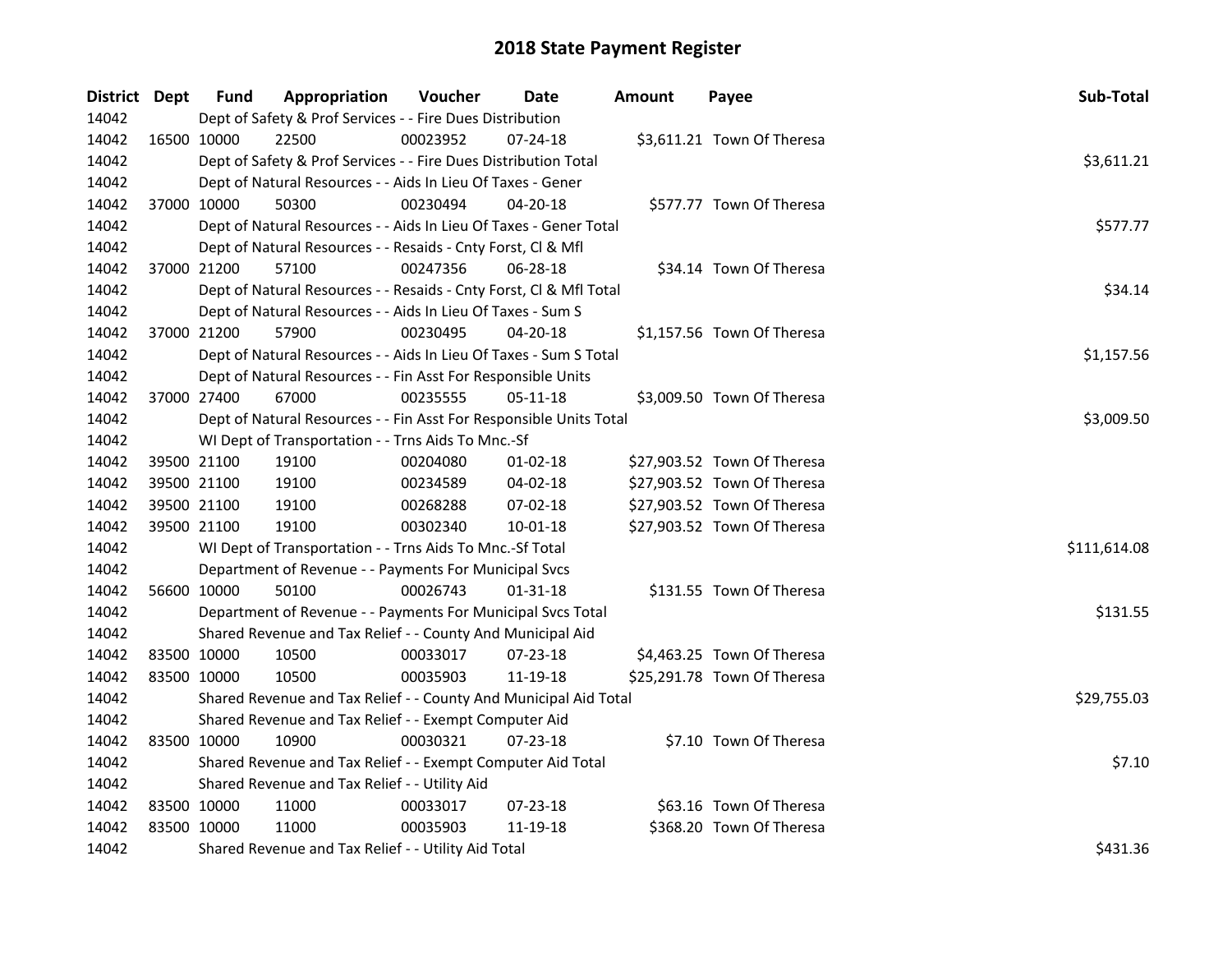| District Dept Fund | Appropriation | Voucher | Date | Amount | Payee | Sub-Total    |
|--------------------|---------------|---------|------|--------|-------|--------------|
| 14042 Total        |               |         |      |        |       | \$150,329.30 |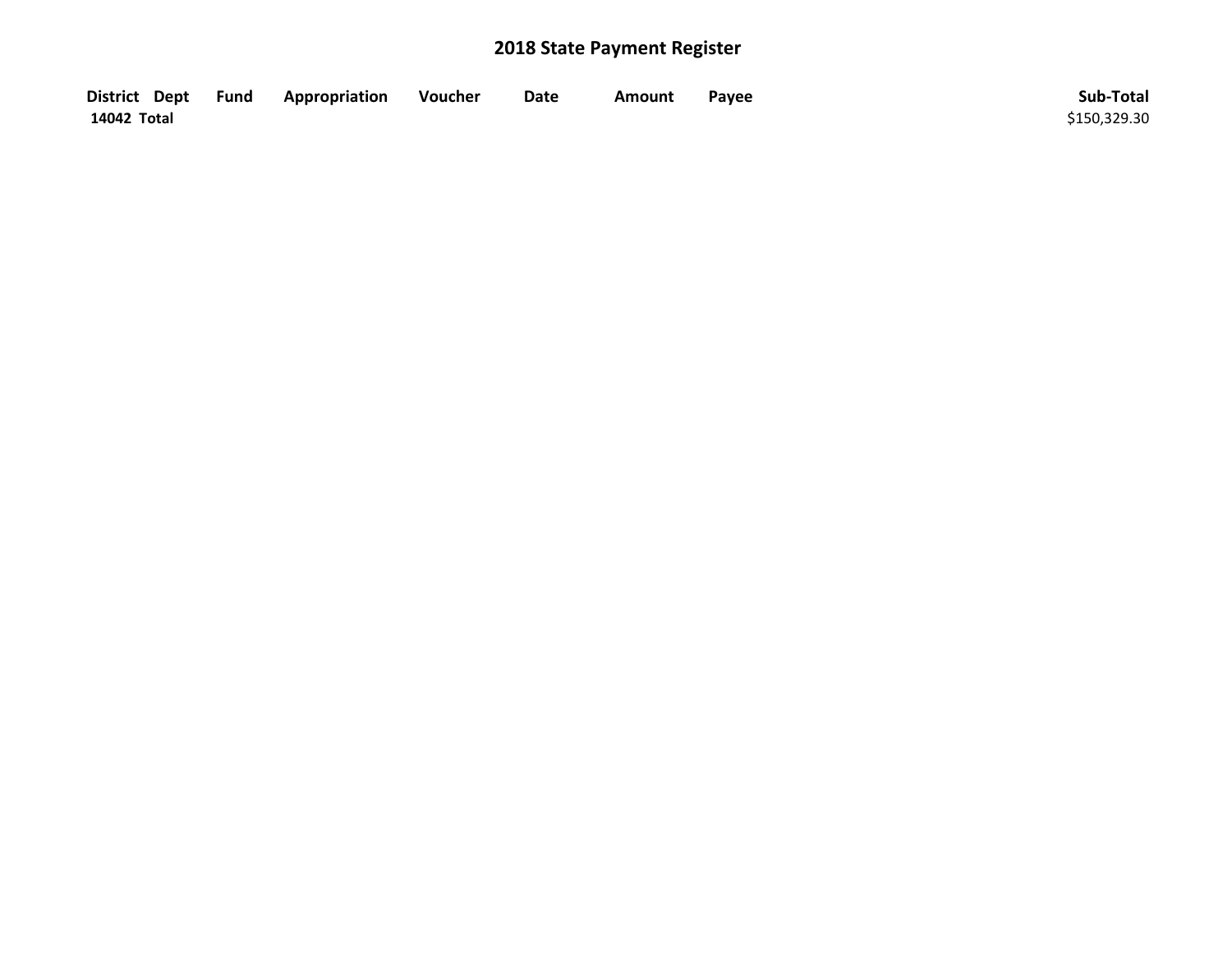| District Dept | Fund        | Appropriation                                                      | Voucher    | Date           | <b>Amount</b> | Payee                       | Sub-Total    |  |  |  |
|---------------|-------------|--------------------------------------------------------------------|------------|----------------|---------------|-----------------------------|--------------|--|--|--|
| 14044         |             | Dept of Safety & Prof Services - - Fire Dues Distribution          |            |                |               |                             |              |  |  |  |
| 14044         | 16500 10000 | 22500                                                              | 00023953   | 07-24-18       |               | \$4,682.74 Town Of Trenton  |              |  |  |  |
| 14044         |             | Dept of Safety & Prof Services - - Fire Dues Distribution Total    |            |                |               |                             | \$4,682.74   |  |  |  |
| 14044         |             | Dept of Natural Resources - - Aids In Lieu Of Taxes - Gener        |            |                |               |                             |              |  |  |  |
| 14044         | 37000 10000 | 50300                                                              | 00211652   | 02-02-18       |               | \$10,829.77 Town Of Trenton |              |  |  |  |
| 14044         | 37000 10000 | 50300                                                              | 00229414   | 04-20-18       |               | \$81.35 Town Of Trenton     |              |  |  |  |
| 14044         | 37000 10000 | 50300                                                              | 00229416   | 04-20-18       |               | \$14.48 Town Of Trenton     |              |  |  |  |
| 14044         |             | Dept of Natural Resources - - Aids In Lieu Of Taxes - Gener Total  |            |                |               |                             | \$10,925.60  |  |  |  |
| 14044         |             | Dept of Natural Resources - - Resaids - Cnty Forst, Cl & Mfl       |            |                |               |                             |              |  |  |  |
| 14044         | 37000 21200 | 57100                                                              | 00247357   | 06-28-18       |               | \$12.85 Town Of Trenton     |              |  |  |  |
| 14044         |             | Dept of Natural Resources - - Resaids - Cnty Forst, Cl & Mfl Total |            |                |               |                             | \$12.85      |  |  |  |
| 14044         |             | Dept of Natural Resources - - Aids In Lieu Of Taxes - Sum S        |            |                |               |                             |              |  |  |  |
| 14044         | 37000 21200 | 57900                                                              | 00229415   | $04 - 20 - 18$ |               | \$2.88 Town Of Trenton      |              |  |  |  |
| 14044         |             | Dept of Natural Resources - - Aids In Lieu Of Taxes - Sum S Total  |            |                |               |                             | \$2.88       |  |  |  |
| 14044         |             | Dept of Natural Resources - - Fin Asst For Responsible Units       |            |                |               |                             |              |  |  |  |
| 14044         | 37000 27400 | 67000                                                              | 00235534   | 05-11-18       |               | \$1,298.06 Town Of Trenton  |              |  |  |  |
| 14044         |             | Dept of Natural Resources - - Fin Asst For Responsible Units Total | \$1,298.06 |                |               |                             |              |  |  |  |
| 14044         |             | WI Dept of Transportation - - Trns Aids To Mnc.-Sf                 |            |                |               |                             |              |  |  |  |
| 14044         | 39500 21100 | 19100                                                              | 00204081   | $01 - 02 - 18$ |               | \$43,623.14 Town Of Trenton |              |  |  |  |
| 14044         | 39500 21100 | 19100                                                              | 00234590   | 04-02-18       |               | \$43,623.14 Town Of Trenton |              |  |  |  |
| 14044         | 39500 21100 | 19100                                                              | 00268289   | 07-02-18       |               | \$43,623.14 Town Of Trenton |              |  |  |  |
| 14044         | 39500 21100 | 19100                                                              | 00302341   | 10-01-18       |               | \$43,623.14 Town Of Trenton |              |  |  |  |
| 14044         |             | WI Dept of Transportation - - Trns Aids To Mnc.-Sf Total           |            |                |               |                             | \$174,492.56 |  |  |  |
| 14044         |             | Department of Revenue - - Payments For Municipal Svcs              |            |                |               |                             |              |  |  |  |
| 14044         | 56600 10000 | 50100                                                              | 00026744   | $01 - 31 - 18$ |               | \$138.90 Town Of Trenton    |              |  |  |  |
| 14044         |             | Department of Revenue - - Payments For Municipal Svcs Total        |            |                |               |                             | \$138.90     |  |  |  |
| 14044         |             | Shared Revenue and Tax Relief - - County And Municipal Aid         |            |                |               |                             |              |  |  |  |
| 14044         | 83500 10000 | 10500                                                              | 00033018   | $07 - 23 - 18$ |               | \$2,517.79 Town Of Trenton  |              |  |  |  |
| 14044         | 83500 10000 | 10500                                                              | 00035904   | 11-19-18       |               | \$14,267.46 Town Of Trenton |              |  |  |  |
| 14044         |             | Shared Revenue and Tax Relief - - County And Municipal Aid Total   |            |                |               |                             | \$16,785.25  |  |  |  |
| 14044         |             | Shared Revenue and Tax Relief - - Exempt Computer Aid              |            |                |               |                             |              |  |  |  |
| 14044         | 83500 10000 | 10900                                                              | 00030322   | $07 - 23 - 18$ |               | \$47.69 Town Of Trenton     |              |  |  |  |
| 14044         |             | Shared Revenue and Tax Relief - - Exempt Computer Aid Total        |            |                |               |                             | \$47.69      |  |  |  |
| 14044 Total   |             |                                                                    |            |                |               |                             | \$208,386.53 |  |  |  |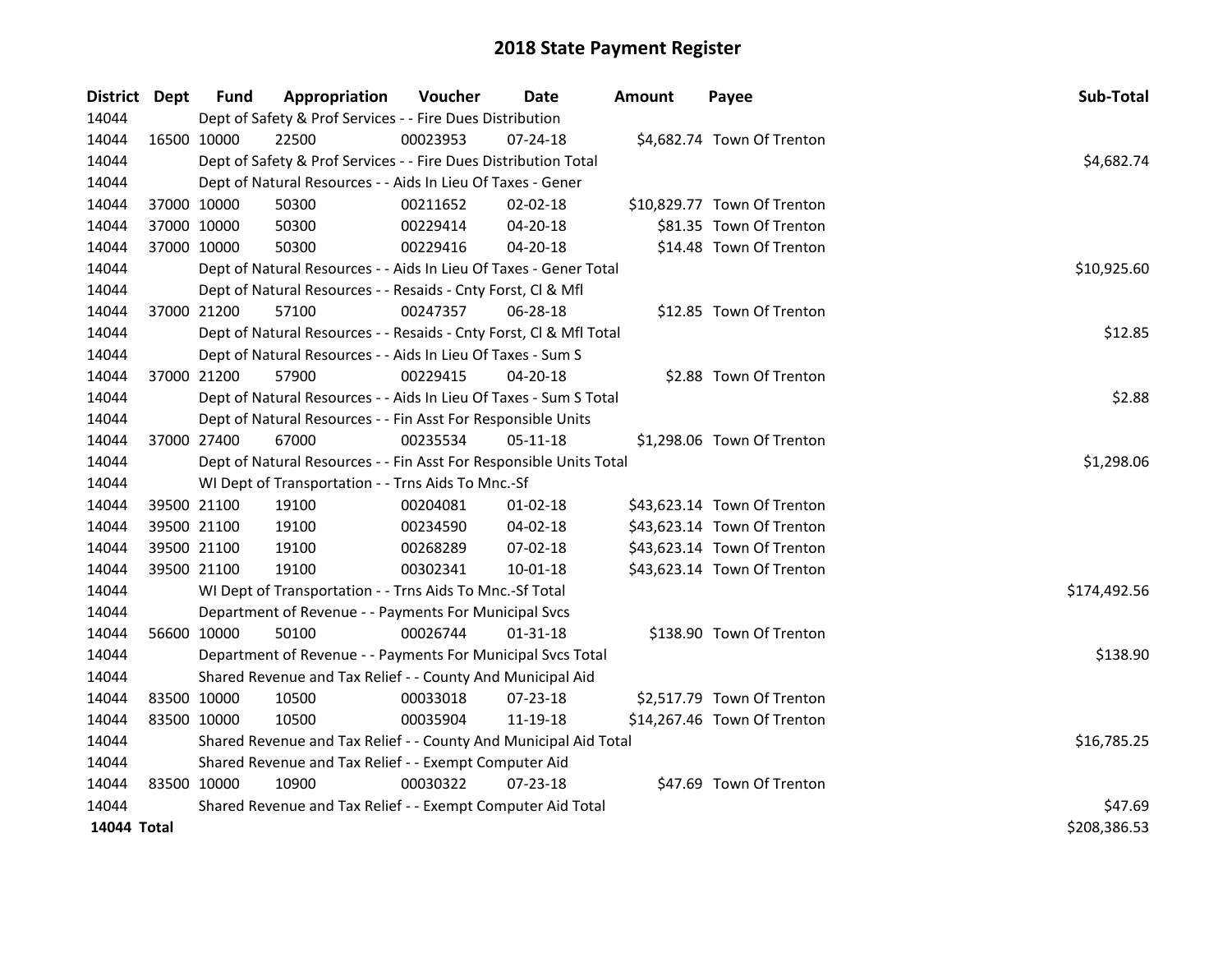| District    | Dept | <b>Fund</b>  | Appropriation                                                      | Voucher     | Date           | Amount | Payee                        | Sub-Total   |
|-------------|------|--------------|--------------------------------------------------------------------|-------------|----------------|--------|------------------------------|-------------|
| 14046       |      |              | Dept of Safety & Prof Services - - Fire Dues Distribution          |             |                |        |                              |             |
| 14046       |      | 16500 10000  | 22500                                                              | 00023954    | $07 - 25 - 18$ |        | \$5,117.22 Town Of Westford  |             |
| 14046       |      |              | Dept of Safety & Prof Services - - Fire Dues Distribution Total    |             |                |        |                              | \$5,117.22  |
| 14046       |      |              | Dept of Natural Resources - - Aids In Lieu Of Taxes - Gener        |             |                |        |                              |             |
| 14046       |      | 37000 10000  | 50300                                                              | 00211664    | $02 - 02 - 18$ |        | \$12,037.71 Town Of Westford |             |
| 14046       |      | 37000 10000  | 50300                                                              | 00229503    | 04-20-18       |        | \$133.64 Town Of Westford    |             |
| 14046       |      | 37000 10000  | 50300                                                              | 00229504    | 04-20-18       |        | \$27.36 Town Of Westford     |             |
| 14046       |      |              | Dept of Natural Resources - - Aids In Lieu Of Taxes - Gener Total  |             |                |        |                              | \$12,198.71 |
| 14046       |      |              | Dept of Natural Resources - - Aids In Lieu Of Taxes - Sum S        |             |                |        |                              |             |
| 14046       |      | 37000 21200  | 57900                                                              | 00229505    | 04-20-18       |        | \$0.47 Town Of Westford      |             |
| 14046       |      | 37000 21200  | 57900                                                              | 00229506    | 04-20-18       |        | \$406.60 Town Of Westford    |             |
| 14046       |      |              | Dept of Natural Resources - - Aids In Lieu Of Taxes - Sum S Total  |             |                |        |                              | \$407.07    |
| 14046       |      |              | Dept of Natural Resources - - Fin Asst For Responsible Units       |             |                |        |                              |             |
| 14046       |      | 37000 27400  | 67000                                                              | 00235483    | $05-11-18$     |        | \$538.88 Town Of Westford    |             |
| 14046       |      |              | Dept of Natural Resources - - Fin Asst For Responsible Units Total |             |                |        |                              | \$538.88    |
| 14046       |      |              | WI Dept of Transportation - - Trns Aids To Mnc.-Sf                 |             |                |        |                              |             |
| 14046       |      | 39500 21100  | 19100                                                              | 00204082    | $01 - 02 - 18$ |        | \$19,183.67 Town Of Westford |             |
| 14046       |      | 39500 21100  | 19100                                                              | 00234591    | 04-02-18       |        | \$19,183.67 Town Of Westford |             |
| 14046       |      | 39500 21100  | 19100                                                              | 00268290    | 07-02-18       |        | \$19,183.67 Town Of Westford |             |
| 14046       |      | 39500 21100  | 19100                                                              | 00302342    | 10-01-18       |        | \$19,183.67 Town Of Westford |             |
| 14046       |      |              | WI Dept of Transportation - - Trns Aids To Mnc.-Sf Total           |             |                |        |                              | \$76,734.68 |
| 14046       |      |              | Shared Revenue and Tax Relief - - County And Municipal Aid         |             |                |        |                              |             |
| 14046       |      | 83500 10000  | 10500                                                              | 00033019    | 07-23-18       |        | \$2,479.77 Town Of Westford  |             |
| 14046       |      | 83500 10000  | 10500                                                              | 00035905    | 11-19-18       |        | \$14,052.07 Town Of Westford |             |
| 14046       |      |              | Shared Revenue and Tax Relief - - County And Municipal Aid Total   | \$16,531.84 |                |        |                              |             |
| 14046       |      |              | Shared Revenue and Tax Relief - - Exempt Computer Aid              |             |                |        |                              |             |
| 14046       |      | 83500 10000  | 10900                                                              | 00030323    | $07 - 23 - 18$ |        | \$18.26 Town Of Westford     |             |
| 14046       |      |              | Shared Revenue and Tax Relief - - Exempt Computer Aid Total        | \$18.26     |                |        |                              |             |
| 14046 Total |      | \$111,546.66 |                                                                    |             |                |        |                              |             |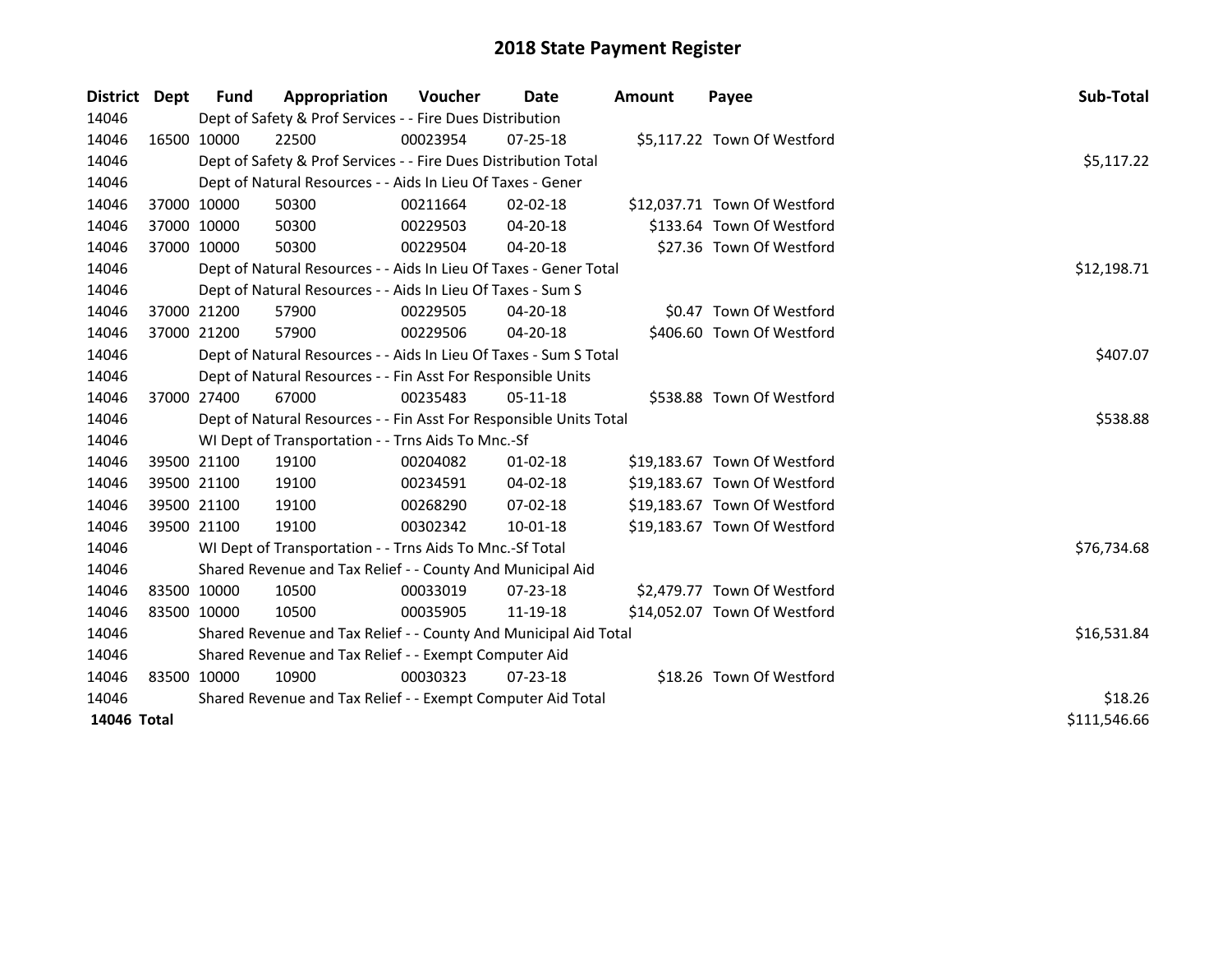| <b>District</b> | Dept        | <b>Fund</b>                                   | Appropriation                                                      | <b>Voucher</b> | Date           | Amount | Payee                             | Sub-Total   |
|-----------------|-------------|-----------------------------------------------|--------------------------------------------------------------------|----------------|----------------|--------|-----------------------------------|-------------|
| 14048           |             |                                               | Dept of Safety & Prof Services - - Fire Dues Distribution          |                |                |        |                                   |             |
| 14048           |             | 16500 10000                                   | 22500                                                              | 00023955       | 07-24-18       |        | \$2,901.62 Williamstown, Town Of  |             |
| 14048           |             |                                               | Dept of Safety & Prof Services - - Fire Dues Distribution Total    |                |                |        |                                   | \$2,901.62  |
| 14048           |             |                                               | Dept of Natural Resources - - Aids In Lieu Of Taxes - Gener        |                |                |        |                                   |             |
| 14048           |             | 37000 10000                                   | 50300                                                              | 00211666       | $02 - 02 - 18$ |        | \$8,079.77 Williamstown, Town Of  |             |
| 14048           |             |                                               | Dept of Natural Resources - - Aids In Lieu Of Taxes - Gener Total  |                |                |        |                                   | \$8,079.77  |
| 14048           |             |                                               | Dept of Natural Resources - - Resaids - Cnty Forst, Cl & Mfl       |                |                |        |                                   |             |
| 14048           |             | 37000 21200                                   | 57100                                                              | 00247358       | 06-28-18       |        | \$7.20 Williamstown, Town Of      |             |
| 14048           |             |                                               | Dept of Natural Resources - - Resaids - Cnty Forst, CI & Mfl Total |                |                |        |                                   | \$7.20      |
| 14048           |             |                                               | Dept of Natural Resources - - Aids In Lieu Of Taxes - Sum S        |                |                |        |                                   |             |
| 14048           |             | 37000 21200                                   | 57900                                                              | 00229525       | 04-20-18       |        | \$5,908.34 Williamstown, Town Of  |             |
| 14048           |             |                                               | Dept of Natural Resources - - Aids In Lieu Of Taxes - Sum S Total  |                |                |        |                                   | \$5,908.34  |
| 14048           |             |                                               | Dept of Natural Resources - - Fin Asst For Responsible Units       |                |                |        |                                   |             |
| 14048           | 37000 27400 |                                               | 67000                                                              | 00235178       | 05-11-18       |        | \$402.57 Williamstown, Town Of    |             |
| 14048           |             |                                               | Dept of Natural Resources - - Fin Asst For Responsible Units Total |                |                |        |                                   | \$402.57    |
| 14048           |             |                                               | WI Dept of Transportation - - Trns Aids To Mnc.-Sf                 |                |                |        |                                   |             |
| 14048           |             | 39500 21100                                   | 19100                                                              | 00204083       | 01-02-18       |        | \$15,630.03 Williamstown, Town Of |             |
| 14048           |             | 39500 21100                                   | 19100                                                              | 00234592       | 04-02-18       |        | \$15,630.03 Williamstown, Town Of |             |
| 14048           |             | 39500 21100                                   | 19100                                                              | 00268291       | 07-02-18       |        | \$15,630.03 Williamstown, Town Of |             |
| 14048           |             | 39500 21100                                   | 19100                                                              | 00302343       | $10 - 01 - 18$ |        | \$15,630.04 Williamstown, Town Of |             |
| 14048           |             |                                               | WI Dept of Transportation - - Trns Aids To Mnc.-Sf Total           |                |                |        |                                   | \$62,520.13 |
| 14048           |             |                                               | Shared Revenue and Tax Relief - - County And Municipal Aid         |                |                |        |                                   |             |
| 14048           | 83500 10000 |                                               | 10500                                                              | 00033020       | 07-23-18       |        | \$1,748.54 Williamstown, Town Of  |             |
| 14048           | 83500 10000 |                                               | 10500                                                              | 00035906       | 11-19-18       |        | \$9,908.39 Williamstown, Town Of  |             |
| 14048           |             |                                               | Shared Revenue and Tax Relief - - County And Municipal Aid Total   |                |                |        |                                   | \$11,656.93 |
| 14048           |             | Shared Revenue and Tax Relief - - Utility Aid |                                                                    |                |                |        |                                   |             |
| 14048           | 83500 10000 |                                               | 11000                                                              | 00033020       | 07-23-18       |        | \$636.71 Williamstown, Town Of    |             |
| 14048           | 83500 10000 |                                               | 11000                                                              | 00035906       | 11-19-18       |        | \$3,616.59 Williamstown, Town Of  |             |
| 14048           |             |                                               | Shared Revenue and Tax Relief - - Utility Aid Total                |                |                |        |                                   | \$4,253.30  |
| 14048 Total     |             |                                               |                                                                    |                |                |        |                                   | \$95,729.86 |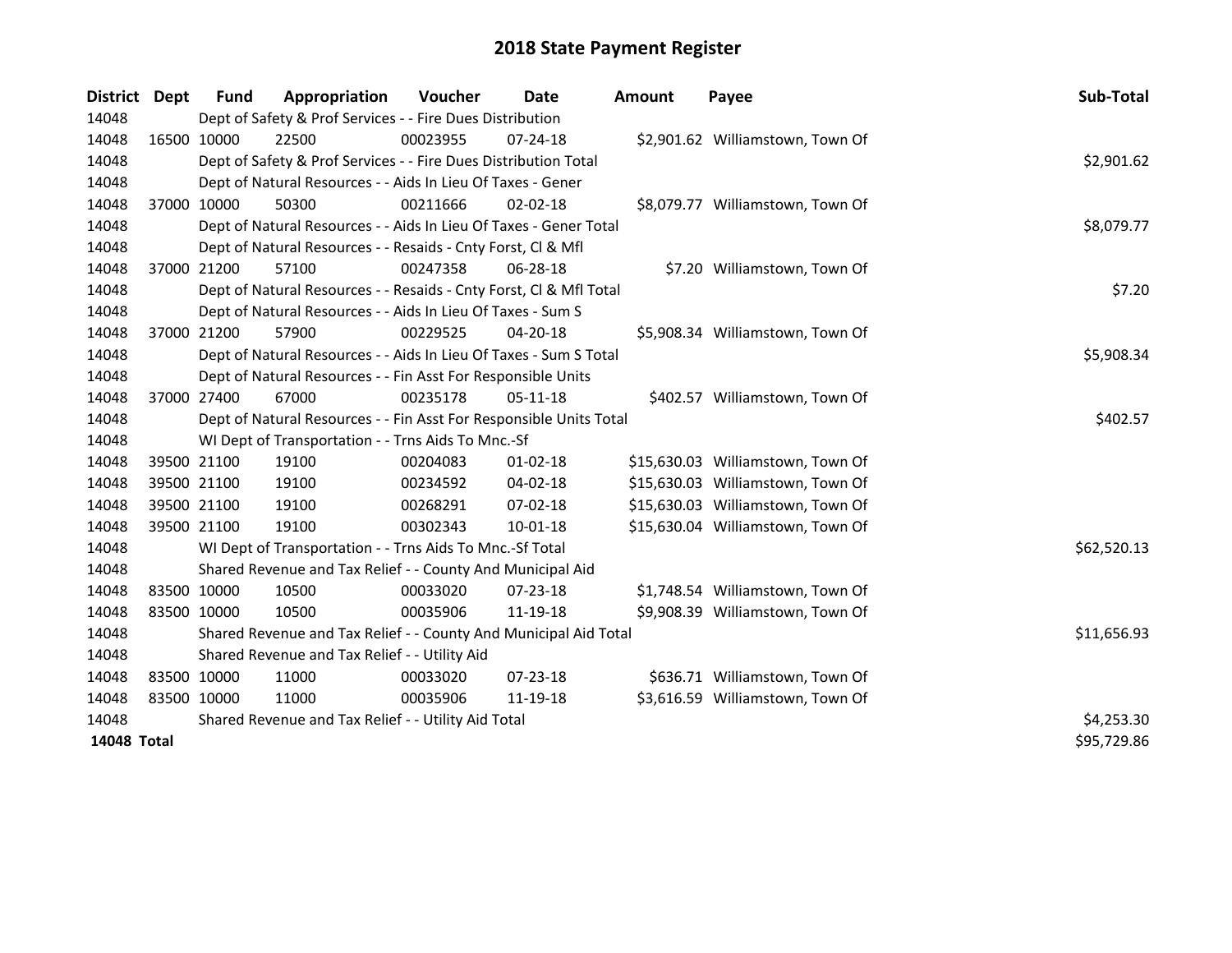| District    | Dept        | Fund                                                        | Appropriation                                                      | <b>Voucher</b> | Date           | <b>Amount</b> | Payee                              | Sub-Total   |  |  |
|-------------|-------------|-------------------------------------------------------------|--------------------------------------------------------------------|----------------|----------------|---------------|------------------------------------|-------------|--|--|
| 14106       |             |                                                             | Dept of Safety & Prof Services - - Fire Dues Distribution          |                |                |               |                                    |             |  |  |
| 14106       | 16500 10000 |                                                             | 22500                                                              | 00023956       | $07 - 26 - 18$ |               | \$2,633.46 Village Of Brownsville  |             |  |  |
| 14106       |             |                                                             | Dept of Safety & Prof Services - - Fire Dues Distribution Total    |                |                |               |                                    | \$2,633.46  |  |  |
| 14106       |             |                                                             | Dept of Natural Resources - - Fin Asst For Responsible Units       |                |                |               |                                    |             |  |  |
| 14106       |             | 37000 27400                                                 | 67000                                                              | 00235402       | $05-11-18$     |               | \$1,724.41 Village Of Brownsville  |             |  |  |
| 14106       |             |                                                             | Dept of Natural Resources - - Fin Asst For Responsible Units Total |                |                |               |                                    | \$1,724.41  |  |  |
| 14106       |             |                                                             | Dept of Natural Resources - - Recycling Consolidation Grants       |                |                |               |                                    |             |  |  |
| 14106       |             | 37000 27400                                                 | 67300                                                              | 00235402       | $05-11-18$     |               | \$153.02 Village Of Brownsville    |             |  |  |
| 14106       |             |                                                             | Dept of Natural Resources - - Recycling Consolidation Grants Total |                |                |               |                                    | \$153.02    |  |  |
| 14106       |             |                                                             | WI Dept of Transportation - - Trns Aids To Mnc.-Sf                 |                |                |               |                                    |             |  |  |
| 14106       |             | 39500 21100                                                 | 19100                                                              | 00204084       | $01 - 02 - 18$ |               | \$9,582.79 Village Of Brownsville  |             |  |  |
| 14106       | 39500 21100 |                                                             | 19100                                                              | 00234593       | 04-02-18       |               | \$9,582.79 Village Of Brownsville  |             |  |  |
| 14106       |             | 39500 21100                                                 | 19100                                                              | 00268292       | 07-02-18       |               | \$9,582.79 Village Of Brownsville  |             |  |  |
| 14106       | 39500 21100 |                                                             | 19100                                                              | 00302344       | 10-01-18       |               | \$9,582.81 Village Of Brownsville  |             |  |  |
| 14106       |             |                                                             | WI Dept of Transportation - - Trns Aids To Mnc.-Sf Total           |                |                |               |                                    | \$38,331.18 |  |  |
| 14106       |             |                                                             | Department of Justice - - Law Enforcement Train, Local             |                |                |               |                                    |             |  |  |
| 14106       |             | 45500 10000                                                 | 23100                                                              | 00047120       | $06-18-18$     |               | \$160.00 Village Of Brownsville    |             |  |  |
| 14106       |             |                                                             | Department of Justice - - Law Enforcement Train, Local Total       |                |                |               |                                    | \$160.00    |  |  |
| 14106       |             |                                                             | Shared Revenue and Tax Relief - - County And Municipal Aid         |                |                |               |                                    |             |  |  |
| 14106       | 83500 10000 |                                                             | 10500                                                              | 00033021       | $07 - 23 - 18$ |               | \$3,405.99 Village Of Brownsville  |             |  |  |
| 14106       | 83500 10000 |                                                             | 10500                                                              | 00035907       | 11-19-18       |               | \$19,300.63 Village Of Brownsville |             |  |  |
| 14106       |             |                                                             | Shared Revenue and Tax Relief - - County And Municipal Aid Total   |                |                |               |                                    | \$22,706.62 |  |  |
| 14106       |             | Shared Revenue and Tax Relief - - Exempt Computer Aid       |                                                                    |                |                |               |                                    |             |  |  |
| 14106       | 83500 10000 |                                                             | 10900                                                              | 00030324       | $07 - 23 - 18$ |               | \$2,711.28 Village Of Brownsville  |             |  |  |
| 14106       |             | Shared Revenue and Tax Relief - - Exempt Computer Aid Total |                                                                    |                |                |               |                                    |             |  |  |
| 14106 Total |             |                                                             |                                                                    |                |                |               |                                    |             |  |  |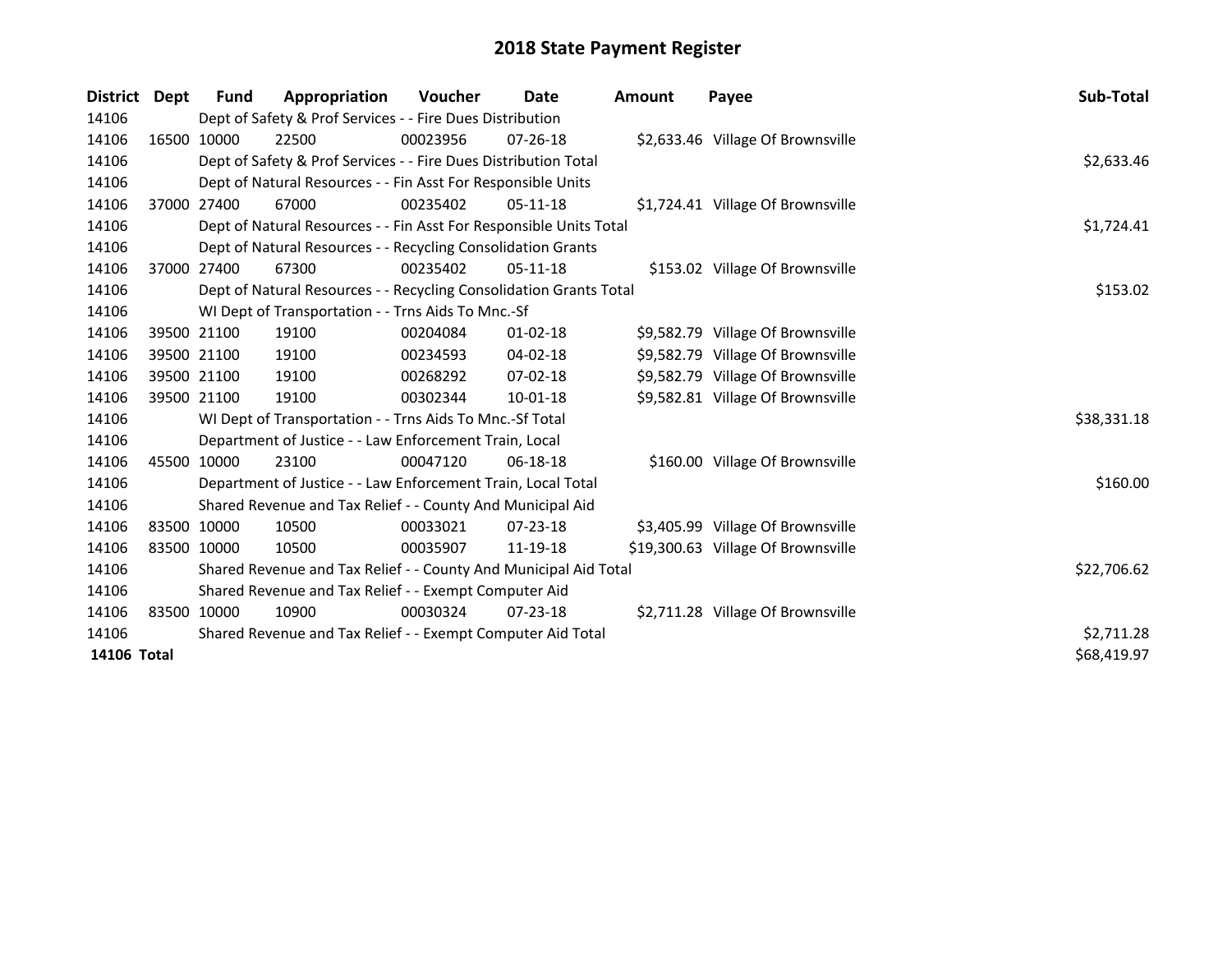| <b>District</b> | <b>Dept</b> | Fund        | Appropriation                                                         | <b>Voucher</b> | Date           | <b>Amount</b> | Payee                         | Sub-Total    |
|-----------------|-------------|-------------|-----------------------------------------------------------------------|----------------|----------------|---------------|-------------------------------|--------------|
| 14111           |             |             | Dept of Safety & Prof Services - - Fire Dues Distribution             |                |                |               |                               |              |
| 14111           |             | 16500 10000 | 22500                                                                 | 00023957       | $07 - 24 - 18$ |               | \$820.49 Village Of Clyman    |              |
| 14111           |             |             | Dept of Safety & Prof Services - - Fire Dues Distribution Total       |                |                |               |                               | \$820.49     |
| 14111           |             |             | Dept of Natural Resources - - Fin Asst For Responsible Units          |                |                |               |                               |              |
| 14111           |             | 37000 27400 | 67000                                                                 | 00235269       | $05-11-18$     |               | \$683.90 Village Of Clyman    |              |
| 14111           |             |             | Dept of Natural Resources - - Fin Asst For Responsible Units Total    |                |                |               |                               | \$683.90     |
| 14111           |             |             | Dept of Natural Resources - - Recycling Consolidation Grants          |                |                |               |                               |              |
| 14111           |             | 37000 27400 | 67300                                                                 | 00235269       | $05-11-18$     |               | \$106.67 Village Of Clyman    |              |
| 14111           |             |             | Dept of Natural Resources - - Recycling Consolidation Grants Total    |                |                |               |                               | \$106.67     |
| 14111           |             |             | WI Dept of Transportation - - Trns Aids To Mnc.-Sf                    |                |                |               |                               |              |
| 14111           |             | 39500 21100 | 19100                                                                 | 00204085       | $01 - 02 - 18$ |               | \$6,219.42 Village Of Clyman  |              |
| 14111           |             | 39500 21100 | 19100                                                                 | 00234594       | 04-02-18       |               | \$6,219.42 Village Of Clyman  |              |
| 14111           |             | 39500 21100 | 19100                                                                 | 00268293       | $07 - 02 - 18$ |               | \$6,219.42 Village Of Clyman  |              |
| 14111           |             | 39500 21100 | 19100                                                                 | 00302345       | $10 - 01 - 18$ |               | \$6,219.42 Village Of Clyman  |              |
| 14111           |             |             | WI Dept of Transportation - - Trns Aids To Mnc.-Sf Total              |                |                |               |                               | \$24,877.68  |
| 14111           |             |             | Shared Revenue and Tax Relief - - Expenditure Restraint Program       |                |                |               |                               |              |
| 14111           |             | 83500 10000 | 10100                                                                 | 00033022       | 07-23-18       |               | \$8,018.43 Village Of Clyman  |              |
| 14111           |             | 83500 10000 | 10100                                                                 | 00035908       | 11-19-18       |               | \$0.07 Village Of Clyman      |              |
| 14111           |             |             | Shared Revenue and Tax Relief - - Expenditure Restraint Program Total |                |                |               |                               | \$8,018.50   |
| 14111           |             |             | Shared Revenue and Tax Relief - - County And Municipal Aid            |                |                |               |                               |              |
| 14111           |             | 83500 10000 | 10500                                                                 | 00033022       | $07 - 23 - 18$ |               | \$15,589.53 Village Of Clyman |              |
| 14111           |             | 83500 10000 | 10500                                                                 | 00035908       | 11-19-18       |               | \$88,340.64 Village Of Clyman |              |
| 14111           |             |             | Shared Revenue and Tax Relief - - County And Municipal Aid Total      |                |                |               |                               | \$103,930.17 |
| 14111           |             |             | Shared Revenue and Tax Relief - - Exempt Computer Aid                 |                |                |               |                               |              |
| 14111           |             | 83500 10000 | 10900                                                                 | 00030325       | $07 - 23 - 18$ |               | \$104.51 Village Of Clyman    |              |
| 14111           |             |             | Shared Revenue and Tax Relief - - Exempt Computer Aid Total           | \$104.51       |                |               |                               |              |
| 14111 Total     |             |             |                                                                       |                |                |               |                               | \$138,541.92 |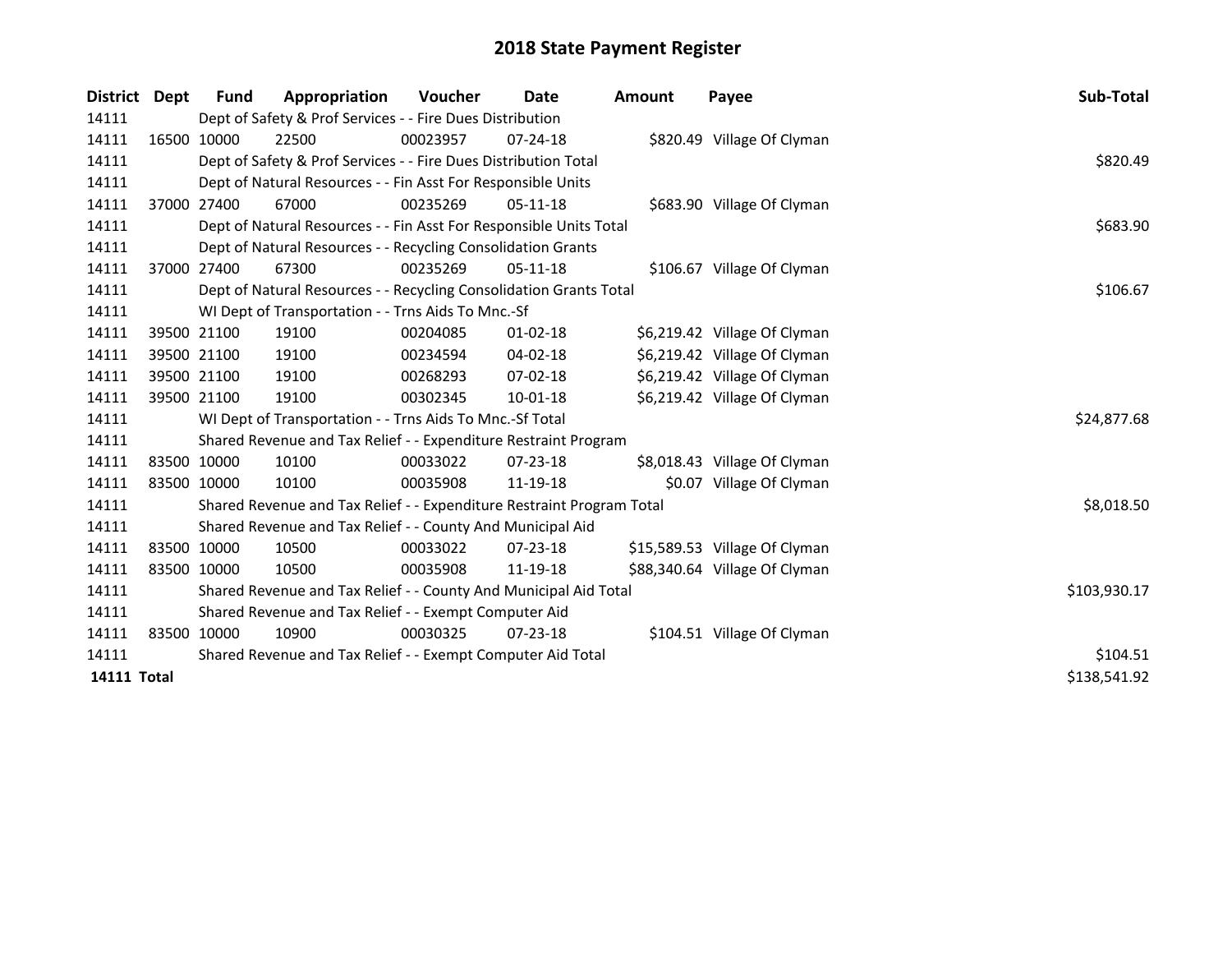| <b>District</b> | Dept | <b>Fund</b>                                                 | Appropriation                                                         | <b>Voucher</b> | Date           | <b>Amount</b> | Payee                              | Sub-Total    |
|-----------------|------|-------------------------------------------------------------|-----------------------------------------------------------------------|----------------|----------------|---------------|------------------------------------|--------------|
| 14136           |      |                                                             | Dept of Safety & Prof Services - - Fire Dues Distribution             |                |                |               |                                    |              |
| 14136           |      | 16500 10000                                                 | 22500                                                                 | 00023958       | $07 - 26 - 18$ |               | \$2,773.35 Village Of Hustisford   |              |
| 14136           |      |                                                             | Dept of Safety & Prof Services - - Fire Dues Distribution Total       |                |                |               |                                    | \$2,773.35   |
| 14136           |      |                                                             | Dept of Natural Resources - - Fin Asst For Responsible Units          |                |                |               |                                    |              |
| 14136           |      | 37000 27400                                                 | 67000                                                                 | 00235143       | $05-11-18$     |               | \$7,094.55 Village Of Hustisford   |              |
| 14136           |      |                                                             | Dept of Natural Resources - - Fin Asst For Responsible Units Total    |                |                |               |                                    | \$7,094.55   |
| 14136           |      |                                                             | WI Dept of Transportation - - Trns Aids To Mnc.-Sf                    |                |                |               |                                    |              |
| 14136           |      | 39500 21100                                                 | 19100                                                                 | 00204086       | $01 - 02 - 18$ |               | \$12,956.59 Village Of Hustisford  |              |
| 14136           |      | 39500 21100                                                 | 19100                                                                 | 00234595       | 04-02-18       |               | \$12,956.59 Village Of Hustisford  |              |
| 14136           |      | 39500 21100                                                 | 19100                                                                 | 00268294       | $07 - 02 - 18$ |               | \$12,956.59 Village Of Hustisford  |              |
| 14136           |      | 39500 21100                                                 | 19100                                                                 | 00302346       | 10-01-18       |               | \$12,956.60 Village Of Hustisford  |              |
| 14136           |      |                                                             | WI Dept of Transportation - - Trns Aids To Mnc.-Sf Total              |                |                |               |                                    | \$51,826.37  |
| 14136           |      |                                                             | Department of Justice - - Law Enforcement Train, Local                |                |                |               |                                    |              |
| 14136           |      | 45500 10000                                                 | 23100                                                                 | 00054873       | 11-09-18       |               | \$480.00 Village Of Hustisford     |              |
| 14136           |      |                                                             | Department of Justice - - Law Enforcement Train, Local Total          |                |                |               |                                    | \$480.00     |
| 14136           |      |                                                             | Shared Revenue and Tax Relief - - Expenditure Restraint Program       |                |                |               |                                    |              |
| 14136           |      | 83500 10000                                                 | 10100                                                                 | 00033023       | $07 - 23 - 18$ |               | \$24,406.62 Village Of Hustisford  |              |
| 14136           |      | 83500 10000                                                 | 10100                                                                 | 00035909       | 11-19-18       |               | \$0.06 Village Of Hustisford       |              |
| 14136           |      |                                                             | Shared Revenue and Tax Relief - - Expenditure Restraint Program Total |                |                |               |                                    | \$24,406.68  |
| 14136           |      |                                                             | Shared Revenue and Tax Relief - - County And Municipal Aid            |                |                |               |                                    |              |
| 14136           |      | 83500 10000                                                 | 10500                                                                 | 00033023       | 07-23-18       |               | \$11,094.29 Village Of Hustisford  |              |
| 14136           |      | 83500 10000                                                 | 10500                                                                 | 00035909       | 11-19-18       |               | \$112,473.66 Village Of Hustisford |              |
| 14136           |      |                                                             | Shared Revenue and Tax Relief - - County And Municipal Aid Total      |                |                |               |                                    | \$123,567.95 |
| 14136           |      | Shared Revenue and Tax Relief - - Exempt Computer Aid       |                                                                       |                |                |               |                                    |              |
| 14136           |      | 83500 10000                                                 | 10900                                                                 | 00030326       | $07 - 23 - 18$ |               | \$2,284.09 Village Of Hustisford   |              |
| 14136           |      | Shared Revenue and Tax Relief - - Exempt Computer Aid Total |                                                                       |                |                |               |                                    |              |
| 14136 Total     |      |                                                             |                                                                       |                |                |               |                                    | \$212,432.99 |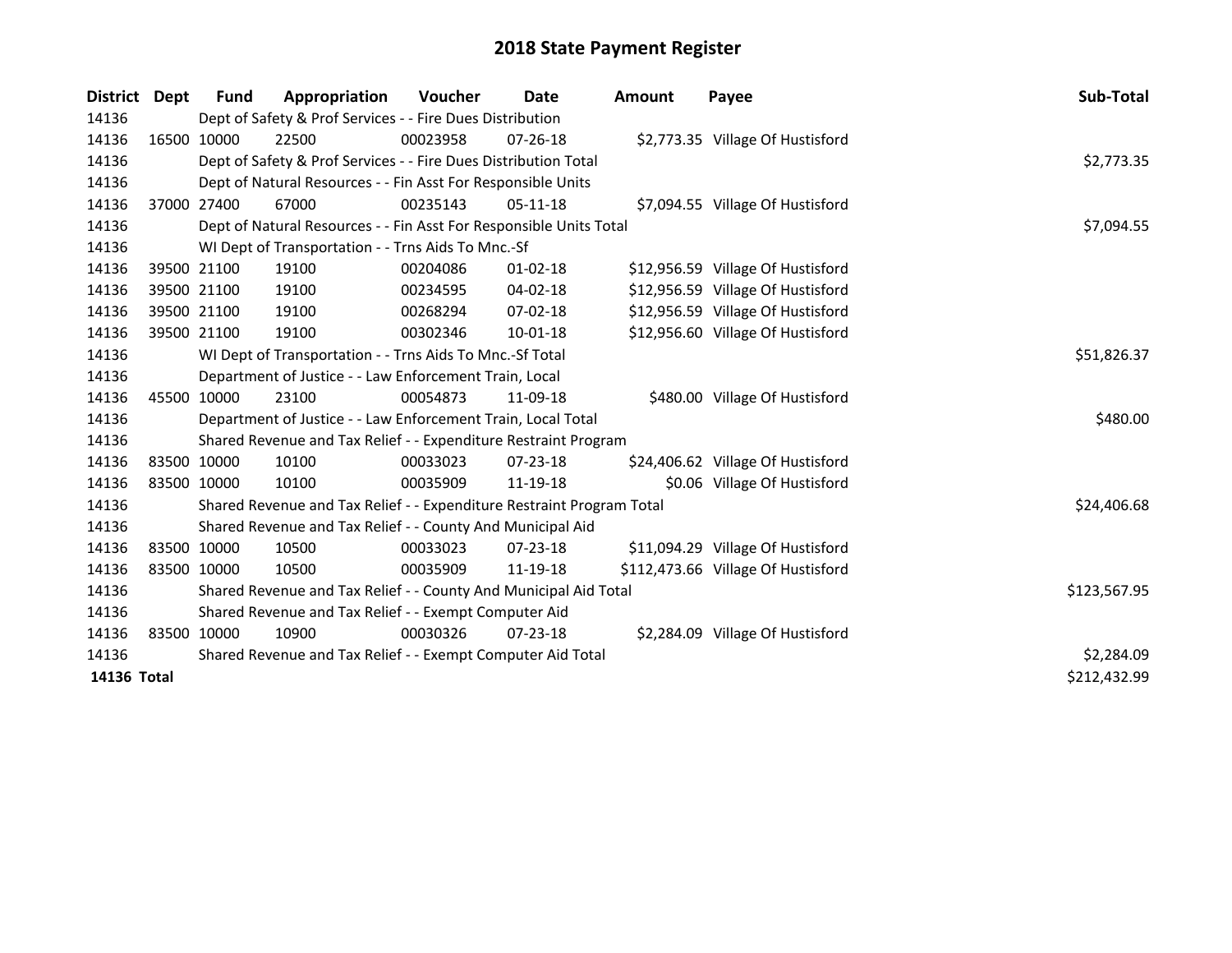| District    | Dept | <b>Fund</b>                                               | Appropriation                                                      | Voucher  | Date           | <b>Amount</b> | Payee                              | Sub-Total    |  |
|-------------|------|-----------------------------------------------------------|--------------------------------------------------------------------|----------|----------------|---------------|------------------------------------|--------------|--|
| 14141       |      |                                                           | Dept of Safety & Prof Services - - Fire Dues Distribution          |          |                |               |                                    |              |  |
| 14141       |      | 16500 10000                                               | 22500                                                              | 00023959 | $07 - 25 - 18$ |               | \$2,136.77 Village Of Iron Ridge   |              |  |
| 14141       |      |                                                           | Dept of Safety & Prof Services - - Fire Dues Distribution Total    |          |                |               |                                    | \$2,136.77   |  |
| 14141       |      |                                                           | Dept of Natural Resources - - Fin Asst For Responsible Units       |          |                |               |                                    |              |  |
| 14141       |      | 37000 27400                                               | 67000                                                              | 00235199 | $05-11-18$     |               | \$6,036.10 Village Of Iron Ridge   |              |  |
| 14141       |      |                                                           | Dept of Natural Resources - - Fin Asst For Responsible Units Total |          |                |               |                                    | \$6,036.10   |  |
| 14141       |      | WI Dept of Transportation - - Trns Aids To Mnc.-Sf        |                                                                    |          |                |               |                                    |              |  |
| 14141       |      | 39500 21100                                               | 19100                                                              | 00204087 | $01 - 02 - 18$ |               | \$8,837.14 Village Of Iron Ridge   |              |  |
| 14141       |      | 39500 21100                                               | 19100                                                              | 00234596 | 04-02-18       |               | \$8,837.14 Village Of Iron Ridge   |              |  |
| 14141       |      | 39500 21100                                               | 19100                                                              | 00268295 | 07-02-18       |               | \$8,837.14 Village Of Iron Ridge   |              |  |
| 14141       |      | 39500 21100                                               | 19100                                                              | 00302347 | 10-01-18       |               | \$8,837.16 Village Of Iron Ridge   |              |  |
| 14141       |      |                                                           | WI Dept of Transportation - - Trns Aids To Mnc.-Sf Total           |          |                |               |                                    | \$35,348.58  |  |
| 14141       |      |                                                           | Department of Justice - - Law Enforcement Train, Local             |          |                |               |                                    |              |  |
| 14141       |      | 45500 10000                                               | 23100                                                              | 00053377 | 10-18-18       |               | \$480.00 Village Of Iron Ridge     |              |  |
| 14141       |      |                                                           | Department of Justice - - Law Enforcement Train, Local Total       |          |                |               |                                    | \$480.00     |  |
| 14141       |      |                                                           | Shared Revenue and Tax Relief - - County And Municipal Aid         |          |                |               |                                    |              |  |
| 14141       |      | 83500 10000                                               | 10500                                                              | 00033024 | $07 - 23 - 18$ |               | \$25,643.89 Village Of Iron Ridge  |              |  |
| 14141       |      | 83500 10000                                               | 10500                                                              | 00035910 | 11-19-18       |               | \$145,315.40 Village Of Iron Ridge |              |  |
| 14141       |      |                                                           | Shared Revenue and Tax Relief - - County And Municipal Aid Total   |          |                |               |                                    | \$170,959.29 |  |
| 14141       |      |                                                           | Shared Revenue and Tax Relief - - Exempt Computer Aid              |          |                |               |                                    |              |  |
| 14141       |      | 83500 10000                                               | 10900                                                              | 00030327 | $07 - 23 - 18$ |               | \$890.91 Village Of Iron Ridge     |              |  |
| 14141       |      |                                                           | Shared Revenue and Tax Relief - - Exempt Computer Aid Total        |          |                |               |                                    | \$890.91     |  |
| 14141       |      | Shared Revenue and Tax Relief - - Lottery & Gaming Credit |                                                                    |          |                |               |                                    |              |  |
| 14141       |      | 83500 52100                                               | 36300                                                              | 00027334 | $03 - 26 - 18$ |               | \$6,098.49 Village Of Iron Ridge   |              |  |
| 14141       |      |                                                           | Shared Revenue and Tax Relief - - Lottery & Gaming Credit Total    |          |                |               |                                    | \$6,098.49   |  |
| 14141 Total |      |                                                           |                                                                    |          |                |               |                                    | \$221,950.14 |  |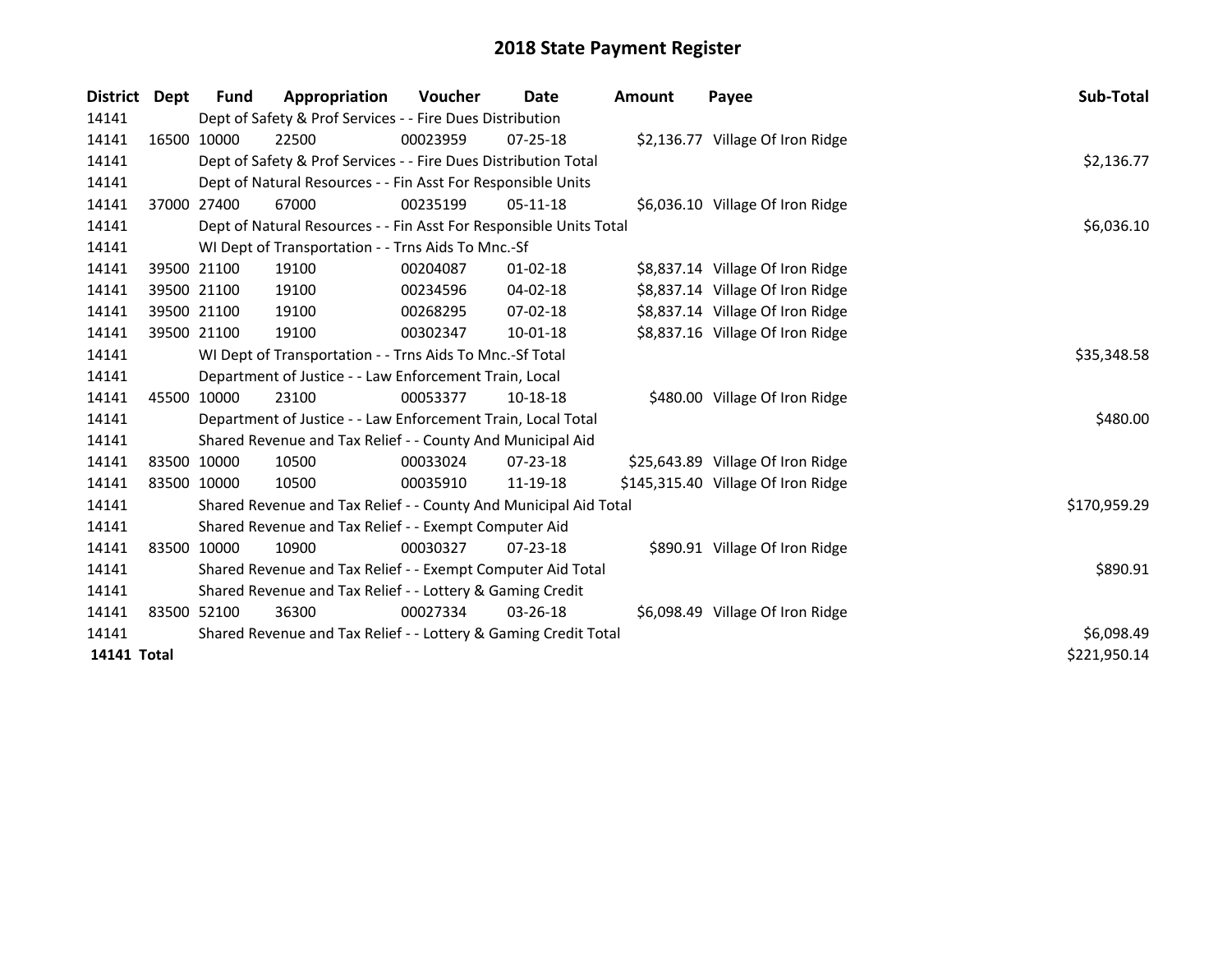| District    | Dept        | <b>Fund</b> | Appropriation                                                      | <b>Voucher</b> | Date           | <b>Amount</b> | Payee                           | Sub-Total   |
|-------------|-------------|-------------|--------------------------------------------------------------------|----------------|----------------|---------------|---------------------------------|-------------|
| 14143       |             |             | Dept of Safety & Prof Services - - Fire Dues Distribution          |                |                |               |                                 |             |
| 14143       |             | 16500 10000 | 22500                                                              | 00023960       | $07 - 24 - 18$ |               | \$447.56 Village Of Kekoskee    |             |
| 14143       |             |             | Dept of Safety & Prof Services - - Fire Dues Distribution Total    |                |                |               |                                 | \$447.56    |
| 14143       |             |             | Dept of Natural Resources - - Fin Asst For Responsible Units       |                |                |               |                                 |             |
| 14143       |             | 37000 27400 | 67000                                                              | 00235945       | $05-11-18$     |               | \$851.74 Village Of Kekoskee    |             |
| 14143       |             |             | Dept of Natural Resources - - Fin Asst For Responsible Units Total |                |                |               |                                 | \$851.74    |
| 14143       |             |             | WI Dept of Transportation - - Trns Aids To Mnc.-Sf                 |                |                |               |                                 |             |
| 14143       |             | 39500 21100 | 19100                                                              | 00204088       | $01 - 02 - 18$ |               | \$913.79 Village Of Kekoskee    |             |
| 14143       |             | 39500 21100 | 19100                                                              | 00234597       | $04 - 02 - 18$ |               | \$913.79 Village Of Kekoskee    |             |
| 14143       |             | 39500 21100 | 19100                                                              | 00268296       | $07 - 02 - 18$ |               | \$913.79 Village Of Kekoskee    |             |
| 14143       | 39500 21100 |             | 19100                                                              | 00302348       | $10 - 01 - 18$ |               | \$913.80 Village Of Kekoskee    |             |
| 14143       |             |             | WI Dept of Transportation - - Trns Aids To Mnc.-Sf Total           |                |                |               |                                 | \$3,655.17  |
| 14143       |             |             | Shared Revenue and Tax Relief - - County And Municipal Aid         |                |                |               |                                 |             |
| 14143       |             | 83500 10000 | 10500                                                              | 00033025       | $07 - 23 - 18$ |               | \$4,091.12 Village Of Kekoskee  |             |
| 14143       | 83500 10000 |             | 10500                                                              | 00035911       | 11-19-18       |               | \$23,183.00 Village Of Kekoskee |             |
| 14143       |             |             | Shared Revenue and Tax Relief - - County And Municipal Aid Total   |                |                |               |                                 | \$27,274.12 |
| 14143       |             |             | Shared Revenue and Tax Relief - - Exempt Computer Aid              |                |                |               |                                 |             |
| 14143       |             | 83500 10000 | 10900                                                              | 00030328       | $07 - 23 - 18$ |               | \$1.01 Village Of Kekoskee      |             |
| 14143       |             |             | Shared Revenue and Tax Relief - - Exempt Computer Aid Total        |                |                |               |                                 | \$1.01      |
| 14143 Total |             |             |                                                                    |                |                |               |                                 | \$32,229.60 |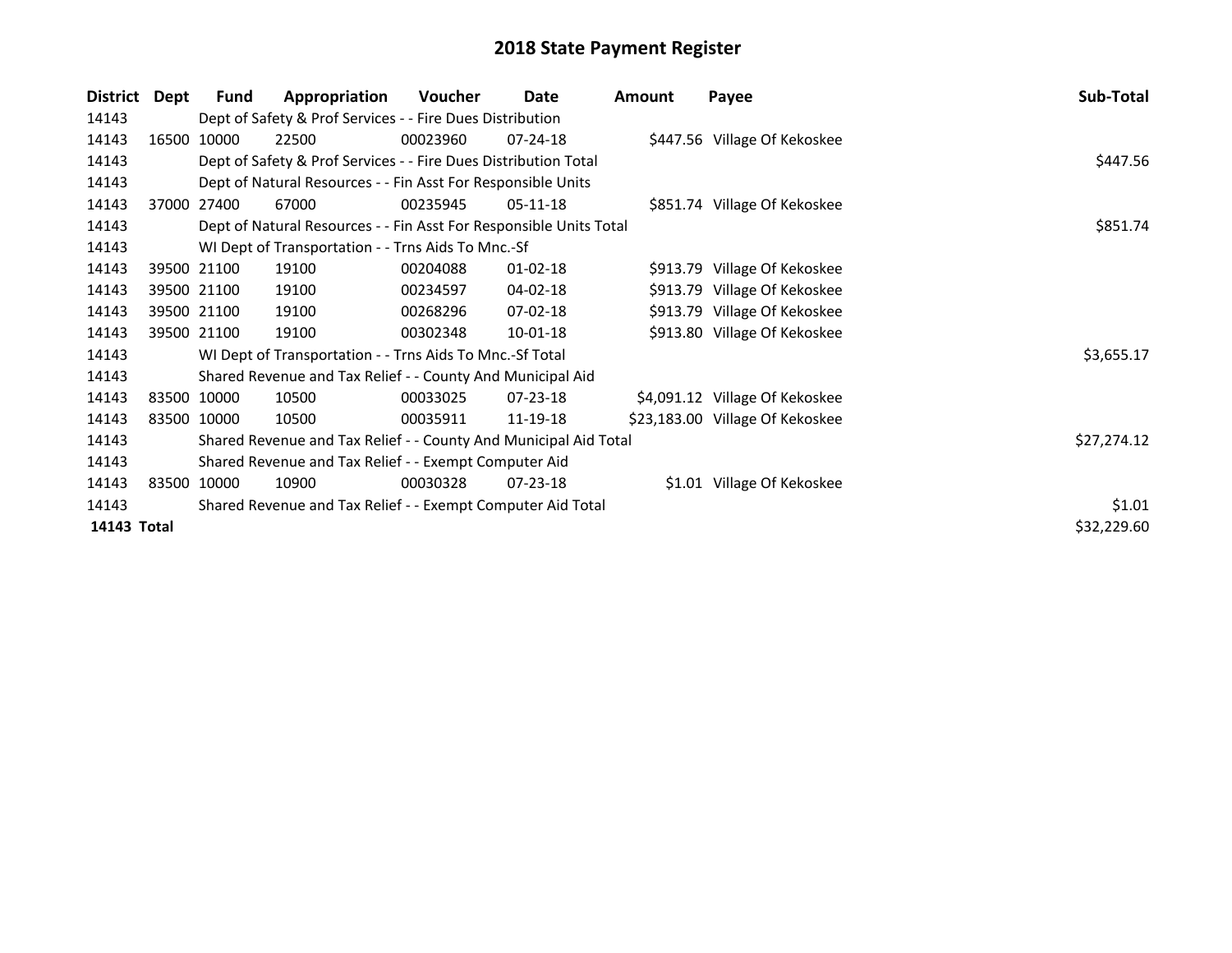| District Dept | <b>Fund</b> | Appropriation                                                           | Voucher  | Date           | <b>Amount</b> | Payee                         | Sub-Total    |
|---------------|-------------|-------------------------------------------------------------------------|----------|----------------|---------------|-------------------------------|--------------|
| 14146         |             | Dept of Safety & Prof Services - - Fire Dues Distribution               |          |                |               |                               |              |
| 14146         | 16500 10000 | 22500                                                                   | 00023961 | 07-25-18       |               | \$7,480.26 Village Of Lomira  |              |
| 14146         |             | Dept of Safety & Prof Services - - Fire Dues Distribution Total         |          |                |               |                               | \$7,480.26   |
| 14146         |             | Environmental Improvement Prog - - Clean Water Fund Program Finan       |          |                |               |                               |              |
| 14146         | 32000 57300 | 16300                                                                   | 00000147 | $02 - 22 - 18$ |               | \$1,010.81 Village Of Lomira  |              |
| 14146         |             | Environmental Improvement Prog - - Clean Water Fund Program Finan Total |          |                |               |                               | \$1,010.81   |
| 14146         |             | Dept of Natural Resources - - Fin Asst For Responsible Units            |          |                |               |                               |              |
| 14146         | 37000 27400 | 67000                                                                   | 00235051 | 05-11-18       |               | \$9,858.48 Village Of Lomira  |              |
| 14146         |             | Dept of Natural Resources - - Fin Asst For Responsible Units Total      |          |                |               |                               | \$9,858.48   |
| 14146         |             | Dept of Natural Resources - - Recycling Consolidation Grants            |          |                |               |                               |              |
| 14146         | 37000 27400 | 67300                                                                   | 00235051 | 05-11-18       |               | \$626.57 Village Of Lomira    |              |
| 14146         |             | Dept of Natural Resources - - Recycling Consolidation Grants Total      |          |                |               |                               | \$626.57     |
| 14146         |             | WI Dept of Transportation - - Trns Aids To Mnc.-Sf                      |          |                |               |                               |              |
| 14146         | 39500 21100 | 19100                                                                   | 00204089 | $01-02-18$     |               | \$25,993.42 Village Of Lomira |              |
| 14146         | 39500 21100 | 19100                                                                   | 00234598 | 04-02-18       |               | \$25,993.42 Village Of Lomira |              |
| 14146         | 39500 21100 | 19100                                                                   | 00268297 | 07-02-18       |               | \$25,993.42 Village Of Lomira |              |
| 14146         | 39500 21100 | 19100                                                                   | 00302349 | $10 - 01 - 18$ |               | \$25,993.43 Village Of Lomira |              |
| 14146         |             | WI Dept of Transportation - - Trns Aids To Mnc.-Sf Total                |          |                |               |                               | \$103,973.69 |
| 14146         |             | WI Dept of Transportation - - Hwy Mgmt & Opers Sf                       |          |                |               |                               |              |
| 14146         | 39500 21100 | 36500                                                                   | 00207801 | $01 - 04 - 18$ |               | \$3,299.47 Village Of Lomira  |              |
| 14146         | 39500 21100 | 36500                                                                   | 00230325 | 03-14-18       |               | \$650.00 Village Of Lomira    |              |
| 14146         | 39500 21100 | 36500                                                                   | 00237739 | 04-03-18       |               | \$2,645.70 Village Of Lomira  |              |
| 14146         | 39500 21100 | 36500                                                                   | 00272099 | 07-05-18       |               | \$5,521.56 Village Of Lomira  |              |
| 14146         | 39500 21100 | 36500                                                                   | 00307452 | 10-05-18       |               | \$5,055.57 Village Of Lomira  |              |
| 14146         | 39500 21100 | 36500                                                                   | 00334458 | 12-26-18       |               | \$3,594.92 Village Of Lomira  |              |
| 14146         |             | WI Dept of Transportation - - Hwy Mgmt & Opers Sf Total                 |          |                |               |                               | \$20,767.22  |
| 14146         |             | WI Dept of Transportation - - Routine Maint Sf                          |          |                |               |                               |              |
| 14146         | 39500 21100 | 36800                                                                   | 00207801 | $01 - 04 - 18$ |               | \$1,677.75 Village Of Lomira  |              |
| 14146         | 39500 21100 | 36800                                                                   | 00237739 | 04-03-18       |               | \$1,345.32 Village Of Lomira  |              |
| 14146         | 39500 21100 | 36800                                                                   | 00272099 | 07-05-18       |               | \$2,807.67 Village Of Lomira  |              |
| 14146         | 39500 21100 | 36800                                                                   | 00307452 | 10-05-18       |               | \$2,570.72 Village Of Lomira  |              |
| 14146         |             | WI Dept of Transportation - - Routine Maint Sf Total                    |          |                |               |                               | \$8,401.46   |
| 14146         |             | Department of Justice - - Law Enforcement Train, Local                  |          |                |               |                               |              |
| 14146         | 45500 10000 | 23100                                                                   | 00053282 | 10-18-18       |               | \$480.00 Village Of Lomira    |              |
| 14146         |             | Department of Justice - - Law Enforcement Train, Local Total            |          |                |               |                               | \$480.00     |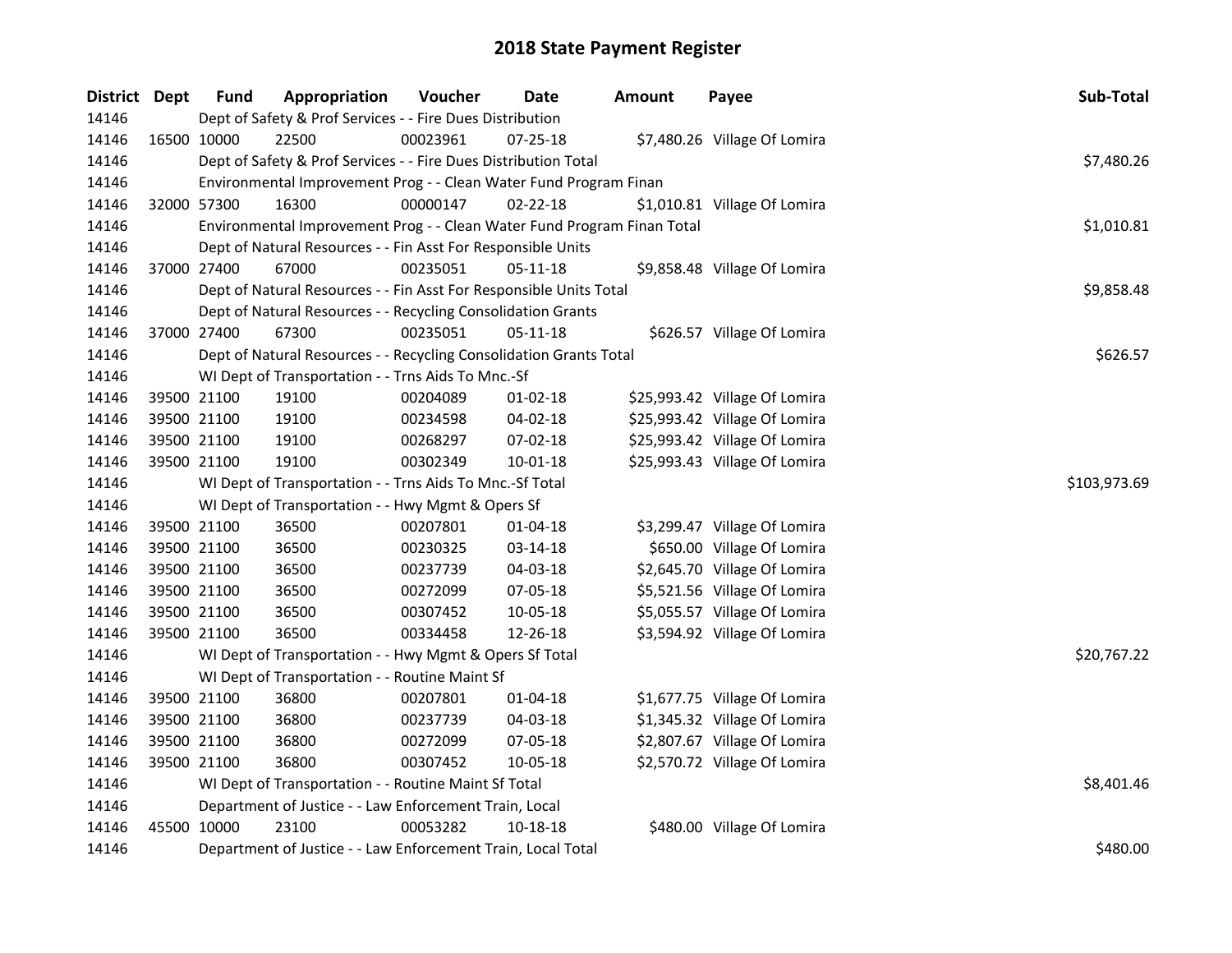| District    | Dept        | <b>Fund</b> | Appropriation                                                    | <b>Voucher</b> | Date           | Amount | Payee                          | Sub-Total    |
|-------------|-------------|-------------|------------------------------------------------------------------|----------------|----------------|--------|--------------------------------|--------------|
| 14146       |             |             | Shared Revenue and Tax Relief - - County And Municipal Aid       |                |                |        |                                |              |
| 14146       |             | 83500 10000 | 10500                                                            | 00033026       | $07 - 23 - 18$ |        | \$30,340.75 Village Of Lomira  |              |
| 14146       | 83500 10000 |             | 10500                                                            | 00035912       | 11-19-18       |        | \$171,930.91 Village Of Lomira |              |
| 14146       |             |             | Shared Revenue and Tax Relief - - County And Municipal Aid Total | \$202,271.66   |                |        |                                |              |
| 14146       |             |             | Shared Revenue and Tax Relief - - Exempt Computer Aid            |                |                |        |                                |              |
| 14146       | 83500 10000 |             | 10900                                                            | 00030329       | 07-23-18       |        | \$18,579.16 Village Of Lomira  |              |
| 14146       |             | 83500 10000 | 10900                                                            | 00032296       | $07 - 23 - 18$ |        | \$6,458.63 Village Of Lomira   |              |
| 14146       |             |             | Shared Revenue and Tax Relief - - Exempt Computer Aid Total      |                |                |        |                                | \$25,037.79  |
| 14146       |             |             | Shared Revenue and Tax Relief - - Utility Aid                    |                |                |        |                                |              |
| 14146       |             | 83500 10000 | 11000                                                            | 00033026       | $07 - 23 - 18$ |        | \$122.14 Village Of Lomira     |              |
| 14146       |             | 83500 10000 | 11000                                                            | 00035912       | 11-19-18       |        | \$724.29 Village Of Lomira     |              |
| 14146       |             |             | Shared Revenue and Tax Relief - - Utility Aid Total              |                |                |        |                                | \$846.43     |
| 14146       |             |             | Shared Revenue and Tax Relief - - Lottery & Gaming Credit        |                |                |        |                                |              |
| 14146       | 83500 52100 |             | 36300                                                            | 00027335       | $03 - 26 - 18$ |        | \$9,942.32 Village Of Lomira   |              |
| 14146       |             |             | Shared Revenue and Tax Relief - - Lottery & Gaming Credit Total  | \$9,942.32     |                |        |                                |              |
| 14146 Total |             |             |                                                                  |                |                |        |                                | \$390,696.69 |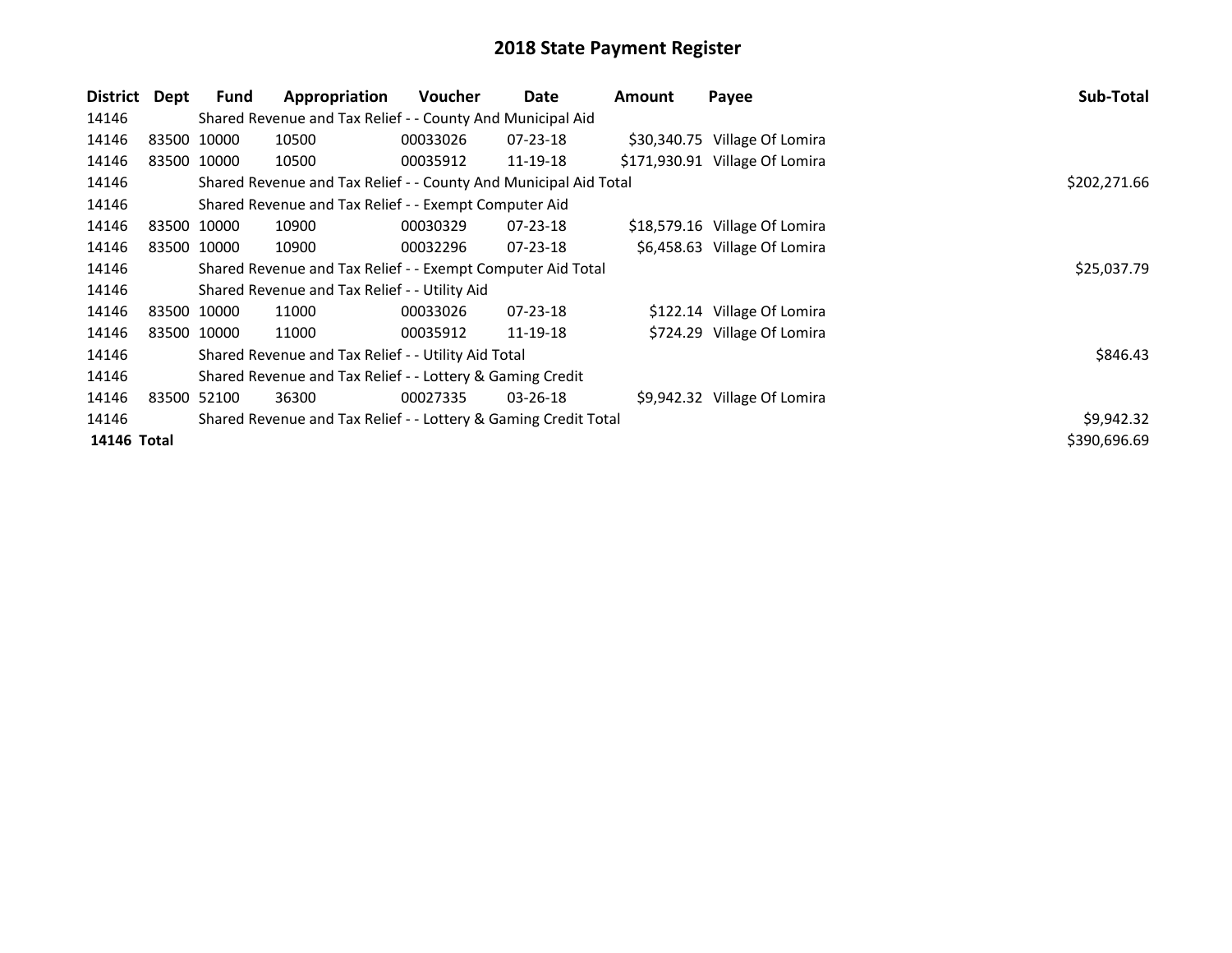| <b>District</b> | Dept  | <b>Fund</b>                                                      | Appropriation                                                         | Voucher  | Date           | <b>Amount</b> | Payee                         | Sub-Total    |
|-----------------|-------|------------------------------------------------------------------|-----------------------------------------------------------------------|----------|----------------|---------------|-------------------------------|--------------|
| 14147           |       |                                                                  | Dept of Safety & Prof Services - - Fire Dues Distribution             |          |                |               |                               |              |
| 14147           |       | 16500 10000                                                      | 22500                                                                 | 00023962 | $07 - 24 - 18$ |               | \$519.88 Village Of Lowell    |              |
| 14147           |       |                                                                  | Dept of Safety & Prof Services - - Fire Dues Distribution Total       |          |                |               |                               | \$519.88     |
| 14147           |       |                                                                  | Dept of Natural Resources - - Fin Asst For Responsible Units          |          |                |               |                               |              |
| 14147           | 37000 | 27400                                                            | 67000                                                                 | 00235193 | $05-11-18$     |               | \$489.74 Village Of Lowell    |              |
| 14147           |       |                                                                  | Dept of Natural Resources - - Fin Asst For Responsible Units Total    |          |                |               |                               | \$489.74     |
| 14147           |       |                                                                  | WI Dept of Transportation - - Trns Aids To Mnc.-Sf                    |          |                |               |                               |              |
| 14147           |       | 39500 21100                                                      | 19100                                                                 | 00204090 | $01 - 02 - 18$ |               | \$2,442.13 Village Of Lowell  |              |
| 14147           |       | 39500 21100                                                      | 19100                                                                 | 00234599 | 04-02-18       |               | \$2,442.13 Village Of Lowell  |              |
| 14147           |       | 39500 21100                                                      | 19100                                                                 | 00268298 | $07 - 02 - 18$ |               | \$2,442.13 Village Of Lowell  |              |
| 14147           |       | 39500 21100                                                      | 19100                                                                 | 00302350 | 10-01-18       |               | \$2,442.16 Village Of Lowell  |              |
| 14147           |       |                                                                  | WI Dept of Transportation - - Trns Aids To Mnc.-Sf Total              |          |                |               |                               | \$9,768.55   |
| 14147           |       |                                                                  | Department of Justice - - Law Enforcement Train, Local                |          |                |               |                               |              |
| 14147           |       | 45500 10000                                                      | 23100                                                                 | 00053149 | $10-11-18$     |               | \$160.00 Village Of Lowell    |              |
| 14147           |       |                                                                  | Department of Justice - - Law Enforcement Train, Local Total          |          |                |               |                               | \$160.00     |
| 14147           |       |                                                                  | Shared Revenue and Tax Relief - - Expenditure Restraint Program       |          |                |               |                               |              |
| 14147           |       | 83500 10000                                                      | 10100                                                                 | 00033027 | $07 - 23 - 18$ |               | \$2,980.84 Village Of Lowell  |              |
| 14147           |       | 83500 10000                                                      | 10100                                                                 | 00035913 | 11-19-18       |               | \$0.07 Village Of Lowell      |              |
| 14147           |       |                                                                  | Shared Revenue and Tax Relief - - Expenditure Restraint Program Total |          |                |               |                               | \$2,980.91   |
| 14147           |       |                                                                  | Shared Revenue and Tax Relief - - County And Municipal Aid            |          |                |               |                               |              |
| 14147           |       | 83500 10000                                                      | 10500                                                                 | 00033027 | $07 - 23 - 18$ |               | \$13,959.78 Village Of Lowell |              |
| 14147           |       | 83500 10000                                                      | 10500                                                                 | 00035913 | 11-19-18       |               | \$79,105.39 Village Of Lowell |              |
| 14147           |       | Shared Revenue and Tax Relief - - County And Municipal Aid Total |                                                                       |          |                |               |                               |              |
| 14147 Total     |       |                                                                  |                                                                       |          |                |               |                               | \$106,984.25 |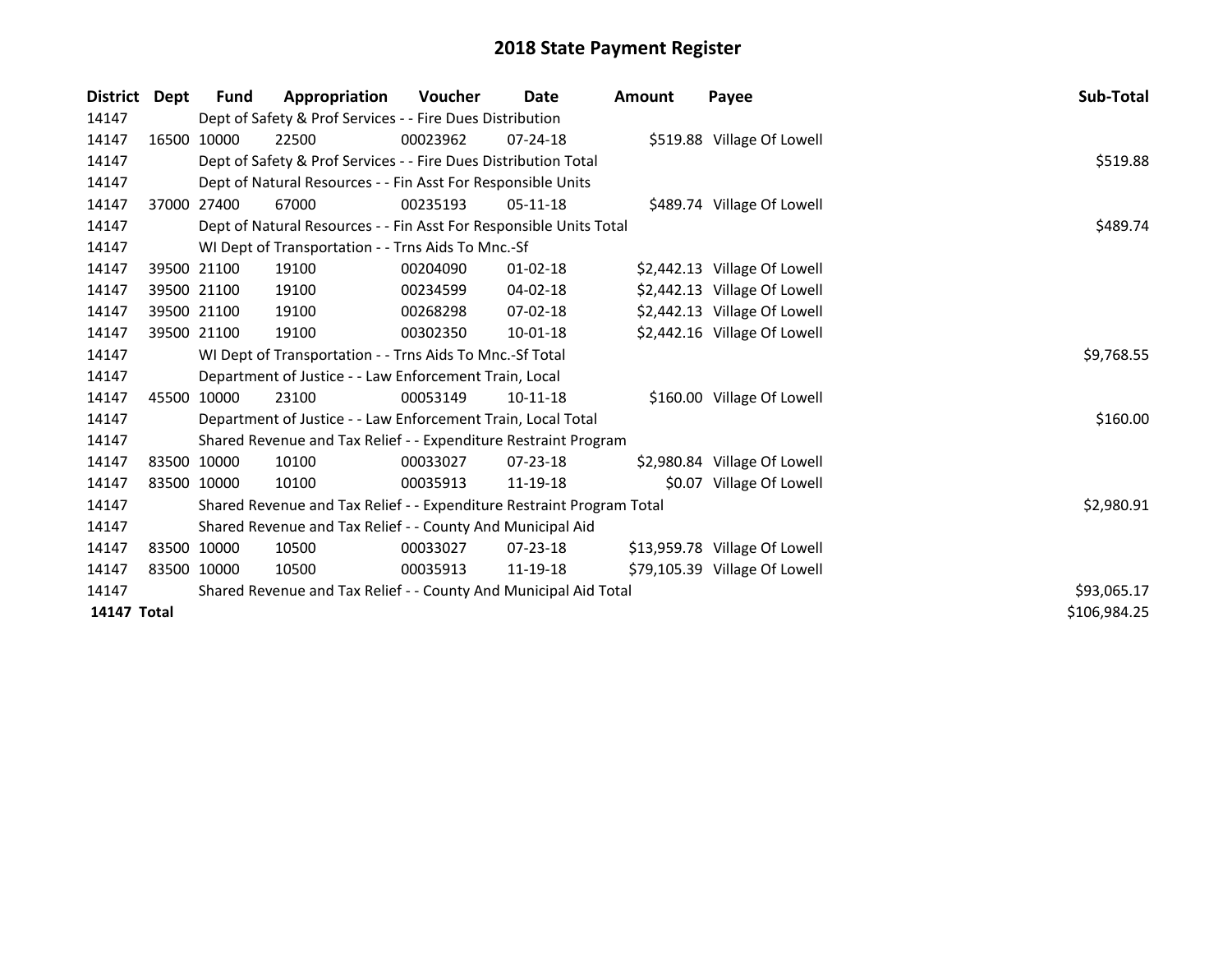| <b>District</b> | <b>Dept</b> | <b>Fund</b> | Appropriation                                                      | <b>Voucher</b> | Date           | <b>Amount</b> | Payee                         | Sub-Total   |  |  |  |
|-----------------|-------------|-------------|--------------------------------------------------------------------|----------------|----------------|---------------|-------------------------------|-------------|--|--|--|
| 14161           |             |             | Dept of Safety & Prof Services - - Fire Dues Distribution          |                |                |               |                               |             |  |  |  |
| 14161           |             | 16500 10000 | 22500                                                              | 00023963       | $07 - 25 - 18$ |               | \$1,557.42 Village Of Neosho  |             |  |  |  |
| 14161           |             |             | Dept of Safety & Prof Services - - Fire Dues Distribution Total    |                |                |               |                               | \$1,557.42  |  |  |  |
| 14161           |             |             | Dept of Natural Resources - - Fin Asst For Responsible Units       |                |                |               |                               |             |  |  |  |
| 14161           |             | 37000 27400 | 67000                                                              | 00235668       | $05-11-18$     |               | \$1,185.53 Village Of Neosho  |             |  |  |  |
| 14161           |             |             | Dept of Natural Resources - - Fin Asst For Responsible Units Total |                |                |               |                               | \$1,185.53  |  |  |  |
| 14161           |             |             | WI Dept of Transportation - - Trns Aids To Mnc.-Sf                 |                |                |               |                               |             |  |  |  |
| 14161           |             | 39500 21100 | 19100                                                              | 00204091       | $01 - 02 - 18$ |               | \$5,390.12 Village Of Neosho  |             |  |  |  |
| 14161           |             | 39500 21100 | 19100                                                              | 00234600       | $04 - 02 - 18$ |               | \$5,390.12 Village Of Neosho  |             |  |  |  |
| 14161           |             | 39500 21100 | 19100                                                              | 00268299       | 07-02-18       |               | \$5,390.12 Village Of Neosho  |             |  |  |  |
| 14161           |             | 39500 21100 | 19100                                                              | 00302351       | 10-01-18       |               | \$5,390.13 Village Of Neosho  |             |  |  |  |
| 14161           |             |             | WI Dept of Transportation - - Trns Aids To Mnc.-Sf Total           |                |                |               |                               | \$21,560.49 |  |  |  |
| 14161           |             |             | Department of Justice - - Law Enforcement Train, Local             |                |                |               |                               |             |  |  |  |
| 14161           |             | 45500 10000 | 23100                                                              | 00053567       | 10-18-18       |               | \$480.00 Village Of Neosho    |             |  |  |  |
| 14161           |             |             | Department of Justice - - Law Enforcement Train, Local Total       |                |                |               |                               | \$480.00    |  |  |  |
| 14161           |             |             | Shared Revenue and Tax Relief - - County And Municipal Aid         |                |                |               |                               |             |  |  |  |
| 14161           |             | 83500 10000 | 10500                                                              | 00033028       | $07 - 23 - 18$ |               | \$10,749.50 Village Of Neosho |             |  |  |  |
| 14161           |             | 83500 10000 | 10500                                                              | 00035914       | 11-19-18       |               | \$60,913.81 Village Of Neosho |             |  |  |  |
| 14161           |             |             | Shared Revenue and Tax Relief - - County And Municipal Aid Total   |                |                |               |                               | \$71,663.31 |  |  |  |
| 14161           |             |             | Shared Revenue and Tax Relief - - Exempt Computer Aid              |                |                |               |                               |             |  |  |  |
| 14161           |             | 83500 10000 | 10900                                                              | 00030330       | $07 - 23 - 18$ |               | \$54.79 Village Of Neosho     |             |  |  |  |
| 14161           |             |             | Shared Revenue and Tax Relief - - Exempt Computer Aid Total        |                |                |               |                               | \$54.79     |  |  |  |
| 14161           |             |             | Shared Revenue and Tax Relief - - Utility Aid                      |                |                |               |                               |             |  |  |  |
| 14161           |             | 83500 10000 | 11000                                                              | 00033028       | $07 - 23 - 18$ |               | \$9.17 Village Of Neosho      |             |  |  |  |
| 14161           |             | 83500 10000 | 11000                                                              | 00035914       | 11-19-18       |               | \$49.31 Village Of Neosho     |             |  |  |  |
| 14161           |             |             | Shared Revenue and Tax Relief - - Utility Aid Total                |                |                |               |                               | \$58.48     |  |  |  |
| 14161 Total     |             |             |                                                                    |                |                |               |                               | \$96,560.02 |  |  |  |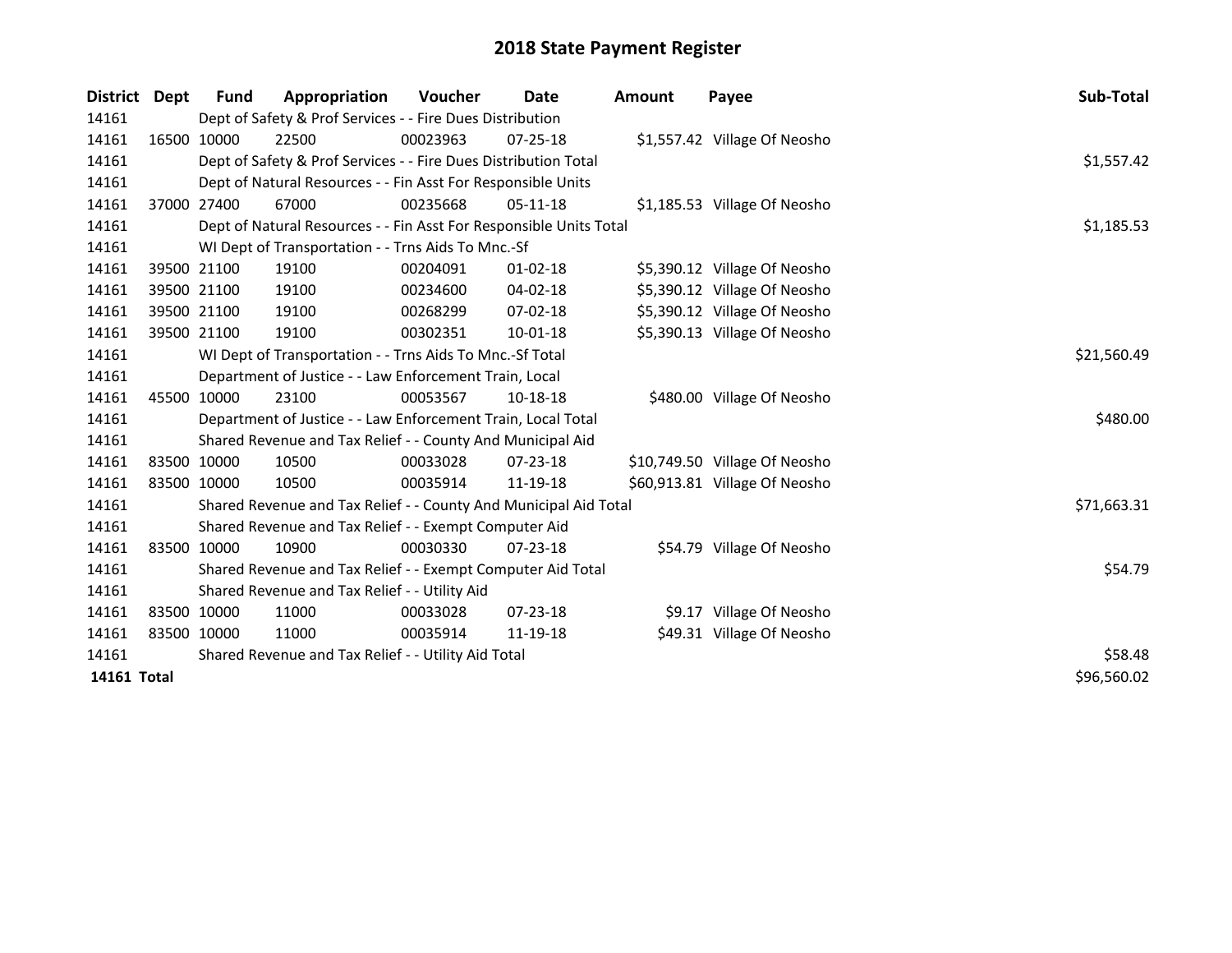| District    | <b>Dept</b> | Fund                                                            | Appropriation                                                                   | <b>Voucher</b> | Date           | Amount | Payee                            | Sub-Total    |  |
|-------------|-------------|-----------------------------------------------------------------|---------------------------------------------------------------------------------|----------------|----------------|--------|----------------------------------|--------------|--|
| 14176       |             |                                                                 | Dept of Safety & Prof Services - - Fire Dues Distribution                       |                |                |        |                                  |              |  |
| 14176       |             | 16500 10000                                                     | 22500                                                                           | 00023964       | 07-24-18       |        | \$4,201.65 VILLAGE OF RANDOLPH   |              |  |
| 14176       |             |                                                                 | Dept of Safety & Prof Services - - Fire Dues Distribution Total                 |                |                |        |                                  | \$4,201.65   |  |
| 14176       |             |                                                                 | WI Dept of Transportation - - Trns Aids To Mnc.-Sf                              |                |                |        |                                  |              |  |
| 14176       |             | 39500 21100                                                     | 19100                                                                           | 00204092       | $01 - 02 - 18$ |        | \$24,094.80 VILLAGE OF RANDOLPH  |              |  |
| 14176       |             | 39500 21100                                                     | 19100                                                                           | 00234601       | 04-02-18       |        | \$24,094.80 VILLAGE OF RANDOLPH  |              |  |
| 14176       |             | 39500 21100                                                     | 19100                                                                           | 00268300       | 07-02-18       |        | \$24,094.80 VILLAGE OF RANDOLPH  |              |  |
| 14176       |             | 39500 21100                                                     | 19100                                                                           | 00302352       | 10-01-18       |        | \$24,094.81 VILLAGE OF RANDOLPH  |              |  |
| 14176       |             |                                                                 | WI Dept of Transportation - - Trns Aids To Mnc.-Sf Total                        |                | \$96,379.21    |        |                                  |              |  |
| 14176       |             |                                                                 | Department of Health Services - - Prepaid Medical Transport Reimbursement       |                |                |        |                                  |              |  |
| 14176       |             | 43500 10000                                                     | 16300                                                                           | AMBULANCE      | 11-08-18       |        | \$6,604.07 VILLAGE OF RANDOLPH   |              |  |
| 14176       |             |                                                                 | Department of Health Services - - Prepaid Medical Transport Reimbursement Total |                |                |        |                                  | \$6,604.07   |  |
| 14176       |             |                                                                 | Shared Revenue and Tax Relief - - County And Municipal Aid                      |                |                |        |                                  |              |  |
| 14176       |             | 83500 10000                                                     | 10500                                                                           | 00033029       | 07-23-18       |        | \$38,881.68 VILLAGE OF RANDOLPH  |              |  |
| 14176       |             | 83500 10000                                                     | 10500                                                                           | 00035915       | 11-19-18       |        | \$213,725.43 VILLAGE OF RANDOLPH |              |  |
| 14176       |             |                                                                 | Shared Revenue and Tax Relief - - County And Municipal Aid Total                |                |                |        |                                  | \$252,607.11 |  |
| 14176       |             |                                                                 | Shared Revenue and Tax Relief - - Exempt Computer Aid                           |                |                |        |                                  |              |  |
| 14176       |             | 83500 10000                                                     | 10900                                                                           | 00030331       | $07 - 23 - 18$ |        | \$249.62 VILLAGE OF RANDOLPH     |              |  |
| 14176       |             | 83500 10000                                                     | 10900                                                                           | 00032297       | $07 - 23 - 18$ |        | \$22,277.09 VILLAGE OF RANDOLPH  |              |  |
| 14176       |             |                                                                 | Shared Revenue and Tax Relief - - Exempt Computer Aid Total                     |                |                |        |                                  | \$22,526.71  |  |
| 14176       |             |                                                                 | Shared Revenue and Tax Relief - - Utility Aid                                   |                |                |        |                                  |              |  |
| 14176       |             | 83500 10000                                                     | 11000                                                                           | 00033029       | 07-23-18       |        | \$33.77 VILLAGE OF RANDOLPH      |              |  |
| 14176       |             | 83500 10000                                                     | 11000                                                                           | 00035915       | 11-19-18       |        | \$15,689.99 VILLAGE OF RANDOLPH  |              |  |
| 14176       |             |                                                                 | Shared Revenue and Tax Relief - - Utility Aid Total                             |                |                |        |                                  | \$15,723.76  |  |
| 14176       |             | Shared Revenue and Tax Relief - - Lottery & Gaming Credit       |                                                                                 |                |                |        |                                  |              |  |
| 14176       |             | 83500 52100                                                     | 36300                                                                           | 00027336       | $03 - 26 - 18$ |        | \$1,160.52 VILLAGE OF RANDOLPH   |              |  |
| 14176       |             | Shared Revenue and Tax Relief - - Lottery & Gaming Credit Total | \$1,160.52                                                                      |                |                |        |                                  |              |  |
| 14176 Total |             |                                                                 |                                                                                 |                |                |        |                                  | \$399,203.03 |  |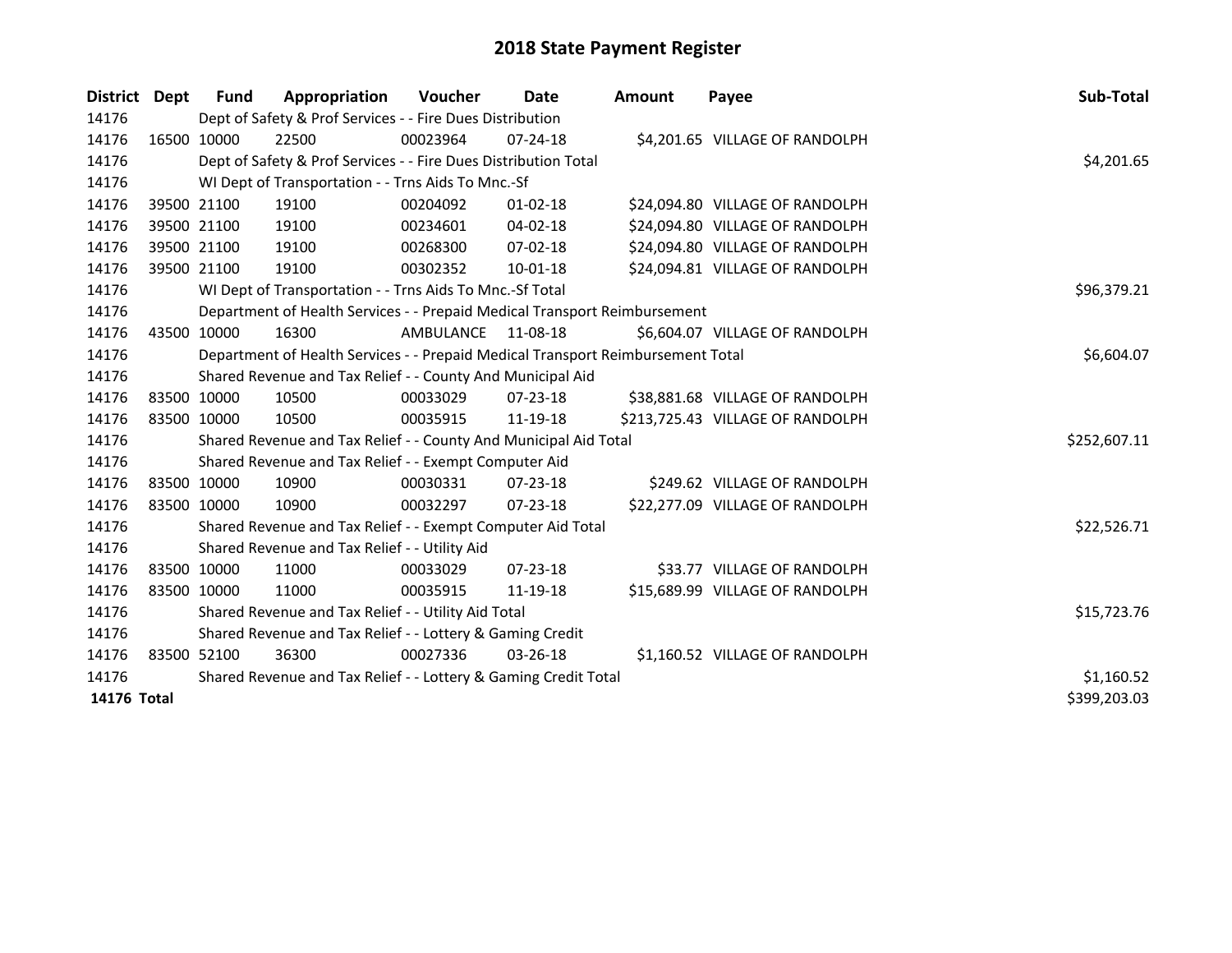| District           | <b>Dept</b> | <b>Fund</b> | Appropriation                                                        | Voucher  | <b>Date</b>    | <b>Amount</b> | Payee                              | Sub-Total    |  |  |  |
|--------------------|-------------|-------------|----------------------------------------------------------------------|----------|----------------|---------------|------------------------------------|--------------|--|--|--|
| 14177              |             |             | Dept of Safety & Prof Services - - Fire Dues Distribution            |          |                |               |                                    |              |  |  |  |
| 14177              |             | 16500 10000 | 22500                                                                | 00023965 | $07 - 25 - 18$ |               | \$1,424.76 Village Of Reeseville   |              |  |  |  |
| 14177              |             |             | Dept of Safety & Prof Services - - Fire Dues Distribution Total      |          |                |               |                                    | \$1,424.76   |  |  |  |
| 14177              |             |             | Dept of Natural Resources - - Fin Asst For Responsible Units         |          |                |               |                                    |              |  |  |  |
| 14177              |             | 37000 27400 | 67000                                                                | 00235652 | $05-11-18$     |               | \$2,473.29 Village Of Reeseville   |              |  |  |  |
| 14177              |             |             | Dept of Natural Resources - - Fin Asst For Responsible Units Total   |          |                |               |                                    | \$2,473.29   |  |  |  |
| 14177              |             |             | WI Dept of Transportation - - Trns Aids To Mnc.-Sf                   |          |                |               |                                    |              |  |  |  |
| 14177              |             | 39500 21100 | 19100                                                                | 00204093 | $01 - 02 - 18$ |               | \$4,743.77 Village Of Reeseville   |              |  |  |  |
| 14177              |             | 39500 21100 | 19100                                                                | 00234602 | 04-02-18       |               | \$4,743.77 Village Of Reeseville   |              |  |  |  |
| 14177              |             | 39500 21100 | 19100                                                                | 00268301 | $07 - 02 - 18$ |               | \$4,743.77 Village Of Reeseville   |              |  |  |  |
| 14177              |             | 39500 21100 | 19100                                                                | 00302353 | 10-01-18       |               | \$4,743.78 Village Of Reeseville   |              |  |  |  |
| 14177              |             |             | WI Dept of Transportation - - Trns Aids To Mnc.-Sf Total             |          |                |               |                                    | \$18,975.09  |  |  |  |
| 14177              |             |             | Department of Administration - - Federal Aid, Local Assistance       |          |                |               |                                    |              |  |  |  |
| 14177              |             | 50500 10000 | 74300                                                                | 00084099 | 07-09-18       |               | \$280,179.50 Village Of Reeseville |              |  |  |  |
| 14177              | 50500 10000 |             | 74300                                                                | 00085838 | 08-29-18       |               | \$169,820.50 Village Of Reeseville |              |  |  |  |
| 14177              |             |             | Department of Administration - - Federal Aid, Local Assistance Total |          |                |               |                                    | \$450,000.00 |  |  |  |
| 14177              |             |             | Shared Revenue and Tax Relief - - County And Municipal Aid           |          |                |               |                                    |              |  |  |  |
| 14177              |             | 83500 10000 | 10500                                                                | 00033030 | $07 - 23 - 18$ |               | \$27,197.80 Village Of Reeseville  |              |  |  |  |
| 14177              | 83500 10000 |             | 10500                                                                | 00035916 | 11-19-18       |               | \$154,120.87 Village Of Reeseville |              |  |  |  |
| 14177              |             |             | Shared Revenue and Tax Relief - - County And Municipal Aid Total     |          |                |               |                                    | \$181,318.67 |  |  |  |
| 14177              |             |             | Shared Revenue and Tax Relief - - Exempt Computer Aid                |          |                |               |                                    |              |  |  |  |
| 14177              |             | 83500 10000 | 10900                                                                | 00030332 | $07 - 23 - 18$ |               | \$409.94 Village Of Reeseville     |              |  |  |  |
| 14177              |             | 83500 10000 | 10900                                                                | 00032298 | $07 - 23 - 18$ |               | \$186.53 Village Of Reeseville     |              |  |  |  |
| 14177              |             |             | Shared Revenue and Tax Relief - - Exempt Computer Aid Total          |          |                |               |                                    | \$596.47     |  |  |  |
| 14177              |             |             | Shared Revenue and Tax Relief - - Lottery & Gaming Credit            |          |                |               |                                    |              |  |  |  |
| 14177              |             | 83500 52100 | 36300                                                                | 00027337 | $03 - 26 - 18$ |               | \$5,669.14 Village Of Reeseville   |              |  |  |  |
| 14177              |             |             | Shared Revenue and Tax Relief - - Lottery & Gaming Credit Total      |          |                |               |                                    |              |  |  |  |
| <b>14177 Total</b> |             |             |                                                                      |          |                |               |                                    | \$660,457.42 |  |  |  |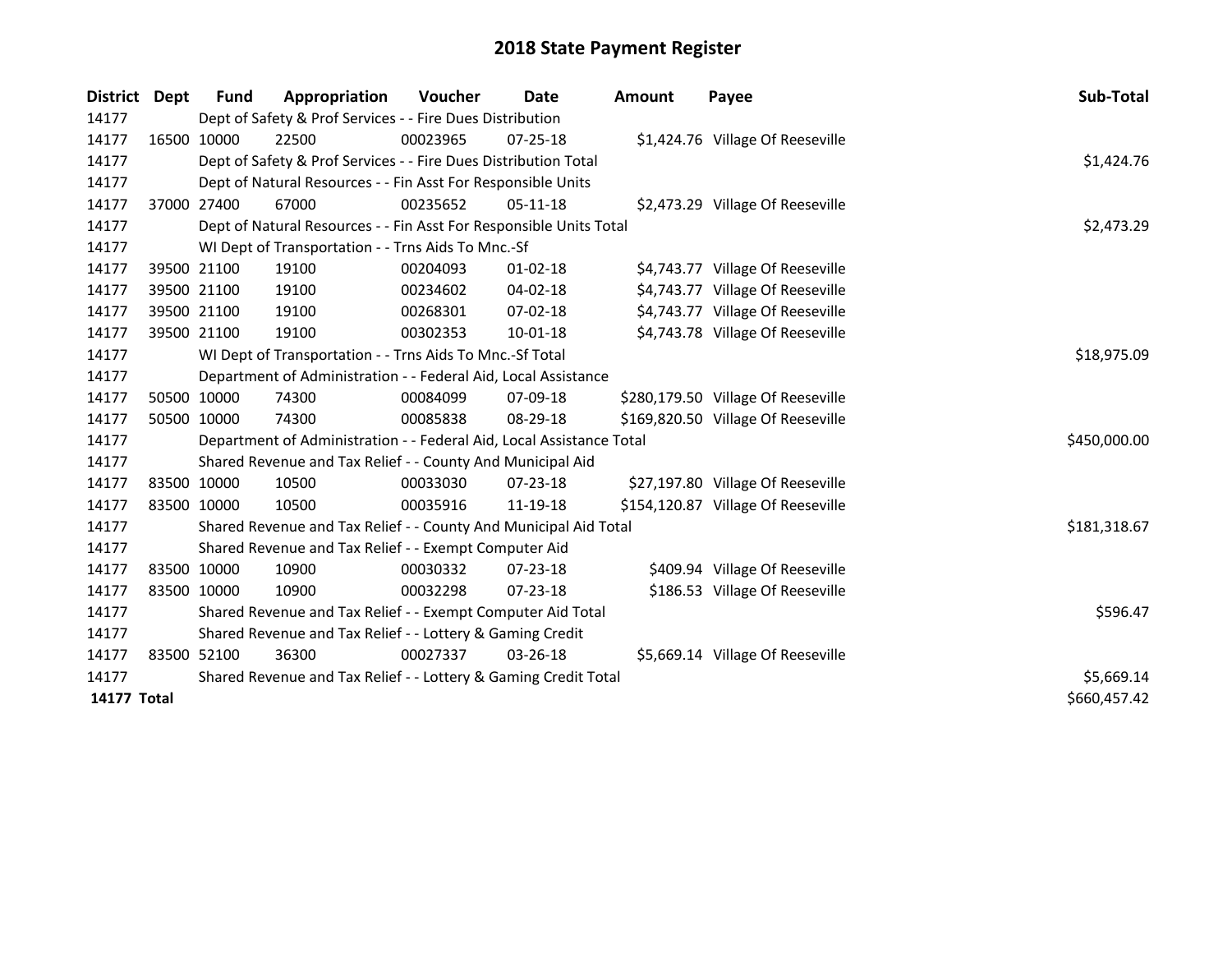| <b>District</b> | Dept        | <b>Fund</b> | Appropriation                                                                   | Voucher   | <b>Date</b>    | Amount | Payee                           | Sub-Total    |
|-----------------|-------------|-------------|---------------------------------------------------------------------------------|-----------|----------------|--------|---------------------------------|--------------|
| 14186           |             |             | Dept of Safety & Prof Services - - Fire Dues Distribution                       |           |                |        |                                 |              |
| 14186           |             | 16500 10000 | 22500                                                                           | 00023966  | $07 - 25 - 18$ |        | \$2,325.13 Village Of Theresa   |              |
| 14186           |             |             | Dept of Safety & Prof Services - - Fire Dues Distribution Total                 |           |                |        |                                 | \$2,325.13   |
| 14186           |             |             | Dept of Natural Resources - - Fin Asst For Responsible Units                    |           |                |        |                                 |              |
| 14186           |             | 37000 27400 | 67000                                                                           | 00235431  | 05-11-18       |        | \$3,299.83 Village Of Theresa   |              |
| 14186           |             |             | Dept of Natural Resources - - Fin Asst For Responsible Units Total              |           |                |        |                                 | \$3,299.83   |
| 14186           |             |             | WI Dept of Transportation - - Trns Aids To Mnc.-Sf                              |           |                |        |                                 |              |
| 14186           |             | 39500 21100 | 19100                                                                           | 00204094  | $01 - 02 - 18$ |        | \$9,805.39 Village Of Theresa   |              |
| 14186           |             | 39500 21100 | 19100                                                                           | 00234603  | 04-02-18       |        | \$9,805.39 Village Of Theresa   |              |
| 14186           |             | 39500 21100 | 19100                                                                           | 00268302  | $07 - 02 - 18$ |        | \$9,805.39 Village Of Theresa   |              |
| 14186           |             | 39500 21100 | 19100                                                                           | 00302354  | 10-01-18       |        | \$9,805.40 Village Of Theresa   |              |
| 14186           |             |             | WI Dept of Transportation - - Trns Aids To Mnc.-Sf Total                        |           |                |        |                                 | \$39,221.57  |
| 14186           |             |             | Department of Health Services - - Prepaid Medical Transport Reimbursement       |           |                |        |                                 |              |
| 14186           |             | 43500 10000 | 16300                                                                           | AMBULANCE | 11-08-18       |        | \$2,805.27 Village Of Theresa   |              |
| 14186           |             |             | Department of Health Services - - Prepaid Medical Transport Reimbursement Total |           |                |        |                                 | \$2,805.27   |
| 14186           |             |             | Department of Justice - - Law Enforcement Train, Local                          |           |                |        |                                 |              |
| 14186           |             | 45500 10000 | 23100                                                                           | 00053890  | $10 - 25 - 18$ |        | \$320.00 Village Of Theresa     |              |
| 14186           |             |             | Department of Justice - - Law Enforcement Train, Local Total                    |           |                |        |                                 | \$320.00     |
| 14186           |             |             | Shared Revenue and Tax Relief - - County And Municipal Aid                      |           |                |        |                                 |              |
| 14186           | 83500 10000 |             | 10500                                                                           | 00033031  | $07 - 23 - 18$ |        | \$31,189.90 Village Of Theresa  |              |
| 14186           | 83500 10000 |             | 10500                                                                           | 00035917  | 11-19-18       |        | \$173,937.47 Village Of Theresa |              |
| 14186           |             |             | Shared Revenue and Tax Relief - - County And Municipal Aid Total                |           |                |        |                                 | \$205,127.37 |
| 14186           |             |             | Shared Revenue and Tax Relief - - Exempt Computer Aid                           |           |                |        |                                 |              |
| 14186           | 83500 10000 |             | 10900                                                                           | 00030333  | $07 - 23 - 18$ |        | \$212.07 Village Of Theresa     |              |
| 14186           |             |             | Shared Revenue and Tax Relief - - Exempt Computer Aid Total                     |           |                |        |                                 | \$212.07     |
| 14186           |             |             | Shared Revenue and Tax Relief - - Lottery & Gaming Credit                       |           |                |        |                                 |              |
| 14186           |             | 83500 52100 | 36300                                                                           | 00027338  | 03-26-18       |        | \$20,841.31 Village Of Theresa  |              |
| 14186           |             |             | Shared Revenue and Tax Relief - - Lottery & Gaming Credit Total                 |           |                |        |                                 | \$20,841.31  |
| 14186 Total     |             |             |                                                                                 |           |                |        |                                 | \$274,152.55 |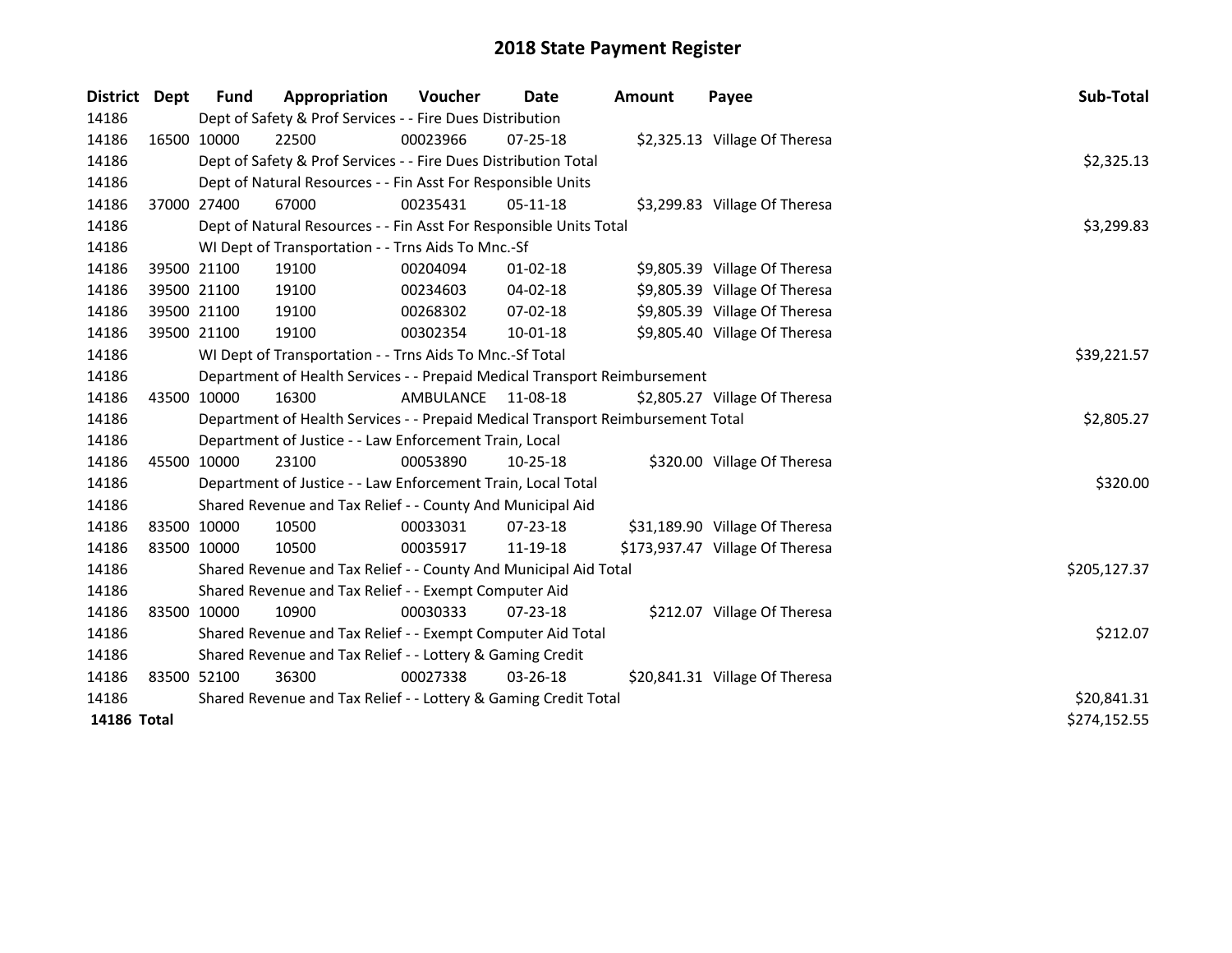| District Dept |             | <b>Fund</b> | Appropriation                                                      | Voucher  | Date           | <b>Amount</b> | Payee                            | Sub-Total    |
|---------------|-------------|-------------|--------------------------------------------------------------------|----------|----------------|---------------|----------------------------------|--------------|
| 14206         |             |             | Dept of Ag, Trade & Cons Protc - - Retail Petroleum                |          |                |               |                                  |              |
| 14206         |             | 11500 27200 | 16100                                                              | 00034387 | 05-11-18       |               | \$92.00 Beaver Dam, City of      |              |
| 14206         |             |             | Dept of Ag, Trade & Cons Protc - - Retail Petroleum Total          |          |                |               |                                  | \$92.00      |
| 14206         |             |             | Public Service Commission - - Federal Funds                        |          |                |               |                                  |              |
| 14206         | 15500 10000 |             | 14200                                                              | 00002864 | 05-30-18       |               | \$10,000.00 Beaver Dam, City of  |              |
| 14206         |             |             | Public Service Commission - - Federal Funds Total                  |          |                |               |                                  | \$10,000.00  |
| 14206         |             |             | Dept of Safety & Prof Services - - Fire Dues Distribution          |          |                |               |                                  |              |
| 14206         | 16500 10000 |             | 22500                                                              | 00023967 | 07-24-18       |               | \$47,705.34 Beaver Dam, City of  |              |
| 14206         |             |             | Dept of Safety & Prof Services - - Fire Dues Distribution Total    |          |                |               |                                  | \$47,705.34  |
| 14206         |             |             | Dept of Natural Resources - - Resaids - Fire Suppress Grant        |          |                |               |                                  |              |
| 14206         | 37000 21200 |             | 54500                                                              | 00262181 | 08-30-18       |               | \$5,043.72 Beaver Dam, City of   |              |
| 14206         |             |             | Dept of Natural Resources - - Resaids - Fire Suppress Grant Total  |          |                |               |                                  | \$5,043.72   |
| 14206         |             |             | Dept of Natural Resources - - Ea - Urban Nonpoint Source           |          |                |               |                                  |              |
| 14206         | 37000 27400 |             | 65800                                                              | 00239115 | 06-05-18       |               | \$14,654.70 Beaver Dam, City of  |              |
| 14206         |             |             | Dept of Natural Resources - - Ea - Urban Nonpoint Source Total     |          |                |               |                                  | \$14,654.70  |
| 14206         |             |             | Dept of Natural Resources - - Fin Asst For Responsible Units       |          |                |               |                                  |              |
| 14206         | 37000 27400 |             | 67000                                                              | 00235801 | $05 - 11 - 18$ |               | \$52,998.62 Beaver Dam, City of  |              |
| 14206         |             |             | Dept of Natural Resources - - Fin Asst For Responsible Units Total |          |                |               |                                  | \$52,998.62  |
| 14206         |             |             | WI Dept of Transportation - - Conn Hwy Aids St Fds                 |          |                |               |                                  |              |
| 14206         |             | 39500 21100 | 16200                                                              | 00205555 | $01-02-18$     |               | \$12,071.95 Beaver Dam, City of  |              |
| 14206         |             | 39500 21100 | 16200                                                              | 00236063 | 04-02-18       |               | \$12,071.95 Beaver Dam, City of  |              |
| 14206         | 39500 21100 |             | 16200                                                              | 00269762 | 07-02-18       |               | \$12,071.95 Beaver Dam, City of  |              |
| 14206         | 39500 21100 |             | 16200                                                              | 00303814 | $10 - 01 - 18$ |               | \$12,071.96 Beaver Dam, City of  |              |
| 14206         |             |             | WI Dept of Transportation - - Conn Hwy Aids St Fds Total           |          |                |               |                                  | \$48,287.81  |
| 14206         |             |             | WI Dept of Transportation - - Tc, Trns Oper Aid Sf                 |          |                |               |                                  |              |
| 14206         |             | 39500 21100 | 17700                                                              | 00262477 | 06-14-18       |               | \$64,711.00 Beaver Dam, City of  |              |
| 14206         | 39500 21100 |             | 17700                                                              | 00289430 | 08-27-18       |               | \$194,134.00 Beaver Dam, City of |              |
| 14206         |             |             | WI Dept of Transportation - - Tc, Trns Oper Aid Sf Total           |          |                |               |                                  | \$258,845.00 |
| 14206         |             |             | WI Dept of Transportation - - Trnst/Trns-Rel Aid F                 |          |                |               |                                  |              |
| 14206         |             | 39500 21100 | 18200                                                              | 00226366 | 03-01-18       |               | \$50,088.73 Beaver Dam, City of  |              |
| 14206         |             | 39500 21100 | 18200                                                              | 00275855 | 07-18-18       |               | \$25,070.40 Beaver Dam, City of  |              |
| 14206         | 39500 21100 |             | 18200                                                              | 00323479 | 11-15-18       |               | \$85,584.44 Beaver Dam, City of  |              |
| 14206         | 39500 21100 |             | 18200                                                              | 00323480 | 11-15-18       |               | \$81,703.20 Beaver Dam, City of  |              |
| 14206         | 39500 21100 |             | 18200                                                              | 00323559 | 11-15-18       |               | \$81,997.72 Beaver Dam, City of  |              |
| 14206         |             |             | WI Dept of Transportation - - Trnst/Trns-Rel Aid F Total           |          |                |               |                                  | \$324,444.49 |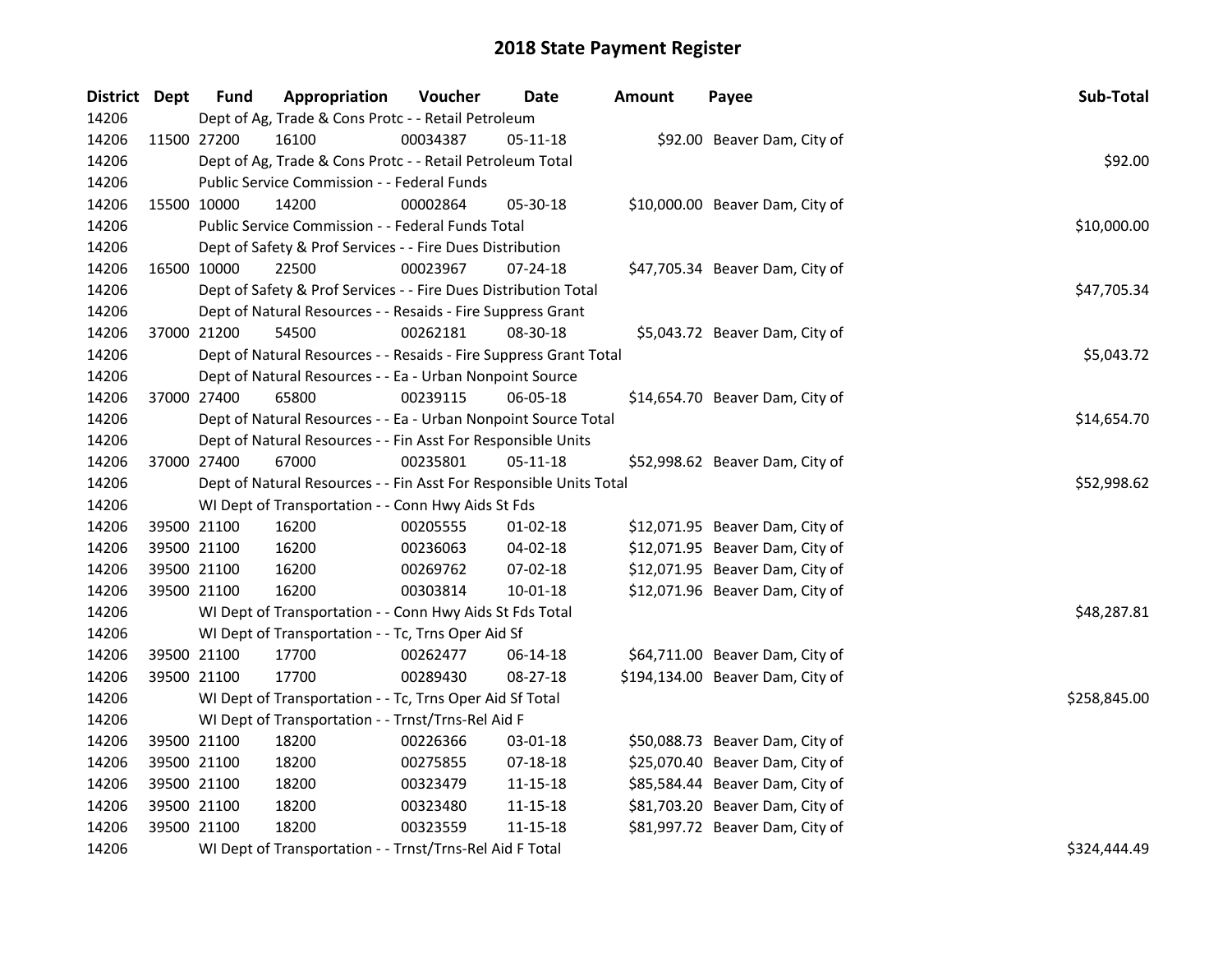| <b>District Dept</b> |             | <b>Fund</b> | Appropriation                                                                   | Voucher   | <b>Date</b>    | <b>Amount</b> | Payee                              | Sub-Total      |
|----------------------|-------------|-------------|---------------------------------------------------------------------------------|-----------|----------------|---------------|------------------------------------|----------------|
| 14206                |             |             | WI Dept of Transportation - - Trns Aids To Mnc.-Sf                              |           |                |               |                                    |                |
| 14206                | 39500 21100 |             | 19100                                                                           | 00204095  | $01 - 02 - 18$ |               | \$180,069.09 Beaver Dam, City of   |                |
| 14206                | 39500 21100 |             | 19100                                                                           | 00234604  | 04-02-18       |               | \$180,069.09 Beaver Dam, City of   |                |
| 14206                | 39500 21100 |             | 19100                                                                           | 00268303  | 07-02-18       |               | \$180,069.09 Beaver Dam, City of   |                |
| 14206                | 39500 21100 |             | 19100                                                                           | 00302355  | $10 - 01 - 18$ |               | \$180,069.11 Beaver Dam, City of   |                |
| 14206                |             |             | WI Dept of Transportation - - Trns Aids To Mnc.-Sf Total                        |           |                |               |                                    | \$720,276.38   |
| 14206                |             |             | WI Dept of Transportation - - Demand Management                                 |           |                |               |                                    |                |
| 14206                | 39500 27200 |             | 46400                                                                           | 00267508  | 06-27-18       |               | \$24,487.00 Beaver Dam, City of    |                |
| 14206                |             |             | WI Dept of Transportation - - Demand Management Total                           |           |                |               |                                    | \$24,487.00    |
| 14206                |             |             | Department of Health Services - - Emergency Medical Services, Ai                |           |                |               |                                    |                |
| 14206                | 43500 10000 |             | 11900                                                                           | 00229286  | 08-31-18       |               | \$6,314.81 Beaver Dam, City of     |                |
| 14206                |             |             | Department of Health Services - - Emergency Medical Services, Ai Total          |           |                |               |                                    | \$6,314.81     |
| 14206                |             |             | Department of Health Services - - Federal Project Aids                          |           |                |               |                                    |                |
| 14206                |             | 43500 10000 | 15000                                                                           | 00202082  | $04 - 27 - 18$ |               | \$1,500.00 Beaver Dam, City of     |                |
| 14206                |             |             | Department of Health Services - - Federal Project Aids Total                    |           |                |               |                                    | \$1,500.00     |
| 14206                |             |             | Department of Health Services - - Prepaid Medical Transport Reimbursement       |           |                |               |                                    |                |
| 14206                | 43500 10000 |             | 16300                                                                           | AMBULANCE | 11-08-18       |               | \$32,961.91 Beaver Dam, City of    |                |
| 14206                |             |             | Department of Health Services - - Prepaid Medical Transport Reimbursement Total |           |                |               |                                    | \$32,961.91    |
| 14206                |             |             | Department of Justice - - Law Enforcement Train, Local                          |           |                |               |                                    |                |
| 14206                | 45500 10000 |             | 23100                                                                           | 00052088  | $09 - 25 - 18$ |               | \$4,800.00 Beaver Dam, City of     |                |
| 14206                |             |             | Department of Justice - - Law Enforcement Train, Local Total                    |           |                |               |                                    | \$4,800.00     |
| 14206                |             |             | Public Defender Board - - Transcript, Discovery And Int                         |           |                |               |                                    |                |
| 14206                | 55000 10000 |             | 10600                                                                           | 00128191  | 02-13-18       |               | \$5.00 Beaver Dam, City of         |                |
| 14206                |             |             | Public Defender Board - - Transcript, Discovery And Int Total                   |           |                |               |                                    | \$5.00         |
| 14206                |             |             | Shared Revenue and Tax Relief - - Expenditure Restraint Program                 |           |                |               |                                    |                |
| 14206                | 83500 10000 |             | 10100                                                                           | 00033032  | 07-23-18       |               | \$356,808.02 Beaver Dam, City of   |                |
| 14206                |             |             | Shared Revenue and Tax Relief - - Expenditure Restraint Program Total           |           |                |               |                                    | \$356,808.02   |
| 14206                |             |             | Shared Revenue and Tax Relief - - County And Municipal Aid                      |           |                |               |                                    |                |
| 14206                | 83500 10000 |             | 10500                                                                           | 00033032  | 07-23-18       |               | \$236,497.92 Beaver Dam, City of   |                |
| 14206                | 83500 10000 |             | 10500                                                                           | 00035918  | 11-19-18       |               | \$1,307,193.00 Beaver Dam, City of |                |
| 14206                |             |             | Shared Revenue and Tax Relief - - County And Municipal Aid Total                |           |                |               |                                    | \$1,543,690.92 |
| 14206                |             |             | Shared Revenue and Tax Relief - - Exempt Computer Aid                           |           |                |               |                                    |                |
| 14206                | 83500 10000 |             | 10900                                                                           | 00030334  | 07-23-18       |               | \$42,770.62 Beaver Dam, City of    |                |
| 14206                | 83500 10000 |             | 10900                                                                           | 00032299  | $07 - 23 - 18$ |               | \$6,811.39 Beaver Dam, City of     |                |
| 14206                |             |             | Shared Revenue and Tax Relief - - Exempt Computer Aid Total                     |           |                |               |                                    | \$49,582.01    |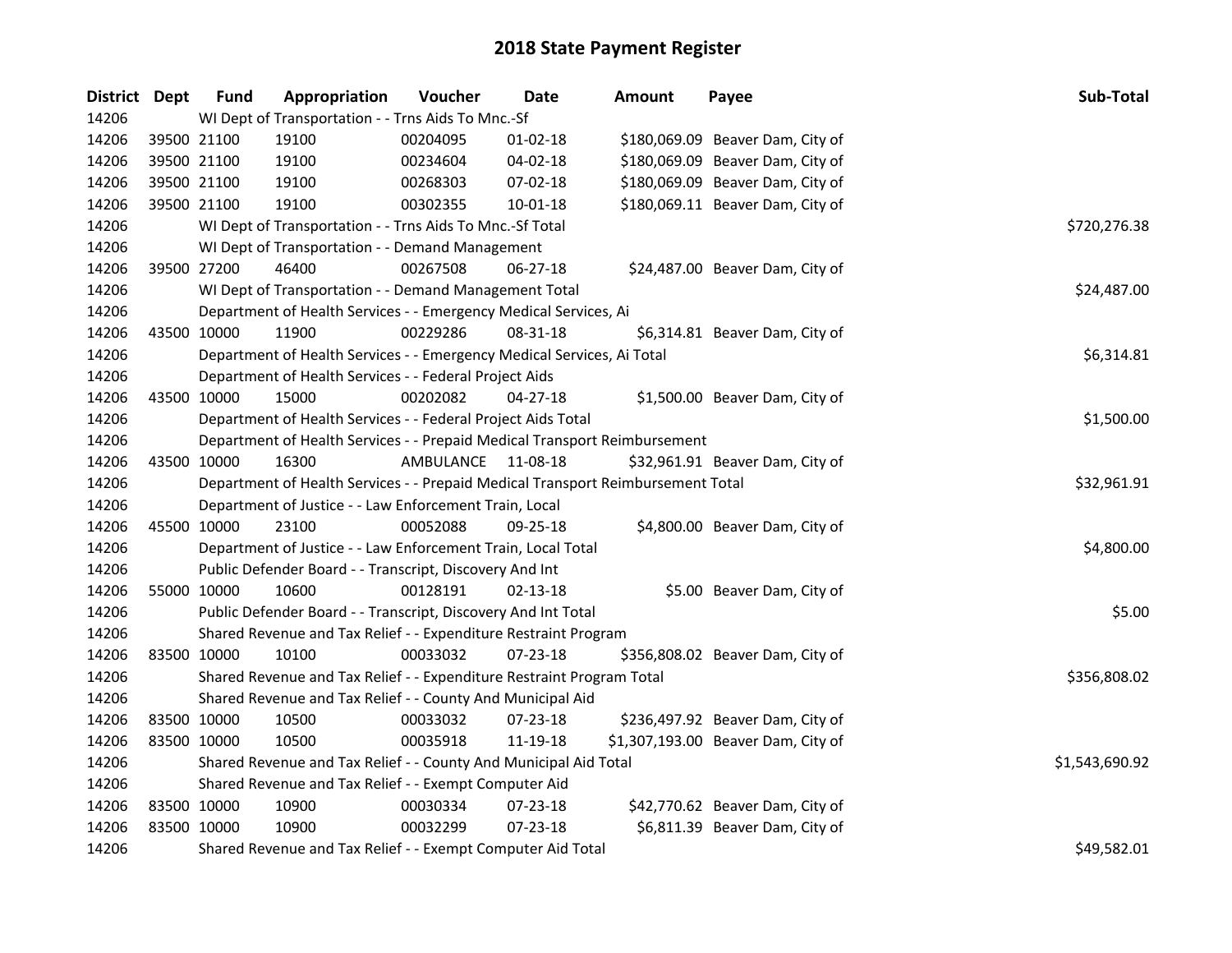| District Dept | Fund        | Appropriation                                       | Voucher  | Date     | Amount | Pavee                           | Sub-Total      |
|---------------|-------------|-----------------------------------------------------|----------|----------|--------|---------------------------------|----------------|
| 14206         |             | Shared Revenue and Tax Relief - - Utility Aid       |          |          |        |                                 |                |
| 14206         | 83500 10000 | 11000                                               | 00033032 | 07-23-18 |        | \$2,499.17 Beaver Dam, City of  |                |
| 14206         | 83500 10000 | 11000                                               | 00035918 | 11-19-18 |        | \$14,402.29 Beaver Dam, City of |                |
| 14206         |             | Shared Revenue and Tax Relief - - Utility Aid Total |          |          |        |                                 | \$16,901.46    |
| 14206 Total   |             |                                                     |          |          |        |                                 | \$3,519,399.19 |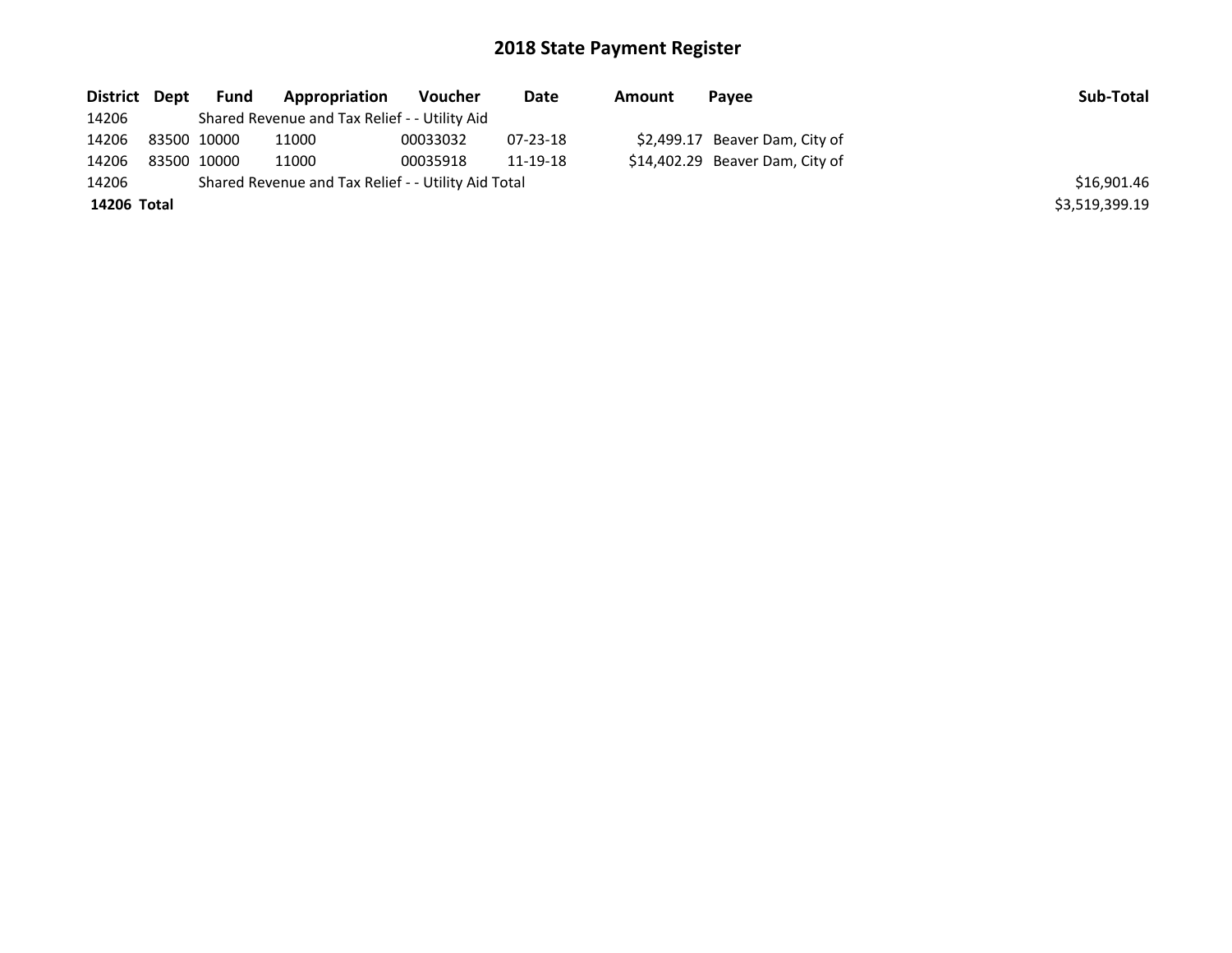| District Dept |             | <b>Fund</b> | Appropriation                                                                   | Voucher            | <b>Date</b>    | <b>Amount</b> | Payee                          | Sub-Total    |
|---------------|-------------|-------------|---------------------------------------------------------------------------------|--------------------|----------------|---------------|--------------------------------|--------------|
| 14226         |             |             | Dept of Safety & Prof Services - - Fire Dues Distribution                       |                    |                |               |                                |              |
| 14226         | 16500 10000 |             | 22500                                                                           | 00023968           | 07-24-18       |               | \$3,598.81 Fox Lake, City of   |              |
| 14226         |             |             | Dept of Safety & Prof Services - - Fire Dues Distribution Total                 |                    |                |               |                                | \$3,598.81   |
| 14226         |             |             | Dept of Natural Resources - - Fin Asst For Responsible Units                    |                    |                |               |                                |              |
| 14226         |             | 37000 27400 | 67000                                                                           | 00235566           | $05 - 11 - 18$ |               | \$8,085.70 Fox Lake, City of   |              |
| 14226         |             |             | Dept of Natural Resources - - Fin Asst For Responsible Units Total              |                    |                |               |                                | \$8,085.70   |
| 14226         |             |             | WI Dept of Transportation - - Trns Aids To Mnc.-Sf                              |                    |                |               |                                |              |
| 14226         |             | 39500 21100 | 19100                                                                           | 00204096           | 01-02-18       |               | \$25,270.00 Fox Lake, City of  |              |
| 14226         |             | 39500 21100 | 19100                                                                           | 00234605           | 04-02-18       |               | \$25,270.00 Fox Lake, City of  |              |
| 14226         |             | 39500 21100 | 19100                                                                           | 00268304           | 07-02-18       |               | \$25,270.00 Fox Lake, City of  |              |
| 14226         |             | 39500 21100 | 19100                                                                           | 00302356           | 10-01-18       |               | \$25,270.00 Fox Lake, City of  |              |
| 14226         |             |             | WI Dept of Transportation - - Trns Aids To Mnc.-Sf Total                        |                    | \$101,080.00   |               |                                |              |
| 14226         |             |             | Department of Health Services - - Emergency Medical Services, Ai                |                    |                |               |                                |              |
| 14226         |             | 43500 10000 | 11900                                                                           | 00229341           | 08-31-18       |               | \$4,881.98 Fox Lake, City of   |              |
| 14226         |             |             | Department of Health Services - - Emergency Medical Services, Ai Total          |                    |                |               |                                | \$4,881.98   |
| 14226         |             |             | Department of Health Services - - Prepaid Medical Transport Reimbursement       |                    |                |               |                                |              |
| 14226         |             | 43500 10000 | 16300                                                                           | AMBULANCE 11-08-18 |                |               | \$5,785.87 Fox Lake, City of   |              |
| 14226         |             |             | Department of Health Services - - Prepaid Medical Transport Reimbursement Total |                    |                |               |                                | \$5,785.87   |
| 14226         |             |             | Department of Justice - - Law Enforcement Train, Local                          |                    |                |               |                                |              |
| 14226         |             | 45500 10000 | 23100                                                                           | 00052754           | 10-04-18       |               | \$480.00 Fox Lake, City of     |              |
| 14226         |             |             | Department of Justice - - Law Enforcement Train, Local Total                    |                    |                |               |                                | \$480.00     |
| 14226         |             |             | Department of Administration - - Federal Aid, Local Assistance                  |                    |                |               |                                |              |
| 14226         |             | 50500 10000 | 74300                                                                           | 00070334           | $01 - 25 - 18$ |               | \$179,915.00 Fox Lake, City of |              |
| 14226         |             | 50500 10000 | 74300                                                                           | 00072369           | 02-14-18       |               | \$275,000.00 Fox Lake, City of |              |
| 14226         |             | 50500 10000 | 74300                                                                           | 00079835           | 05-16-18       |               | \$101,044.42 Fox Lake, City of |              |
| 14226         |             | 50500 10000 | 74300                                                                           | 00092991           | 12-07-18       |               | \$25,000.00 Fox Lake, City of  |              |
| 14226         |             |             | Department of Administration - - Federal Aid, Local Assistance Total            |                    |                |               |                                | \$580,959.42 |
| 14226         |             |             | Shared Revenue and Tax Relief - - Expenditure Restraint Program                 |                    |                |               |                                |              |
| 14226         | 83500 10000 |             | 10100                                                                           | 00033033           | 07-23-18       |               | \$22,465.11 Fox Lake, City of  |              |
| 14226         |             |             | Shared Revenue and Tax Relief - - Expenditure Restraint Program Total           |                    |                |               |                                | \$22,465.11  |
| 14226         |             |             | Shared Revenue and Tax Relief - - County And Municipal Aid                      |                    |                |               |                                |              |
| 14226         |             | 83500 10000 | 10500                                                                           | 00033033           | 07-23-18       |               | \$64,072.05 Fox Lake, City of  |              |
| 14226         | 83500 10000 |             | 10500                                                                           | 00035919           | 11-19-18       |               | \$357,289.08 Fox Lake, City of |              |
| 14226         |             |             | Shared Revenue and Tax Relief - - County And Municipal Aid Total                | \$421,361.13       |                |               |                                |              |
| 14226         |             |             | Shared Revenue and Tax Relief - - Exempt Computer Aid                           |                    |                |               |                                |              |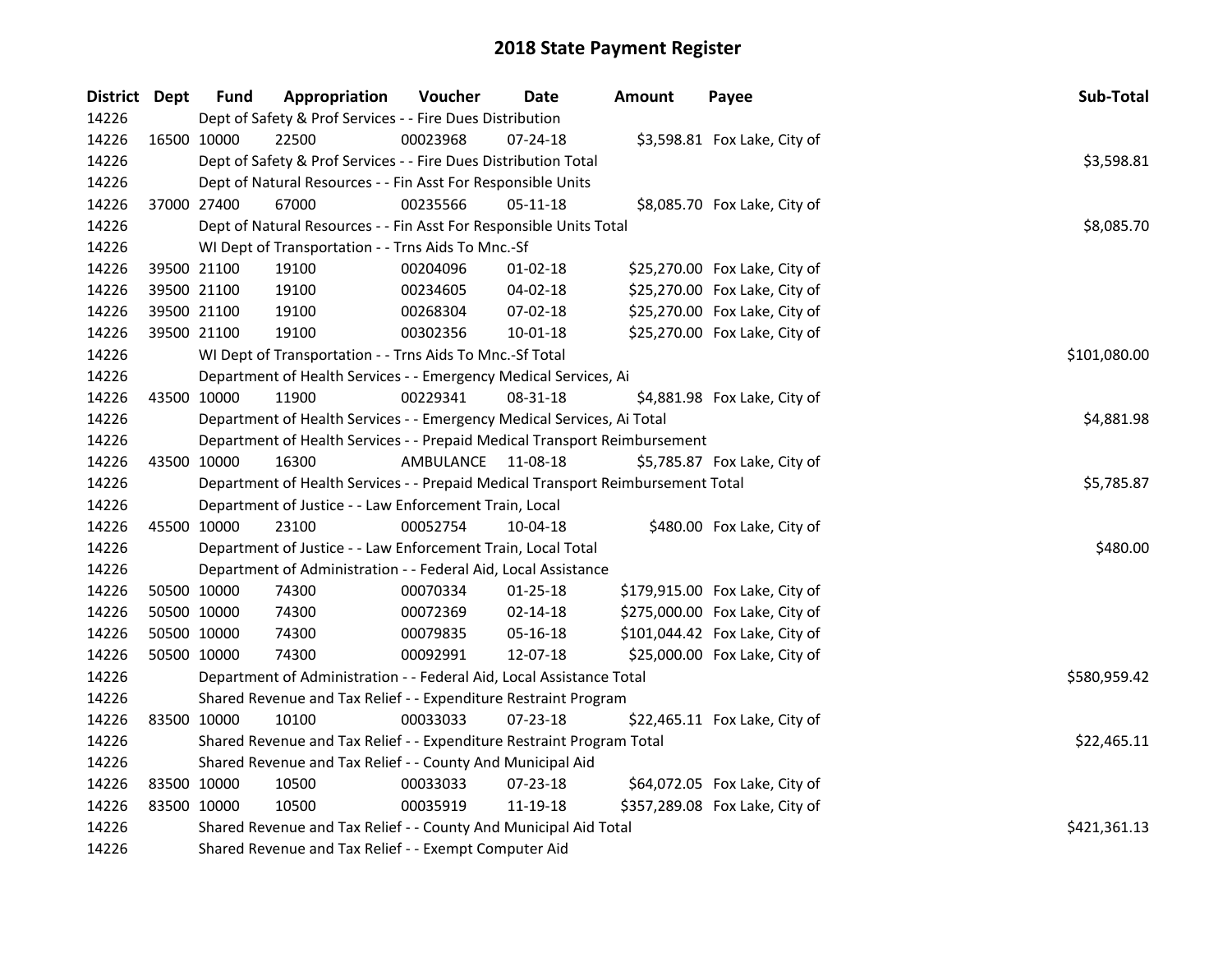| District Dept |             | <b>Fund</b> | Appropriation                                                   | Voucher  | Date           | Amount | Pavee                         | Sub-Total      |
|---------------|-------------|-------------|-----------------------------------------------------------------|----------|----------------|--------|-------------------------------|----------------|
| 14226         |             | 83500 10000 | 10900                                                           | 00030335 | $07 - 23 - 18$ |        | \$232.37 Fox Lake, City of    |                |
| 14226         | 83500 10000 |             | 10900                                                           | 00032300 | $07 - 23 - 18$ |        | $$2,326.10$ Fox Lake, City of |                |
| 14226         |             |             | Shared Revenue and Tax Relief - - Exempt Computer Aid Total     |          |                |        |                               | \$2,558.47     |
| 14226         |             |             | Shared Revenue and Tax Relief - - Lottery & Gaming Credit       |          |                |        |                               |                |
| 14226         | 83500 52100 |             | 36300                                                           | 00027339 | $03 - 26 - 18$ |        | \$495.16 Fox Lake, City of    |                |
| 14226         |             |             | Shared Revenue and Tax Relief - - Lottery & Gaming Credit Total |          |                |        |                               | \$495.16       |
| 14226 Total   |             |             |                                                                 |          |                |        |                               | \$1,151,751.65 |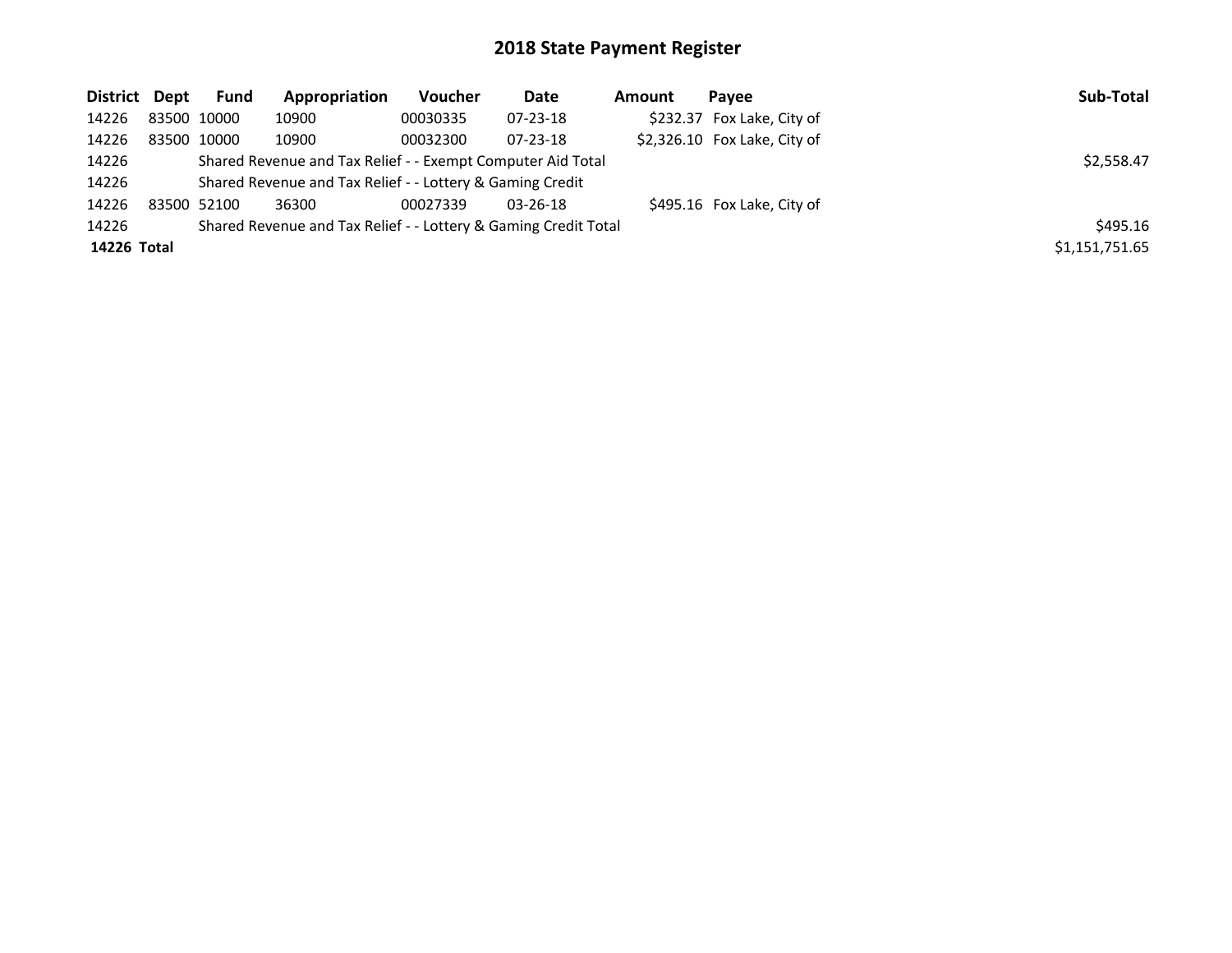| <b>District</b> | Dept        | <b>Fund</b> | Appropriation                                                              | Voucher  | <b>Date</b>    | <b>Amount</b> | Payee                        | Sub-Total   |  |  |  |  |
|-----------------|-------------|-------------|----------------------------------------------------------------------------|----------|----------------|---------------|------------------------------|-------------|--|--|--|--|
| 14230           |             |             | Dept of Natural Resources - - Gen Program Ops-State Funds                  |          |                |               |                              |             |  |  |  |  |
| 14230           | 37000 21200 |             | 16100                                                                      | 00204993 | $01 - 12 - 18$ |               | \$1,295.81 City Of Hartford  |             |  |  |  |  |
| 14230           | 37000 21200 |             | 16100                                                                      | 00216932 | 02-27-18       |               | \$63.17 City Of Hartford     |             |  |  |  |  |
| 14230           | 37000 21200 |             | 16100                                                                      | 00223345 | 03-30-18       |               | \$92.66 City Of Hartford     |             |  |  |  |  |
| 14230           | 37000 21200 |             | 16100                                                                      | 00238061 | 05-23-18       |               | \$96.50 City Of Hartford     |             |  |  |  |  |
| 14230           | 37000 21200 |             | 16100                                                                      | 00240442 | 06-01-18       |               | \$85.57 City Of Hartford     |             |  |  |  |  |
| 14230           | 37000 21200 |             | 16100                                                                      | 00249568 | $07 - 11 - 18$ |               | \$250.26 City Of Hartford    |             |  |  |  |  |
| 14230           | 37000 21200 |             | 16100                                                                      | 00252689 | 07-18-18       |               | \$518.03 City Of Hartford    |             |  |  |  |  |
| 14230           | 37000 21200 |             | 16100                                                                      | 00269297 | 10-09-18       |               | \$647.82 City Of Hartford    |             |  |  |  |  |
| 14230           | 37000 21200 |             | 16100                                                                      | 00269299 | 10-03-18       |               | \$804.15 City Of Hartford    |             |  |  |  |  |
| 14230           | 37000 21200 |             | 16100                                                                      | 00278443 | 11-08-18       |               | \$1,324.33 City Of Hartford  |             |  |  |  |  |
| 14230           | 37000 21200 |             | 16100                                                                      | 00280966 | 11-23-18       |               | \$1,118.33 City Of Hartford  |             |  |  |  |  |
| 14230           |             |             | Dept of Natural Resources - - Gen Program Ops-State Funds Total            |          |                |               |                              | \$6,296.63  |  |  |  |  |
| 14230           |             |             | Dept of Natural Resources - - Rec & Resource Aids, Fed                     |          |                |               |                              |             |  |  |  |  |
| 14230           | 37000 21200 |             | 58300                                                                      | 00238233 | 05-30-18       |               | \$2,278.00 City Of Hartford  |             |  |  |  |  |
| 14230           |             |             | Dept of Natural Resources - - Rec & Resource Aids, Fed Total<br>\$2,278.00 |          |                |               |                              |             |  |  |  |  |
| 14230           |             |             | Dept of Natural Resources - - Fin Asst For Responsible Units               |          |                |               |                              |             |  |  |  |  |
| 14230           | 37000 27400 |             | 67000                                                                      | 00236038 | 05-15-18       |               | \$24,337.46 City Of Hartford |             |  |  |  |  |
| 14230           |             |             | Dept of Natural Resources - - Fin Asst For Responsible Units Total         |          |                |               |                              | \$24,337.46 |  |  |  |  |
| 14230           |             |             | WI Dept of Transportation - - Loc Rd Imp Prg St Fd                         |          |                |               |                              |             |  |  |  |  |
| 14230           | 39500 21100 |             | 27800                                                                      | 00226355 | 03-01-18       |               | \$40,662.69 City Of Hartford |             |  |  |  |  |
| 14230           |             |             | WI Dept of Transportation - - Loc Rd Imp Prg St Fd Total                   |          |                |               |                              | \$40,662.69 |  |  |  |  |
| 14230           |             |             | WI Dept of Transportation - - Hwy Mgmt & Opers Sf                          |          |                |               |                              |             |  |  |  |  |
| 14230           | 39500 21100 |             | 36500                                                                      | 00211067 | $01 - 11 - 18$ |               | \$9.06 City Of Hartford      |             |  |  |  |  |
| 14230           | 39500 21100 |             | 36500                                                                      | 00220422 | 02-09-18       |               | \$9.27 City Of Hartford      |             |  |  |  |  |
| 14230           | 39500 21100 |             | 36500                                                                      | 00237410 | 03-30-18       |               | \$8.98 City Of Hartford      |             |  |  |  |  |
| 14230           | 39500 21100 |             | 36500                                                                      | 00239547 | 04-06-18       |               | \$21.26 City Of Hartford     |             |  |  |  |  |
| 14230           | 39500 21100 |             | 36500                                                                      | 00253461 | 05-14-18       |               | \$4.52 City Of Hartford      |             |  |  |  |  |
| 14230           | 39500 21100 |             | 36500                                                                      | 00262583 | 06-12-18       |               | \$13.53 City Of Hartford     |             |  |  |  |  |
| 14230           | 39500 21100 |             | 36500                                                                      | 00276739 | 07-18-18       |               | \$13.53 City Of Hartford     |             |  |  |  |  |
| 14230           | 39500 21100 |             | 36500                                                                      | 00285118 | 08-09-18       |               | \$13.52 City Of Hartford     |             |  |  |  |  |
| 14230           | 39500 21100 |             | 36500                                                                      | 00297981 | 09-17-18       |               | \$13.48 City Of Hartford     |             |  |  |  |  |
| 14230           | 39500 21100 |             | 36500                                                                      | 00307455 | 10-05-18       |               | \$13.59 City Of Hartford     |             |  |  |  |  |
| 14230           | 39500 21100 |             | 36500                                                                      | 00320662 | 11-07-18       |               | \$13.41 City Of Hartford     |             |  |  |  |  |
| 14230           | 39500 21100 |             | 36500                                                                      | 00330934 | 12-11-18       |               | \$13.37 City Of Hartford     |             |  |  |  |  |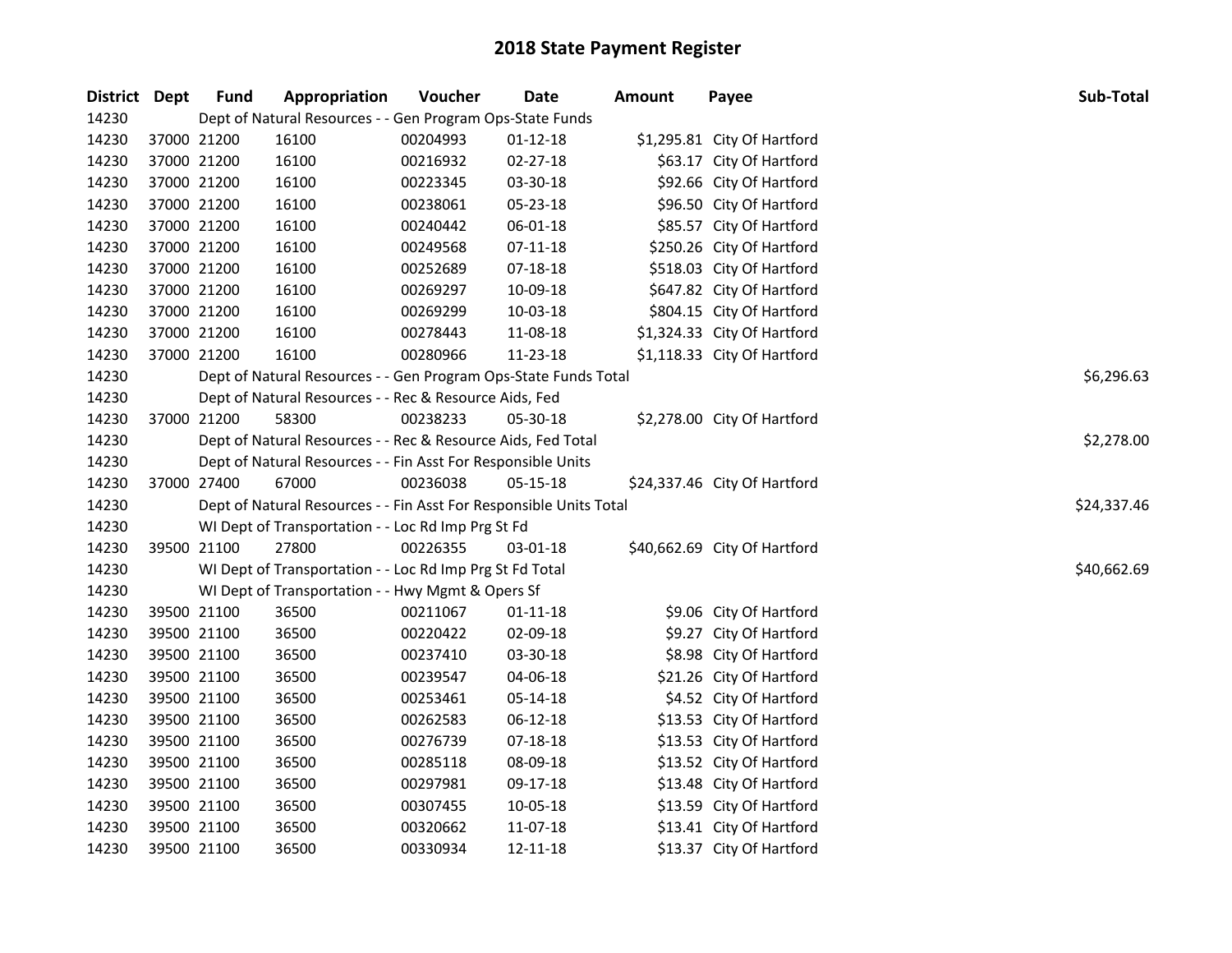| District Dept |             | <b>Fund</b> | Appropriation                                                          | Voucher  | <b>Date</b>    | <b>Amount</b> | Payee                       | Sub-Total  |
|---------------|-------------|-------------|------------------------------------------------------------------------|----------|----------------|---------------|-----------------------------|------------|
| 14230         |             |             | WI Dept of Transportation - - Hwy Mgmt & Opers Sf Total                |          |                |               |                             | \$147.52   |
| 14230         |             |             | Department of Health Services - - Emergency Medical Services, Ai       |          |                |               |                             |            |
| 14230         | 43500 10000 |             | 11900                                                                  | 00229354 | 08-31-18       |               | \$6,123.54 City Of Hartford |            |
| 14230         |             |             | Department of Health Services - - Emergency Medical Services, Ai Total |          |                |               |                             | \$6,123.54 |
| 14230         |             |             | Dept of Workforce Development - - Title Ib Aids State Gpr              |          |                |               |                             |            |
| 14230         |             | 44500 10000 | 50900                                                                  | 00146137 | $01 - 31 - 18$ |               | \$22.15 City Of Hartford    |            |
| 14230         | 44500 10000 |             | 50900                                                                  | 00150032 | 02-23-18       |               | \$5.54 City Of Hartford     |            |
| 14230         | 44500 10000 |             | 50900                                                                  | 00153962 | 03-14-18       |               | \$16.61 City Of Hartford    |            |
| 14230         | 44500 10000 |             | 50900                                                                  | 00156365 | 03-30-18       |               | \$16.61 City Of Hartford    |            |
| 14230         | 44500 10000 |             | 50900                                                                  | 00161512 | 04-30-18       |               | \$22.15 City Of Hartford    |            |
| 14230         | 44500 10000 |             | 50900                                                                  | 00164502 | 05-23-18       |               | \$5.54 City Of Hartford     |            |
| 14230         | 44500 10000 |             | 50900                                                                  | 00175026 | 07-23-18       |               | \$5.54 City Of Hartford     |            |
| 14230         | 44500 10000 |             | 50900                                                                  | 00198508 | 12-07-18       |               | \$16.61 City Of Hartford    |            |
| 14230         |             |             | Dept of Workforce Development - - Title Ib Aids State Gpr Total        |          |                |               |                             | \$110.75   |
| 14230         |             |             | Dept of Workforce Development - - Title Ib Aids Federal Prf            |          |                |               |                             |            |
| 14230         | 44500 10000 |             | 54400                                                                  | 00146137 | 01-31-18       |               | \$81.85 City Of Hartford    |            |
| 14230         | 44500 10000 |             | 54400                                                                  | 00150032 | 02-23-18       |               | \$20.46 City Of Hartford    |            |
| 14230         | 44500 10000 |             | 54400                                                                  | 00153962 | 03-14-18       |               | \$61.39 City Of Hartford    |            |
| 14230         | 44500 10000 |             | 54400                                                                  | 00156365 | 03-30-18       |               | \$61.39 City Of Hartford    |            |
| 14230         | 44500 10000 |             | 54400                                                                  | 00161512 | 04-30-18       |               | \$81.85 City Of Hartford    |            |
| 14230         | 44500 10000 |             | 54400                                                                  | 00164502 | 05-23-18       |               | \$20.46 City Of Hartford    |            |
| 14230         | 44500 10000 |             | 54400                                                                  | 00175026 | 07-23-18       |               | \$20.46 City Of Hartford    |            |
| 14230         | 44500 10000 |             | 54400                                                                  | 00198508 | 12-07-18       |               | \$61.39 City Of Hartford    |            |
| 14230         |             |             | Dept of Workforce Development - - Title Ib Aids Federal Prf Total      |          |                |               |                             | \$409.25   |
| 14230         |             |             | Department of Justice - - Law Enforcement Train, Local                 |          |                |               |                             |            |
| 14230         | 45500 10000 |             | 23100                                                                  | 00045764 | 05-14-18       |               | \$3,840.00 City Of Hartford |            |
| 14230         |             |             | Department of Justice - - Law Enforcement Train, Local Total           |          |                |               |                             | \$3,840.00 |
| 14230         |             |             | Department of Justice - - Awards For Victims Of Crimes                 |          |                |               |                             |            |
| 14230         |             | 45500 10000 | 50200                                                                  | 00051483 | 09-13-18       |               | \$149.40 City Of Hartford   |            |
| 14230         |             |             | Department of Justice - - Awards For Victims Of Crimes Total           |          |                |               |                             | \$149.40   |
| 14230         |             |             | Department of Military Affairs - - Federal Aid-Service Contracts       |          |                |               |                             |            |
| 14230         | 46500 10000 |             | 14100                                                                  | 00036952 | $01-10-18$     |               | \$788.19 City Of Hartford   |            |
| 14230         | 46500 10000 |             | 14100                                                                  | 00037759 | $01 - 25 - 18$ |               | \$15.00 City Of Hartford    |            |
| 14230         |             | 46500 10000 | 14100                                                                  | 00039183 | $02 - 14 - 18$ |               | \$952.31 City Of Hartford   |            |
| 14230         | 46500 10000 |             | 14100                                                                  | 00040168 | 03-09-18       |               | \$833.41 City Of Hartford   |            |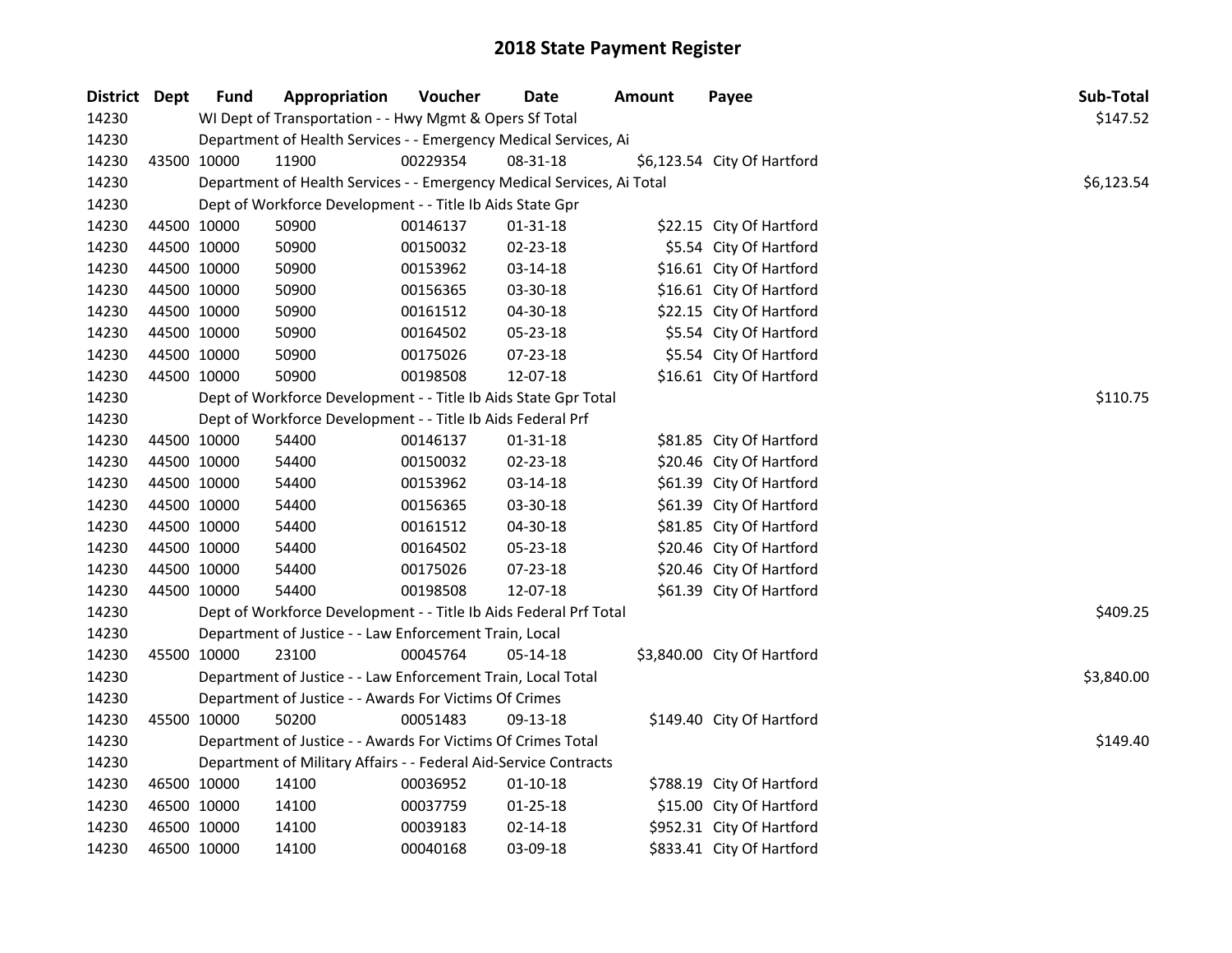|       | District Dept | <b>Fund</b> | Appropriation                                                          | Voucher  | Date           | Amount | Payee                        | Sub-Total    |
|-------|---------------|-------------|------------------------------------------------------------------------|----------|----------------|--------|------------------------------|--------------|
| 14230 |               | 46500 10000 | 14100                                                                  | 00041842 | $04-17-18$     |        | \$856.93 City Of Hartford    |              |
| 14230 |               | 46500 10000 | 14100                                                                  | 00042695 | 05-07-18       |        | \$826.73 City Of Hartford    |              |
| 14230 |               | 46500 10000 | 14100                                                                  | 00044655 | 06-14-18       |        | \$618.42 City Of Hartford    |              |
| 14230 |               | 46500 10000 | 14100                                                                  | 00046496 | $07-16-18$     |        | \$528.34 City Of Hartford    |              |
| 14230 |               | 46500 10000 | 14100                                                                  | 00047494 | 08-08-18       |        | \$882.56 City Of Hartford    |              |
| 14230 |               | 46500 10000 | 14100                                                                  | 00049257 | 09-18-18       |        | \$875.53 City Of Hartford    |              |
| 14230 |               | 46500 10000 | 14100                                                                  | 00050265 | $10 - 11 - 18$ |        | \$775.71 City Of Hartford    |              |
| 14230 |               | 46500 10000 | 14100                                                                  | 00051985 | 11-15-18       |        | \$641.29 City Of Hartford    |              |
| 14230 |               | 46500 10000 | 14100                                                                  | 00053103 | 12-14-18       |        | \$752.56 City Of Hartford    |              |
| 14230 |               |             | Department of Military Affairs - - Federal Aid-Service Contracts Total |          |                |        |                              | \$9,346.98   |
| 14230 |               |             | Department of Administration - - Federal Aid, Local Assistance         |          |                |        |                              |              |
| 14230 |               | 50500 10000 | 15500                                                                  | 00070300 | 01-19-18       |        | \$5,173.53 City Of Hartford  |              |
| 14230 |               | 50500 10000 | 15500                                                                  | 00073274 | 02-21-18       |        | \$2,835.68 City Of Hartford  |              |
| 14230 |               | 50500 10000 | 15500                                                                  | 00075459 | 03-20-18       |        | \$2,780.92 City Of Hartford  |              |
| 14230 |               | 50500 10000 | 15500                                                                  | 00077876 | 04-19-18       |        | \$1,571.93 City Of Hartford  |              |
| 14230 |               | 50500 10000 | 15500                                                                  | 00083202 | 06-21-18       |        | \$39,238.73 City Of Hartford |              |
| 14230 |               | 50500 10000 | 15500                                                                  | 00085200 | 07-23-18       |        | \$248.57 City Of Hartford    |              |
| 14230 |               | 50500 10000 | 15500                                                                  | 00085882 | 08-02-18       |        | \$98,135.00 City Of Hartford |              |
| 14230 |               | 50500 10000 | 15500                                                                  | 00087255 | 08-24-18       |        | \$21,707.35 City Of Hartford |              |
| 14230 |               | 50500 10000 | 15500                                                                  | 00088346 | 09-17-18       |        | \$36,837.50 City Of Hartford |              |
| 14230 |               | 50500 10000 | 15500                                                                  | 00088664 | 09-20-18       |        | \$21,327.00 City Of Hartford |              |
| 14230 |               | 50500 10000 | 15500                                                                  | 00090552 | 10-19-18       |        | \$38,434.61 City Of Hartford |              |
| 14230 |               | 50500 10000 | 15500                                                                  | 00092320 | 11-21-18       |        | \$52,481.87 City Of Hartford |              |
| 14230 |               | 50500 10000 | 15500                                                                  | 00094135 | 12-24-18       |        | \$46,927.91 City Of Hartford |              |
| 14230 |               |             | Department of Administration - - Federal Aid, Local Assistance Total   |          |                |        |                              | \$367,700.60 |
| 14230 |               |             | Department of Administration - - Police And Protection Function        |          |                |        |                              |              |
| 14230 |               | 50500 16400 | 52900                                                                  | 00073081 | 02-22-18       |        | \$10.00 City Of Hartford     |              |
| 14230 |               |             | Department of Administration - - Police And Protection Function Total  |          |                |        |                              | \$10.00      |
| 14230 |               |             | Department of Administration - - Low-Income Assistance Grants          |          |                |        |                              |              |
| 14230 |               | 50500 23500 | 37100                                                                  | 00070300 | 01-19-18       |        | \$67,474.75 City Of Hartford |              |
| 14230 |               | 50500 23500 | 37100                                                                  | 00073274 | 02-21-18       |        | \$64,051.18 City Of Hartford |              |
| 14230 |               | 50500 23500 | 37100                                                                  | 00075459 | 03-20-18       |        | \$81,815.36 City Of Hartford |              |
| 14230 |               | 50500 23500 | 37100                                                                  | 00077876 | 04-19-18       |        | \$77,015.10 City Of Hartford |              |
| 14230 |               | 50500 23500 | 37100                                                                  | 00080381 | 05-18-18       |        | \$53,451.27 City Of Hartford |              |
| 14230 |               | 50500 23500 | 37100                                                                  | 00083202 | 06-21-18       |        | \$21,852.48 City Of Hartford |              |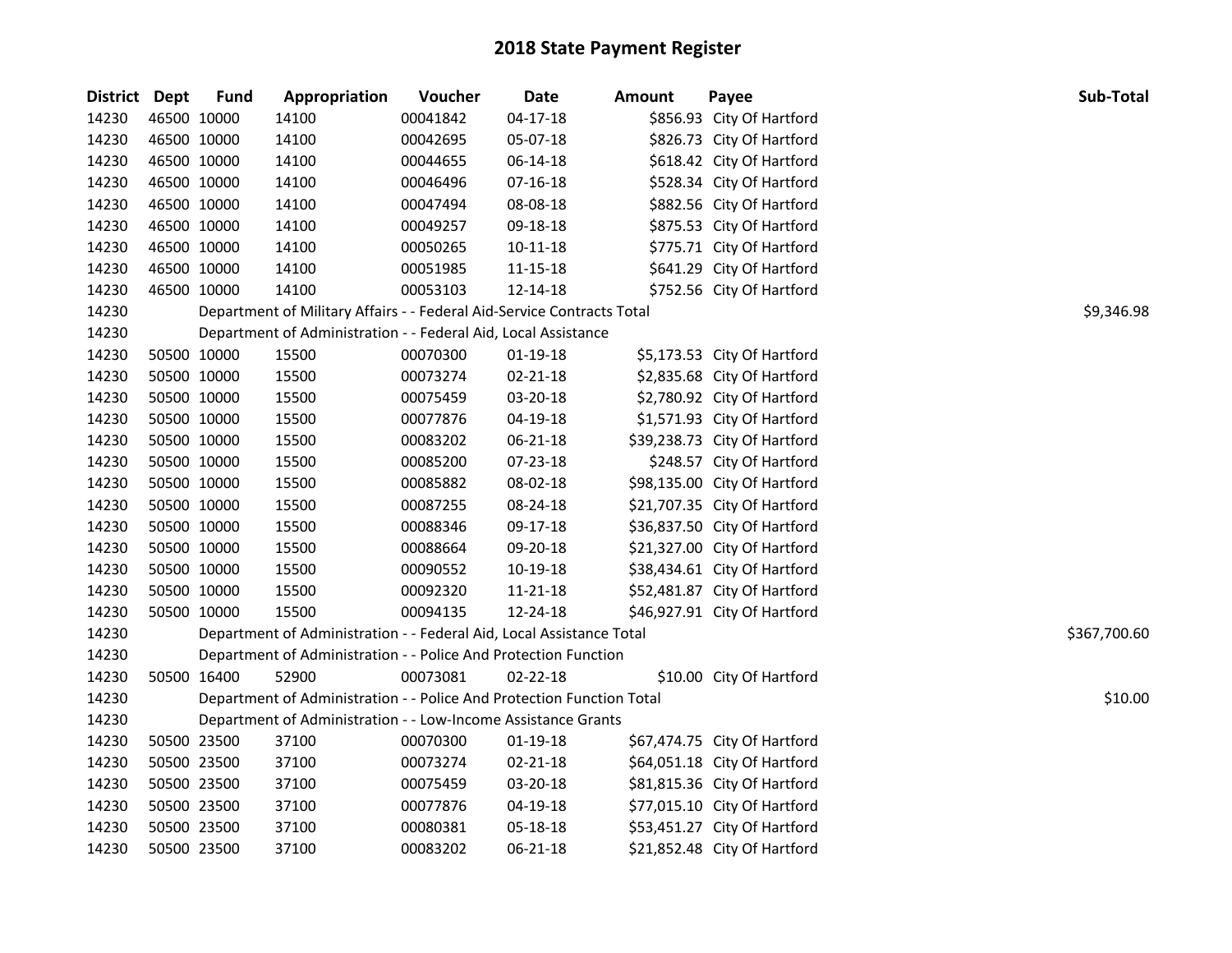| <b>District</b> | Dept        | <b>Fund</b> | Appropriation                                                       | Voucher        | <b>Date</b> | <b>Amount</b> | Payee                         | Sub-Total    |
|-----------------|-------------|-------------|---------------------------------------------------------------------|----------------|-------------|---------------|-------------------------------|--------------|
| 14230           | 50500 23500 |             | 37100                                                               | 00084252       | 07-03-18    |               | \$98,135.00 City Of Hartford  |              |
| 14230           | 50500 23500 |             | 37100                                                               | 00085200       | 07-23-18    |               | \$6,950.79 City Of Hartford   |              |
| 14230           | 50500 23500 |             | 37100                                                               | 00087255       | 08-24-18    |               | \$35,498.03 City Of Hartford  |              |
| 14230           | 50500 23500 |             | 37100                                                               | 00088346       | 09-17-18    |               | \$26,873.84 City Of Hartford  |              |
| 14230           | 50500 23500 |             | 37100                                                               | 00088664       | 09-20-18    |               | \$49,383.24 City Of Hartford  |              |
| 14230           |             | 50500 23500 | 37100                                                               | 00090552       | 10-19-18    |               | \$30,234.90 City Of Hartford  |              |
| 14230           | 50500 23500 |             | 37100                                                               | 00092320       | 11-21-18    |               | \$60,195.15 City Of Hartford  |              |
| 14230           | 50500 23500 |             | 37100                                                               | 00094135       | 12-24-18    |               | \$100,239.83 City Of Hartford |              |
| 14230           |             |             | Department of Administration - - Low-Income Assistance Grants Total |                |             |               |                               | \$773,170.92 |
| 14230           |             |             | Public Defender Board - - Transcript, Discovery And Int             |                |             |               |                               |              |
| 14230           | 55000 10000 |             | 10600                                                               | 00123434       | 01-09-18    |               | \$10.00 City Of Hartford      |              |
| 14230           | 55000 10000 |             | 10600                                                               | 00128193       | 02-13-18    |               | \$10.00 City Of Hartford      |              |
| 14230           | 55000 10000 |             | 10600                                                               | 00131604       | 03-07-18    |               | \$5.00 City Of Hartford       |              |
| 14230           | 55000 10000 |             | 10600                                                               | 00136693       | 04-11-18    |               | \$45.00 City Of Hartford      |              |
| 14230           | 55000 10000 |             | 10600                                                               | 00136748       | $04-11-18$  |               | \$20.00 City Of Hartford      |              |
| 14230           | 55000 10000 |             | 10600                                                               | 00142408       | 05-18-18    |               | \$40.00 City Of Hartford      |              |
| 14230           | 55000 10000 |             | 10600                                                               | 00143530       | 05-23-18    |               | \$35.00 City Of Hartford      |              |
| 14230           | 55000 10000 |             | 10600                                                               | 00144608       | 06-01-18    |               | \$20.00 City Of Hartford      |              |
| 14230           | 55000 10000 |             | 10600                                                               | 00147516       | 06-15-18    |               | \$5.00 City Of Hartford       |              |
| 14230           | 55000 10000 |             | 10600                                                               | 00152552       | 07-19-18    |               | \$35.00 City Of Hartford      |              |
| 14230           | 55000 10000 |             | 10600                                                               | 00155081       | 08-02-18    |               | \$30.00 City Of Hartford      |              |
| 14230           | 55000 10000 |             | 10600                                                               | 00157467       | 08-21-18    |               | \$5.00 City Of Hartford       |              |
| 14230           | 55000 10000 |             | 10600                                                               | 00160383       | 09-11-18    |               | \$25.00 City Of Hartford      |              |
| 14230           | 55000 10000 |             | 10600                                                               | 00171533       | 12-06-18    |               | \$25.00 City Of Hartford      |              |
| 14230           | 55000 10000 |             | 10600                                                               | 00171603       | 12-06-18    |               | \$20.00 City Of Hartford      |              |
| 14230           |             |             | Public Defender Board - - Transcript, Discovery And Int Total       |                |             |               |                               | \$330.00     |
| 14230           |             |             | Shared Revenue and Tax Relief - - Exempt Computer Aid               |                |             |               |                               |              |
| 14230           | 83500 10000 |             | 10900                                                               | 00030336       | 07-23-18    |               | \$6,466.68 City Of Hartford   |              |
| 14230           | 83500 10000 |             | 10900                                                               | 00032301       | 07-23-18    |               | \$7,850.95 City Of Hartford   |              |
| 14230           |             |             | Shared Revenue and Tax Relief - - Exempt Computer Aid Total         |                |             |               |                               | \$14,317.63  |
| 14230 Total     |             |             |                                                                     | \$1,249,231.37 |             |               |                               |              |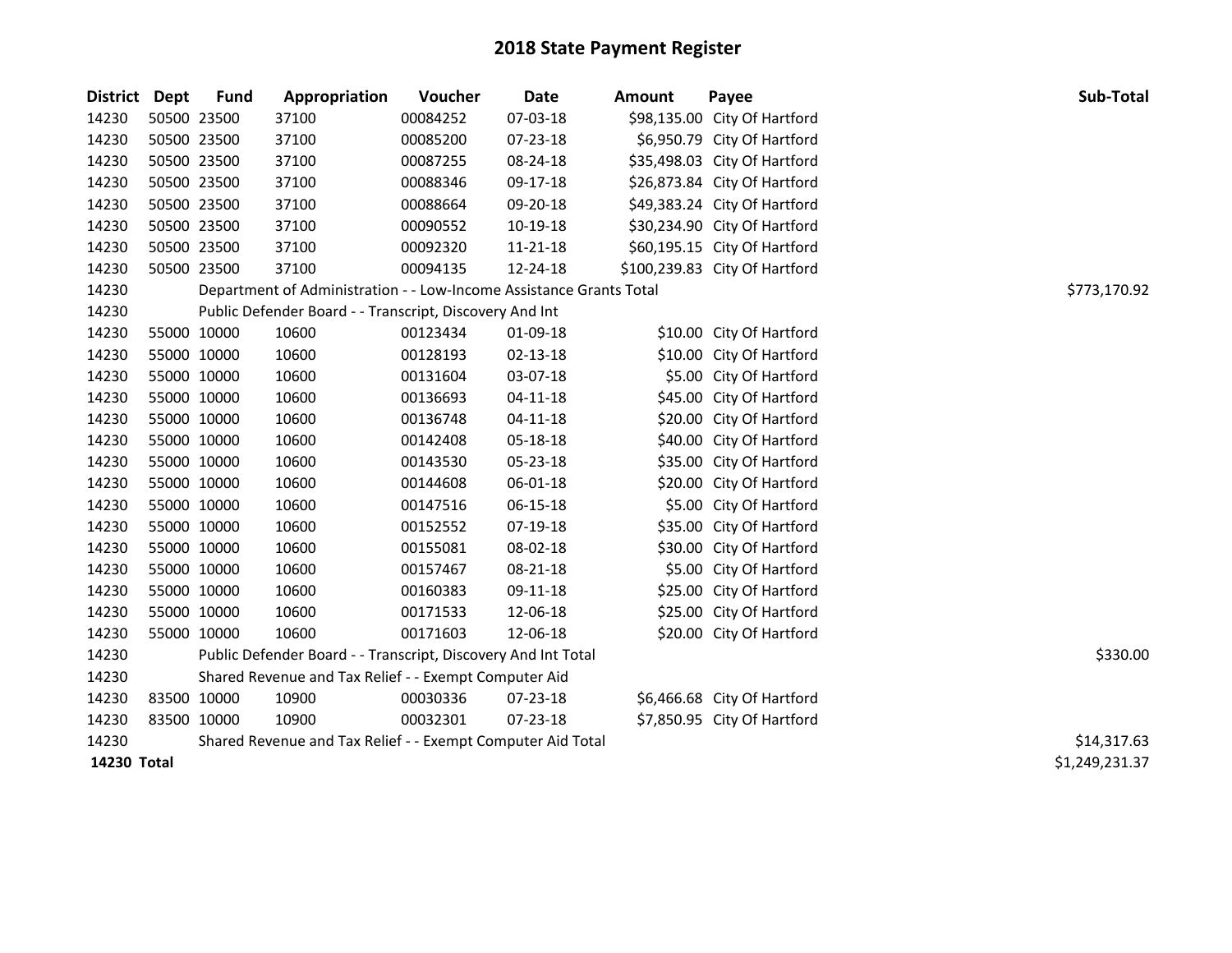| District Dept |             | <b>Fund</b> | Appropriation                                                           | Voucher  | Date           | <b>Amount</b> | Payee                       | Sub-Total   |
|---------------|-------------|-------------|-------------------------------------------------------------------------|----------|----------------|---------------|-----------------------------|-------------|
| 14236         |             |             | Dept of Safety & Prof Services - - Fire Dues Distribution               |          |                |               |                             |             |
| 14236         |             | 16500 10000 | 22500                                                                   | 00023969 | 07-25-18       |               | \$10,593.03 City Of Horicon |             |
| 14236         |             |             | Dept of Safety & Prof Services - - Fire Dues Distribution Total         |          |                |               |                             | \$10,593.03 |
| 14236         |             |             | Environmental Improvement Prog - - Clean Water Fund Program Finan       |          |                |               |                             |             |
| 14236         | 32000 57300 |             | 16300                                                                   | 00000156 | $02 - 22 - 18$ |               | \$1,761.36 City Of Horicon  |             |
| 14236         |             |             | Environmental Improvement Prog - - Clean Water Fund Program Finan Total |          |                |               |                             | \$1,761.36  |
| 14236         |             |             | Dept of Natural Resources - - Aids In Lieu Of Taxes - Gener             |          |                |               |                             |             |
| 14236         |             | 37000 10000 | 50300                                                                   | 00229795 | 04-20-18       |               | \$150.45 City Of Horicon    |             |
| 14236         |             |             | Dept of Natural Resources - - Aids In Lieu Of Taxes - Gener Total       |          |                |               |                             | \$150.45    |
| 14236         |             |             | Dept of Natural Resources - - Gen Program Ops-State Funds               |          |                |               |                             |             |
| 14236         |             | 37000 21200 | 16100                                                                   | 00210005 | $01 - 26 - 18$ |               | \$23.36 City Of Horicon     |             |
| 14236         |             | 37000 21200 | 16100                                                                   | 00218669 | 03-07-18       |               | \$22.51 City Of Horicon     |             |
| 14236         |             | 37000 21200 | 16100                                                                   | 00223362 | 03-30-18       |               | \$57.39 City Of Horicon     |             |
| 14236         |             | 37000 21200 | 16100                                                                   | 00228500 | 04-19-18       |               | \$73.97 City Of Horicon     |             |
| 14236         |             | 37000 21200 | 16100                                                                   | 00240091 | 05-30-18       |               | \$38.43 City Of Horicon     |             |
| 14236         |             | 37000 21200 | 16100                                                                   | 00247015 | 07-03-18       |               | \$125.43 City Of Horicon    |             |
| 14236         |             | 37000 21200 | 16100                                                                   | 00253224 | $07 - 18 - 18$ |               | \$37.49 City Of Horicon     |             |
| 14236         |             | 37000 21200 | 16100                                                                   | 00259801 | 08-23-18       |               | \$9.48 City Of Horicon      |             |
| 14236         |             | 37000 21200 | 16100                                                                   | 00266387 | 09-14-18       |               | \$34.88 City Of Horicon     |             |
| 14236         |             | 37000 21200 | 16100                                                                   | 00274069 | 10-16-18       |               | \$34.88 City Of Horicon     |             |
| 14236         | 37000 21200 |             | 16100                                                                   | 00280409 | 11-20-18       |               | \$34.88 City Of Horicon     |             |
| 14236         |             |             | Dept of Natural Resources - - Gen Program Ops-State Funds Total         |          |                |               |                             | \$492.70    |
| 14236         |             |             | Dept of Natural Resources - - Gpo-State Funds                           |          |                |               |                             |             |
| 14236         | 37000 21200 |             | 45900                                                                   | 00210005 | $01 - 26 - 18$ |               | \$11.52 City Of Horicon     |             |
| 14236         |             |             | Dept of Natural Resources - - Gpo-State Funds Total                     |          |                |               |                             | \$11.52     |
| 14236         |             |             | Dept of Natural Resources - - Aids In Lieu Of Taxes - Sum S             |          |                |               |                             |             |
| 14236         | 37000 21200 |             | 57900                                                                   | 00229796 | 04-20-18       |               | \$77.90 City Of Horicon     |             |
| 14236         |             |             | Dept of Natural Resources - - Aids In Lieu Of Taxes - Sum S Total       |          |                |               |                             | \$77.90     |
| 14236         |             |             | Dept of Natural Resources - - Rec & Resource Aids, Fed                  |          |                |               |                             |             |
| 14236         |             | 37000 21200 | 58300                                                                   | 00262115 | 08-27-18       |               | \$4,558.00 City Of Horicon  |             |
| 14236         |             |             | Dept of Natural Resources - - Rec & Resource Aids, Fed Total            |          |                |               |                             | \$4,558.00  |
| 14236         |             |             | Dept of Natural Resources - - Resaids - Urban Forestry Grant            |          |                |               |                             |             |
| 14236         |             | 37000 21200 | 58700                                                                   | 00259966 | 08-16-18       |               | \$7,021.44 City Of Horicon  |             |
| 14236         |             |             | Dept of Natural Resources - - Resaids - Urban Forestry Grant Total      |          |                |               |                             | \$7,021.44  |
| 14236         |             |             | Dept of Natural Resources - - Gpo--State Funds                          |          |                |               |                             |             |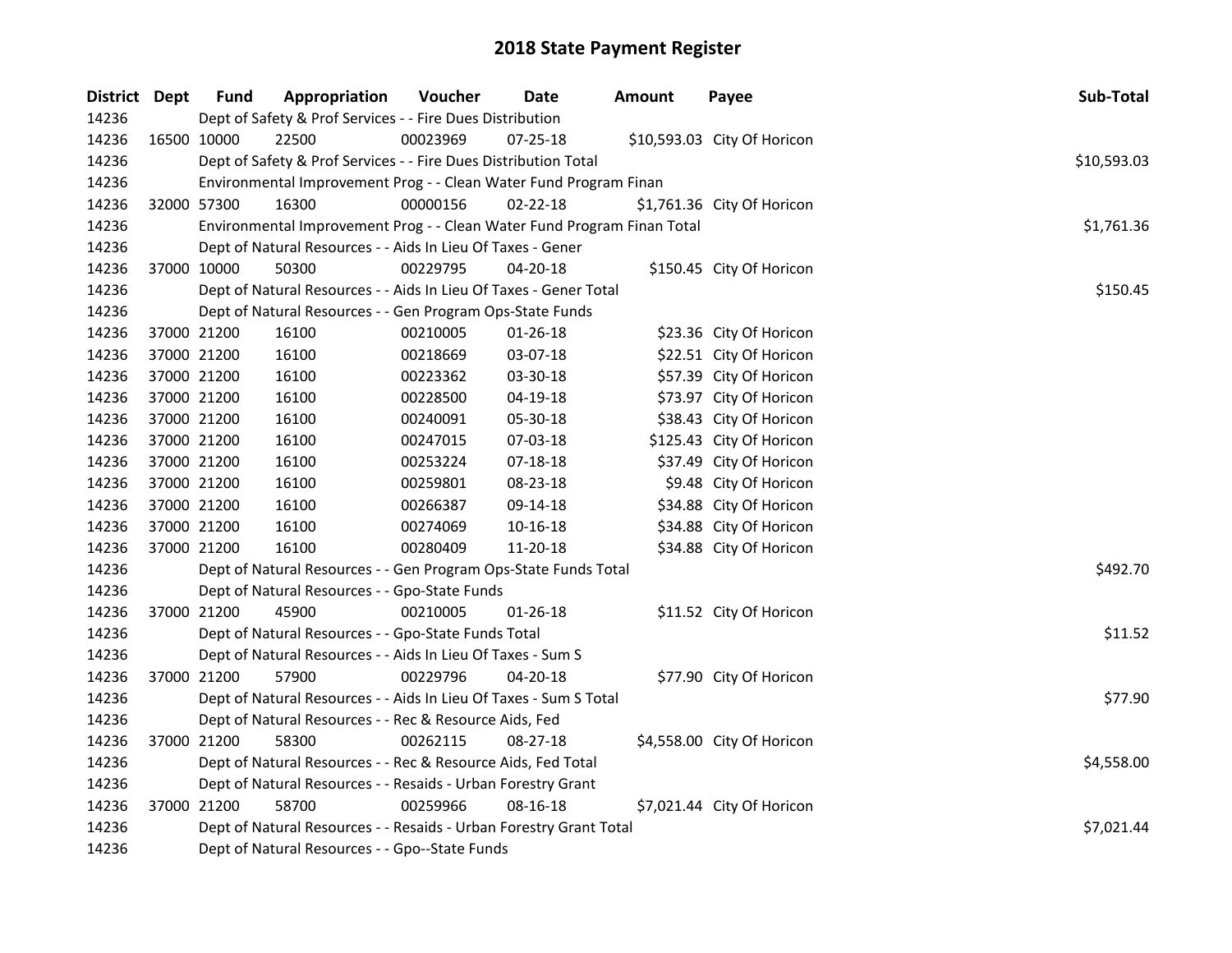| <b>District</b> | Dept        | <b>Fund</b> | Appropriation                                                          | Voucher     | Date           | Amount | Payee                       | Sub-Total    |
|-----------------|-------------|-------------|------------------------------------------------------------------------|-------------|----------------|--------|-----------------------------|--------------|
| 14236           | 37000 21200 |             | 86100                                                                  | 00216714    | 03-07-18       |        | \$22.51 City Of Horicon     |              |
| 14236           | 37000 21200 |             | 86100                                                                  | 00222880    | 03-28-18       |        | \$44.36 City Of Horicon     |              |
| 14236           | 37000 21200 |             | 86100                                                                  | 00240094    | 05-30-18       |        | \$21.19 City Of Horicon     |              |
| 14236           | 37000 21200 |             | 86100                                                                  | 00247022    | 07-03-18       |        | \$43.04 City Of Horicon     |              |
| 14236           | 37000 21200 |             | 86100                                                                  | 00252909    | 07-19-18       |        | \$22.51 City Of Horicon     |              |
| 14236           | 37000 21200 |             | 86100                                                                  | 00266383    | 09-14-18       |        | \$22.55 City Of Horicon     |              |
| 14236           | 37000 21200 |             | 86100                                                                  | 00274075    | 10-16-18       |        | \$21.85 City Of Horicon     |              |
| 14236           | 37000 21200 |             | 86100                                                                  | 00280406    | 11-20-18       |        | \$21.85 City Of Horicon     |              |
| 14236           | 37000 21200 |             | 86100                                                                  | 00285646    | 12-18-18       |        | \$21.85 City Of Horicon     |              |
| 14236           | 37000 21200 |             | 86100                                                                  | 00285647    | 12-18-18       |        | \$21.85 City Of Horicon     |              |
| 14236           |             |             | Dept of Natural Resources - - Gpo--State Funds Total                   |             |                |        |                             | \$263.56     |
| 14236           |             |             | Dept of Natural Resources - - Gpo - State Funds                        |             |                |        |                             |              |
| 14236           | 37000 21200 |             | 96100                                                                  | 00210004    | $01 - 26 - 18$ |        | \$45.02 City Of Horicon     |              |
| 14236           |             |             | Dept of Natural Resources - - Gpo - State Funds Total                  |             |                |        |                             | \$45.02      |
| 14236           |             |             | Dept of Natural Resources - - Fin Asst For Responsible Units           |             |                |        |                             |              |
| 14236           | 37000 27400 |             | 67000                                                                  | 00235278    | 05-11-18       |        | \$25,716.01 City Of Horicon |              |
| 14236           |             |             | Dept of Natural Resources - - Fin Asst For Responsible Units Total     | \$25,716.01 |                |        |                             |              |
| 14236           |             |             | WI Dept of Transportation - - Conn Hwy Aids St Fds                     |             |                |        |                             |              |
| 14236           | 39500 21100 |             | 16200                                                                  | 00205556    | $01 - 02 - 18$ |        | \$6,281.06 City Of Horicon  |              |
| 14236           | 39500 21100 |             | 16200                                                                  | 00236064    | 04-02-18       |        | \$6,281.06 City Of Horicon  |              |
| 14236           | 39500 21100 |             | 16200                                                                  | 00269763    | 07-02-18       |        | \$6,281.06 City Of Horicon  |              |
| 14236           | 39500 21100 |             | 16200                                                                  | 00303815    | 10-01-18       |        | \$6,281.09 City Of Horicon  |              |
| 14236           |             |             | WI Dept of Transportation - - Conn Hwy Aids St Fds Total               |             |                |        |                             | \$25,124.27  |
| 14236           |             |             | WI Dept of Transportation - - Hwy Sfty Loc Aid Ffd                     |             |                |        |                             |              |
| 14236           | 39500 21100 |             | 18500                                                                  | 00296385    | 09-13-18       |        | \$1,000.00 City Of Horicon  |              |
| 14236           |             |             | WI Dept of Transportation - - Hwy Sfty Loc Aid Ffd Total               |             |                |        |                             | \$1,000.00   |
| 14236           |             |             | WI Dept of Transportation - - Trns Aids To Mnc.-Sf                     |             |                |        |                             |              |
| 14236           | 39500 21100 |             | 19100                                                                  | 00204097    | $01 - 02 - 18$ |        | \$67,001.78 City Of Horicon |              |
| 14236           | 39500 21100 |             | 19100                                                                  | 00234606    | 04-02-18       |        | \$67,001.78 City Of Horicon |              |
| 14236           | 39500 21100 |             | 19100                                                                  | 00268305    | 07-02-18       |        | \$67,001.78 City Of Horicon |              |
| 14236           | 39500 21100 |             | 19100                                                                  | 00302357    | $10 - 01 - 18$ |        | \$67,001.78 City Of Horicon |              |
| 14236           |             |             | WI Dept of Transportation - - Trns Aids To Mnc.-Sf Total               |             |                |        |                             | \$268,007.12 |
| 14236           |             |             | Department of Health Services - - Emergency Medical Services, Ai       |             |                |        |                             |              |
| 14236           | 43500 10000 |             | 11900                                                                  | 00229359    | 08-31-18       |        | \$4,928.20 City Of Horicon  |              |
| 14236           |             |             | Department of Health Services - - Emergency Medical Services, Ai Total |             |                |        |                             | \$4,928.20   |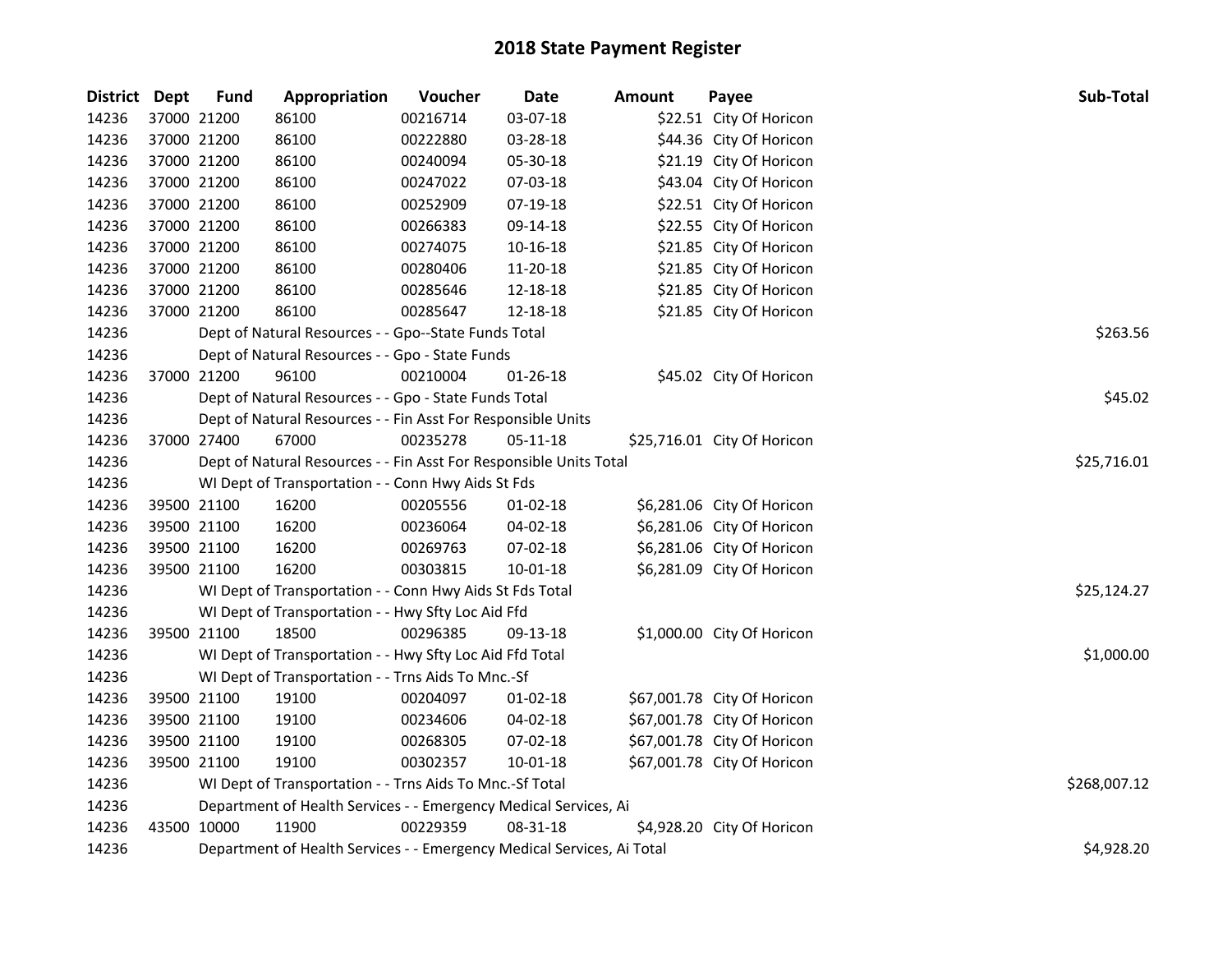| <b>District</b> | Dept        | <b>Fund</b> | Appropriation                                                                   | <b>Voucher</b> | <b>Date</b>    | Amount | Payee                        | Sub-Total      |
|-----------------|-------------|-------------|---------------------------------------------------------------------------------|----------------|----------------|--------|------------------------------|----------------|
| 14236           |             |             | Department of Health Services - - Prepaid Medical Transport Reimbursement       |                |                |        |                              |                |
| 14236           |             | 43500 10000 | 16300                                                                           | AMBULANCE      | 11-08-18       |        | \$3,448.14 City Of Horicon   |                |
| 14236           |             |             | Department of Health Services - - Prepaid Medical Transport Reimbursement Total |                |                |        |                              | \$3,448.14     |
| 14236           |             |             | Department of Justice - - Law Enforcement Train, Local                          |                |                |        |                              |                |
| 14236           |             | 45500 10000 | 23100                                                                           | 00053159       | $10 - 11 - 18$ |        | \$1,280.00 City Of Horicon   |                |
| 14236           |             |             | Department of Justice - - Law Enforcement Train, Local Total                    |                |                |        |                              | \$1,280.00     |
| 14236           |             |             | Department of Administration - - Federal Aid, Local Assistance                  |                |                |        |                              |                |
| 14236           |             | 50500 10000 | 74300                                                                           | 00092866       | 12-03-18       |        | \$354,448.16 City Of Horicon |                |
| 14236           |             |             | Department of Administration - - Federal Aid, Local Assistance Total            |                |                |        |                              | \$354,448.16   |
| 14236           |             |             | Department of Revenue - - Payments For Municipal Svcs                           |                |                |        |                              |                |
| 14236           |             | 56600 10000 | 50100                                                                           | 00026745       | $01 - 31 - 18$ |        | \$932.48 City Of Horicon     |                |
| 14236           |             |             | Department of Revenue - - Payments For Municipal Svcs Total                     |                |                |        |                              | \$932.48       |
| 14236           |             |             | Shared Revenue and Tax Relief - - Expenditure Restraint Program                 |                |                |        |                              |                |
| 14236           |             | 83500 10000 | 10100                                                                           | 00033034       | 07-23-18       |        | \$77,020.25 City Of Horicon  |                |
| 14236           | 83500 10000 |             | 10100                                                                           | 00035920       | 11-19-18       |        | \$0.05 City Of Horicon       |                |
| 14236           |             |             | Shared Revenue and Tax Relief - - Expenditure Restraint Program Total           | \$77,020.30    |                |        |                              |                |
| 14236           |             |             | Shared Revenue and Tax Relief - - County And Municipal Aid                      |                |                |        |                              |                |
| 14236           |             | 83500 10000 | 10500                                                                           | 00033034       | 07-23-18       |        | \$107,211.86 City Of Horicon |                |
| 14236           |             | 83500 10000 | 10500                                                                           | 00035920       | 11-19-18       |        | \$604,085.75 City Of Horicon |                |
| 14236           |             |             | Shared Revenue and Tax Relief - - County And Municipal Aid Total                |                |                |        |                              | \$711,297.61   |
| 14236           |             |             | Shared Revenue and Tax Relief - - Exempt Computer Aid                           |                |                |        |                              |                |
| 14236           | 83500 10000 |             | 10900                                                                           | 00030337       | $07 - 23 - 18$ |        | \$15,629.42 City Of Horicon  |                |
| 14236           | 83500 10000 |             | 10900                                                                           | 00032302       | 07-23-18       |        | \$8,944.90 City Of Horicon   |                |
| 14236           |             |             | Shared Revenue and Tax Relief - - Exempt Computer Aid Total                     |                |                |        |                              | \$24,574.32    |
| 14236           |             |             | Shared Revenue and Tax Relief - - Utility Aid                                   |                |                |        |                              |                |
| 14236           |             | 83500 10000 | 11000                                                                           | 00033034       | 07-23-18       |        | \$1,237.41 City Of Horicon   |                |
| 14236           | 83500 10000 |             | 11000                                                                           | 00035920       | 11-19-18       |        | \$32,907.28 City Of Horicon  |                |
| 14236           |             |             | Shared Revenue and Tax Relief - - Utility Aid Total                             | \$34,144.69    |                |        |                              |                |
| 14236           |             |             | Miscellaneous Appropriations - - Terminal Tax Distribution                      |                |                |        |                              |                |
| 14236           | 85500 21100 |             | 46100                                                                           | 00000771       | 12-18-18       |        | \$19,778.13 City Of Horicon  |                |
| 14236           |             |             | Miscellaneous Appropriations - - Terminal Tax Distribution Total                | \$19,778.13    |                |        |                              |                |
| 14236 Total     |             |             |                                                                                 |                |                |        |                              | \$1,576,674.41 |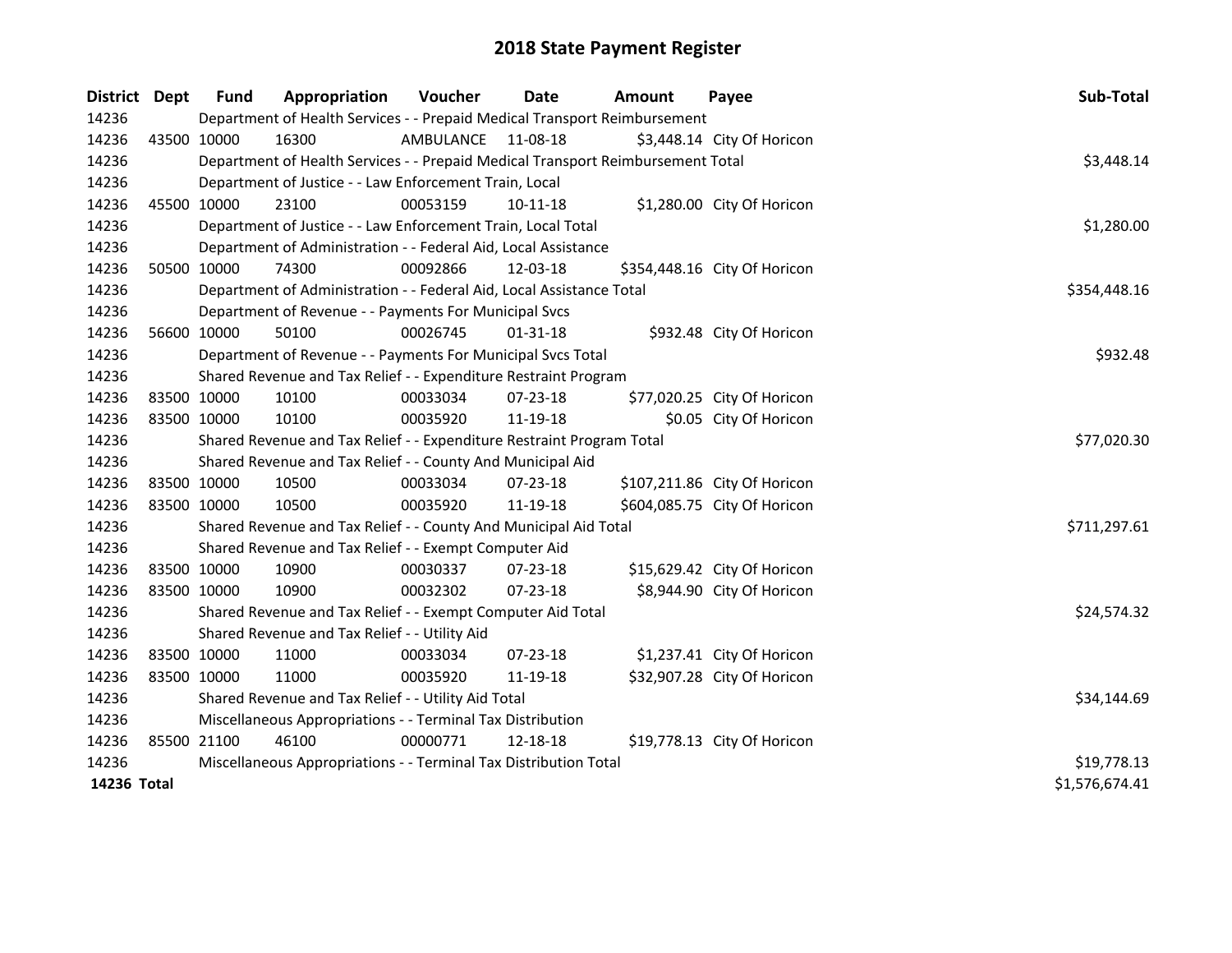| District Dept | <b>Fund</b> | Appropriation                                                                   | Voucher            | Date           | Amount | Payee                      | Sub-Total    |
|---------------|-------------|---------------------------------------------------------------------------------|--------------------|----------------|--------|----------------------------|--------------|
| 14241         |             | Dept of Safety & Prof Services - - Fire Dues Distribution                       |                    |                |        |                            |              |
| 14241         | 16500 10000 | 22500                                                                           | 00024414           | 07-23-18       |        | \$4,828.23 City Of Juneau  |              |
| 14241         |             | Dept of Safety & Prof Services - - Fire Dues Distribution Total                 |                    |                |        |                            | \$4,828.23   |
| 14241         |             | Dept of Natural Resources - - Aids In Lieu Of Taxes - Gener                     |                    |                |        |                            |              |
| 14241         | 37000 10000 | 50300                                                                           | 00211724           | $02 - 01 - 18$ |        | \$984.56 City Of Juneau    |              |
| 14241         |             | Dept of Natural Resources - - Aids In Lieu Of Taxes - Gener Total               |                    |                |        |                            | \$984.56     |
| 14241         |             | Dept of Natural Resources - - Rec & Resource Aids, Fed                          |                    |                |        |                            |              |
| 14241         | 37000 21200 | 58300                                                                           | 00262118           | 08-27-18       |        | \$2,106.53 City Of Juneau  |              |
| 14241         |             | Dept of Natural Resources - - Rec & Resource Aids, Fed Total                    |                    |                |        |                            | \$2,106.53   |
| 14241         |             | Dept of Natural Resources - - Fin Asst For Responsible Units                    |                    |                |        |                            |              |
| 14241         | 37000 27400 | 67000                                                                           | 00235352           | $05 - 11 - 18$ |        | \$8,310.60 City Of Juneau  |              |
| 14241         |             | Dept of Natural Resources - - Fin Asst For Responsible Units Total              |                    |                |        |                            | \$8,310.60   |
| 14241         |             | WI Dept of Transportation - - Trns Aids To Mnc.-Sf                              |                    |                |        |                            |              |
| 14241         | 39500 21100 | 19100                                                                           | 00204098           | 01-02-18       |        | \$36,692.10 City Of Juneau |              |
| 14241         | 39500 21100 | 19100                                                                           | 00234607           | 04-02-18       |        | \$36,692.10 City Of Juneau |              |
| 14241         | 39500 21100 | 19100                                                                           | 00268306           | 07-02-18       |        | \$36,692.10 City Of Juneau |              |
| 14241         | 39500 21100 | 19100                                                                           | 00302358           | $10 - 01 - 18$ |        | \$36,692.13 City Of Juneau |              |
| 14241         |             | WI Dept of Transportation - - Trns Aids To Mnc.-Sf Total                        |                    |                |        |                            | \$146,768.43 |
| 14241         |             | Department of Health Services - - Emergency Medical Services, Ai                |                    |                |        |                            |              |
| 14241         | 43500 10000 | 11900                                                                           | 00229366           | 08-31-18       |        | \$4,747.86 City Of Juneau  |              |
| 14241         |             | Department of Health Services - - Emergency Medical Services, Ai Total          |                    |                |        |                            | \$4,747.86   |
| 14241         |             | Department of Health Services - - Prepaid Medical Transport Reimbursement       |                    |                |        |                            |              |
| 14241         | 43500 10000 | 16300                                                                           | AMBULANCE 11-08-18 |                |        | \$8,123.59 City Of Juneau  |              |
| 14241         |             | Department of Health Services - - Prepaid Medical Transport Reimbursement Total |                    |                |        |                            | \$8,123.59   |
| 14241         |             | Department of Justice - - Law Enforcement Train, Local                          |                    |                |        |                            |              |
| 14241         | 45500 10000 | 23100                                                                           | 00053327           | 10-18-18       |        | \$480.00 City Of Juneau    |              |
| 14241         |             | Department of Justice - - Law Enforcement Train, Local Total                    |                    |                |        |                            | \$480.00     |
| 14241         |             | Department of Justice - - Federal Aid, Local Assistance                         |                    |                |        |                            |              |
| 14241         | 45500 10000 | 25100                                                                           | 00045337           | 04-30-18       |        | \$3,600.00 City Of Juneau  |              |
| 14241         |             | Department of Justice - - Federal Aid, Local Assistance Total                   |                    |                |        |                            | \$3,600.00   |
| 14241         |             | Public Defender Board - - Transcript, Discovery And Int                         |                    |                |        |                            |              |
| 14241         | 55000 10000 | 10600                                                                           | 00151461           | $07-17-18$     |        | \$1.20 City Of Juneau      |              |
| 14241         |             | Public Defender Board - - Transcript, Discovery And Int Total                   |                    |                |        |                            | \$1.20       |
| 14241         |             | Shared Revenue and Tax Relief - - Expenditure Restraint Program                 |                    |                |        |                            |              |
| 14241         | 83500 10000 | 10100                                                                           | 00033035           | 07-23-18       |        | \$33,142.05 City Of Juneau |              |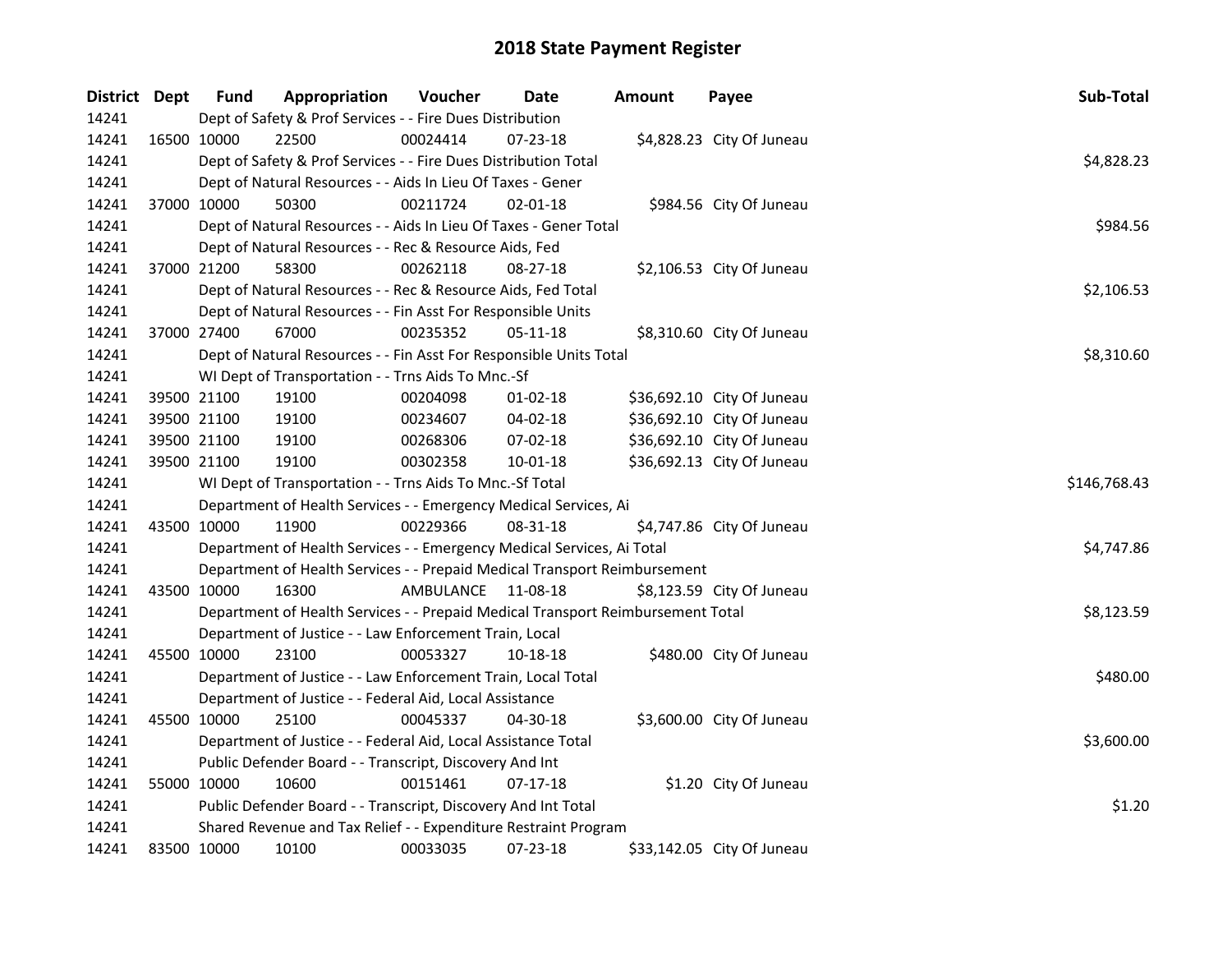| District Dept | <b>Fund</b> | Appropriation                                                         | Voucher      | <b>Date</b>    | Amount | Payee                       | Sub-Total    |
|---------------|-------------|-----------------------------------------------------------------------|--------------|----------------|--------|-----------------------------|--------------|
| 14241         |             | Shared Revenue and Tax Relief - - Expenditure Restraint Program Total |              |                |        |                             | \$33,142.05  |
| 14241         |             | Shared Revenue and Tax Relief - - County And Municipal Aid            |              |                |        |                             |              |
| 14241         | 83500 10000 | 10500                                                                 | 00033035     | $07 - 23 - 18$ |        | \$111,752.15 City Of Juneau |              |
| 14241         | 83500 10000 | 10500                                                                 | 00035921     | 11-19-18       |        | \$625,138.57 City Of Juneau |              |
| 14241         |             | Shared Revenue and Tax Relief - - County And Municipal Aid Total      | \$736,890.72 |                |        |                             |              |
| 14241         |             | Shared Revenue and Tax Relief - - Exempt Computer Aid                 |              |                |        |                             |              |
| 14241         | 83500 10000 | 10900                                                                 | 00030338     | $07 - 23 - 18$ |        | \$837.13 City Of Juneau     |              |
| 14241         | 83500 10000 | 10900                                                                 | 00032303     | $07 - 23 - 18$ |        | \$3,589.26 City Of Juneau   |              |
| 14241         |             | Shared Revenue and Tax Relief - - Exempt Computer Aid Total           |              |                |        |                             | \$4,426.39   |
| 14241 Total   |             |                                                                       |              |                |        |                             | \$954,410.16 |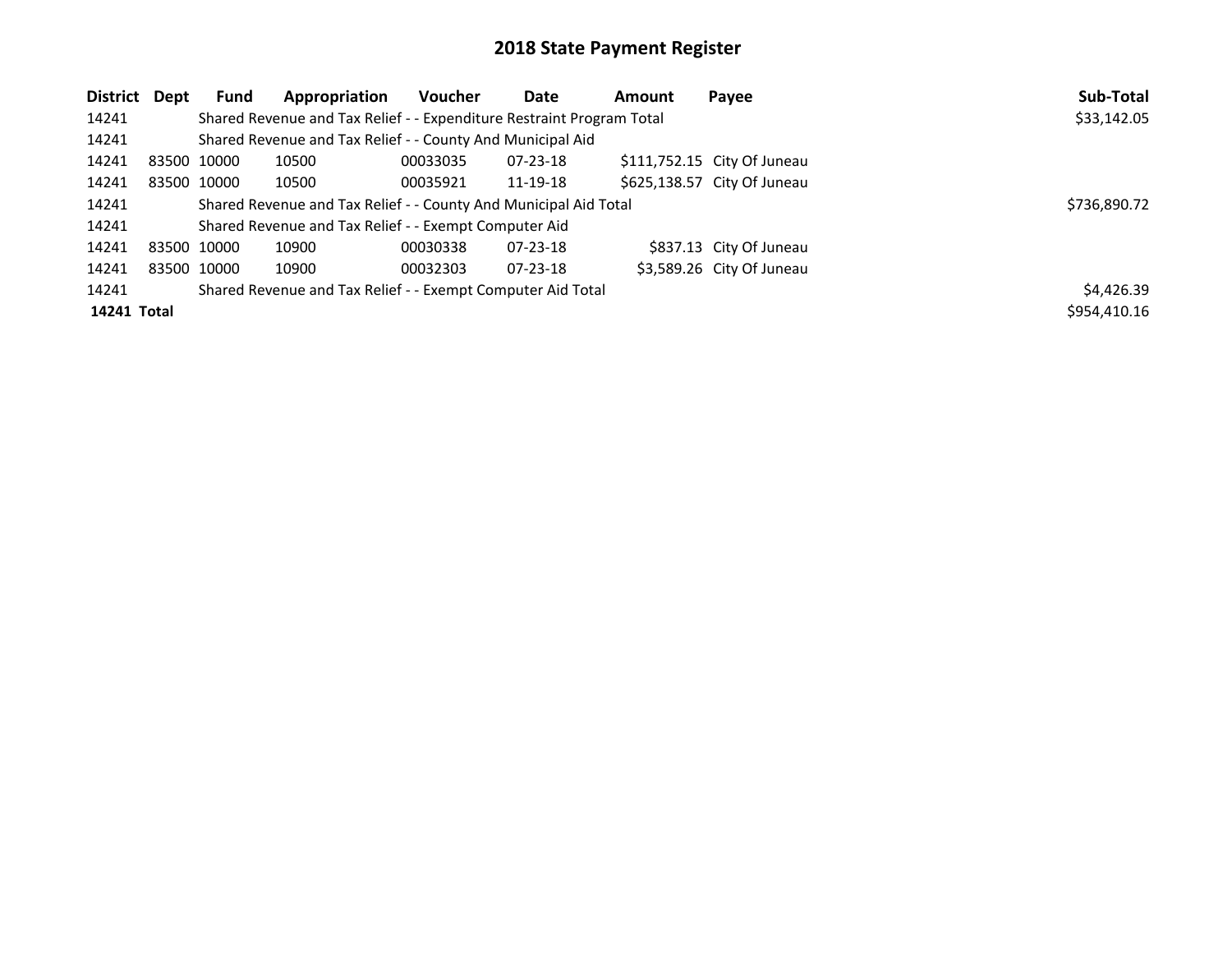| District Dept |             | <b>Fund</b> | Appropriation                                                                   | Voucher            | Date           | <b>Amount</b> | Payee                        | Sub-Total    |
|---------------|-------------|-------------|---------------------------------------------------------------------------------|--------------------|----------------|---------------|------------------------------|--------------|
| 14251         |             |             | Dept of Safety & Prof Services - - Fire Dues Distribution                       |                    |                |               |                              |              |
| 14251         |             | 16500 10000 | 22500                                                                           | 00023970           | 07-26-18       |               | \$13,726.06 City Of Mayville |              |
| 14251         |             |             | Dept of Safety & Prof Services - - Fire Dues Distribution Total                 |                    |                |               |                              | \$13,726.06  |
| 14251         |             |             | Dept of Natural Resources - - Fin Asst For Responsible Units                    |                    |                |               |                              |              |
| 14251         | 37000 27400 |             | 67000                                                                           | 00235480           | 05-11-18       |               | \$30,970.84 City Of Mayville |              |
| 14251         |             |             | Dept of Natural Resources - - Fin Asst For Responsible Units Total              |                    |                |               |                              | \$30,970.84  |
| 14251         |             |             | WI Dept of Transportation - - Conn Hwy Aids St Fds                              |                    |                |               |                              |              |
| 14251         |             | 39500 21100 | 16200                                                                           | 00205557           | 01-02-18       |               | \$5,504.02 City Of Mayville  |              |
| 14251         |             | 39500 21100 | 16200                                                                           | 00236065           | 04-02-18       |               | \$5,504.02 City Of Mayville  |              |
| 14251         |             | 39500 21100 | 16200                                                                           | 00269764           | 07-02-18       |               | \$5,504.02 City Of Mayville  |              |
| 14251         |             | 39500 21100 | 16200                                                                           | 00303816           | 10-01-18       |               | \$5,504.05 City Of Mayville  |              |
| 14251         |             |             | WI Dept of Transportation - - Conn Hwy Aids St Fds Total                        |                    |                |               |                              | \$22,016.11  |
| 14251         |             |             | WI Dept of Transportation - - Trns Aids To Mnc.-Sf                              |                    |                |               |                              |              |
| 14251         |             | 39500 21100 | 19100                                                                           | 00204099           | 01-02-18       |               | \$71,490.99 City Of Mayville |              |
| 14251         |             | 39500 21100 | 19100                                                                           | 00234608           | 04-02-18       |               | \$71,490.99 City Of Mayville |              |
| 14251         |             | 39500 21100 | 19100                                                                           | 00268307           | 07-02-18       |               | \$71,490.99 City Of Mayville |              |
| 14251         |             | 39500 21100 | 19100                                                                           | 00302359           | $10 - 01 - 18$ |               | \$71,491.01 City Of Mayville |              |
| 14251         |             |             | WI Dept of Transportation - - Trns Aids To Mnc.-Sf Total                        |                    |                |               |                              | \$285,963.98 |
| 14251         |             |             | Department of Health Services - - Emergency Medical Services, Ai                |                    |                |               |                              |              |
| 14251         |             | 43500 10000 | 11900                                                                           | 00229389           | 08-31-18       |               | \$5,210.19 City Of Mayville  |              |
| 14251         |             |             | Department of Health Services - - Emergency Medical Services, Ai Total          |                    |                |               |                              | \$5,210.19   |
| 14251         |             |             | Department of Health Services - - Prepaid Medical Transport Reimbursement       |                    |                |               |                              |              |
| 14251         |             | 43500 10000 | 16300                                                                           | AMBULANCE 11-08-18 |                |               | \$8,240.48 City Of Mayville  |              |
| 14251         |             |             | Department of Health Services - - Prepaid Medical Transport Reimbursement Total |                    |                |               |                              | \$8,240.48   |
| 14251         |             |             | Department of Justice - - Law Enforcement Train, Local                          |                    |                |               |                              |              |
| 14251         | 45500 10000 |             | 23100                                                                           | 00053522           | 10-18-18       |               | \$1,440.00 City Of Mayville  |              |
| 14251         |             |             | Department of Justice - - Law Enforcement Train, Local Total                    |                    |                |               |                              | \$1,440.00   |
| 14251         |             |             | Public Defender Board - - Transcript, Discovery And Int                         |                    |                |               |                              |              |
| 14251         | 55000 10000 |             | 10600                                                                           | 00123477           | 01-09-18       |               | \$4.40 City Of Mayville      |              |
| 14251         |             |             | Public Defender Board - - Transcript, Discovery And Int Total                   |                    | \$4.40         |               |                              |              |
| 14251         |             |             | Shared Revenue and Tax Relief - - Expenditure Restraint Program                 |                    |                |               |                              |              |
| 14251         |             | 83500 10000 | 10100                                                                           | 00033036           | 07-23-18       |               | \$87,240.73 City Of Mayville |              |
| 14251         |             | 83500 10000 | 10100                                                                           | 00035922           | 11-19-18       |               | \$0.05 City Of Mayville      |              |
| 14251         |             |             | Shared Revenue and Tax Relief - - Expenditure Restraint Program Total           |                    | \$87,240.78    |               |                              |              |
| 14251         |             |             | Shared Revenue and Tax Relief - - County And Municipal Aid                      |                    |                |               |                              |              |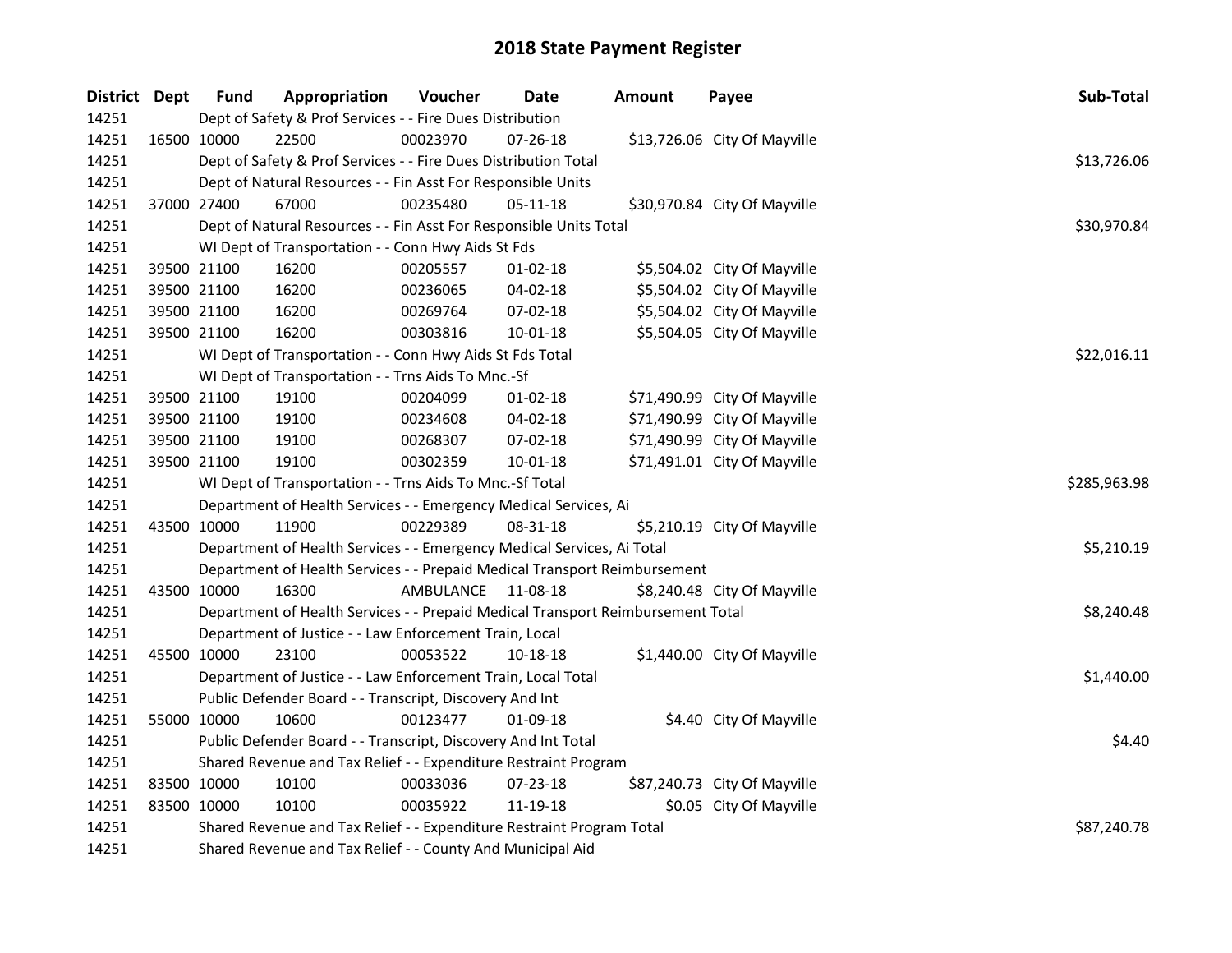| District    | Dept | <b>Fund</b> | Appropriation                                                    | <b>Voucher</b> | Date           | <b>Amount</b> | Payee                         | Sub-Total      |
|-------------|------|-------------|------------------------------------------------------------------|----------------|----------------|---------------|-------------------------------|----------------|
| 14251       |      | 83500 10000 | 10500                                                            | 00033036       | $07 - 23 - 18$ |               | \$117,006.83 City Of Mayville |                |
| 14251       |      | 83500 10000 | 10500                                                            | 00035922       | 11-19-18       |               | \$654,798.24 City Of Mayville |                |
| 14251       |      |             | Shared Revenue and Tax Relief - - County And Municipal Aid Total |                |                |               |                               | \$771,805.07   |
| 14251       |      |             | Shared Revenue and Tax Relief - - Exempt Computer Aid            |                |                |               |                               |                |
| 14251       |      | 83500 10000 | 10900                                                            | 00030339       | 07-23-18       |               | \$7,011.58 City Of Mayville   |                |
| 14251       |      | 83500 10000 | 10900                                                            | 00032304       | $07 - 23 - 18$ |               | \$16,451.84 City Of Mayville  |                |
| 14251       |      |             | Shared Revenue and Tax Relief - - Exempt Computer Aid Total      |                |                |               |                               | \$23,463.42    |
| 14251       |      |             | Shared Revenue and Tax Relief - - Utility Aid                    |                |                |               |                               |                |
| 14251       |      | 83500 10000 | 11000                                                            | 00033036       | $07 - 23 - 18$ |               | \$641.10 City Of Mayville     |                |
| 14251       |      | 83500 10000 | 11000                                                            | 00035922       | 11-19-18       |               | \$3,003.26 City Of Mayville   |                |
| 14251       |      |             | Shared Revenue and Tax Relief - - Utility Aid Total              |                |                |               |                               | \$3,644.36     |
| 14251 Total |      |             |                                                                  |                |                |               |                               | \$1,253,725.69 |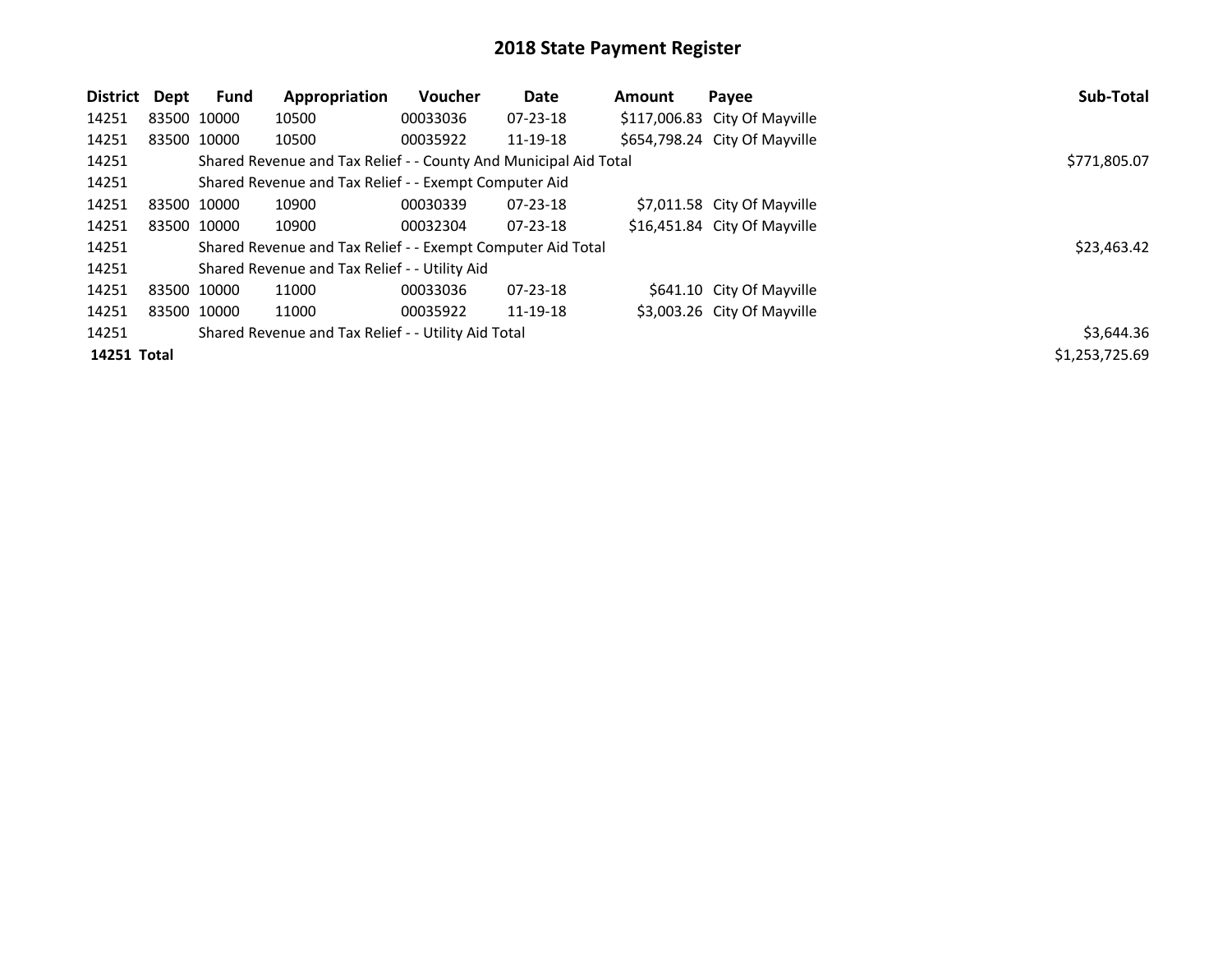| District Dept |             | <b>Fund</b> | Appropriation                                                           | Voucher  | <b>Date</b> | Amount | Payee                      | Sub-Total   |
|---------------|-------------|-------------|-------------------------------------------------------------------------|----------|-------------|--------|----------------------------|-------------|
| 14291         |             |             | Dept of Safety & Prof Services - - General Program Operations, Me       |          |             |        |                            |             |
| 14291         | 16500 10000 |             | 12800                                                                   | 00016027 | 03-01-18    |        | \$4.50 City Watertown      |             |
| 14291         |             |             | Dept of Safety & Prof Services - - General Program Operations, Me Total |          |             |        |                            | \$4.50      |
| 14291         |             |             | Dept of Natural Resources - - Gen Program Ops-State Funds               |          |             |        |                            |             |
| 14291         |             | 37000 21200 | 16100                                                                   | 00240263 | 05-30-18    |        | \$196.00 City Watertown    |             |
| 14291         |             |             | Dept of Natural Resources - - Gen Program Ops-State Funds Total         |          |             |        |                            | \$196.00    |
| 14291         |             |             | Dept of Natural Resources - - Rec & Resource Aids, Fed                  |          |             |        |                            |             |
| 14291         |             | 37000 21200 | 58300                                                                   | 00262153 | 08-27-18    |        | \$845.40 City Watertown    |             |
| 14291         |             | 37000 21200 | 58300                                                                   | 00275569 | 11-01-18    |        | \$25,000.00 City Watertown |             |
| 14291         |             |             | Dept of Natural Resources - - Rec & Resource Aids, Fed Total            |          |             |        |                            | \$25,845.40 |
| 14291         |             |             | Dept of Natural Resources - - Petrostorage Envr Remd Awards             |          |             |        |                            |             |
| 14291         |             | 37000 27200 | 66700                                                                   | 00219235 | 03-12-18    |        | \$4,137.12 City Watertown  |             |
| 14291         | 37000 27200 |             | 66700                                                                   | 00222361 | 03-23-18    |        | \$1,984.00 City Watertown  |             |
| 14291         | 37000 27200 |             | 66700                                                                   | 00222363 | 03-23-18    |        | \$1,984.00 City Watertown  |             |
| 14291         |             | 37000 27200 | 66700                                                                   | 00234206 | 05-08-18    |        | \$1,690.84 City Watertown  |             |
| 14291         |             | 37000 27200 | 66700                                                                   | 00234208 | 05-08-18    |        | \$1,690.84 City Watertown  |             |
| 14291         |             | 37000 27200 | 66700                                                                   | 00244608 | 06-20-18    |        | \$1,428.68 City Watertown  |             |
| 14291         |             | 37000 27200 | 66700                                                                   | 00246172 | 06-26-18    |        | \$1,428.68 City Watertown  |             |
| 14291         |             | 37000 27200 | 66700                                                                   | 00256487 | 08-02-18    |        | \$146.58 City Watertown    |             |
| 14291         |             | 37000 27200 | 66700                                                                   | 00259306 | 08-14-18    |        | \$146.58 City Watertown    |             |
| 14291         |             | 37000 27200 | 66700                                                                   | 00264336 | 09-04-18    |        | \$399.42 City Watertown    |             |
| 14291         |             | 37000 27200 | 66700                                                                   | 00270584 | 10-02-18    |        | \$399.42 City Watertown    |             |
| 14291         | 37000 27200 |             | 66700                                                                   | 00285892 | 12-17-18    |        | \$3,806.95 City Watertown  |             |
| 14291         |             |             | Dept of Natural Resources - - Petrostorage Envr Remd Awards Total       |          |             |        |                            | \$19,243.11 |
| 14291         |             |             | Dept of Natural Resources - - Land Acquisition                          |          |             |        |                            |             |
| 14291         |             | 37000 36300 | <b>TA100</b>                                                            | 00225122 | 04-05-18    |        | \$28,697.50 City Watertown |             |
| 14291         |             |             | Dept of Natural Resources - - Land Acquisition Total                    |          |             |        |                            | \$28,697.50 |
| 14291         |             |             | Dept of Natural Resources - - Gpo - Sd Water Loan Prog, Fed             |          |             |        |                            |             |
| 14291         |             | 37000 57300 | 48200                                                                   | 00214916 | 03-15-18    |        | \$17,468.25 City Watertown |             |
| 14291         |             | 37000 57300 | 48200                                                                   | 00222014 | 04-19-18    |        | \$12,880.00 City Watertown |             |
| 14291         |             | 37000 57300 | 48200                                                                   | 00244130 | 06-18-18    |        | \$12,880.00 City Watertown |             |
| 14291         |             | 37000 57300 | 48200                                                                   | 00270602 | 10-10-18    |        | \$12,880.00 City Watertown |             |
| 14291         |             |             | Dept of Natural Resources - - Gpo - Sd Water Loan Prog, Fed Total       |          |             |        |                            | \$56,108.25 |
| 14291         |             |             | WI Dept of Transportation - - Hwy Sfty Loc Aid Ffd                      |          |             |        |                            |             |
| 14291         |             | 39500 21100 | 18500                                                                   | 00315067 | 10-25-18    |        | \$4,000.00 City Watertown  |             |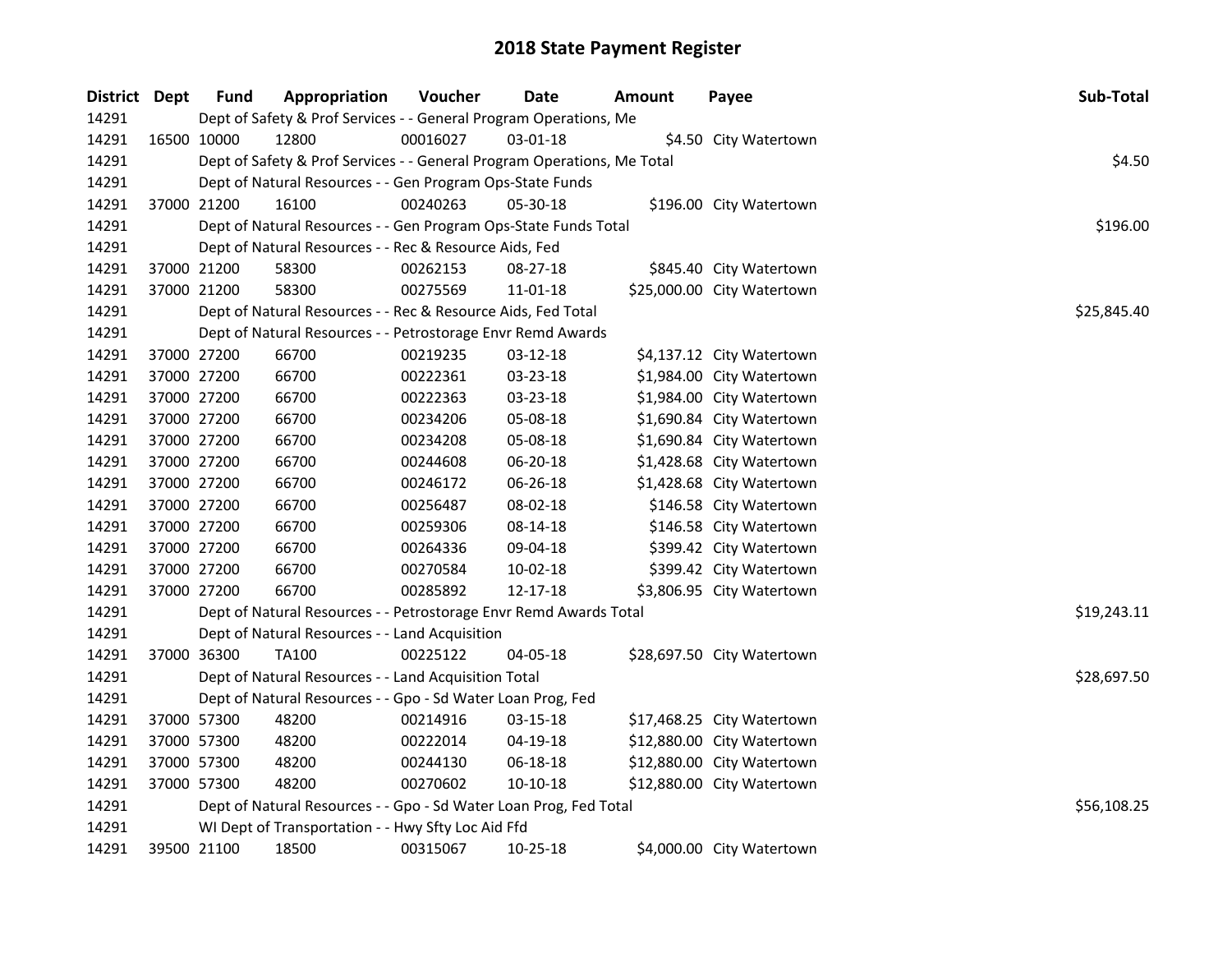| District Dept |             | <b>Fund</b> | Appropriation                                                           | Voucher  | Date           | <b>Amount</b> | Payee                      | Sub-Total   |  |  |
|---------------|-------------|-------------|-------------------------------------------------------------------------|----------|----------------|---------------|----------------------------|-------------|--|--|
| 14291         |             |             | WI Dept of Transportation - - Hwy Sfty Loc Aid Ffd Total                |          |                |               |                            | \$4,000.00  |  |  |
| 14291         |             |             | Department of Health Services - - State/Federal Aids                    |          |                |               |                            |             |  |  |
| 14291         | 43500 10000 |             | 00000                                                                   | 90808    | 01-02-18       |               | \$10,402.00 City Watertown |             |  |  |
| 14291         | 43500 10000 |             | 00000                                                                   | 90810    | 03-01-18       |               | \$9,651.00 City Watertown  |             |  |  |
| 14291         | 43500 10000 |             | 00000                                                                   | 90813    | 05-01-18       |               | \$8,083.00 City Watertown  |             |  |  |
| 14291         | 43500 10000 |             | 00000                                                                   | 90814    | 06-01-18       |               | \$11,378.00 City Watertown |             |  |  |
| 14291         | 43500 10000 |             | 00000                                                                   | 90900    | 07-02-18       |               | \$20,379.00 City Watertown |             |  |  |
| 14291         | 43500 10000 |             | 00000                                                                   | 90902    | 09-04-18       |               | \$17,935.00 City Watertown |             |  |  |
| 14291         | 43500 10000 |             | 00000                                                                   | 90903    | 10-01-18       |               | \$4,420.00 City Watertown  |             |  |  |
| 14291         | 43500 10000 |             | 00000                                                                   | 90905    | 12-03-18       |               | \$4,089.00 City Watertown  |             |  |  |
| 14291         |             |             | Department of Health Services - - State/Federal Aids Total              |          |                |               |                            | \$86,337.00 |  |  |
| 14291         |             |             | Department of Health Services - - Emergency Medical Services, Ai        |          |                |               |                            |             |  |  |
| 14291         | 43500 10000 |             | 11900                                                                   | 00229467 | 08-31-18       |               | \$6,264.64 City Watertown  |             |  |  |
| 14291         |             |             | Department of Health Services - - Emergency Medical Services, Ai Total  |          |                |               |                            | \$6,264.64  |  |  |
| 14291         |             |             | Department of Justice - - Law Enforcement Train, Local                  |          |                |               |                            |             |  |  |
| 14291         | 45500 10000 |             | 23100                                                                   | 00053788 | 10-25-18       |               | \$5,920.00 City Watertown  |             |  |  |
| 14291         |             |             | Department of Justice - - Law Enforcement Train, Local Total            |          |                |               |                            | \$5,920.00  |  |  |
| 14291         |             |             | Department of Justice - - Federal Aid, State Operations                 |          |                |               |                            |             |  |  |
| 14291         | 45500 10000 |             | 24100                                                                   | 00043450 | 03-21-18       |               | \$3,700.00 City Watertown  |             |  |  |
| 14291         |             |             | Department of Justice - - Federal Aid, State Operations Total           |          |                |               |                            | \$3,700.00  |  |  |
| 14291         |             |             | Department of Military Affairs - - Energy Costs, Energy-Related A       |          |                |               |                            |             |  |  |
| 14291         | 46500 10000 |             | 10600                                                                   | 00036944 | $01 - 10 - 18$ |               | \$249.43 City Watertown    |             |  |  |
| 14291         | 46500 10000 |             | 10600                                                                   | 00039197 | $02 - 15 - 18$ |               | \$264.05 City Watertown    |             |  |  |
| 14291         | 46500 10000 |             | 10600                                                                   | 00040234 | 03-09-18       |               | \$271.36 City Watertown    |             |  |  |
| 14291         | 46500 10000 |             | 10600                                                                   | 00041856 | 04-17-18       |               | \$256.74 City Watertown    |             |  |  |
| 14291         | 46500 10000 |             | 10600                                                                   | 00042709 | 05-07-18       |               | \$278.67 City Watertown    |             |  |  |
| 14291         | 46500 10000 |             | 10600                                                                   | 00044678 | 06-14-18       |               | \$271.36 City Watertown    |             |  |  |
| 14291         | 46500 10000 |             | 10600                                                                   | 00046297 | 07-18-18       |               | \$249.43 City Watertown    |             |  |  |
| 14291         | 46500 10000 |             | 10600                                                                   | 00047534 | 08-08-18       |               | \$242.12 City Watertown    |             |  |  |
| 14291         | 46500 10000 |             | 10600                                                                   | 00049296 | 09-19-18       |               | \$256.74 City Watertown    |             |  |  |
| 14291         | 46500 10000 |             | 10600                                                                   | 00050251 | 10-11-18       |               | \$220.19 City Watertown    |             |  |  |
| 14291         | 46500 10000 |             | 10600                                                                   | 00052012 | 11-15-18       |               | \$227.50 City Watertown    |             |  |  |
| 14291         | 46500 10000 |             | 10600                                                                   | 00053048 | 12-13-18       |               | \$220.19 City Watertown    |             |  |  |
| 14291         |             |             | Department of Military Affairs - - Energy Costs, Energy-Related A Total |          |                |               |                            |             |  |  |
| 11001         |             |             | Charad Dougnus and Tay Dollaf Frament Campaitar Aid                     |          |                |               |                            |             |  |  |

Shared Revenue and Tax Relief - - Exempt Computer Aid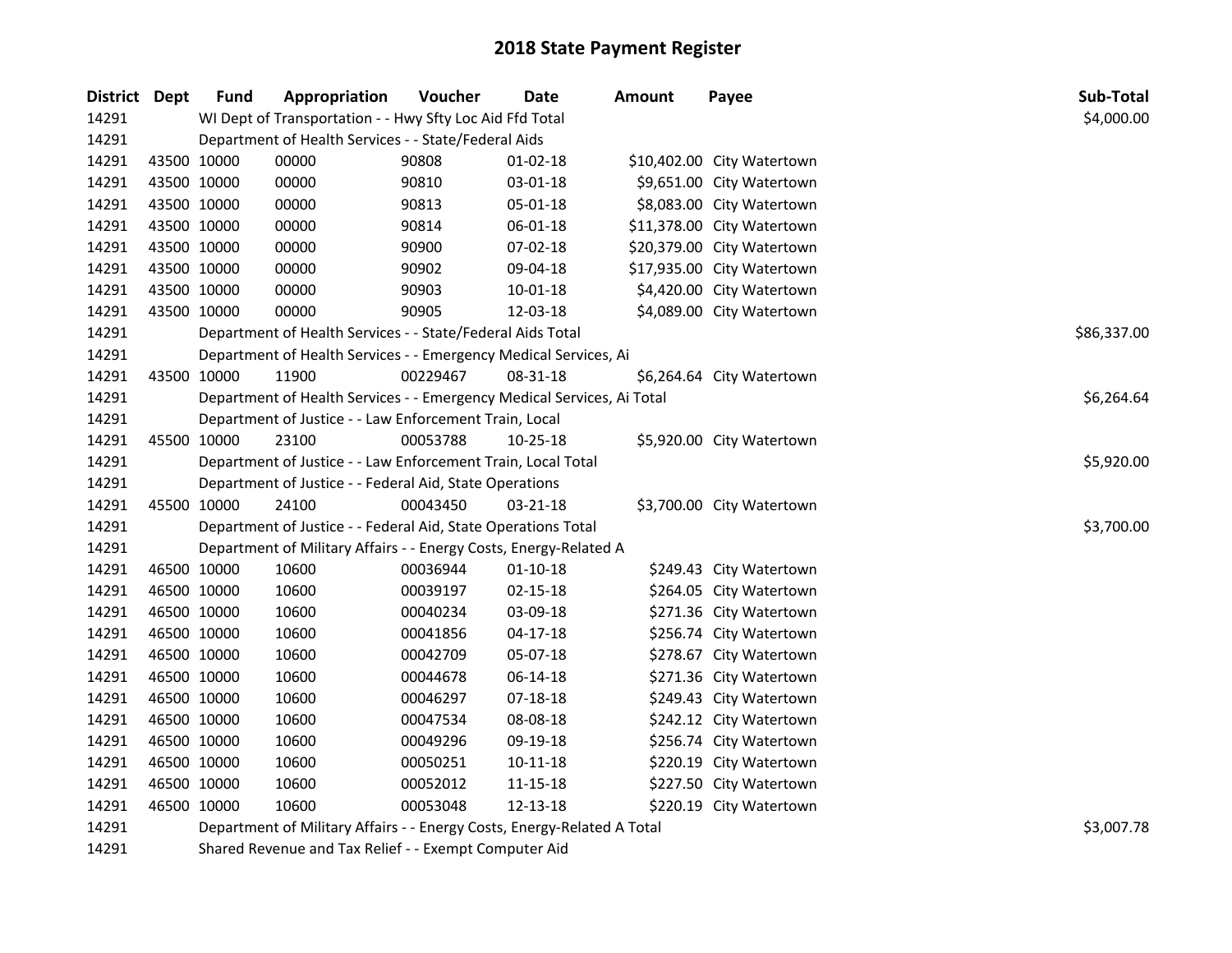| District    | Dept | <b>Fund</b> | Appropriation                                                         | Voucher     | <b>Date</b>    | Amount | Payee                       | Sub-Total      |
|-------------|------|-------------|-----------------------------------------------------------------------|-------------|----------------|--------|-----------------------------|----------------|
| 14291       |      | 83500 10000 | 10900                                                                 | 00030340    | $07 - 23 - 18$ |        | \$19,443.68 City Watertown  |                |
| 14291       |      |             | Shared Revenue and Tax Relief - - Exempt Computer Aid Total           | \$19,443.68 |                |        |                             |                |
| 14291       |      |             | Shared Revenue and Tax Relief - - School Lvy Tx/First Dollar Cr       |             |                |        |                             |                |
| 14291       |      | 83500 10000 | 30200                                                                 | 00029595    | $07 - 23 - 18$ |        | \$158,405.58 City Watertown |                |
| 14291       |      | 83500 10000 | 30200                                                                 | 00029743    | $07 - 23 - 18$ |        | \$754,126.46 City Watertown |                |
| 14291       |      |             | Shared Revenue and Tax Relief - - School Lvy Tx/First Dollar Cr Total |             |                |        |                             | \$912,532.04   |
| 14291       |      |             | Shared Revenue and Tax Relief - - Lottery & Gaming Credit             |             |                |        |                             |                |
| 14291       |      | 83500 52100 | 36300                                                                 | 00027110    | $03 - 26 - 18$ |        | \$214,955.79 City Watertown |                |
| 14291       |      |             | Shared Revenue and Tax Relief - - Lottery & Gaming Credit Total       |             |                |        |                             | \$214,955.79   |
| 14291 Total |      |             |                                                                       |             |                |        |                             | \$1,386,255.69 |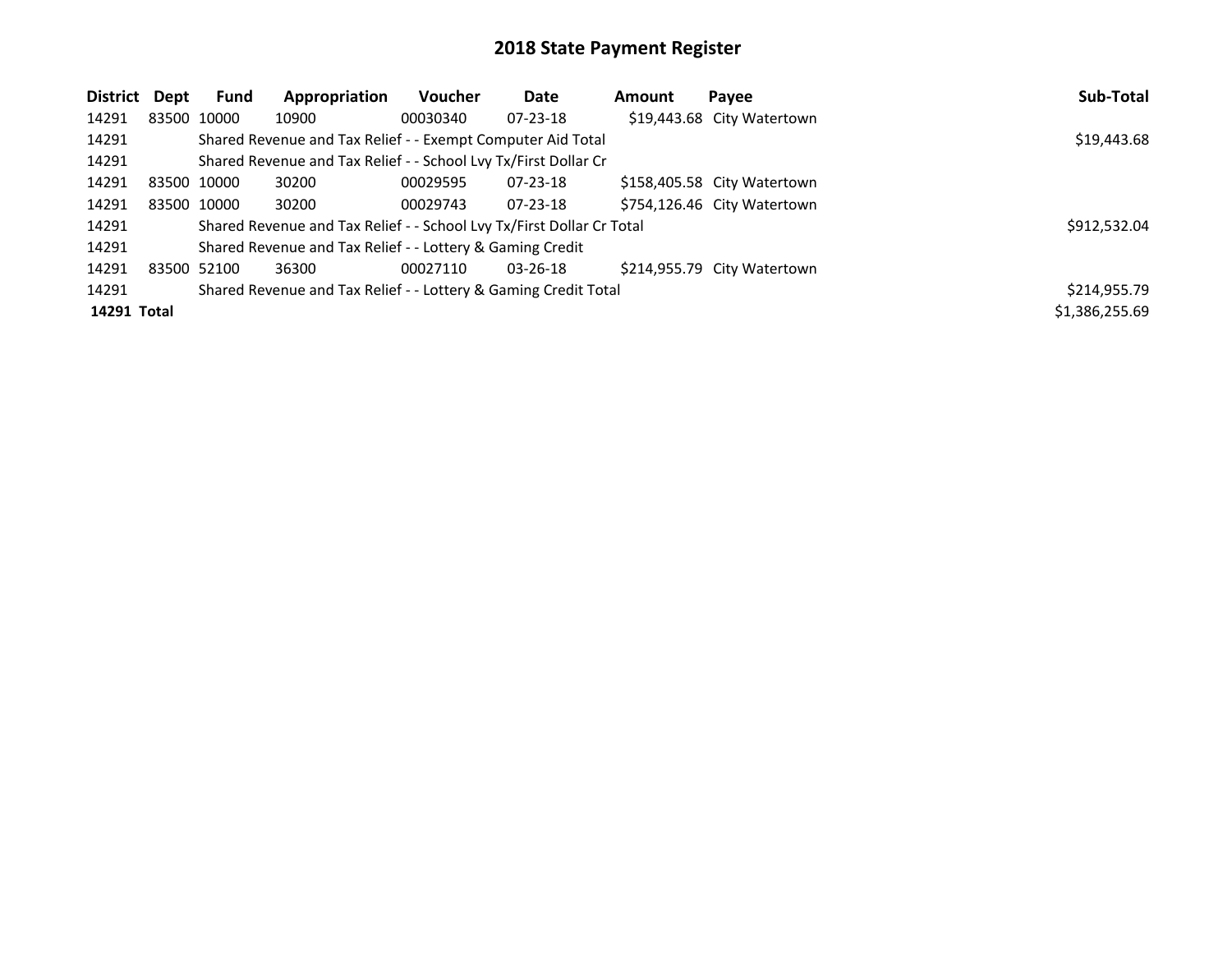| District Dept |             | <b>Fund</b> | Appropriation                                                      | Voucher  | <b>Date</b>    | <b>Amount</b> | Payee                       | Sub-Total    |  |  |  |
|---------------|-------------|-------------|--------------------------------------------------------------------|----------|----------------|---------------|-----------------------------|--------------|--|--|--|
| 14292         |             |             | Dept of Safety & Prof Services - - Fire Dues Distribution          |          |                |               |                             |              |  |  |  |
| 14292         |             | 16500 10000 | 22500                                                              | 00018745 | 07-02-18       |               | \$19,275.50 City Of Waupun  |              |  |  |  |
| 14292         |             |             | Dept of Safety & Prof Services - - Fire Dues Distribution Total    |          |                |               |                             | \$19,275.50  |  |  |  |
| 14292         |             |             | Dept of Natural Resources - - Ea - Urban Nonpoint Source           |          |                |               |                             |              |  |  |  |
| 14292         | 37000 27400 |             | 65800                                                              | 00245005 | 06-27-18       |               | \$18,440.58 City Of Waupun  |              |  |  |  |
| 14292         |             |             | Dept of Natural Resources - - Ea - Urban Nonpoint Source Total     |          |                |               |                             | \$18,440.58  |  |  |  |
| 14292         |             |             | Dept of Natural Resources - - Fin Asst For Responsible Units       |          |                |               |                             |              |  |  |  |
| 14292         |             | 37000 27400 | 67000                                                              | 00235168 | $05-11-18$     |               | \$50,120.52 City Of Waupun  |              |  |  |  |
| 14292         |             |             | Dept of Natural Resources - - Fin Asst For Responsible Units Total |          |                |               |                             | \$50,120.52  |  |  |  |
| 14292         |             |             | WI Dept of Transportation - - Conn Hwy Aids St Fds                 |          |                |               |                             |              |  |  |  |
| 14292         |             | 39500 21100 | 16200                                                              | 00205558 | 01-02-18       |               | \$20,714.90 City Of Waupun  |              |  |  |  |
| 14292         |             | 39500 21100 | 16200                                                              | 00236066 | 04-02-18       |               | \$20,714.90 City Of Waupun  |              |  |  |  |
| 14292         |             | 39500 21100 | 16200                                                              | 00269765 | 07-02-18       |               | \$20,714.90 City Of Waupun  |              |  |  |  |
| 14292         |             | 39500 21100 | 16200                                                              | 00303817 | $10 - 01 - 18$ |               | \$20,714.92 City Of Waupun  |              |  |  |  |
| 14292         |             |             | WI Dept of Transportation - - Conn Hwy Aids St Fds Total           |          |                |               |                             | \$82,859.62  |  |  |  |
| 14292         |             |             | WI Dept of Transportation - - Tc, Trns Oper Aid Sf                 |          |                |               |                             |              |  |  |  |
| 14292         |             | 39500 21100 | 17700                                                              | 00229977 | 03-15-18       |               | \$2,540.00 City Of Waupun   |              |  |  |  |
| 14292         |             | 39500 21100 | 17700                                                              | 00262520 | 06-13-18       |               | \$5,818.00 City Of Waupun   |              |  |  |  |
| 14292         | 39500 21100 |             | 17700                                                              | 00289460 | 08-24-18       |               | \$17,455.00 City Of Waupun  |              |  |  |  |
| 14292         |             |             | WI Dept of Transportation - - Tc, Trns Oper Aid Sf Total           |          |                |               |                             | \$25,813.00  |  |  |  |
| 14292         |             |             | WI Dept of Transportation - - Trnst/Trns-Rel Aid F                 |          |                |               |                             |              |  |  |  |
| 14292         |             | 39500 21100 | 18200                                                              | 00226416 | 03-01-18       |               | \$8,292.18 City Of Waupun   |              |  |  |  |
| 14292         |             | 39500 21100 | 18200                                                              | 00323511 | 11-15-18       |               | \$11,307.29 City Of Waupun  |              |  |  |  |
| 14292         |             | 39500 21100 | 18200                                                              | 00323512 | 11-15-18       |               | \$11,431.75 City Of Waupun  |              |  |  |  |
| 14292         | 39500 21100 |             | 18200                                                              | 00323567 | 11-15-18       |               | \$11,442.56 City Of Waupun  |              |  |  |  |
| 14292         |             |             | WI Dept of Transportation - - Trnst/Trns-Rel Aid F Total           |          |                |               |                             | \$42,473.78  |  |  |  |
| 14292         |             |             | WI Dept of Transportation - - Trns Aids To Mnc.-Sf                 |          |                |               |                             |              |  |  |  |
| 14292         |             | 39500 21100 | 19100                                                              | 00204100 | $01 - 02 - 18$ |               | \$109,335.81 City Of Waupun |              |  |  |  |
| 14292         |             | 39500 21100 | 19100                                                              | 00234609 | 04-02-18       |               | \$109,335.81 City Of Waupun |              |  |  |  |
| 14292         |             | 39500 21100 | 19100                                                              | 00268308 | 07-02-18       |               | \$109,335.81 City Of Waupun |              |  |  |  |
| 14292         | 39500 21100 |             | 19100                                                              | 00302360 | $10 - 01 - 18$ |               | \$109,335.83 City Of Waupun |              |  |  |  |
| 14292         |             |             | WI Dept of Transportation - - Trns Aids To Mnc.-Sf Total           |          |                |               |                             | \$437,343.26 |  |  |  |
| 14292         |             |             | WI Dept of Transportation - - Loc Rd Imp Prg St Fd                 |          |                |               |                             |              |  |  |  |
| 14292         | 39500 21100 |             | 27800                                                              | 00334868 | 12-26-18       |               | \$11,450.00 City Of Waupun  |              |  |  |  |
| 14292         |             |             | WI Dept of Transportation - - Loc Rd Imp Prg St Fd Total           |          |                |               |                             | \$11,450.00  |  |  |  |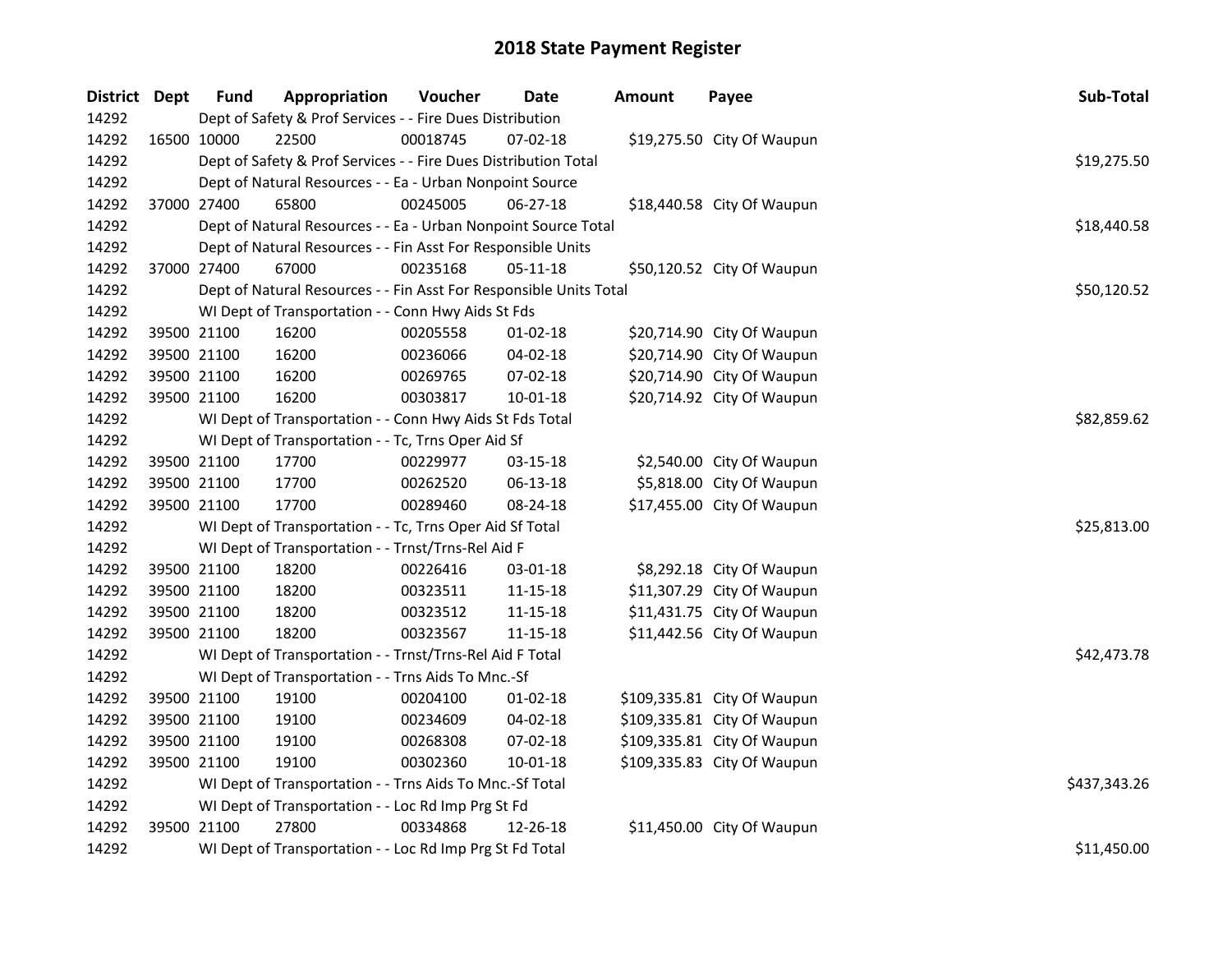| District Dept | <b>Fund</b>                                                  | Appropriation                                                         | Voucher  | <b>Date</b>    | <b>Amount</b> | Payee                         | Sub-Total      |
|---------------|--------------------------------------------------------------|-----------------------------------------------------------------------|----------|----------------|---------------|-------------------------------|----------------|
| 14292         | Department of Corrections - - General Program Operations     |                                                                       |          |                |               |                               |                |
| 14292         | 41000 10000                                                  | 10100                                                                 | 00233579 | 09-07-18       |               | \$50.00 City Of Waupun        |                |
| 14292         |                                                              | Department of Corrections - - General Program Operations Total        |          |                |               |                               | \$50.00        |
| 14292         | Department of Corrections - - Institutional Repair And Maint |                                                                       |          |                |               |                               |                |
| 14292         | 41000 10000                                                  | 11000                                                                 | 00198047 | $03 - 27 - 18$ |               | \$203.62 City Of Waupun       |                |
| 14292         |                                                              | Department of Corrections - - Institutional Repair And Maint Total    |          |                |               |                               | \$203.62       |
| 14292         |                                                              | Department of Justice - - Law Enforcement Train, Local                |          |                |               |                               |                |
| 14292         | 45500 10000                                                  | 23100                                                                 | 00053823 | 10-25-18       |               | \$2,400.00 City Of Waupun     |                |
| 14292         |                                                              | Department of Justice - - Law Enforcement Train, Local Total          |          |                |               |                               | \$2,400.00     |
| 14292         |                                                              | Department of Military Affairs - - Mobile Field Force Grants          |          |                |               |                               |                |
| 14292         | 46500 10000                                                  | 31200                                                                 | 00053230 | 12-21-18       |               | \$7,929.36 City Of Waupun     |                |
| 14292         |                                                              | Department of Military Affairs - - Mobile Field Force Grants Total    |          |                |               |                               | \$7,929.36     |
| 14292         |                                                              | Public Defender Board - - Transcript, Discovery And Int               |          |                |               |                               |                |
| 14292         | 55000 10000                                                  | 10600                                                                 | 00123506 | 01-09-18       |               | \$25.00 City Of Waupun        |                |
| 14292         | 55000 10000                                                  | 10600                                                                 | 00147496 | 06-15-18       |               | \$45.00 City Of Waupun        |                |
| 14292         | 55000 10000                                                  | 10600                                                                 | 00155100 | 08-02-18       |               | \$140.00 City Of Waupun       |                |
| 14292         | 55000 10000                                                  | 10600                                                                 | 00171591 | 12-06-18       |               | \$55.00 City Of Waupun        |                |
| 14292         |                                                              | Public Defender Board - - Transcript, Discovery And Int Total         |          |                |               |                               | \$265.00       |
| 14292         |                                                              | Department of Revenue - - Payments For Municipal Svcs                 |          |                |               |                               |                |
| 14292         | 56600 10000                                                  | 50100                                                                 | 00026746 | $01 - 31 - 18$ |               | \$41,724.94 City Of Waupun    |                |
| 14292         |                                                              | Department of Revenue - - Payments For Municipal Svcs Total           |          |                |               |                               | \$41,724.94    |
| 14292         |                                                              | Shared Revenue and Tax Relief - - Expenditure Restraint Program       |          |                |               |                               |                |
| 14292         | 83500 10000                                                  | 10100                                                                 | 00033037 | 07-23-18       |               | \$51,485.25 City Of Waupun    |                |
| 14292         | 83500 10000                                                  | 10100                                                                 | 00035923 | 11-19-18       |               | \$0.06 City Of Waupun         |                |
| 14292         |                                                              | Shared Revenue and Tax Relief - - Expenditure Restraint Program Total |          |                |               |                               | \$51,485.31    |
| 14292         |                                                              | Shared Revenue and Tax Relief - - County And Municipal Aid            |          |                |               |                               |                |
| 14292         | 83500 10000                                                  | 10500                                                                 | 00033037 | 07-23-18       |               | \$397,135.42 City Of Waupun   |                |
| 14292         | 83500 10000                                                  | 10500                                                                 | 00035923 | 11-19-18       |               | \$2,250,434.04 City Of Waupun |                |
| 14292         |                                                              | Shared Revenue and Tax Relief - - County And Municipal Aid Total      |          |                |               |                               | \$2,647,569.46 |
| 14292         |                                                              | Shared Revenue and Tax Relief - - Exempt Computer Aid                 |          |                |               |                               |                |
| 14292         | 83500 10000                                                  | 10900                                                                 | 00030341 | 07-23-18       |               | \$577.36 City Of Waupun       |                |
| 14292         | 83500 10000                                                  | 10900                                                                 | 00032305 | $07 - 23 - 18$ |               | \$14,755.86 City Of Waupun    |                |
| 14292         |                                                              | Shared Revenue and Tax Relief - - Exempt Computer Aid Total           |          |                |               |                               | \$15,333.22    |
| 14292         |                                                              | Shared Revenue and Tax Relief - - Utility Aid                         |          |                |               |                               |                |
| 14292         | 83500 10000                                                  | 11000                                                                 | 00033037 | 07-23-18       |               | \$287.20 City Of Waupun       |                |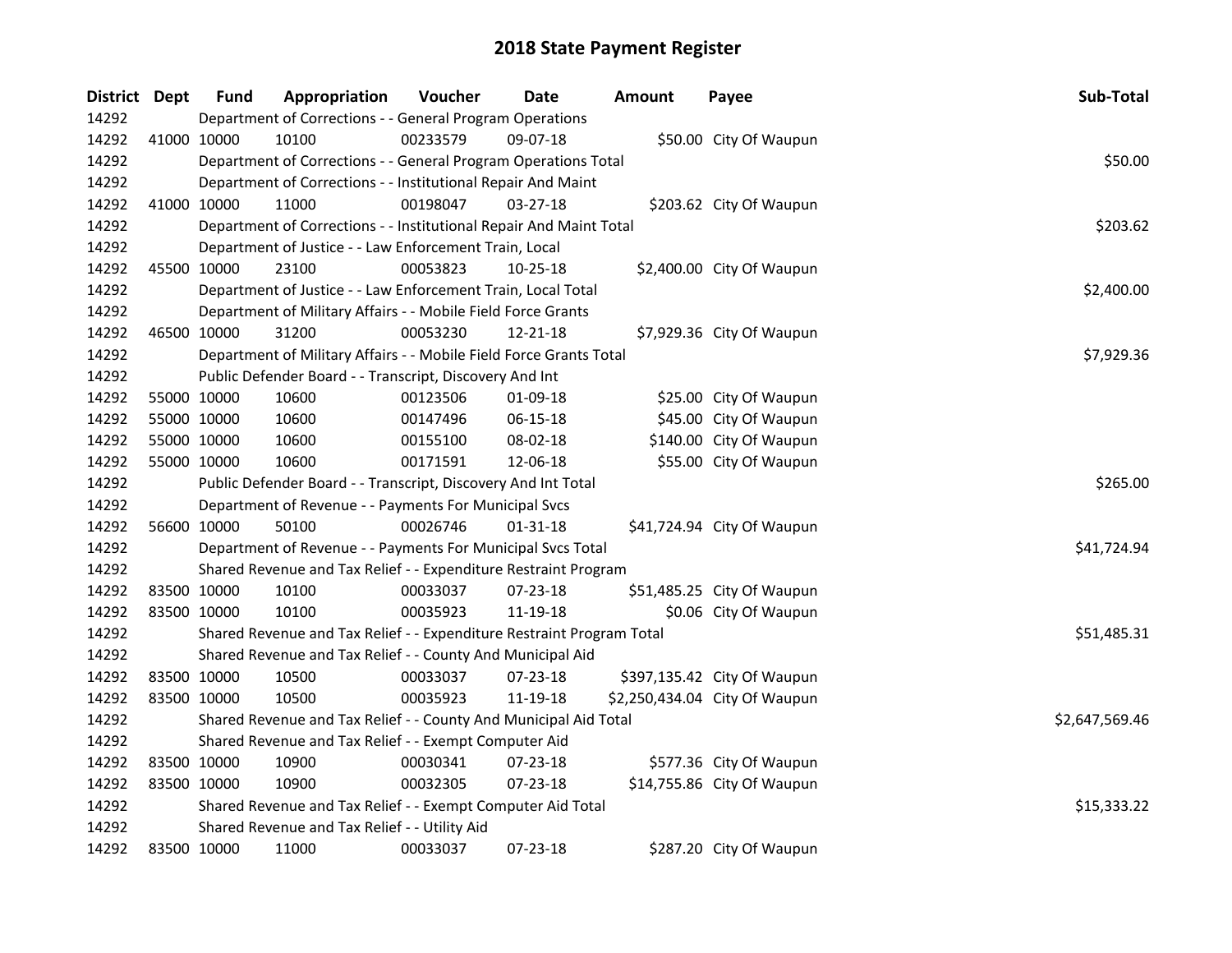| District Dept | <b>Fund</b>                                                     | Appropriation | Voucher  | Date           | Amount | Pavee                     | Sub-Total      |
|---------------|-----------------------------------------------------------------|---------------|----------|----------------|--------|---------------------------|----------------|
| 14292         | 83500 10000                                                     | 11000         | 00035923 | 11-19-18       |        | \$957.73 City Of Waupun   |                |
| 14292         | Shared Revenue and Tax Relief - - Utility Aid Total             | \$1,244.93    |          |                |        |                           |                |
| 14292         | Shared Revenue and Tax Relief - - Lottery & Gaming Credit       |               |          |                |        |                           |                |
| 14292         | 83500 52100                                                     | 36300         | 00027340 | $03 - 26 - 18$ |        | \$6,389.16 City Of Waupun |                |
| 14292         | Shared Revenue and Tax Relief - - Lottery & Gaming Credit Total |               |          |                |        |                           |                |
| 14292 Total   |                                                                 |               |          |                |        |                           | \$3,462,371.26 |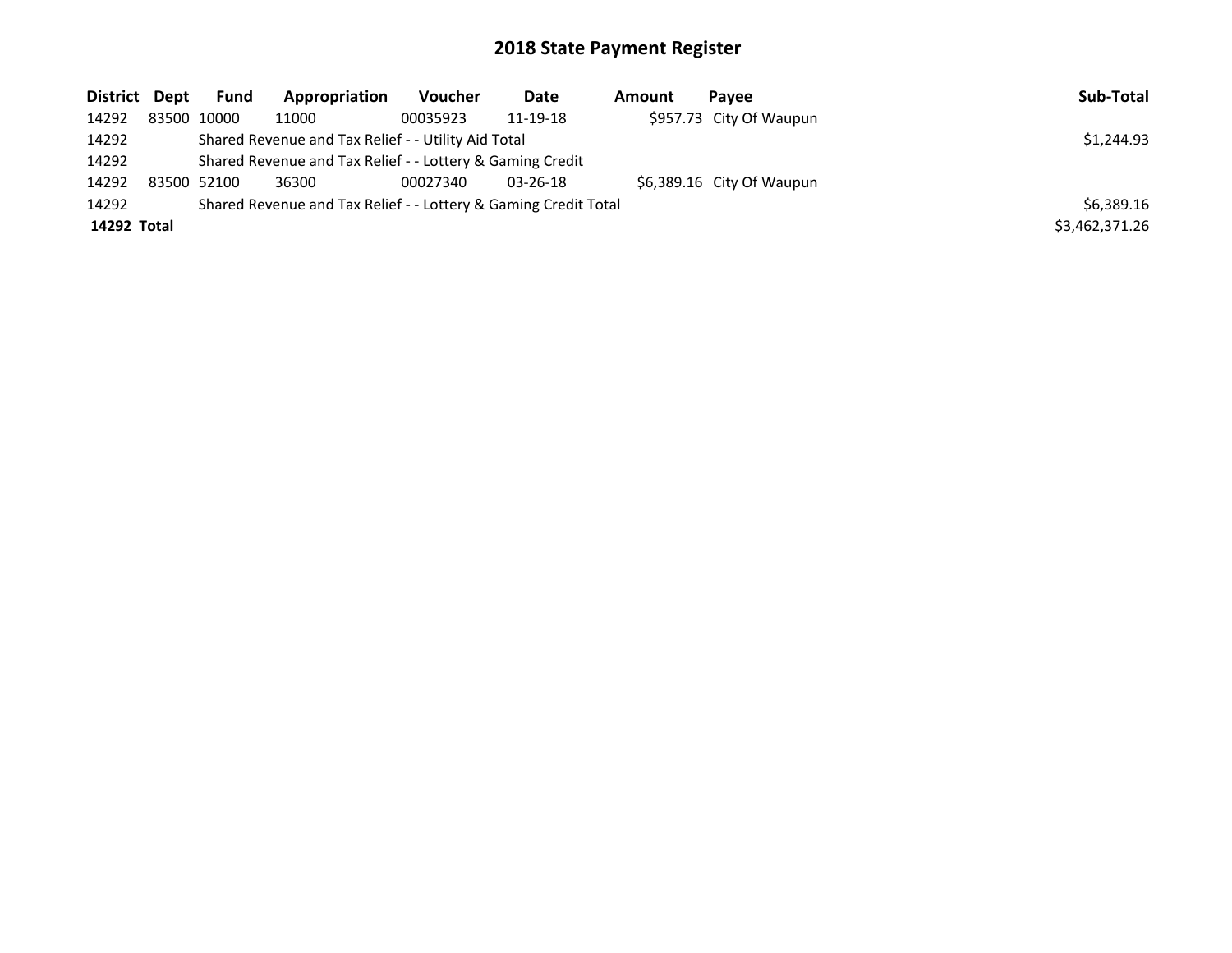| 14000 |                                                                        | WI Dept of Transportation - - Eldly&Disa Co/Aid Sf       |                   |                |                             |                           |                |  |  |  |
|-------|------------------------------------------------------------------------|----------------------------------------------------------|-------------------|----------------|-----------------------------|---------------------------|----------------|--|--|--|
| 14000 | 39500 21100                                                            | 16800                                                    | 00229624 03-13-18 |                |                             | \$208,366.00 Dodge County |                |  |  |  |
| 14000 |                                                                        | WI Dept of Transportation - - Eldly&Disa Co/Aid Sf Total |                   |                |                             |                           | \$208,366.00   |  |  |  |
| 14000 | WI Dept of Transportation - - Hwy Sfty Loc Aid Ffd                     |                                                          |                   |                |                             |                           |                |  |  |  |
| 14000 | 39500 21100                                                            | 18500                                                    | 00212914 01-22-18 |                |                             | \$2,273.88 Dodge County   |                |  |  |  |
| 14000 | 39500 21100                                                            | 18500                                                    | 00224361 02-23-18 |                |                             | \$2,336.96 Dodge County   |                |  |  |  |
| 14000 | 39500 21100                                                            | 18500                                                    | 00232329 03-21-18 |                |                             | \$2,861.40 Dodge County   |                |  |  |  |
| 14000 | 39500 21100                                                            | 18500                                                    | 00254154          | 05-25-18       |                             | \$3,027.44 Dodge County   |                |  |  |  |
| 14000 | 39500 21100                                                            | 18500                                                    | 00255508          | 06-05-18       |                             | \$3,628.07 Dodge County   |                |  |  |  |
| 14000 | 39500 21100                                                            | 18500                                                    | 00266469          | $07-17-18$     |                             | \$4,343.88 Dodge County   |                |  |  |  |
| 14000 | 39500 21100                                                            | 18500                                                    | 00280004          | 08-01-18       |                             | \$1,214.20 Dodge County   |                |  |  |  |
| 14000 | 39500 21100                                                            | 18500                                                    | 00296399          | 09-13-18       |                             | \$3,337.25 Dodge County   |                |  |  |  |
| 14000 | 39500 21100                                                            | 18500                                                    | 00301349          | 09-26-18       |                             | \$3,357.56 Dodge County   |                |  |  |  |
| 14000 | 39500 21100                                                            | 18500                                                    | 00304853          | $10-01-18$     |                             | \$3,936.86 Dodge County   |                |  |  |  |
| 14000 | 39500 21100                                                            | 18500                                                    | 00313271          | $10-22-18$     |                             | \$10,793.33 Dodge County  |                |  |  |  |
| 14000 | 39500 21100                                                            | 18500                                                    | 00327439          | 11-29-18       |                             | \$934.48 Dodge County     |                |  |  |  |
| 14000 | 39500 21100                                                            | 18500                                                    | 00335121 12-26-18 |                |                             | \$1,471.23 Dodge County   |                |  |  |  |
| 14000 |                                                                        | WI Dept of Transportation - - Hwy Sfty Loc Aid Ffd Total |                   |                |                             |                           | \$43,516.54    |  |  |  |
| 14000 |                                                                        | WI Dept of Transportation - - Trans Aids To Co.-Sf       |                   |                |                             |                           |                |  |  |  |
| 14000 | 39500 21100                                                            | 19000                                                    | 00203626 01-02-18 |                |                             | \$744,911.14 Dodge County |                |  |  |  |
| 14000 | 39500 21100                                                            | 19000                                                    | 00267834          | 07-02-18       | \$1,489,822.28 Dodge County |                           |                |  |  |  |
| 14000 | 39500 21100                                                            | 19000                                                    | 00301886          | 10-01-18       |                             | \$744,911.14 Dodge County |                |  |  |  |
| 14000 |                                                                        | WI Dept of Transportation - - Trans Aids To Co.-Sf Total |                   |                |                             |                           | \$2,979,644.56 |  |  |  |
| 14000 |                                                                        | WI Dept of Transportation - - Loc Rd Imp Prg St Fd       |                   |                |                             |                           |                |  |  |  |
| 14000 | 39500 21100                                                            | 27800                                                    | 00278453 07-25-18 |                |                             | \$7,362.91 Dodge County   |                |  |  |  |
| 14000 | \$7,362.91<br>WI Dept of Transportation - - Loc Rd Imp Prg St Fd Total |                                                          |                   |                |                             |                           |                |  |  |  |
| 14000 | WI Dept of Transportation - - St Hwy Rehab, Sf                         |                                                          |                   |                |                             |                           |                |  |  |  |
| 14000 | 39500 21100                                                            | 36300                                                    | 00299070          | 09-28-18       |                             | \$30.00 Dodge County      |                |  |  |  |
| 14000 | 39500 21100                                                            | 36300                                                    | 00316338          | $10 - 31 - 18$ |                             | \$30.00 Dodge County      |                |  |  |  |
| 14000 | 39500 21100                                                            | 36300                                                    | 00324190          | 11-19-18       |                             | \$30.00 Dodge County      |                |  |  |  |
| 14000 | 39500 21100                                                            | 36300                                                    | 00324697          | 11-30-18       |                             | \$120.00 Dodge County     |                |  |  |  |
| 14000 | 39500 21100                                                            | 36300                                                    | 00334369          | 12-20-18       |                             | \$30.00 Dodge County      |                |  |  |  |
| 14000 |                                                                        | WI Dept of Transportation - - St Hwy Rehab, Sf Total     |                   |                |                             |                           | \$240.00       |  |  |  |
| 14000 |                                                                        | WI Dept of Transportation - - Hwy Mgmt & Opers Sf        |                   |                |                             |                           |                |  |  |  |
|       |                                                                        |                                                          |                   |                |                             |                           |                |  |  |  |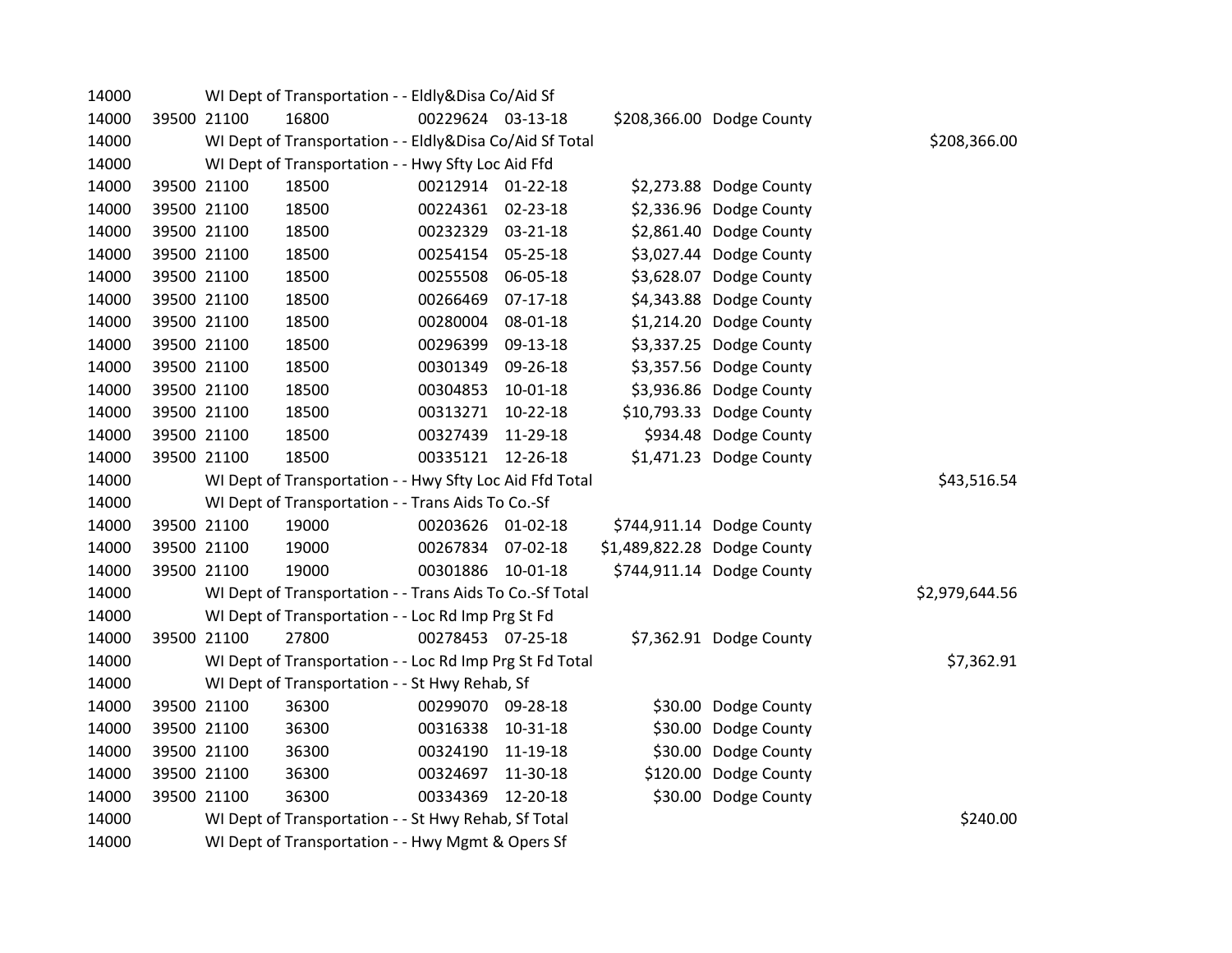| 14000 | 39500 21100 | 36500                                                   | 00208356 | 01-03-18       |              | \$10,032.17 Dodge County |
|-------|-------------|---------------------------------------------------------|----------|----------------|--------------|--------------------------|
| 14000 | 39500 21100 | 36500                                                   | 00210417 | $01 - 11 - 18$ | \$25,481.60  | Dodge County             |
| 14000 | 39500 21100 | 36500                                                   | 00216717 | $01 - 31 - 18$ | \$6,983.71   | Dodge County             |
| 14000 | 39500 21100 | 36500                                                   | 00219783 | 02-07-18       | \$16,148.69  | Dodge County             |
| 14000 | 39500 21100 | 36500                                                   | 00228380 | 03-07-18       | \$5,018.92   | Dodge County             |
| 14000 | 39500 21100 | 36500                                                   | 00232713 | 03-23-18       | \$22,474.93  | Dodge County             |
| 14000 | 39500 21100 | 36500                                                   | 00244046 | 04-20-18       | \$12,328.41  | Dodge County             |
| 14000 | 39500 21100 | 36500                                                   | 00265788 | 06-21-18       | \$2,375.72   | Dodge County             |
| 14000 | 39500 21100 | 36500                                                   | 00266286 | 06-25-18       | \$13,882.75  | Dodge County             |
| 14000 | 39500 21100 | 36500                                                   | 00282152 | 08-02-18       | \$9,525.01   | Dodge County             |
| 14000 | 39500 21100 | 36500                                                   | 00285005 | 08-08-18       | \$97,527.10  | Dodge County             |
| 14000 | 39500 21100 | 36500                                                   | 00292618 | 08-31-18       | \$90,591.53  | Dodge County             |
| 14000 | 39500 21100 | 36500                                                   | 00306761 | 10-04-18       | \$60,259.55  | Dodge County             |
| 14000 | 39500 21100 | 36500                                                   | 00319430 | 11-05-18       | \$55,073.68  | Dodge County             |
| 14000 | 39500 21100 | 36500                                                   | 00327455 | 11-30-18       | \$60,939.78  | Dodge County             |
| 14000 | 39500 21100 | 36500                                                   | 00334001 | 12-27-18       | \$68,161.18  | Dodge County             |
| 14000 |             | WI Dept of Transportation - - Hwy Mgmt & Opers Sf Total |          |                |              |                          |
| 14000 |             | WI Dept of Transportation - - Routine Maint Sf          |          |                |              |                          |
| 14000 | 39500 21100 | 36800                                                   | 00208356 | $01-03-18$     | \$171,850.09 | Dodge County             |
| 14000 | 39500 21100 | 36800                                                   | 00210417 | $01 - 11 - 18$ | \$166,825.46 | Dodge County             |
| 14000 | 39500 21100 | 36800                                                   | 00216717 | $01 - 31 - 18$ | \$166,981.46 | Dodge County             |
| 14000 | 39500 21100 | 36800                                                   | 00219783 | 02-07-18       | \$129,803.35 | Dodge County             |
| 14000 | 39500 21100 | 36800                                                   | 00228380 | 03-07-18       | \$266,630.72 | Dodge County             |
| 14000 | 39500 21100 | 36800                                                   | 00232713 | 03-23-18       | \$12,215.80  | Dodge County             |
| 14000 | 39500 21100 | 36800                                                   | 00244046 | 04-20-18       | \$279,792.36 | Dodge County             |
| 14000 | 39500 21100 | 36800                                                   | 00265788 | 06-21-18       | \$203,207.17 | Dodge County             |
| 14000 | 39500 21100 | 36800                                                   | 00266286 | 06-25-18       | \$503,555.71 | Dodge County             |
| 14000 | 39500 21100 | 36800                                                   | 00269872 | 06-27-18       | \$82,851.19  | Dodge County             |
| 14000 | 39500 21100 | 36800                                                   | 00282152 | 08-02-18       | \$347,801.70 | Dodge County             |
| 14000 | 39500 21100 | 36800                                                   | 00283399 | 08-06-18       | \$102,027.78 | Dodge County             |
| 14000 | 39500 21100 | 36800                                                   | 00285005 | 08-08-18       | \$86,485.69  | Dodge County             |
| 14000 | 39500 21100 | 36800                                                   | 00288526 | 08-20-18       | \$1,513.62   | Dodge County             |
| 14000 | 39500 21100 | 36800                                                   | 00292618 | 08-31-18       | \$124,063.76 | Dodge County             |
| 14000 | 39500 21100 | 36800                                                   | 00305534 | 10-02-18       | \$54,637.67  | Dodge County             |

\$556,804.73